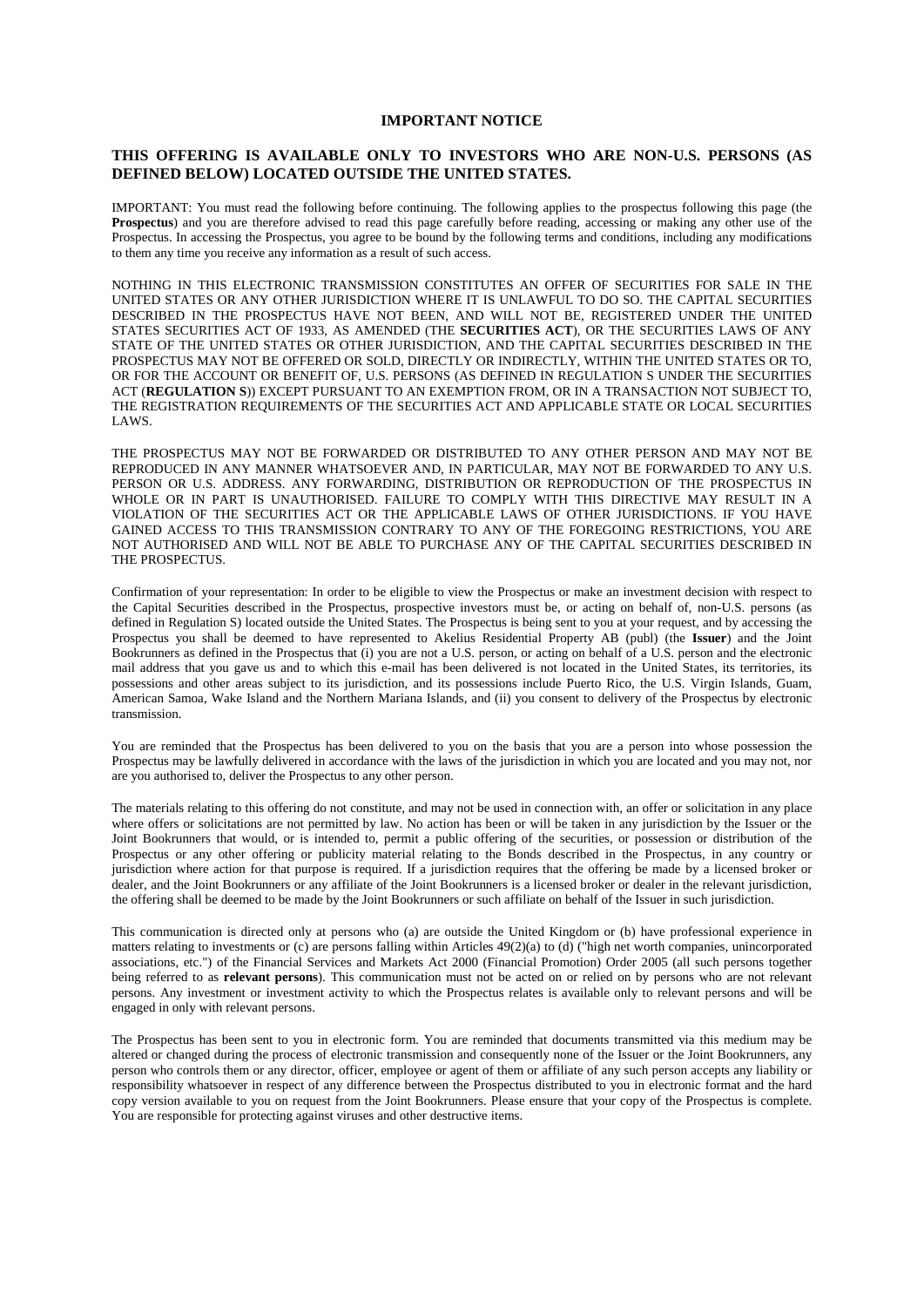

*(incorporated in the Kingdom of Sweden as a public company with limited liability)* 

#### **EUR 500,000,000 Subordinated Fixed to Reset Rate Capital Securities due 2081**

#### **Issue price: 100 per cent.**

Akelius Residential Property AB (publ), a public limited company with limited liability incorporated under the laws of the Kingdom of Sweden (the **Issuer**) is offering EUR 500,000,000 Subordinated Fixed to Reset Rate Capital Securities due 2081 (the **Capital Securities**).

Interest will accrue on the Capital Securities from (and including) 17 February 2020 (the **Issue Date**) to (but excluding) 17 May 2026 (the First Reset Date) at a rate of 2.249 per cent. per annum, and thereafter at the relevant Reset Interest Rate (as defined in the terms and conditions of the Capital Securities (the **Conditions**) under Condition 4(d)). Interest on the Capital Securities will (subject to the option of the Issuer to defer payments, as provided below) be payable annually in arrear on 17 May in each year from (and including) 17 May 2020. The first payment of interest will be made on 17 May 2020 in respect of the period from (and including) the Issue Date to (but excluding) 17 May 2020 (short first coupon).

Payments of interest on the Capital Securities may, at the option of the Issuer, be deferred, as set out in Condition 5(a). Deferred interest, which shall itself bear interest, may be paid at any time at the option of the Issuer (upon notice to the holders of the Capital Securities), and must be paid in the circumstances provided in Condition 5(b).

If the Issuer does not elect to redeem the Capital Securities in accordance with Condition 6(e) following the occurrence of the first Ratings Adverse Change of Control (as defined in the Conditions), the then prevailing interest rate per annum (and each subsequent interest rate per annum otherwise determined in accordance with the Conditions) for such Capital Securities shall be increased by an additional five percentage points per annum with effect from (and including) the day immediately following the Change of Control Step-Up Date, as set out in Condition 4(i).

Unless earlier redeemed or repurchased and cancelled, the Issuer shall redeem the Capital Securities on 17 May 2081. The Issuer will have the right to redeem the Capital Securities in whole, but not in part, on (a) any of the 90 days up to and including the First Reset Date or (b) any Interest Payment Date thereafter. The Issuer may also redeem the Capital Securities upon the occurrence of a Change of Control, a Tax Deductibility Event, a Substantial Repurchase Event, a Capital Event or a Withholding Tax Event, and may in certain circumstances vary the terms of, or substitute, the Capital Securities, all as set out in the Conditions.

**The Capital Securities (as defined under "***Conditions of the Capital Securities***") have not been and will not be registered under the United States Securities Act of 1933, as amended (the** *Securities Act***) or with any securities regulatory authority of any state or other jurisdiction of the United States. The Capital Securities are being offered and sold outside the United States in accordance with Regulation S under the Securities Act (***Regulation S***), and may not be offered and sold or delivered within the United States or to, for the account or benefit of, U.S. persons (as defined in Regulation S), except pursuant to an exemption from, or in a transaction not subject to, the registration requirements of the Securities Act.** 

This prospectus (the **Prospectus**) has been approved by the Central Bank of Ireland, as competent authority under Regulation (EU) 2017/1129 (the **Prospectus Regulation**). The Central Bank of Ireland only approves this Prospectus as meeting the standards of completeness, comprehensibility and consistency imposed by the Prospectus Regulation. Such approval should not be considered as an endorsement of the Issuer or the quality of the Capital Securities that are the subject of this Prospectus. Investors should make their own assessment as to the suitability of investing in the Capital Securities.

Application has been made to the Irish Stock Exchange plc trading as Euronext Dublin (**Euronext Dublin**) for the Capital Securities to be admitted to the Official List and trading on its regulated market (the **Regulated Market**). Such approval relates only to the Capital Securities that are to be admitted to trading on a regulated market for the purposes of Directive 2014/65/EU (as amended, **MiFID II**) and/or that are to be offered to the public in any member state of the European Economic Area (which, for these purposes, includes the United Kingdom (the **UK**)) (the **EEA**). References in this Prospectus to the Capital Securities being listed (and all related references) shall mean that the Capital Securities have been admitted to the Official List and have been admitted to trading on the Regulated Market. The Regulated Market is a regulated market for the purposes of MiFID II. This Prospectus will be valid for a period of twelve months from the date hereof. For the avoidance of doubt, the Issuer shall have no obligation to supplement this Prospectus in the event of any significant new factor, material mistake or material inaccuracy after the earlier of (i) the date twelve months from the date of this Prospectus and (ii) the date on which the Notes are admitted to trading on a regulated market.

**MIFID II product governance / Professional investors and eligible counterparties only target market** – Solely for the purposes of each manufacturer's product approval process, the target market assessment in respect of the Capital Securities has led to the conclusion that: (i) the target market for the Capital Securities is eligible counterparties and professional clients only, each as defined in MiFID II; and (ii) all channels for distribution of the Capital Securities to eligible counterparties and professional clients are appropriate. Any person subsequently offering, selling or recommending the Capital Securities (a **distributor**) should take into consideration the manufacturers' target market assessment; however, a distributor subject to MiFID II is responsible for undertaking its own target market assessment in respect of the Capital Securities (by either adopting or refining the manufacturer's target market assessment) and determining appropriate distribution channels.

**PRIIPs Regulation / PROHIBITION OF SALES TO EEA AND UK RETAIL INVESTORS** – The Capital Securities are not intended to be offered, sold or otherwise made available to and should not be offered, sold or otherwise made available to any retail investor in the EEA or in the UK. For these purposes, a retail investor means a person who is one (or more) of: (i) a retail client as defined in point (11) of Article 4(1) of MiFID II; or (ii) a customer within the meaning of Directive (EU) 2016/97 (the **Insurance Distribution Directive**), where that customer would not qualify as a professional client as defined in point (10) of Article 4(1) of MiFID II. Consequently no key information document required by Regulation (EU) No 1286/2014 (as amended, the **PRIIPs Regulation**) for offering or selling the Capital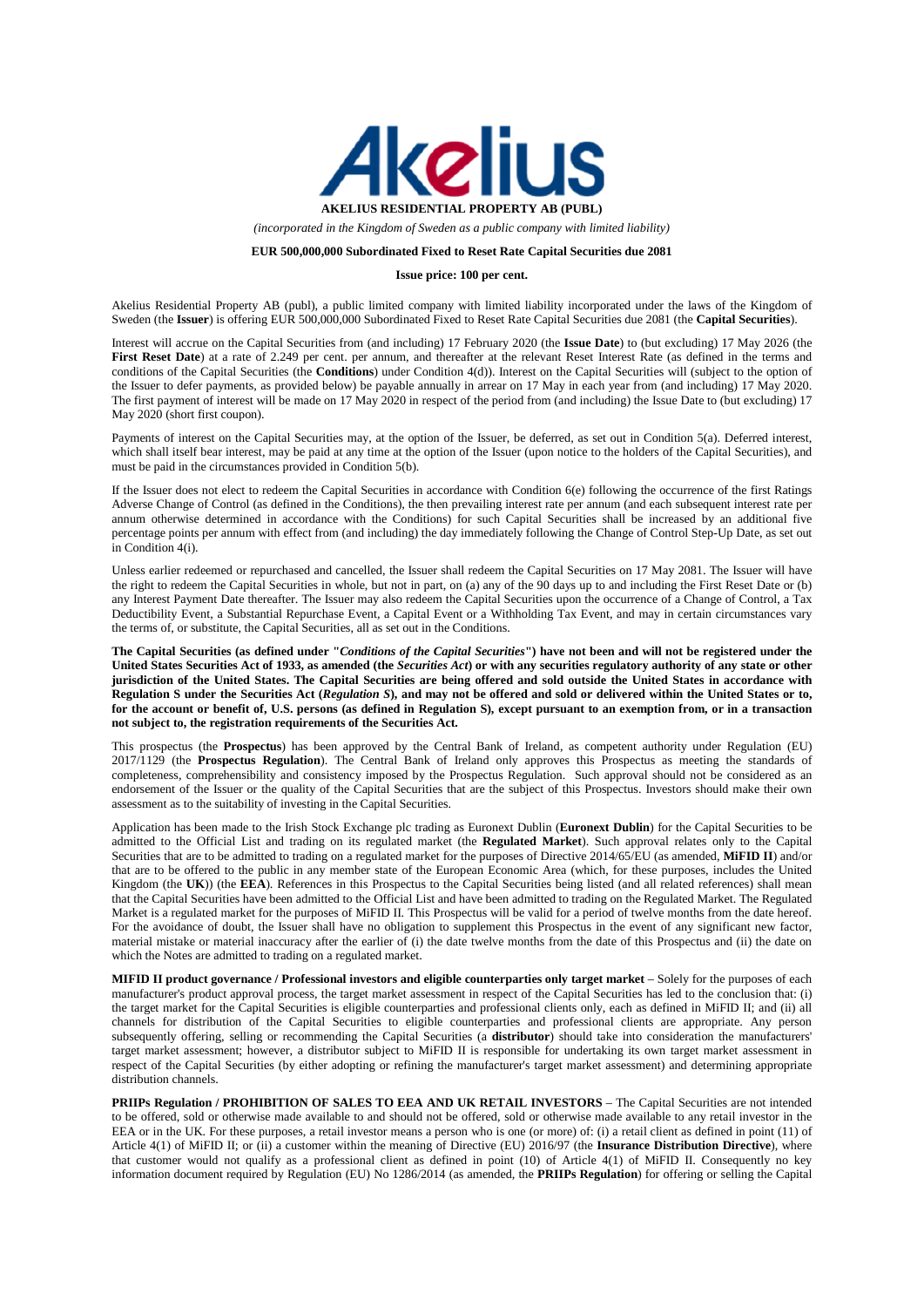Securities or otherwise making them available to retail investors in the EEA or in the UK has been prepared and therefore offering or selling the Capital Securities or otherwise making them available to any retail investor in the EEA or in the UK may be unlawful under the PRIIPs Regulation.

The Issuer has been rated BBB by S&P Global Ratings Europe Limited (**S&P**). The Capital Securities have been rated BB+ by S&P. A rating is not a recommendation to buy, sell or hold securities and may be subject to revision, suspension or withdrawal at any time by the assigning rating organisation. S&P is established in the European Union (the **EU**) and is registered under Regulation (EC) No. 1060/2009 (as amended) (the **CRA Regulation**). As such, S&P is included in the list of credit rating agencies published by the European Securities and Markets Authority (**ESMA**) on its website in accordance with the CRA Regulation.

Amounts payable on the Capital Securities in respect of each Reset Period will be calculated by reference to the mid-swap rate for euro swap transactions with a maturity of five years which appears on the Reuters screen ICESWAP2 (**ICE Swap Rate**) and is provided by ICE Benchmark Administration Limited or by reference to the Euro Interbank Offer Rate (**EURIBOR**), which is provided by the European Money Markets Institute. As at the date of this Prospectus, ICE Benchmark Administration Limited and the European Money Markets Institute each appear in ESMA's register of administrators under Article 36 of Regulation (EU) No. 2016/1011 (the **Benchmarks Regulation**).

The Capital Securities will initially be represented by a temporary global capital security (the **Temporary Global Capital Security**), without interest coupons, which will be deposited on or about the Issue Date with a common depositary for Euroclear Bank SA/NV (**Euroclear**) and Clearstream Banking S.A. (**Clearstream, Luxembourg**). Interests in the Temporary Global Capital Security will be exchangeable for interests in a permanent global capital security (the **Permanent Global Capital Security** and, together with the Temporary Global Capital Security, the **Global Capital Securities**), without interest coupons, on or after 30 March 2020 (the **Exchange Date**), upon certification as to non-U.S. beneficial ownership. Interests in the Permanent Global Capital Security will be exchangeable for definitive Capital Securities only in certain limited circumstances. See "*Summary of Provisions relating to the Capital Securities while represented by the Global Capital Securities*".

**An investment in Capital Securities involves certain risks. Prospective investors should have regard to the factors described under the heading "***Risk Factors***" on page 1 of this Prospectus.** 

*Structuring Adviser* 

#### **BARCLAYS**

#### *Joint Bookrunners*

**BARCLAYS BNP PARIBAS DANSKE BANK**

The date of this Prospectus is 13 February 2020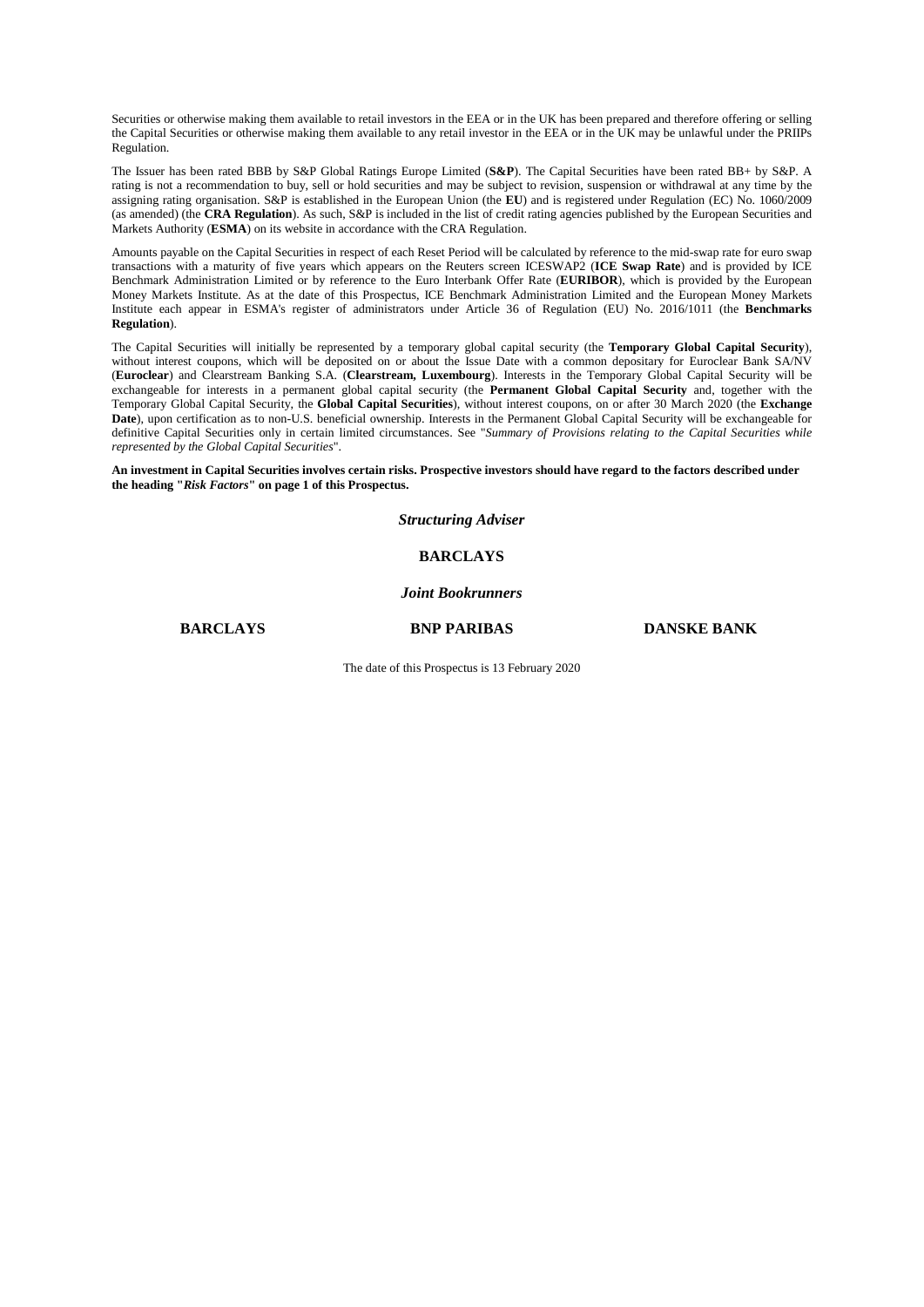#### **IMPORTANT INFORMATION**

This Prospectus comprises a prospectus for the purposes of Article 6(3) of the Prospectus Regulation.

The Issuer accepts responsibility for the information contained in this Prospectus. To the best of the knowledge of the Issuer, the information contained in this Prospectus is in accordance with the facts and does not omit anything likely to affect the import of such information.

This Prospectus is to be read in conjunction with all documents which are incorporated herein by reference (see "*Documents Incorporated by Reference*" below) and shall be read and construed on the basis that such documents are incorporated and form part of this Prospectus.

References to the **Issuer** are to Akelius Residential Property AB (publ). References to **Akelius** or **Group** are to Akelius Residential Property AB (publ) and its subsidiaries taken as a whole, except where it is clear from the context that the term means Akelius Residential Property AB (publ), and except that references and matters relating to the shares and share capital of Akelius Residential Property AB (publ) or matters of corporate governance shall refer to shares, share capital and corporate governance of Akelius Residential Property AB (publ).

The Issuer, having made all reasonable enquiries, confirms that this Prospectus contains all material information with respect to the Issuer and the Capital Securities (including all information which, according to the particular nature of the Issuer and of the Capital Securities, is necessary to enable investors to make an informed assessment of the assets and liabilities, financial position, profits and losses and prospects of the Issuer and of the rights attaching to the Capital Securities), that the information contained or incorporated in this Prospectus is true and accurate in all material respects and is not misleading, that the opinions and intentions expressed in this Prospectus are honestly held and that there are no other facts known to the Issuer, the omission of which would make this Prospectus or any of such information or the expression of any such opinions or intentions misleading.

This Prospectus contains certain market, historical and forward looking economic and industry data, including information in "*Risk Factors*" and "*Information about the Issuer*" which have been obtained from publicly available information, independent industry publications and reports prepared by industry consultants. The Issuer has relied on the accuracy of such information without an independent verification thereof, however, the Issuer believes the information to be reliable. Where information in this Prospectus has been sourced from a third party, this information has been accurately reproduced and, so far as the Issuer is aware, and is able to ascertain from information published by such third party, no facts have been omitted which would render the reproduced information inaccurate or misleading. Such information, data and statistics may be approximations or estimates or use rounded numbers. Information in this Prospectus which has been sourced from a third party is identified as such with the name of the third party source. None of the Issuer, the Joint Bookrunners or the Trustee (as defined below) represent that such information is accurate.

Save for the Issuer, no party has independently verified the information contained herein. Accordingly, no representation, warranty or undertaking, express or implied, is made and no responsibility or liability is accepted by Barclays Bank PLC, BNP Paribas or Danske Bank A/S as joint bookrunners (the **Joint Bookrunners**) or Deutsche Trustee Company Limited as trustee (the **Trustee**) for the holders of the Capital Securities (the **Holders**) as to the accuracy or completeness of the information contained or incorporated in this Prospectus or any other information provided by the Issuer in connection with the offering of the Capital Securities. No Joint Bookrunner or the Trustee accepts any liability in relation to the information contained in this Prospectus or any other information provided by the Issuer in connection with the offering of the Capital Securities or their distribution.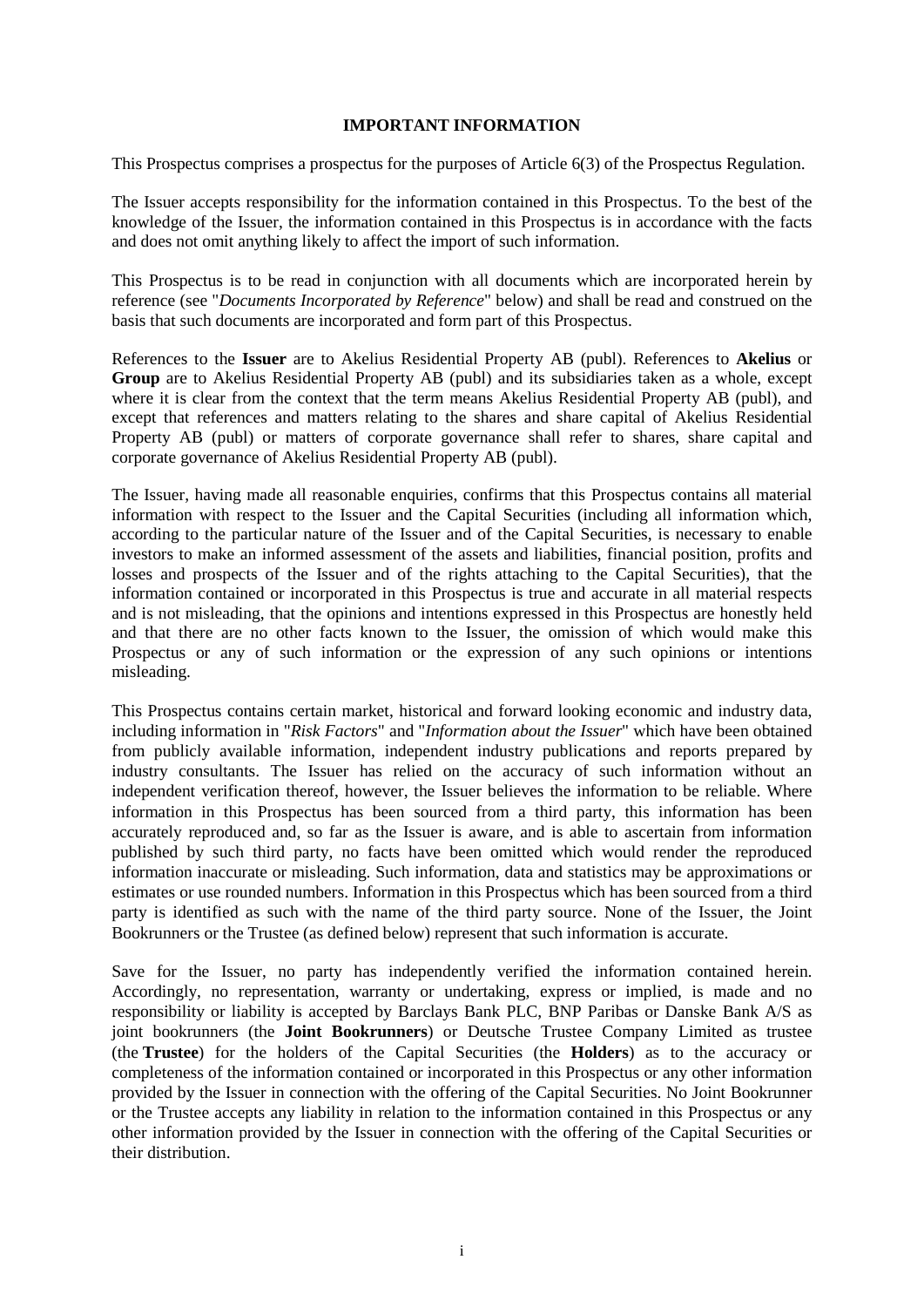No person is or has been authorised by the Issuer, any Joint Bookrunner or the Trustee to give any information or to make any representation not contained in or not consistent with this Prospectus or any other information supplied in connection with the offering of the Capital Securities and, if given or made, such information or representation must not be relied upon as having been authorised by the Issuer, any of the Joint Bookrunners or the Trustee.

Neither this Prospectus nor any other information supplied in connection with the offering of the Capital Securities (a) is intended to provide the basis of any credit or other evaluation or (b) should be considered as a recommendation by the Issuer, any of the Joint Bookrunners or the Trustee that any recipient of this Prospectus or any other information supplied in connection with the offering of the Capital Securities should purchase any Capital Securities. Each investor contemplating purchasing any Capital Securities should make its own independent investigation of the financial condition and affairs, and its own appraisal of the creditworthiness, of the Issuer. Neither this Prospectus nor any other information supplied in connection with the offering of the Capital Securities constitutes an offer or invitation by or on behalf of the Issuer, any of the Joint Bookrunners, or the Trustee to any person to subscribe for or to purchase any Capital Securities.

Neither the delivery of this Prospectus nor the offering, sale or delivery of the Capital Securities shall in any circumstances imply that the information contained herein concerning the Issuer is correct at any time subsequent to the date hereof or that any other information supplied in connection with the offering of the Capital Securities is correct as of any time subsequent to the date indicated in the document containing the same. The Joint Bookrunners and the Trustee expressly do not undertake to review the financial condition or affairs of the Issuer during the life of the Capital Securities or to advise any investor in the Capital Securities of any information coming to their attention. The Capital Securities have not been and will not be registered under the Securities Act and are subject to U.S. tax law requirements. Subject to certain exceptions, the Capital Securities may not be offered, sold or delivered within the United States or to U.S. persons. For a further description of certain restrictions on the offering and sale of the Capital Securities and on distribution of this Prospectus, see "*Subscription and Sale*" below.

None of the Issuer, the Joint Bookrunners or the Trustee, or any of their respective representatives, is making any representation to any offeree or purchaser of the Capital Securities regarding the legality of an investment in the Capital Securities by such offeree or purchaser under the laws applicable to such offeree or purchaser. Prospective investors should not construe anything in this Prospectus as legal, tax, business or financial advice. Each investor should consult with his or her own advisors as to the legal, tax, business, financial and related aspects of a purchase of the Capital Securities.

# **IMPORTANT INFORMATION RELATING TO THE USE OF THIS PROSPECTUS AND OFFERS OF CAPITAL SECURITIES GENERALLY**

This Prospectus does not constitute an offer to sell or the solicitation of an offer to buy the Capital Securities in any jurisdiction to any person to whom it is unlawful to make the offer or solicitation in such jurisdiction. The distribution of this Prospectus and the offer or sale of the Capital Securities may be restricted by law in certain jurisdictions. The Issuer, the Joint Bookrunners and the Trustee do not represent that this Prospectus may be lawfully distributed, or that the Capital Securities may be lawfully offered, in compliance with any applicable registration or other requirements in any such jurisdiction, or pursuant to an exemption available thereunder, or assume any responsibility for facilitating any such distribution or offering. In particular, no action has been taken by the Issuer, the Joint Bookrunners or the Trustee which is intended to permit a public offering of the Capital Securities or the distribution of this Prospectus in any jurisdiction where action for that purpose is required. Accordingly, no Capital Securities may be offered or sold, directly or indirectly, and neither this Prospectus nor any advertisement or other offering material may be distributed or published in any jurisdiction, except under circumstances that will result in compliance with any applicable laws and regulations. Persons into whose possession this Prospectus or any Capital Securities may come must inform themselves about, and observe, any such restrictions on the distribution of this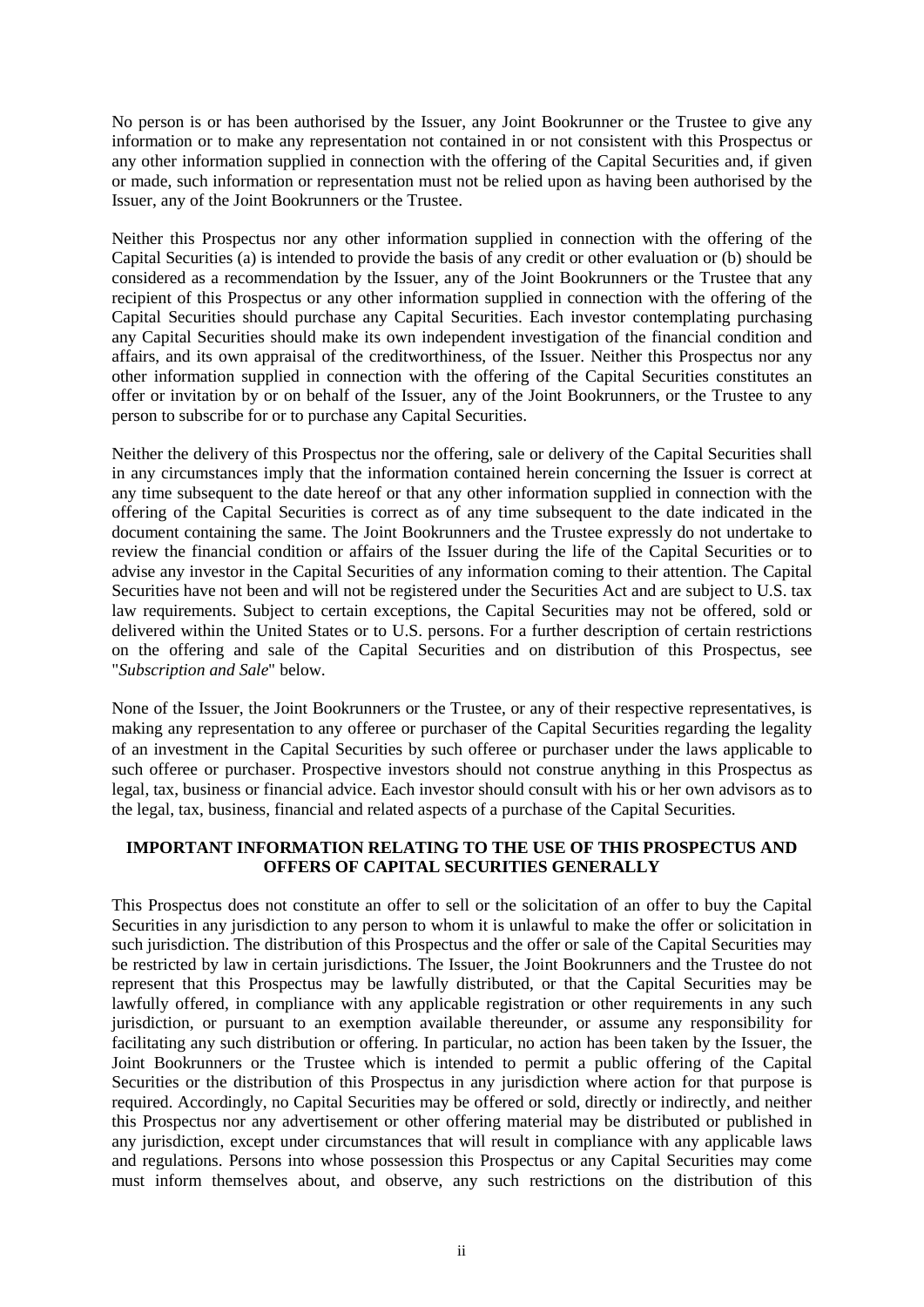Prospectus and the offering and sale of Capital Securities. In particular, there are restrictions on the distribution of this Prospectus and the offer or sale of Capital Securities in the United States and the United Kingdom; see "*Subscription and Sale*".

#### **STABILISATION**

**In connection with the issue of the Capital Securities, Barclays Bank PLC as stabilisation manager (the** *Stabilisation Manager***) (or persons acting on behalf of the Stabilisation Manager) may over-allot Capital Securities or effect transactions with a view to supporting the market price of the Capital Securities at a level higher than that which might otherwise prevail. However, stabilisation may not necessarily occur. Any stabilisation action may begin on or after the date on which adequate public disclosure of the terms of the offer of the Capital Securities is made and, if begun, may cease at any time, but it must end no later than the earlier of 30 days after the Issue Date of the Capital Securities and 60 days after the date of the allotment of the Capital Securities. Any stabilisation action or over-allotment must be conducted by the Stabilisation Manager (or persons acting on behalf of the Stabilisation Manager) in accordance with all applicable laws and rules.** 

#### **PRESENTATION OF INFORMATION**

The language of this Prospectus is English. Any foreign language text that is included with or within this document has been included for convenience purposes only and does not form part of this Prospectus.

All references in this Prospectus to **Euro** and **EUR** refer to the currency introduced at the start of the third stage of European economic and monetary union pursuant to the Treaty establishing the European Community, as amended, references to **USD** are to the lawful currency for the time being of the United States, references to **GBP** are to the lawful currency for the time being of the United Kingdom, references to **CAD** are to the lawful currency for the time being of Canada, references to **SEK** are to the lawful currency for the time being of the Kingdom of Sweden and references to **DKK** are to the lawful currency for the time being of the Kingdom of Denmark.

Certain terms used in this Prospectus and financial measures presented in the documents incorporated by reference are not recognised financial measures under the international financial reporting standards (**IFRS**) (**Alternative Performance Measures** or **APMs**) and may therefore not be considered as an alternative to the financial measures defined in the accounting standards in accordance with generally accepted accounting principles. The Issuer presents APMs because it believes that these and similar measures are used by certain investors, securities analysts and other interest parties as supplemental measures of performance and liquidity. The APMs may differ from company to company and therefore may not be comparable to other similarly titled measures of other companies. The APMs may also have limitations as analytical tools and should not be considered in isolation or as a substitute for analysis of the Issuer's operating result as reported under IFRS.

For definitions and further explanations of Alternative Performance Measures, see "*Alternative Performance Measures*".

#### **SUITABILITY OF INVESTMENT**

The Capital Securities are complex financial instruments and may not be a suitable investment for all investors. Each potential investor in the Capital Securities must determine the suitability of that investment in light of its own circumstances. In particular, each potential investor may wish to consider, either on its own or with the help of its financial and other professional advisers, whether it: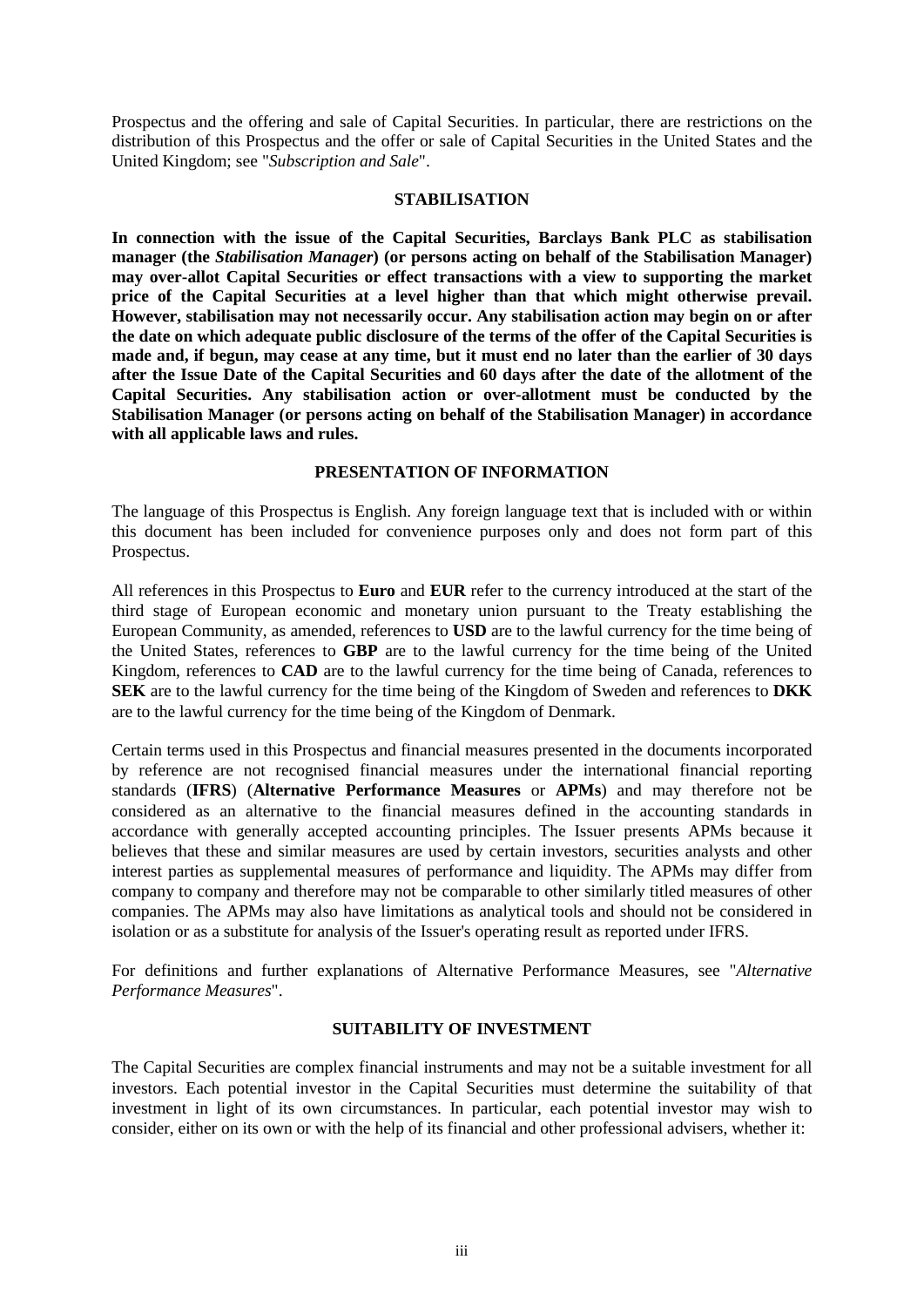- (i) has sufficient knowledge and experience to make a meaningful evaluation of the Capital Securities, the merits and risks of investing in the Capital Securities and the information contained in this Prospectus or any applicable supplement;
- (ii) has access to, and knowledge of, appropriate analytical tools to evaluate, in the context of its particular financial situation, an investment in the Capital Securities and the impact the Capital Securities will have on its overall investment portfolio;
- (iii) has sufficient financial resources and liquidity to bear all of the risks of an investment in the Capital Securities, including where the currency for principal or interest payments is different from the potential investor's currency;
- (iv) understands thoroughly the terms of the Capital Securities and be familiar with the behaviour of any relevant financial markets; and
- (v) is able to evaluate (either alone or with the help of a financial adviser) possible scenarios for economic, interest rate and other factors that may affect its investment and its ability to bear the applicable risks.

Prospective investors should consult their tax advisers as to the tax consequences of the purchase, ownership and disposition of the Capital Securities.

Legal investment considerations may restrict certain investments. The investment activities of certain investors are subject to investment laws and regulations, or review or regulation by certain authorities. Each potential investor should consult its legal advisers to determine whether and to what extent (1) Capital Securities are legal investments for it, (2) Capital Securities can be used as collateral for various types of borrowing and (3) other restrictions apply to its purchase or pledge of any Capital Securities. Financial institutions should consult their legal advisers or the appropriate regulators to determine the appropriate treatment of Capital Securities under any applicable risk-based capital or similar rules.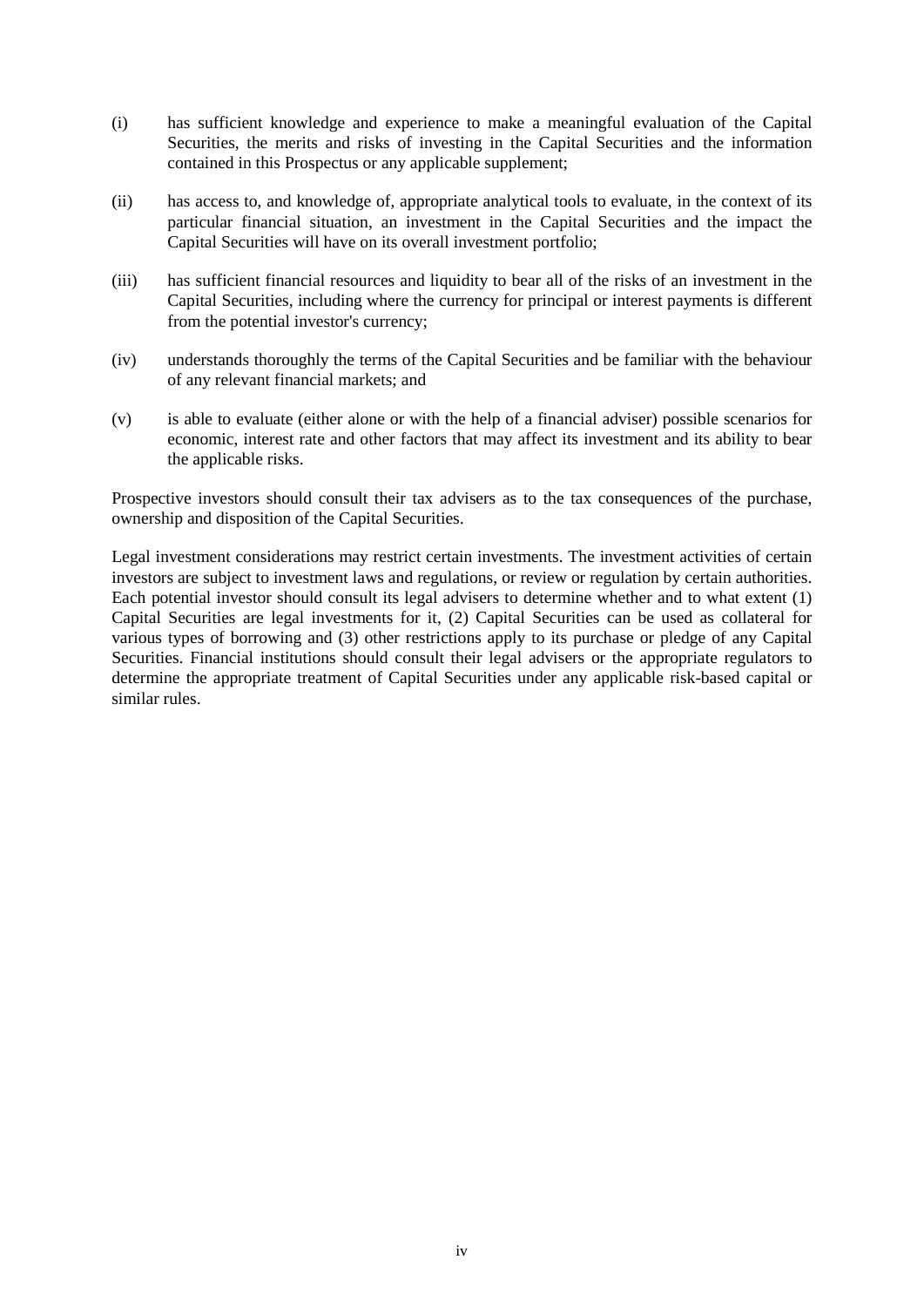## **CONTENTS**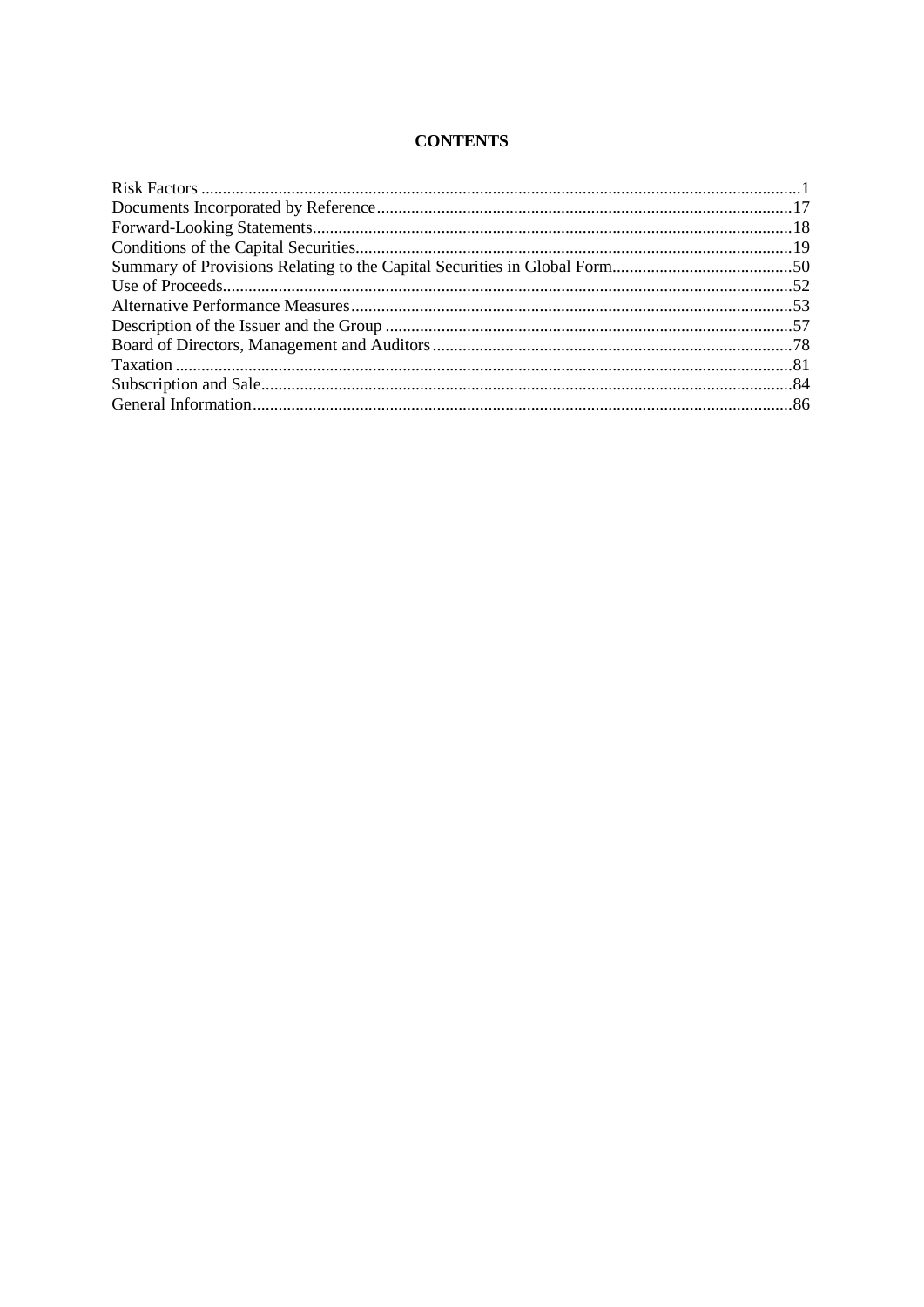## **RISK FACTORS**

*Any investment in the Capital Securities is subject to a number of risks. Prior to investing in the Capital Securities, prospective investors should carefully consider risk factors associated with any investment in the Capital Securities, the business of the Issuer and the industry in which it operates together with all other information contained in this Prospectus, including, in particular the risk factors described below. Words and expressions defined in the "Terms and Conditions of the Capital Securities" (the Conditions) below or elsewhere in this Prospectus have the same meanings in this section.* 

*The following is not an exhaustive list or explanation of all risks which investors may face when making an investment in the Capital Securities and should be used as guidance only. Additional risks and uncertainties relating to the Issuer that are not currently known to the Issuer, or that either currently deems immaterial, may individually or cumulatively also have a material adverse effect on the business, prospects, results of operations and/or financial position of the Issuer and, if any such risk should occur, the price of the Capital Securities may decline and investors could lose all or part of their investment.* 

*The risk factors in this section are categorised as follows:* 

*"Risk factors that are specific and material to the Issuer and the Group" with the subcategories:* 

- *"Risks relating to the financial position of the Issuer and the Group";*
- *"Risks relating to the industry and the market"; and*
- *"Legal and regulatory risks", as well as*

*"Risk factors that are specific and material to the Capital Securities"* 

*When a risk factor is relevant in more than one category, such risk factor is presented only under the category deemed to be the most relevant for such risk factor. The most significant risk factor under each category is presented first. The other risk factors are not ordered by significance or probability of the risk being materialised. The significance is assessed mainly on the basis of two criteria, (i) the probability that the risk will materialise and (ii) the magnitude of the negative effect the materialised risk may have on the Issuer and the Group and any investors. In order to present the assessment of the significance of the risks on the basis of the criteria in a clear and concrete manner, the risk factors are described with quantitative information and/or a qualitative scale with the designations low, medium and high.* 

## **Risk factors that are specific and material to the Issuer and the Group**

## **Risks relating to the financial position of the Issuer and the Group**

## *Risk of change in value*

The Group's properties are recorded at fair value in the balance sheet, based on the Issuer's internal valuations, and changes in property value are recorded in the income statement. As a general rule, fair value is determined on the basis of prices in an active market and corresponds to the value attributed to the asset in a transaction between informed parties that are independent of each other and have an interest in the transaction being completed. On 31 December 2019, the Group's property portfolio consisted of 44,226 apartments. According to the Issuer's internal valuation, property holdings comprised a total value of EUR 11,964 million on that date. The Issuer's internal valuation is based,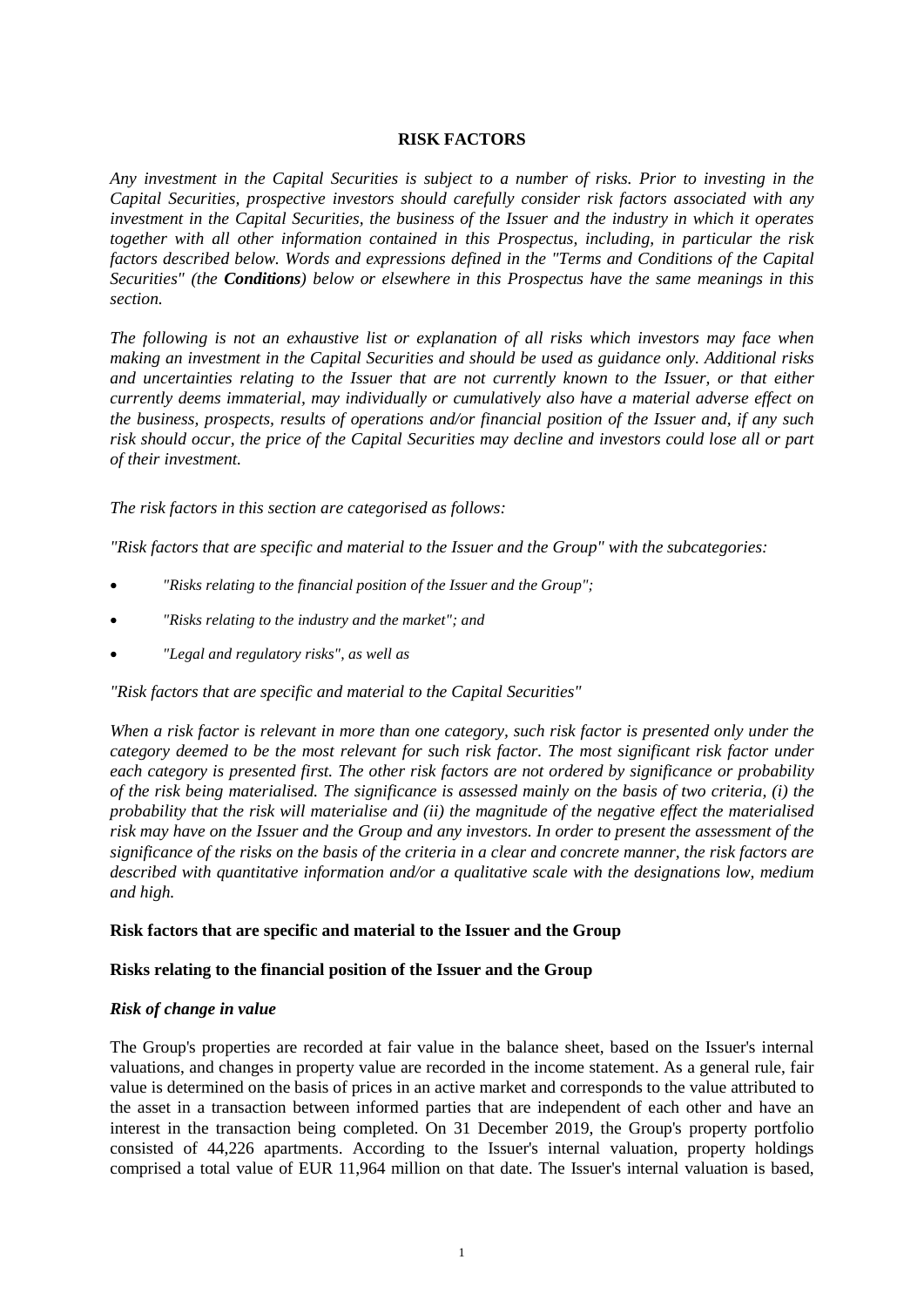among other things, on a number of assumptions. There is, therefore, a risk that the valuations have been based on assumptions that are entirely or partly inaccurate, which may give an incorrect reflection of the value of the Group's property portfolio and thus the Group's financial position.

Further, the value of the Group's properties are affected by a number of factors, including propertyspecific factors such as rent levels and operating costs (see "*Operating costs, etc*" below), as well as market-specific such as supply and demand for residential property and yield requirements, cost of capital and applied interest rates on comparable transactions in the property markets where the Group operates (see "*Interest risk*" below). In addition, the value of the Group's property is also affected by the potential that properties may be disposed of through sales. Large reductions in property value may decrease the Group's credit rating and reduce its ability to obtain financing (see more under "*Financing risk*" below) and to invest in new properties and property developments projects, as part of the Group's ongoing ordinary course operations.

The risk of such property-specific or market-specific factors occurring that adversely affect the value of the Group's property is deemed to be high. Given that the Group's balance sheet predominantly consists of property and that several adverse consequences may arise in the event of valuation decreases, it may have a highly material adverse effect on the Group's operations, results and financial position if the risk is materialised.

# *Interest risk*

On 31 December 2019, the Group's loan-to-value ratio was 40 per cent. Loans, excluding the Group's existing 60-year subordinated hybrid loan, amounted to EUR 4,857 million with an average interest rate level of 2.25 per cent. and an average fixed-rate term of 4.5 years. The Group's total interest expenses for debt, including the existing 60-year subordinated hybrid loan, amounted to EUR 134 million during 2019 and is one of the Group's largest cost items.

The Group's interest rate levels are affected by underlying market rates as well as credit margins on the loan amount. Interest rates have historically fluctuated due to, and are in the future likely to be affected by, a number of different factors. Such factors include macroeconomic factors as well as inflation expectations, the households' financial capacity and confidence, and monetary policy (see more under "*Financing risk*" below), as well as factors linked to the Group's operations and industry, such as demand for rental properties. Because some of the Group's loans incur interest at floating rates, changes in interest rates can lead to increased interest expenses for the Group.

The risk that interest rates may increase and result in increases to the Group's interest expenses, and adversely affect the value of the Group's property, is deemed to be high (see "*Risk of change in value*" above). Considering the Group's loan-to-value ratio and that interest expenses are one of the Group's largest cost items, such increases can have a highly material adverse effect on the Group's operations, results and financial position, if the risk is materialised.

# *Financing risk*

The Group depends on external financing for, among other things, its liquidity, refinancing its debt when it falls due and for property development. On 31 December 2019, the Group's loans, excluding the existing 60-year subordinated hybrid loan, amounted to EUR 4,857 million. If financing cannot be obtained on acceptable terms there is a high risk that both acquisitions and development projects could be postponed in the future. Delayed property upgrades affect the present value of development projects, which in turn has an adverse impact on the property value (see "*Risk of change in value*" above).

As a part of the Group's strategy to seek capital market financing on favourable terms and conditions, the Issuer has applied for and received the long-term credit rating BBB (stable outlook) from S&P. If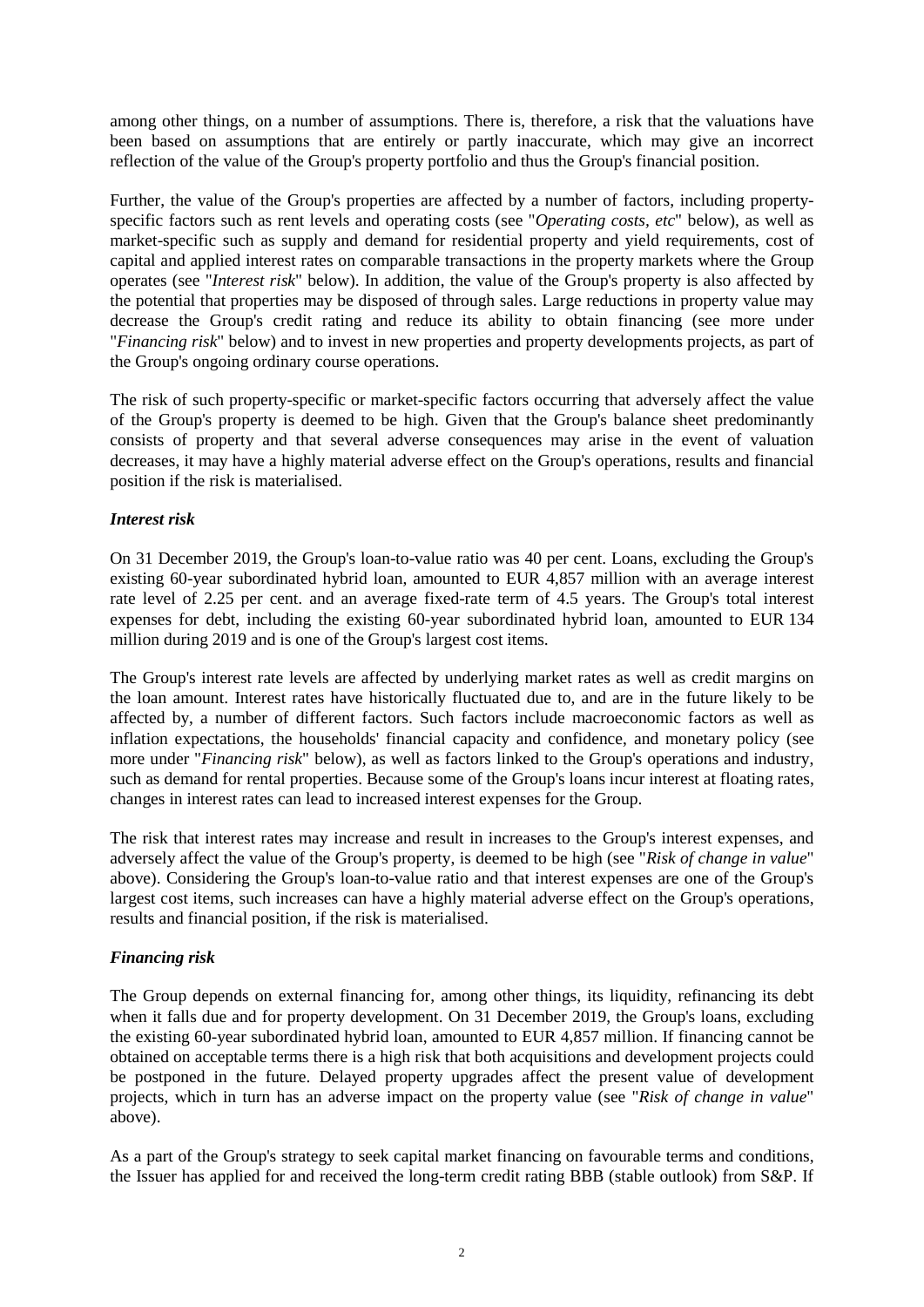S&P should downgrade the Group's current credit ratings or if other credit rating agencies should give the Issuer or its outstanding debt instruments low credit ratings, the risk is high that the Group would only be able to obtain future financing on less favourable terms and conditions, primarily in the form of higher interest rates (see "*Interest risk*" above).

The Group's ability to obtain financing is affected not only by the Group's financial position, but also by macroeconomic factors. For example, disruptions in the capital markets and interest rate volatility may negatively affect the Group's ability to obtain financing (see "*Interest risk*" above and "*Macroeconomic factors*" below).

The risk that the Group may be unable to obtain financing or be unable to extend, increase or refinance its outstanding debt, or only be able to obtain such financing on unfavourable terms and conditions is deemed to be low. However, due to the Group's dependency on external financing, any such limitation could, however, have a material adverse effect on the Group's operations, results and financial position if such risk materialises.

## *Macroeconomic factors*

The Group's main business is to own and manage properties, a line of business which to a substantial extent is affected by macroeconomic factors such as general economic trends, regional economic development, employment rate development, changes in infrastructure, population growth and other demographic trends, inflation, interest rate levels, access to financing, and other factors outside of the Group's control. In light of the Group's loan volume, which as of 31 December 2019, amounted to EUR 4,857 million, the Group is particularly exposed to factors that increase its borrowing costs such as generally increased interest rates (see "*Interest risk*" above) and increased risk premiums from lenders.

Growth in the broader economy affects the employment rates, salary levels and household financial capacity and confidence, which are significant factors for supply and demand on the housing market and thus affect the Group's vacancy rates and rent levels. In light of the fact that the Group's property portfolio mainly consists of residential properties, the Group's liquidity is to a large extent dependent on revenues from its rental properties and decreasing rental revenues and increased vacancy rates could lead to decreasing property prices on the real estate market in general (see "*Risk of change in value*" above).

The risk that several macroeconomic factors occur that may have high material adverse effect on the Group's operations, results and financial position is deemed to be low. However, the risk that some negative macroeconomic factors may occur is deemed to be high. The negative effect of such factors depends on the macroeconomic factor and its severity. For instance, increased market interest rates (see "*Interest risk*" above) or deteriorated access to financing (see more under "*Financing risk*" above) may have a high material adverse effect on the Group's operations, results and financial position, while changes in infrastructure or population structure may have a low material adverse effect for the Group.

# *Financial undertakings*

The Group receives financing from banks, the public capital markets and the private capital markets. The Group has in total, as of 31 December 2019, loans from banks in six countries, eleven issued bond loans and one commercial paper programme as well as an issued hybrid bond. The Group has provided security and guarantees for some of these loans. All loan agreements, excluding the existing hybrid bond, are subject to financial undertakings (so-called covenants) that contain, among other things, provisions concerning ownership of the Group companies receiving loans, interest coverage ratio and loan-to-value ratio (see "*Description of the Issuer and the Group – Financial Policy and Covenants*").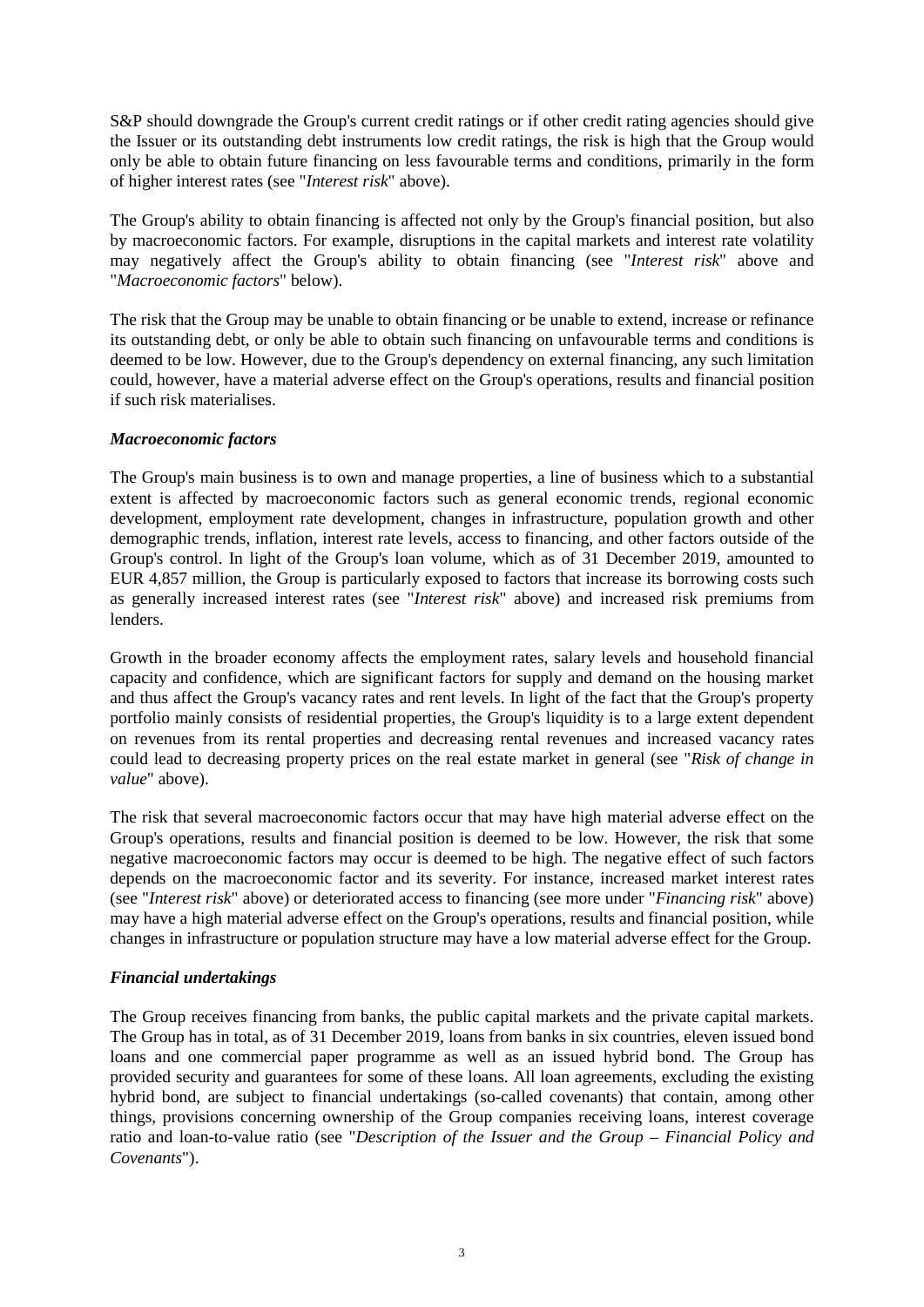The risk that the Group will breach one or several of these covenants is deemed to be low. However, should such a breach occur, it may lead to the loan or loans being terminated for immediate repayment, or security, consisting of among other things mortgages on the Group's properties, being enforced by the lender, which may have a highly material adverse effect on the Group's operations, results and financial position.

# *Liquidity risk*

The Group's ability to fulfil its payment obligations at the relevant due date depends to a large extent on its ability to obtain loan financing when needed and on favourable terms, and, secondarily, on the Group's ability to sell properties. The Group's ability to obtain loan financing and carry out property sales is in turn connected with other risks described in this section, in particular "*Financing risk*" and "*Risk of change in value*".

On 31 December 2019, the Group's short-term liabilities amounted to EUR 590 million. If the Group's ability to secure funds to meet its payment obligations deteriorates, there is a risk that short-term financing would only be granted on less favourable terms and conditions. This could result in a considerable increase of the Group's costs for securing short-term financing.

The risk that the Group will not have the ability to meet payment obligations on the relevant due date is deemed to be medium. However, if the Group is unable to obtain short-term financing on acceptable terms and conditions, it could have a highly material adverse effect on the Group operations, results and financial position if the risk is materialised.

# *Currency risk*

A substantial part of the Group's property investments are made in currencies other than EUR, which is the Group's reporting currency. The value of the Group's assets may deteriorate as a result of changes in exchange rates against EUR. If such deterioration occurs in countries where EUR is not the official currency, it could negatively affect the value of the Group's assets in such countries.

The risk that such exchange rate changes would occur that decrease the value on the Group's assets to such extent that would have an impact on the financial position of the Group is deemed to be low. However, because more than half of the assets recorded on the Group's balance sheet are located outside the Euro-zone and in countries without an official currency linked to EUR, it may have a highly material adverse effect on the Group's operations, results and financial position.

Furthermore, 60 per cent. of the Group's operating income and operating costs are denominated in other currencies than EUR, such as SEK, USD and CAD. Assets and liabilities denominated in local currencies are converted into EUR on the basis of exchange rates applicable on the relevant balance sheet date and revenues and expenses denominated in local currencies converted on the basis of an average exchange rate during the relevant period. Changes in the exchange rate of EUR in relation to local currencies affect the recorded value of such items in the Group's consolidated financial statements even though the fair value, as measured in the local currency, is not affected. The probability of exchange rate fluctuations is deemed to be high. The impact of such changes on the Group's operations, results and financial position if the risk is materialised is not deemed to be material, but such exchange rate fluctuations may have a highly material adverse effect on the income, costs and balance items as expressed in EUR.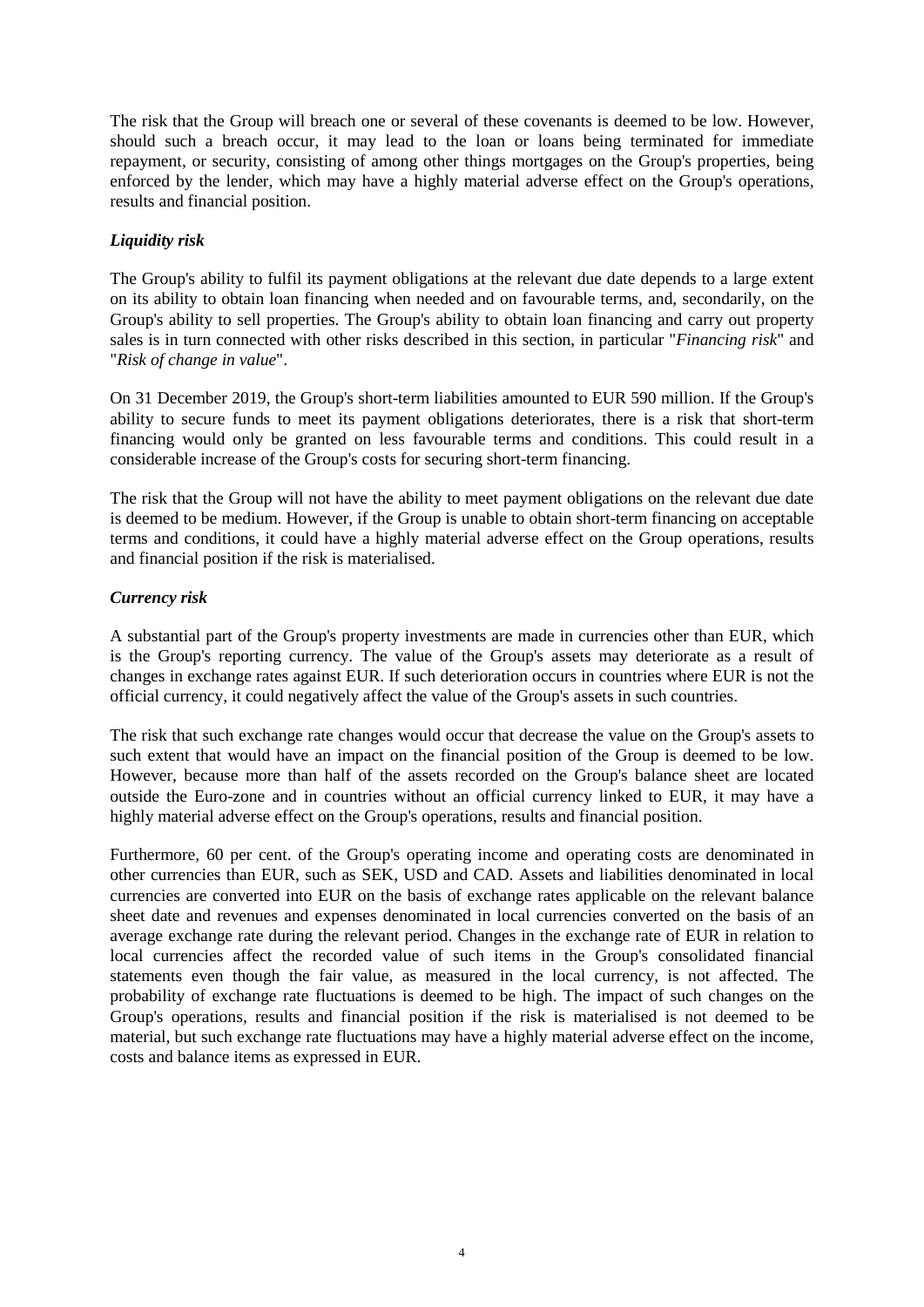## **Risks relating to the industry and the market**

## *Operating costs, etc.*

The Group's operating costs mainly consist of utility costs such as costs for electricity, cleaning, water and heat, as well as other costs such as property taxes (see "*Tax risks*" below) and site leasehold fees. Several of the goods and services in most of the markets in which the Group operates may only be purchased from one operator. Therefore, the Group has limited control over these costs.

In the Swedish market, among others, the cost of utilities is included in the rent, meaning that the cost of heat, water and, in some cases, electricity is included in the amount paid by the lessee. In certain markets where the Group operates, especially in Sweden and Germany (see "*Changes in rental regulations*" below), rent levels (including utilities) are limited by rental regulations.

The risk that the Group's operating costs and other costs attributable to the Group's properties may be raised is deemed to be high. However, even if the Group cannot be compensated for such increased costs through rent increases, regulation in lease agreements or renegotiation of lease agreements, it may have a low material adverse effect on the Group's operations, results and financial positions.

## *Project risks*

During 2019, the Group invested EUR 468 million in property development projects, of which EUR 150 million was attributable to apartment upgrades, EUR 64 million was attributable to upgrade of common areas and EUR 254 million was attributable to rationalisation projects. The Group had upgraded 48 per cent. of its apartments as at 31 December 2019. By upgrading properties and, occasionally, individual apartments, the Group can typically charge higher rent levels. Property valuation is partly based on estimated rent levels. The value of the Group's properties and its rent levels may thus be adversely affected if the Group cannot carry out property development projects due to e.g. lack of funding or regulatory barriers (see "*Financing risk"* above and "*Changes in other laws and regulations*" below).

Furthermore, the Group has to obtain the necessary governmental decisions and permits in order to carry out property development projects. For instance, about one-half of the Group's approximately 14,000 apartments in Berlin are located in socially protected areas where special permits are required for carrying out upgrades. Increased regulatory requirements have led to a higher administrative burden for the Group and an inability to complete upgrades with the same high standard as otherwise. It is likely that the number of socially protected areas will increase in Berlin, from the current 57 areas to at least over 80 areas, and thus apply to more of the Group's properties in Berlin.

Changes in permits, plans, regulations or legislation may also cause property development projects to be delayed (resulting in lost rental revenue), become more expensive to undertake or not to be carried out at all. Such changes may, for example, prohibit the Group from upgrading properties and apartments or from developing properties and apartments in the way that the Group has planned (see "*Changes in other laws and regulations*" below).

Moreover, in order to carry out profitable property development projects, the Group must be able (among other things) to retain and recruit competent construction, project planning, design, architecture and sales personnel to procure contracts for execution of the projects on terms acceptable to the Group.

The risk that the Group would not be able to carry out property development projects due to lack of funding, regulatory barriers or delays or barriers related to necessary governmental decisions and permits or a lack of skills and manpower is deemed to be medium. Considering the Group's main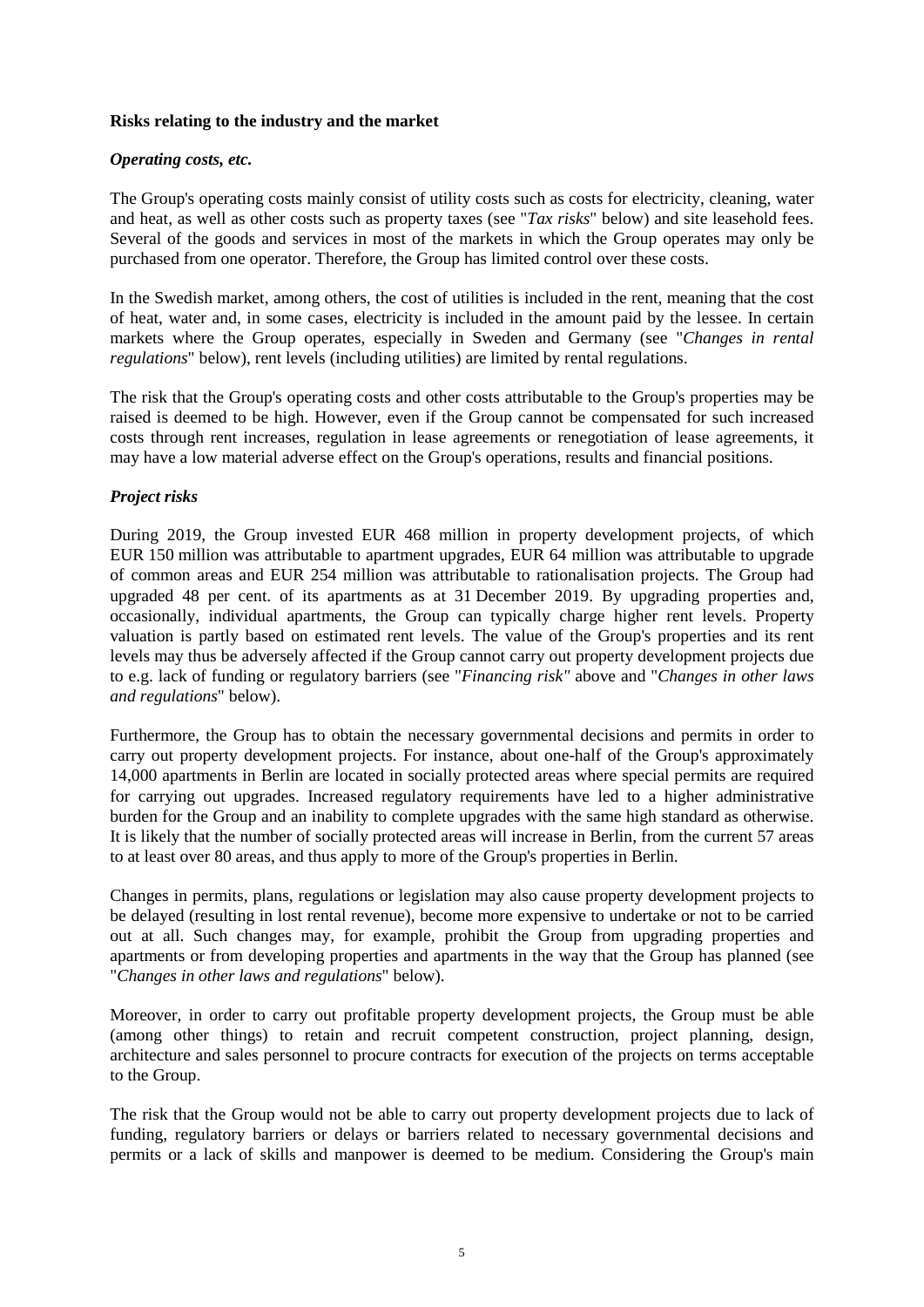business is to own and manage property, it may have a low material adverse effect on the Group's operations, results and financial position if the risk is materialised.

## *Insurance risk*

It is difficult to obtain insurance policies for property that provide full coverage on various types of disasters, such as terrorist attacks, natural disasters and war. There are also other factors that may affect the chances of getting sufficient insurance compensation to make the Group whole following damage to insured properties, for example inflation, tax, changes in construction regulations and environmental concerns. The Group's properties are located in some of the world's larger and most significant cities, which have experienced terrorist attacks and natural disasters. In these cities, the Group's buildings are often older, exclusive and may also have been designated with antiquarian building classification and different forms of preservation listings. If any of these buildings were to be damaged, it is uncertain whether they could be restored to the previous condition and to the same value. If any of these events were to happen, there is a risk that the Group's insurance cover will not fully replace possibly destroyed properties. However, the probability of the occurrence of such events is deemed to be low. Considering that the Group has properties in several cities and that it is unlikely that a disaster would occur in all cities at the same time, the occurrence of the risk would have a low material effect on the Group's operations, results and financial position.

## **Legal and regulatory risks**

## *Tax risks*

Tax is a significant cost item for the Group. For example, the Group pays tax on its profits in the countries where the Group carries out its operations. Therefore, the Group is affected by the tax rules applicable from time to time in seven different countries.

Even though the Group's business activities are carried out in accordance with the Group's interpretation of applicable tax laws and regulations, and in accordance with advice from tax advisors, the Group's interpretation may be incorrect and such regulations may change with possible retroactive effect. Furthermore, future changes in applicable laws and regulations may affect the assumptions underlying the Group's current business. Moreover, tax rates may change in the future and other changes to regulations may occur that affect the assumptions underlying the Group's property ownership, property transactions or business in general.

Changes in taxes, such as company tax and property tax, or other public impositions in the countries where the Group operates could adversely affect the premises for the Group's operations, including the ability to carry out development projects. There is a high risk that tax rates will change in the future or that other changes will occur in the state and municipal systems that affect the Group's property holdings.

On 1 January 2019, new tax regulations entered into force in Sweden concerning, among other things, interest deduction limits for the business sector. The regulations are based on EU Directive 2016/1164 concerning the establishment of rules against tax avoidance practices that directly affect the functioning of the internal market and involve a general limitation on interest deductions in the business sector. According to the regulations, a company's net interest expense, i.e. the difference between the company's taxable interest income and deductible interest expenses, will only be deductible up to 30 per cent. of the company's taxable EBITDA (i.e. earnings before interest, taxes, depreciation and amortisation). On 31 December 2019, the Group had loans, excluding subordinated hybrid loans of EUR 4,857 million with an average interest rate level of 2.25 per cent. The regulations may cause the Group's final tax allowance, attributable to interest, to decrease as a result of the reduced allowance cap, which would result in lower profits after tax.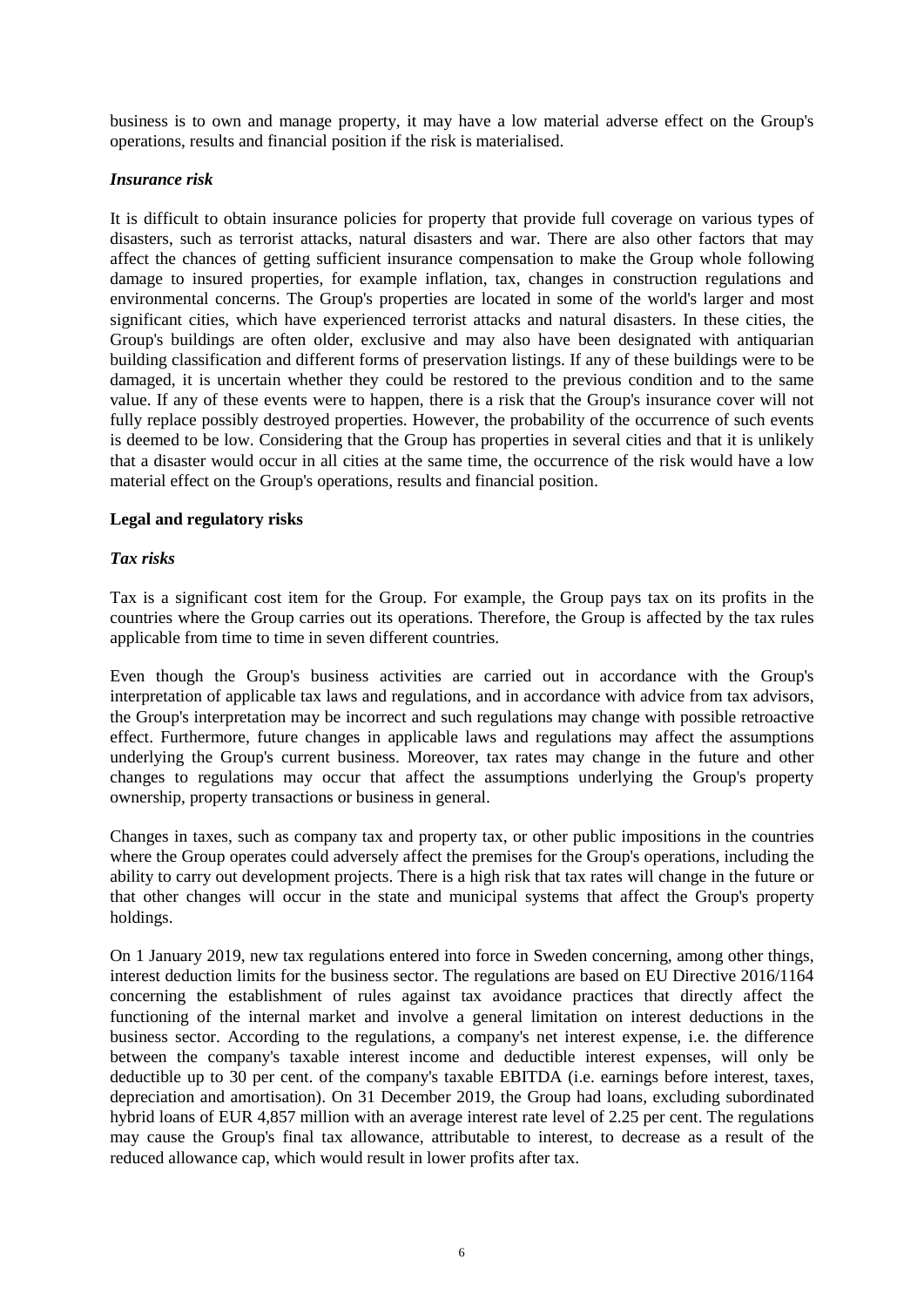The risk of changes in tax legislation or in practice that result in, for example, changes in the Group's ability to make tax depreciations or use loss carry-forwards, is deemed to be high. Given that the Group is dependent on tax laws and regulations in a number of countries and that changes may affect the Group's tax burden adversely, the occurrence of the risk could have a highly material adverse effect on the Group's operations, results and financial position.

## *Changes in rental regulations*

The Group's operations consist of owning and managing mainly residential property. A negative trend in rental regulations in one or several countries or regions where the Group operates may lead to lower rental revenues, or rents that do not increase to expected levels which could have an adverse effect on the value of the Group's property. This is, among other things, due to the inclusion of rental assumptions in property valuations (see "*Risk of change in value*" above).

55 per cent. of the total value of the Group's property portfolio on 31 December 2019 was located in Germany and Sweden, where rental regulations are more restrictive regarding rent increases among other things, than the other countries in which the Group owns property. Given the Group's large property holdings in these countries, the Group is particularly exposed to additional regulatory restrictions on rental increases, and in respect of Germany both on federal and state level. In Berlin, where the Group owned property corresponding to 25 per cent. of the total value of the property portfolio on 31 December 2019, a new law was passed by the Berlin House of Representatives on 30 January 2020, according to which rents will in certain cases not be permitted to be raised beyond levels agreed as of 18 June 2019 for a period of five years from the commencement of the law. The legislation also imposes limits on the maximum limits of rent permitted in respect of properties in Berlin built before 2014, with such limits depending on a number of factors, including the year of construction and the condition of the property. According to German media coverage, this may mean rent reductions for current tenants and lower rents for new tenants. As of the date of this Prospectus, the Issuer's initial analysis indicates that the new law may result in the Group having to reduce annual rent across its property portfolio by EUR 20 million (corresponding to 4 per cent. of rental income for the year ended 31 December 2019). While the legislation has been challenged as unconstitutional by several legal experts and a number of political parties have previously announced their intention to initiate legal proceedings against the law, there is nevertheless a risk that the new law limits the Group's rental revenues in respect of properties in Berlin.

The risk of changes in rental regulations which lead to lower rental revenues that are lower than estimated, and thereby result in decreased property valuations is deemed to be medium. Given the Group's area of business and its large property holdings, such regulatory developments could have a medium material adverse effect on the Group's operations, results and financial position.

## *Changes in other laws and regulations*

The Group's business consists in owning and managing mainly residential properties, which means that the Group's business is regulated and affected by numerous laws and regulatory codes as well as different processes and decisions relating to such rules, both at the political as well as the civil servant level. The Group's properties are upgraded as part of the Group's real estate management. The regulations that affect the Group's business therefore consist of, *inter alia*, the Swedish Planning and Building Act and equivalent foreign regulations, construction norms, safety regulations, rules concerning permissible building materials, antiquarian building classifications and different forms of preservation listings. Changes in these regulations may result in increased costs for the Group and limit its ability to develop its properties in a desirable manner.

In order for the Group's properties to be used and developed as intended (for example, through upgrades), different permits and decisions may also be required, including, among others, zoning plans and different forms of land parcelling, which are granted and given by municipalities and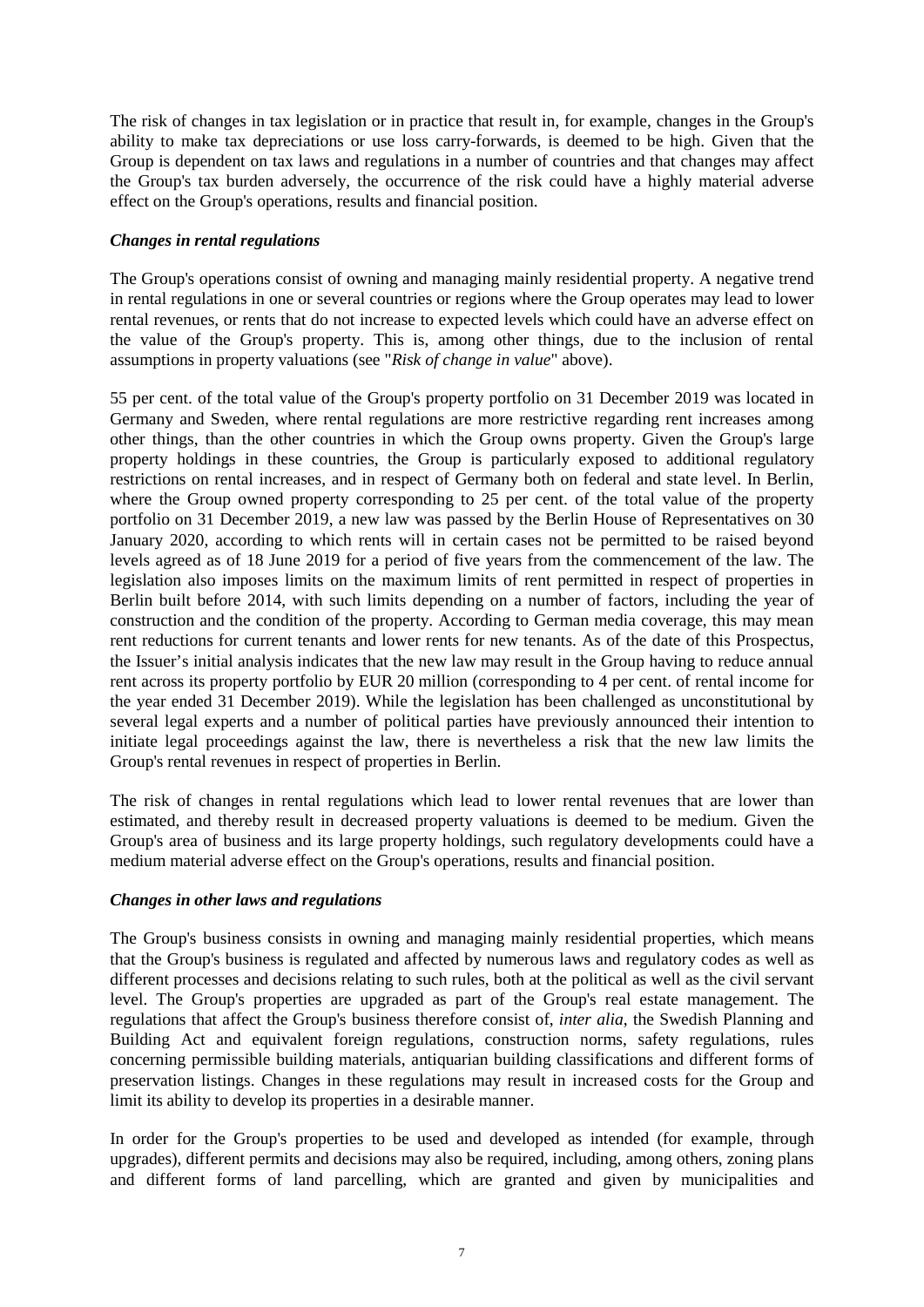governmental authorities, and which are decided at both the political and the civil servant level. There is a risk that, in the future, the Group will not be granted permits or decisions needed in order to use and develop its properties in a desirable manner. Furthermore, decisions could be appealed and thus significantly delayed. Additionally, decision-making practices and political will or direction may change in the future in a way that is negative for the Group.

There is a medium risk that changes in laws and codes of regulations will cause the Group to be subject to increased costs and limit its ability to use and develop its properties in a desirable manner. Considering the Group's estimated exposure to such changes in laws and regulations, they would be deemed to have a low material adverse effect on the Group's business, results and financial position.

## *Disputes relating to property transactions*

During the period beginning on 1 January 2019 up to and including 31 December 2019, the Group acquired 23 properties and divested 161 properties. The Group has a strategy of acquiring carefully selected properties, rather than occasionally purchasing large property portfolios. In comparison with other real property companies, the Group performs many property transactions. Due to the Group's high level of activity in the real estate market, in multiple jurisdictions, there is a risk that the Group may become involved in disputes or subject to significant claims relating to property transactions. Such disputes and claims may be time consuming, interrupt the Group's daily operations, result in claims for significant amounts and result in significant costs for the Group. The probability that this risk materialises is deemed to be medium.

Considering that large expenses may occur if the Group loses one or more disputes concerning property transactions, it may have a medium material adverse effect on the Group's results and financial position.

## *Risks related to EU's General Data Protection Regulation*

The Group stores personal data and other confidential information relating to its current and previous approximately 85,000 tenants in seven countries and is thus obligated to follow data protection and privacy legislation where the Group conducts its business. The Group partly develops and maintains its IT solutions internally and its strategy is to do this to a greater extent in the future. Therefore, the Group cannot rely on third parties with respect to processing personal data.

The EU's General Data Protection Regulation (EU) 2016/679 (**GDPR**") concerning rules and regulations for personal data processing and other data protection and privacy rules in the countries where the Group is operating limits the Group's abilities to collect and process personal data relating to, among other things, its tenants and employees.

The application of GDPR and its implementation in different national legislation is subject to interpretation and development. There is a risk that these statutes will be interpreted and applied in a manner that is not in line with the Group's current data protection routines. The Group is thus subject to a risk that personal data will be used erroneously, lost, disclosed or processed in violation of the applicable rules concerning data protection and privacy by the Group or by a third party (contracted by the Group). However, the probability that the risk materialises is deemed to be low.

Sanctions pursuant to GDPR could be comprehensive. If the Group processes personal data in violation of GDPR, the Group risks being subject of administrative fines up to a maximum of the higher of (i) four per cent. of the Group's total worldwide annual turnover, and (ii) EUR 20 million. During the 2019 fiscal year the Group's turnover was EUR 496 million.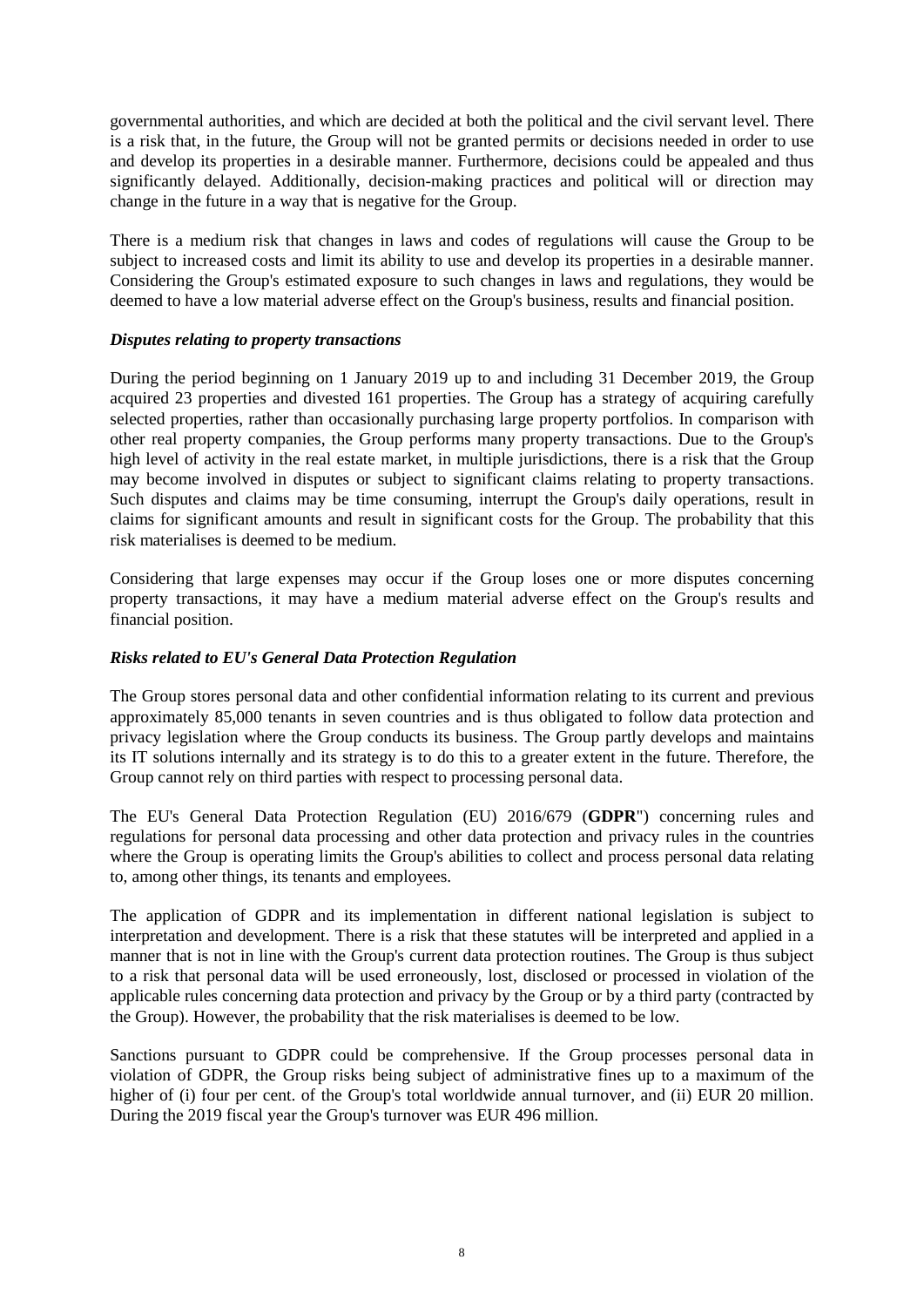## **Risk factors that are specific and material to the Capital Securities**

## **Risks related to the Capital Securities generally**

Set out below is a brief description of certain risks relating to the Capital Securities generally.

## *The claims of holders of the Capital Securities are structurally subordinated to those of certain other creditors of the Issuer and to creditors of the Issuer's subsidiaries*

Generally, lenders and trade and other creditors of the Issuer's subsidiaries are entitled to payment of their claims from the assets of such subsidiaries before these assets would be available for distribution to the Issuer, as direct or indirect shareholder, which would then allow for the Issuer to make payments under the Capital Securities. Any debt that the Issuer's subsidiaries may incur in the future will also rank structurally senior to Capital Securities.

A significant part of the Group's assets and revenues are generated by the Issuer's subsidiaries. The subsidiaries are legally separated from the Issuer and the subsidiaries' ability to make payments to the Issuer is restricted by, among other things, the availability of funds, corporate restrictions and local law. Furthermore, in the event of insolvency, liquidation or a similar event relating to one of the subsidiaries, all creditors of such subsidiary would be entitled to payment in full out of the assets of such subsidiary before any entity within the Group, as a shareholder, would be entitled to any payments. Thus, the Capital Securities are structurally subordinated to the liabilities of the subsidiaries of the Issuer.

## *The market price of the Capital Securities may be volatile*

The market price of the Capital Securities could be subject to significant fluctuations in response to actual or anticipated variations in the Issuer's operating results and those of its competitors, adverse business developments, changes to the regulatory environment in which the Issuer operates, changes in financial estimates by securities analysts and the actual or expected sale of a large number of the Capital Securities, as well as other factors. In addition, in recent years the global financial markets have experienced significant price and volume fluctuations, which, if repeated in the future, could adversely affect the market price of the Capital Securities without regard to the Issuer's results of operations, prospects or financial condition.

## *Denominations involve integral multiples; definitive Capital Securities*

The Capital Securities have denominations consisting of a minimum of EUR 100,000 plus integral multiples of EUR 1,000 in excess thereof up to and including EUR 199,000. It is possible that the Capital Securities may be traded in amounts that are not integral multiples of EUR 100,000. In such a case a holder who, as a result of trading such amounts, holds a principal amount which is less than EUR 100,000 in its account with the relevant clearing system would not be able to sell the remainder of such holding without first purchasing a principal amount of Capital Securities at or in excess of EUR 100,000 such that its holding amounts to EUR 100,000 or a higher integral multiple of EUR 1,000. Further, a Holder who, as a result of trading such amounts, holds a principal amount which is less than EUR 100,000 in its account with the relevant clearing system at the relevant time may not receive a definitive Capital Security in respect of such holding (should definitive Capital Securities be printed) and would need to purchase a principal amount of Capital Securities such that its holding amounts to EUR 100,000.

If definitive Capital Securities are issued, holders should be aware that definitive Capital Securities which have a denomination that is not an integral multiple of EUR 100,000 may be illiquid and difficult to trade.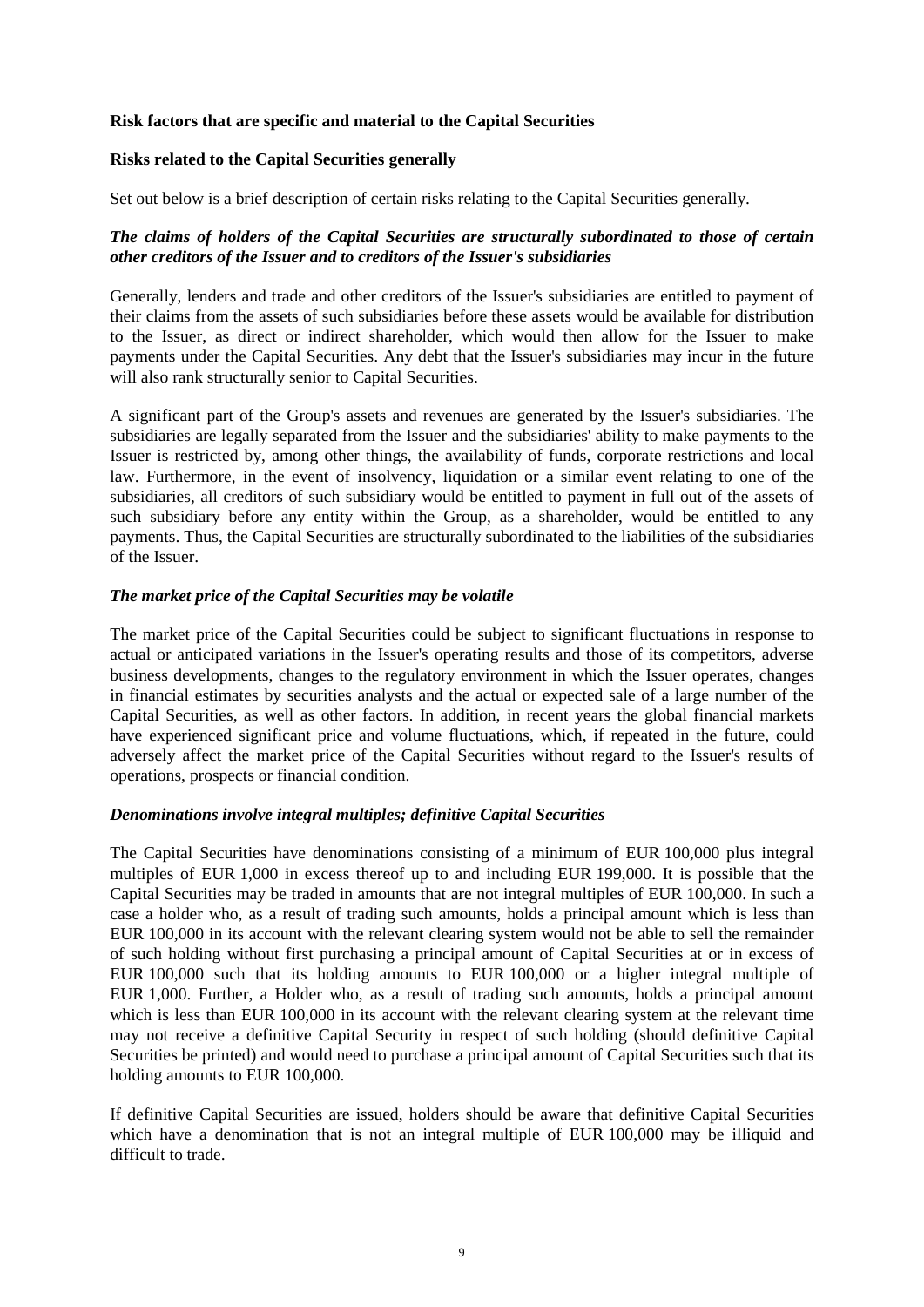## *Modification, Waivers and Substitution*

The conditions of the Capital Securities contain provisions for calling meetings of Holders to consider matters affecting their interests generally. These provisions permit defined majorities to bind all Holders including Holders who did not attend and vote at the relevant meeting and Holders who voted in a manner contrary to the majority.

The conditions of the Capital Securities also provide that the Trustee may, without the consent of Holders, agree to (i) any modification of any of the provisions of Capital Securities, the Trust Deed or the Agency Agreement which is, in the opinion of the Trustee, of a formal, minor or technical nature or is made to correct a manifest error, (ii) any other modification to (except as mentioned in the Trust Deed), and any waiver or authorisation of any breach or proposed breach by the Issuer of, the provisions of the Capital Securities, the Trust Deed or the Agency Agreement which is, in the opinion of the Trustee, not materially prejudicial to the interests of the Holders or (iii) the substitution of another company as principal debtor under the Capital Securities in place of the Issuer, in the circumstances described in Condition 17.

In addition, pursuant to Condition 4(j), certain modifications may be made to the interest calculation provisions of the Conditions and/or the Trust Deed and/or the Agency Agreement in order to effect the Benchmark Amendments in the circumstances and as otherwise set out in such Condition, without the requirement for the consent of the Holders or the Couponholders.

## **Risks Related to the Market Generally**

## *An active trading market for the Capital Securities may not develop*

The Capital Securities may have no established trading market when issued, and the Issuer cannot assure investors that an active trading market for the Capital Securities will develop or be maintained. If a market does develop, it may not be liquid. In addition, liquidity may be limited if the Issuer makes large allocations to a limited number of investors. Therefore, investors may not be able to sell their Capital Securities easily or at prices that will provide them with a yield comparable to similar investments that have a developed secondary market. A lack of liquidity may have a material adverse effect on the market value of the Capital Securities.

## *Credit ratings may not reflect all risks*

The Issuer's credit ratings are an assessment by the relevant rating agencies of its ability to pay its debts when due. Consequently, real or anticipated changes in its credit ratings will generally affect the market value of the Capital Securities. One or more independent credit rating agencies may assign credit ratings to the Capital Securities. The ratings may not reflect the potential impact of all risks related to the structure and marketing of the Capital Securities and additional factors discussed in this Prospectus or any other factors that may affect the value of the Capital Securities. A credit rating is not a recommendation to buy, sell or hold securities and may be revised, suspended or withdrawn by the rating agency at any time. Any change in the credit ratings of the Capital Securities or the Issuer could adversely affect the price that a subsequent purchaser will be willing to pay for investments in the Capital Securities.

In addition, S&P or any other rating agency may change their methodologies or their application for rating securities with features similar to the Capital Securities in the future. This may include the relationship between ratings assigned to an issuer's senior securities and ratings assigned to securities with features similar to the Capital Securities, sometimes called "notching". If the rating agencies were to change their practices or their application for rating such securities in the future and the ratings of the Capital Securities were to be subsequently lowered, this may have a negative impact on the trading price of the Capital Securities. If as a consequence of an amendment, clarification or change in the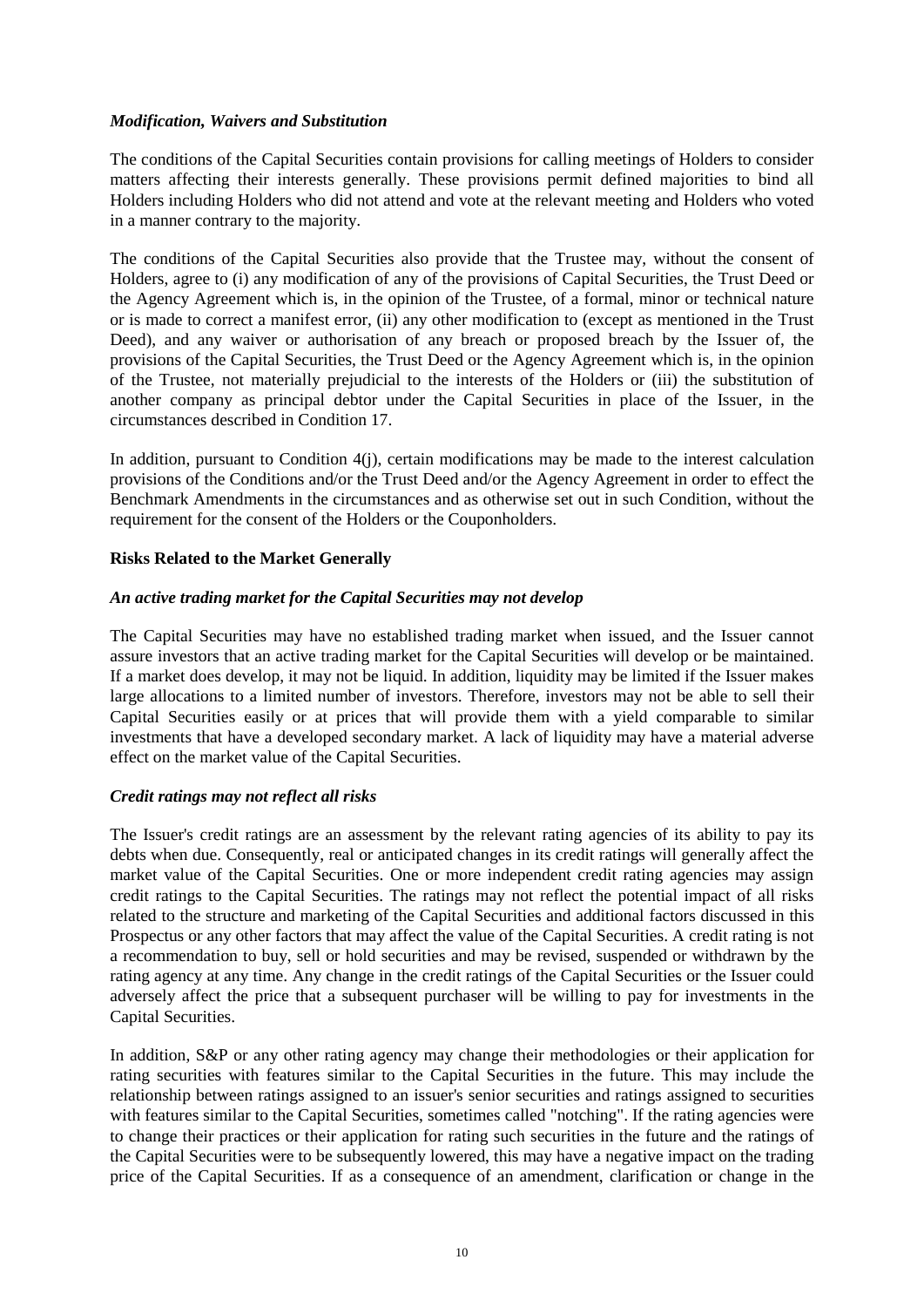equity credit criteria of any Rating Agency (as defined in the Conditions), the Capital Securities are no longer eligible for the same or higher category of equity credit attributed to the Capital Securities at the date of their issue (or if equity credit is not assigned on the Issue Date, at the date when the equity credit is assigned for the first time), the Issuer may redeem the Capital Securities in whole, but not in part, as further described in the Conditions.

In general, European (including UK) regulated investors are restricted under the CRA Regulation from using credit ratings for regulatory purposes, unless such ratings are issued by a credit rating agency established in the EU or the UK and registered under the CRA Regulation (and such registration has not been withdrawn or suspended), subject to transitional provisions that apply in certain circumstances whilst the registration application is pending. Such general restriction will also apply in the case of credit ratings issued by non-EU and non-UK credit rating agencies, unless the relevant credit ratings are endorsed by an EU-registered or UK-registered credit rating agency or the relevant non-EU and non-UK rating agency is certified in accordance with the CRA Regulation (and such endorsement action or certification, as the case may be, has not been withdrawn or suspended). If the status of the rating agency rating the Capital Securities changes, European (including UK) regulated investors may no longer be able to use the rating for regulatory purposes and the Capital Securities may have a different regulatory treatment. This may result in European (including UK) regulated investors selling the Capital Securities, which may impact the value of the Capital Securities and any secondary market.

The list of registered and certified rating agencies published by ESMA on its website in accordance with the CRA Regulation is not conclusive evidence of the status of the relevant rating agency included in such list, as there may be delays between certain supervisory measures being taken against a relevant rating agency and the publication of the updated ESMA list.

## **Risks related to the structure of the Capital Securities**

## *The Capital Securities are subordinated obligations; accordingly, claims in respect of the Capital Securities would rank junior to claims in respect of unsubordinated obligations of the Issuer in the event of an Issuer Winding-up or Issuer Re-construction*

The Capital Securities are direct, unsecured and subordinated obligations of the Issuer. In the event of an Issuer Winding-up (as defined in the Conditions), the Trustee on behalf of the Holders or, in the limited circumstances described in Condition 12(d), the Holders will have a claim ranking behind claims of unsubordinated creditors of the Issuer and creditors of the Issuer in respect of all Subordinated Indebtedness (as defined in the Conditions), *pari passu* without any preference among themselves and with any present and future claims in respect of obligations of the Issuer in respect of Parity Securities (as defined in the Conditions) and in priority to any present and future claims in respect of (i) any class of share capital of the Issuer and (ii) any other obligation of the Issuer which ranks or is expressed by its terms to rank junior to the Capital Securities or any Parity Security.

In the event of an Issuer Re-construction (as defined in the Conditions), the Trustee on behalf of the Holders or, in the limited circumstances described in Condition 12(d), the Holders will have a statutory claim ranking *pari passu* among themselves and with any present or future claims in respect of obligations of the Issuer in respect of Parity Securities, but junior to any present or future claims in respect of all unsubordinated obligations of the Issuer and all Subordinated Indebtedness (as defined in the Conditions).

In the event of an Issuer Re-construction, unsecured debt could be subject to a mandatory write-down provided that a qualified majority of the unsecured creditors has approved such write-down. All unsecured debt will then be written down pro rata. A debt composition proposal, which involves at least 50 per cent of the amount of the unsecured debt, shall be deemed to be accepted by the creditors, where three-fifths of the creditors voting have accepted the proposal and their claims amount to three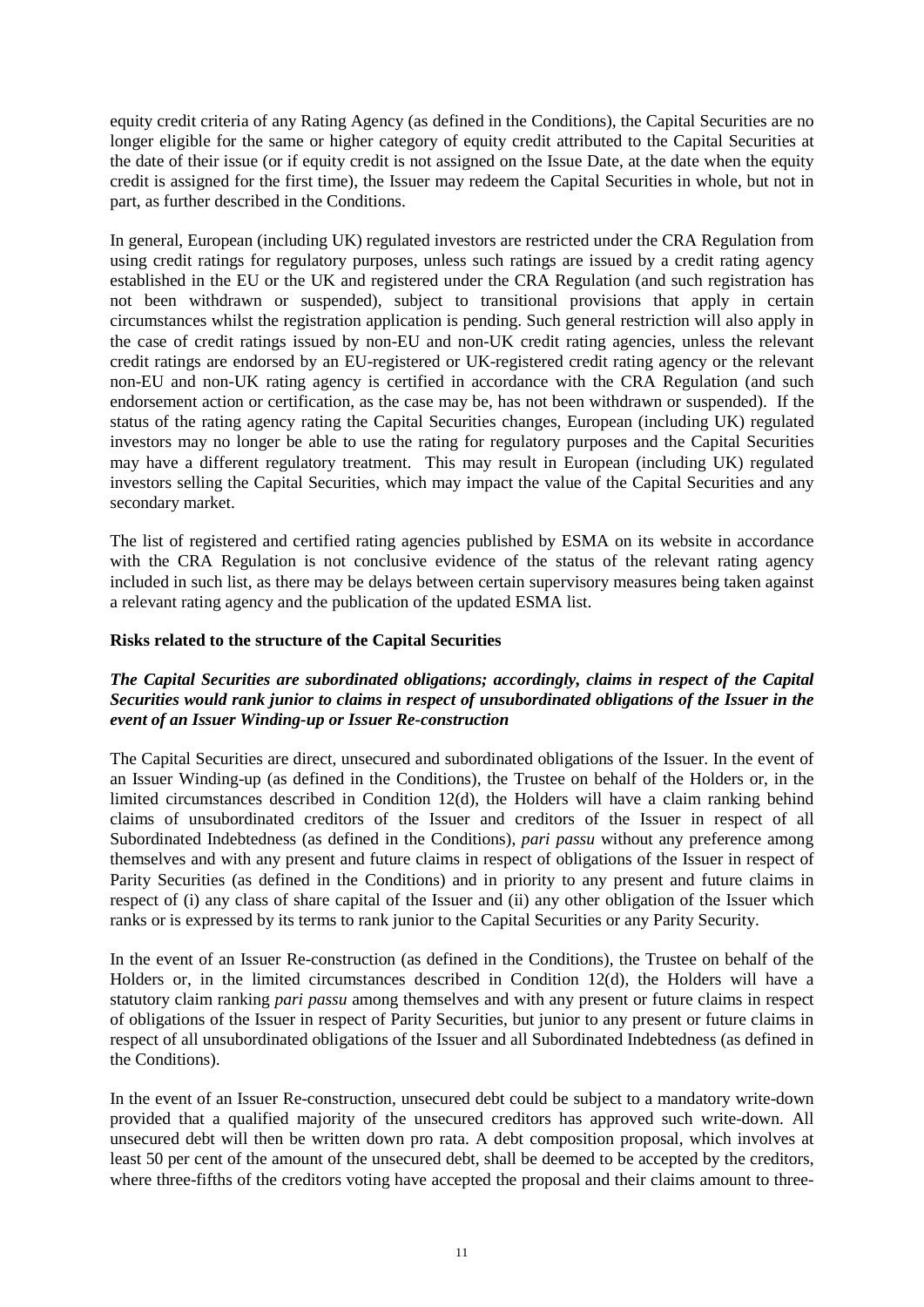fifths of the total amount of claims held by the creditors entitled to vote. Where the debt composition percentage is lower, the debt composition proposal shall be deemed to be accepted where three-fourths of the creditors voting have approved the proposal and their claims amount to three-fourths of the total amount of the claims held by the creditors entitled to vote. If a debt composition is approved, all subordinated debt of the Issuer, including the Capital Securities, will be completely written-off. In respect of subordinated debt it is important to note that subordinated creditors may only take part in the creditors' meeting voting on a proposed debt composition provided the unsubordinated creditors consent to such participation. Potential investors should note that claims in respect of the share capital of the Issuer are not subject to loss absorbing measures under an Issuer Re-construction.

In the event of an Issuer Winding-up or an Issuer Re-construction, Holders (or the Trustee on their behalf) will only be eligible to recover any amounts in respect of their Capital Securities if all claims in respect of more senior-ranking obligations of the Issuer (whether secured or unsecured) have first been paid in full. If, on an Issuer Winding-up or Issuer Re-construction, the assets of the Issuer are insufficient to repay the claims of all senior-ranking creditors in full, the Holders will lose their entire investment in the Capital Securities. If there are sufficient assets to repay the claims of senior-ranking creditors in full but insufficient assets to enable it to pay claims in respect of the Capital Securities and all other obligations of the Issuer ranking *pari passu* with the Capital Securities, Holders will lose some or substantially all of their investment in the Capital Securities. The Holders therefore face a higher recovery risk than holders of unsubordinated obligations and Subordinated Indebtedness (as defined in the Conditions) of the Issuer. Furthermore, the Conditions do not limit the amount of the liabilities ranking senior to or *pari passu* with the Capital Securities which may be incurred or assumed by the Issuer from time to time, whether before or after the Issue Date of the Capital Securities.

Furthermore, subject to applicable law, no Holder may exercise, claim or plead any right of set-off, compensation or retention in respect of any amount owed to it by the Issuer in respect of, or arising under or in connection with, the Capital Securities and each Holder shall, by virtue of their holding, be deemed to have waived all such rights of set-off, compensation or retention.

In addition, if the financial condition of the Issuer deteriorates such that Issuer Winding-up may be anticipated, the market price of the Capital Securities can be expected to fall, and such fall may be significant. A Holder that sells its Capital Securities in such an event may lose some or substantially all of its initial investment in the Capital Securities (whether or not an Issuer Winding-up subsequently occurs).

## *The Issuer may defer interest payments*

The Issuer may, under the Conditions, at any time and in its sole discretion (except on the Maturity Date of the Capital Securities or any other Interest Payment Date on which the Capital Securities are to be redeemed), elect to defer payment of all (but not some only) of the interest which would otherwise be paid on any Interest Payment Date (as defined in the Conditions), and the Issuer shall not have any obligation to make such payment and any failure to pay shall not constitute a default by the Issuer for any purpose.

Any interest not paid on an applicable Interest Payment Date and deferred shall constitute Deferred Interest and shall be paid in whole, but not in part, at any time, at the option of the Issuer or on the occurrence of certain mandatory settlement events described in the Conditions.

Any deferral of interest payments will be likely to have an adverse effect on the market price of the Capital Securities. In addition, as a result of such interest deferral provisions of the Capital Securities, the market price of the Capital Securities may be more volatile than the market prices of other debt securities on which interest accrues that are not subject to the above provisions and may be more sensitive generally to adverse changes in the Issuer's financial condition.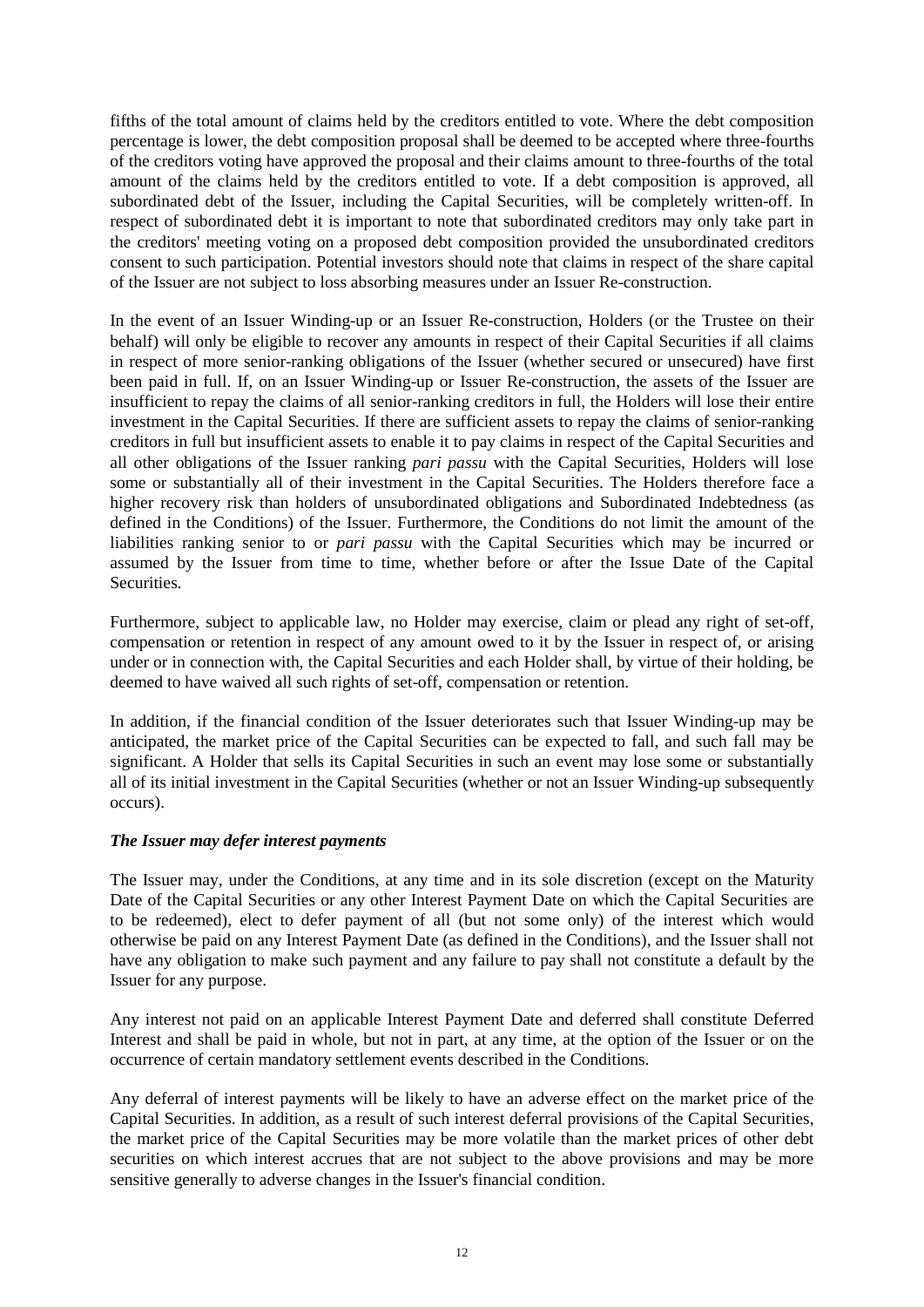## *The Issuer may be restricted from making payments under the Capital Securities*

Certain of the Issuer's existing outstanding senior debt securities contain a covenant restricting the Issuer's ability to, amongst other things, make payments of interest or principal under any of its subordinated debt where such payment would breach certain specified financial ratios. The Issuer is permitted under the terms of the Capital Securities to defer interest payments without such deferral constituting a default under the Capital Securities and the existence of payment restrictions under other existing outstanding indebtedness may result in the Issuer being more likely to defer payments than would otherwise be the case. See "*The Issuer may defer interest payments*", above and "*Description of the Issuer and the Group - Financial Policy and Covenants*".

## *The Issuer may redeem the Capital Securities early; investors should consider reinvestment risk*

The Issuer will have the right to redeem the Capital Securities in whole, but not in part, on (a) any of the 90 days up to and including the First Reset Date or (b) any Interest Payment Date thereafter, at their principal amount together with any Deferred Interest and any other accrued and unpaid interest up to (but excluding) the date of redemption.

The Issuer may also, at its option, redeem the Capital Securities in whole, but not in part, upon the occurrence of a Tax Deductibility Event, a Capital Event, a Change of Control, a Withholding Tax Event or a Substantial Repurchase Event with respect to the Capital Securities, as further described in the Conditions.

In the case of a Tax Deductibility Event or a Capital Event, such redemption will be at (i) 101 per cent. of the principal amount of the Capital Securities, where such redemption occurs before the date falling 90 days prior to the First Reset Date, or (ii) 100 per cent. of the principal amount of the Capital Securities, where such redemption occurs on or after the date falling 90 days prior to the First Reset Date, together in each case with any Deferred Interest and any other accrued and unpaid interest up to (but excluding) the redemption date.

In the case of a Withholding Tax Event, a Change of Control or a Substantial Repurchase Event, such redemption will be at 100 per cent. of the principal amount of the Capital Securities, together with any Deferred Interest and any other accrued and unpaid interest up to (but excluding) the redemption date.

During any period when the Issuer may elect to redeem the Capital Securities, the market value of the Capital Securities generally will not rise substantially above the price at which they can be redeemed.

The Issuer might redeem the Capital Securities when its cost of borrowing is lower than the interest rate on the Capital Securities. There can be no assurance that, at the relevant time, Holders will be able to reinvest the amounts received upon redemption at a rate that will provide the same return as their investment in the Capital Securities. Potential investors should consider reinvestment risk in light of other investments available at that time.

## *Substitution or variation of the Capital Securities*

There is a risk that, after the issue of the Capital Securities, a Tax Deductibility Event, a Capital Event or a Withholding Tax Event may occur which would entitle the Issuer, without any requirement for the consent or approval of the Holders, to substitute all, but not some only, of the Capital Securities for, or vary the terms of the Capital Securities so that they become or remain, Qualifying Capital Securities (as defined in the Conditions).

Whilst Qualifying Capital Securities are required to have terms which are not materially less favourable to Holders than the terms of the Capital Securities (as reasonably determined by the Issuer in consultation with an independent investment bank, independent financial adviser or legal counsel of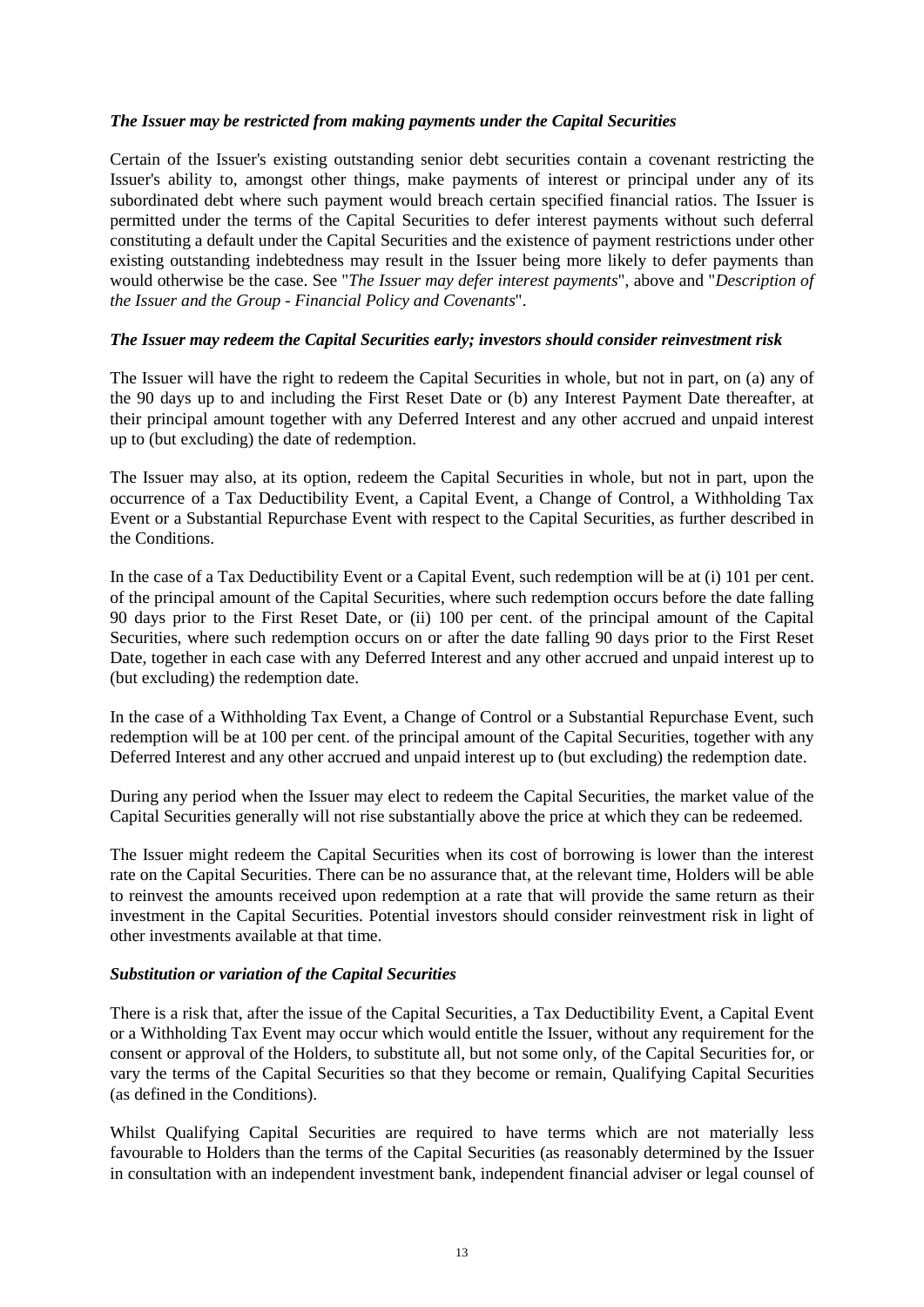international standing), there can be no assurance that the Qualifying Capital Securities will not have a significant adverse impact on the price of, and/or the market for, the Capital Securities, nor that there will not be any adverse tax consequences for any Holders of the Capital Securities arising from such substitution or variation.

## *Fixed rate securities have a market risk*

The Capital Securities will bear interest at a fixed rate, reset by reference to the 5 Year EUR Mid-Swap Rate (as defined in the Conditions) plus a margin on the First Reset Date for the Capital Securities and on each fifth anniversary of such first reset date. A holder of a security with a fixed interest rate is exposed to the risk that the price of such security falls as a result of changes in the current interest rate on the capital market (the **Market Interest Rate**). While the nominal interest rate of a security with a fixed interest rate is fixed during the life of such security or during a certain period of time, the Market Interest Rate typically changes on a daily basis. A change of the Market Interest Rate may cause the price of such security to change. If the Market Interest Rate increases, the price of such security typically falls. If the Market Interest Rate falls, the price of a security with a fixed interest rate typically increases. Potential investors should be aware that movements of the Market Interest Rate can adversely affect the price of the Capital Securities and can lead to losses for the Holders if they sell the Capital Securities.

Each Reset Interest Rate may be different from the initial interest rate of the Capital Securities and may adversely affect the yield of the Capital Securities.

## *Reform and Regulation of "benchmarks"*

So-called benchmarks such as the ICE Swap Rate and EURIBOR (which is the floating leg of the 5 Year EUR Mid-Swap Rate used in the reset provisions for the Capital Securities) and other indices which are deemed "benchmarks" (each a **Benchmark** and together, the **Benchmarks**), to which the interest on the Capital Securities during any Reset Period is linked, have become the subject of regulatory scrutiny and recent national and international regulatory guidance and proposals for reform. Some of these reforms are already effective whilst others are still to be implemented. These reforms may cause such benchmarks to perform differently than in the past, to disappear entirely, or have other consequences which cannot be predicted. It is not possible to predict with certainty whether, and to what extent, the Benchmarks will continue to be supported going forwards. In addition, the reform of EURIBOR to adopt a hybrid methodology and to provide a fallback by reference to a euro risk-free rate (based on a euro overnight risk-free rate as adjusted by a methodology to create a term rate) could require an adjustment to the Conditions or result in other consequences in respect of the Capital Securities. Any such consequence could have a material adverse effect on the value of and the amount payable under the Capital Securities. International proposals for reform of Benchmarks include the Benchmarks Regulation on indices used as benchmarks in financial instruments and financial contracts or to measure the performance of investment funds.

Any changes to a Benchmark as a result of the Benchmarks Regulation or other initiatives, could have a material adverse effect on the costs of refinancing a Benchmark or the costs and risks of administering or otherwise participating in the setting of a Benchmark and complying with any such regulations or requirements. Such factors may have the effect of discouraging market participants from continuing to administer or participate in certain Benchmarks, trigger changes in the rules or methodologies used in certain Benchmarks or lead to the disappearance of certain Benchmarks. Although it is uncertain whether or to what extent any of the abovementioned changes and/or any further changes in the administration or method of determining a Benchmark could have an effect on the value of the Capital Securities, investors should be aware that they face the risk that any changes to the relevant Benchmark may have a material adverse effect on the value of and the amount payable under the Capital Securities.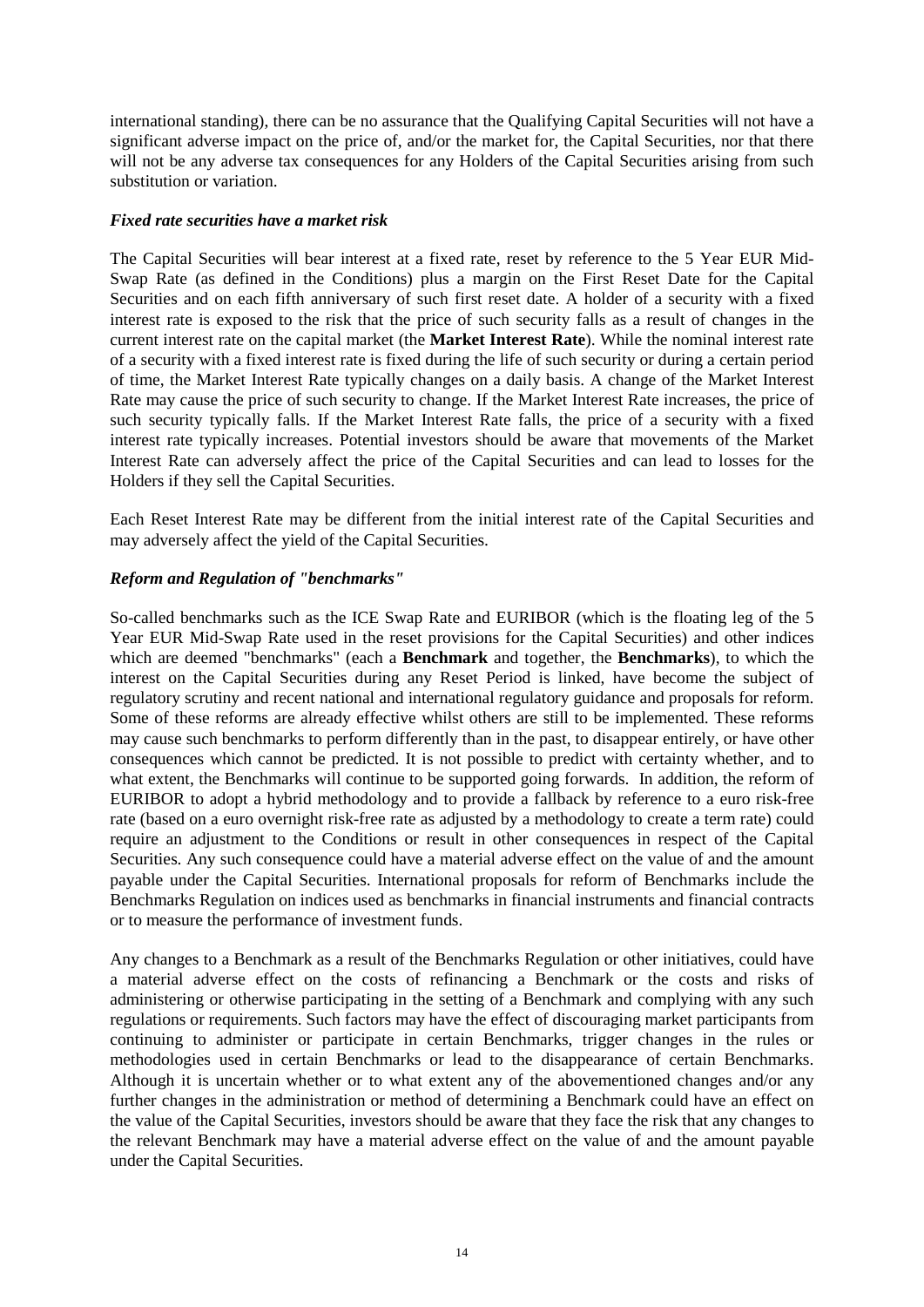The Conditions provide that, if the Issuer (in consultation with the Independent Adviser) determines that a Benchmark Event (which, amongst other events, includes the Original Reference Rate ceasing to exist, be administered or be published) has occurred, the Issuer shall use its reasonable endeavours to appoint an Independent Adviser. The Issuer and the Independent Adviser shall endeavour to determine a Successor Rate or an Alternative Rate and, in either case, an Adjustment Spread (which could be positive, negative or zero) to be used in place of the Original Reference Rate. The use of any such Successor Rate or Alternative Rate with the application of an Adjustment Spread to determine the Reset Interest Rate for a Reset Period may result in the Capital Securities performing differently (which may include payment of a lower Reset Interest Rate for such Reset Period) than they would do if the Original Reference Rate were to continue to apply.

Furthermore, if a Successor Rate, Alternative Rate and/or Adjustment Spread, as applicable, is determined by the Issuer and the Independent Adviser, the Conditions provide that the Issuer and the Independent Adviser may agree to vary the Conditions and/or the Trust Deed and/or the Agency Agreement, as necessary, to ensure the proper operation of such Successor Rate, Alternative Rate and/or Adjustment Spread, as applicable, without any requirement for the consent or approval of the Holders or the Couponholders, in the circumstances and as otherwise set out in the Conditions.

Notwithstanding the occurrence of a Benchmark Event, the Issuer may be unable to appoint an Independent Adviser in accordance with the Conditions, or the Issuer and the Independent Adviser may not be able to determine, or may not agree on the selection of, a Successor Rate or Alternative Rate or, in either case, the applicable Adjustment Spread in accordance with the Conditions before the Reset Interest Determination Date in respect of a Reset Period. In such circumstances, the Conditions provide for certain additional fall-back provisions which may result in (i) the 5 Year EUR Mid-Swap Rate being set by reference to offered quotations from banks communicated to the Calculation Agent or (ii) the last 5 Year EUR Mid-Swap Rate that was available on the Reset Screen Page being used to determine the Reset Interest Rate for a Reset Period.

If the Issuer is unable to appoint an Independent Adviser or the Issuer and the Independent Adviser fail to determine, or do not agree on the selection of, a Successor Rate or Alternative Rate or, in either case, the applicable Adjustment Spread for the life of the Capital Securities, this could result in the Capital Securities, in effect, becoming fixed rate securities.

Any of the foregoing could have an adverse effect on the value or liquidity of, and return on, the Capital Securities.

## *Holders of the Capital Securities have very limited rights in relation to the enforcement of payments on the Capital Securities*

If a default is made by the Issuer for a period of 30 days or more in relation to the payment of any interest, principal or premium in respect of the Capital Securities which is due and payable, the rights of the Holders in respect of the Capital Securities are limited to directing the Trustee to institute proceedings for an Issuer Winding-up, and the Holders (or the Trustee on their behalf) may prove and/or claim in respect of the Capital Securities in an Issuer Winding-up.

Whilst the claims of the Holders (or the Trustee on their behalf) in an Issuer Winding-up are for the principal amount of their Capital Securities together with any Deferred Interest and any other accrued and unpaid interest, such claims will be subordinated as provided above under "*The Capital Securities are subordinated obligations; accordingly, claims in respect of the Capital Securities would rank junior to claims in respect of unsubordinated obligations of the Issuer in the event of an Issuer Winding-up*". The Holders (or the Trustee on their behalf) shall not be entitled to accelerate payments of interest or principal under the Capital Securities in any circumstances outside an Issuer Winding-up. Furthermore, whilst the Trustee (if so directed by the Holders in accordance with the provisions of the Conditions and the Trust Deed) may institute other proceedings against the Issuer to enforce the terms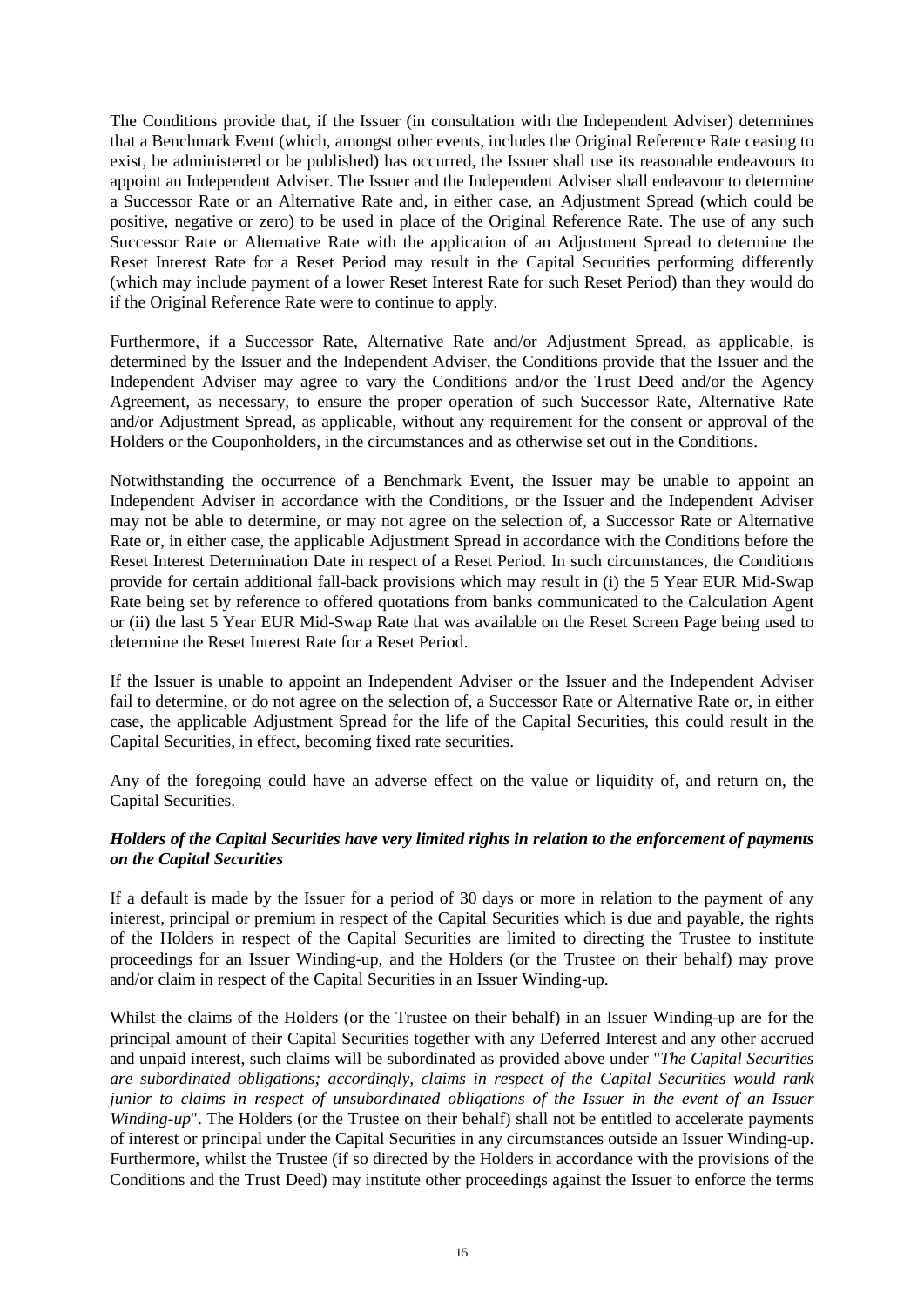of the Capital Securities, the Issuer shall not, by virtue of such proceedings, be obliged to pay any sum or sums sooner than the same would otherwise have been payable by it.

Accordingly, the Holders' rights of enforcement in respect of payments under the Capital Securities are very limited.

## *No limitation on issuing or guaranteeing debt ranking senior to or pari passu with the Capital Securities*

There is no restriction in the Conditions on the amount of debt which the Issuer may issue or guarantee. The Issuer and its subsidiaries and affiliates may incur additional indebtedness or grant guarantees in respect of indebtedness or guarantees of third parties, including indebtedness that ranks *pari passu* with or senior to the Capital Securities. The issue of any such securities or the incurrence of any such other liabilities may reduce the amount (if any) recoverable by Holders on an Issuer Winding-up and/or may increase the likelihood of a deferral of interest payments under the Capital **Securities**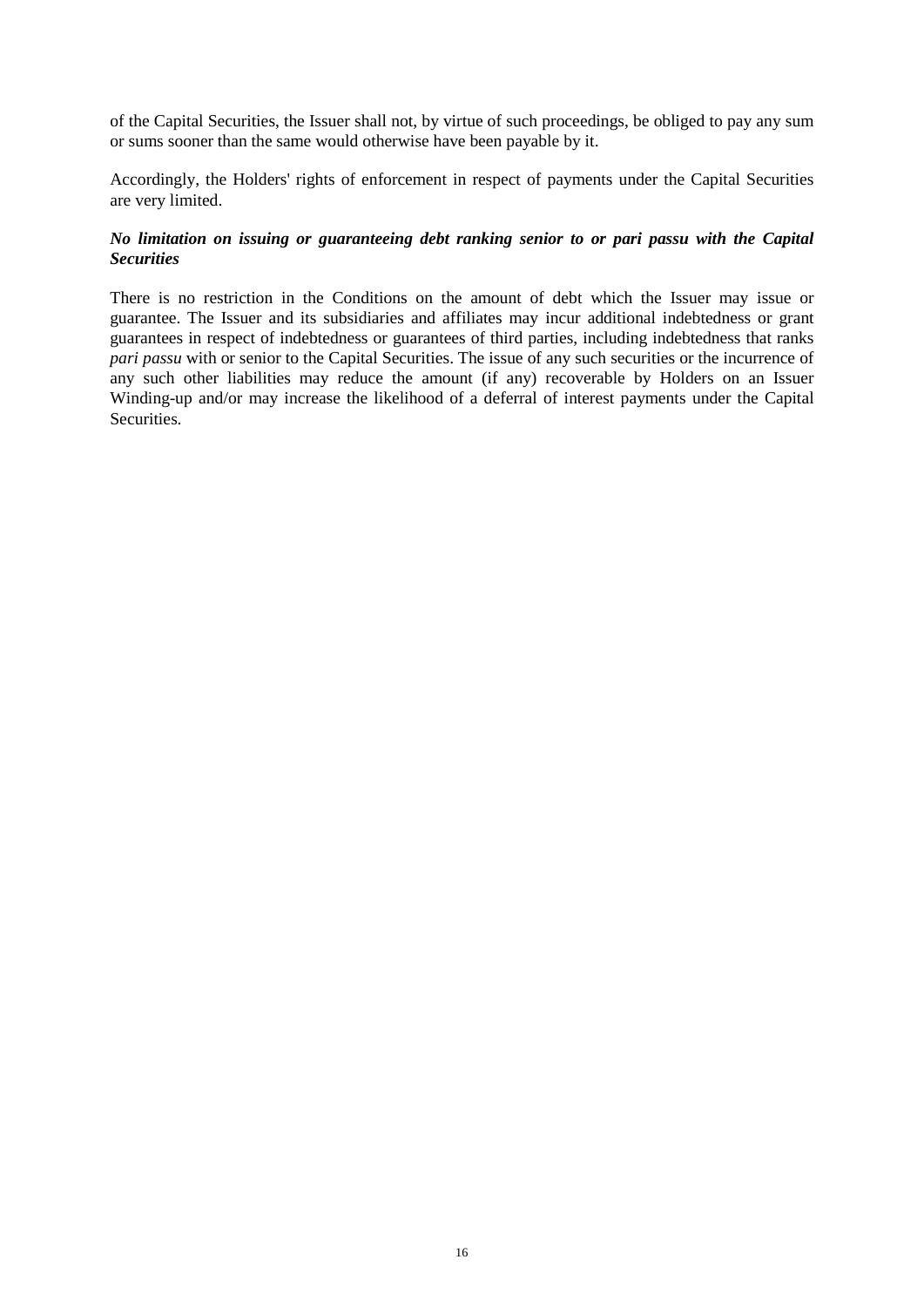## **DOCUMENTS INCORPORATED BY REFERENCE**

The following documents which have previously been published or are published simultaneously with this Prospectus and have been filed with the Central Bank of Ireland shall be deemed to be incorporated in, and to form part of, this Prospectus:

1. the audited annual consolidated financial statements of the Issuer in respect of the year ended 31 December 2018 (the **2018 Financial Statements**) and the audit report from Ernst & Young AB in respect of the 2018 Financial Statements, as set out on pages 100 – 166 (inclusive) of the Issuer's annual report for 2018:

https://www.ise.ie/debt\_documents/2018%20ARPAB%20Annual%20Report\_985b3027-f62b-4bb4-a818-d9bf56ec443b.pdf

2. the audited annual consolidated financial statements of the Issuer in respect of the year ended 31 December 2017 (the **2017 Financial Statements**) and the audit report from Öhrlings PricewaterhouseCoopers AB in respect of the 2017 Financial Statements, as set out on pages 92 – 147 (inclusive) of the Issuer's annual report for 2017:

http://www.ise.ie/debt\_documents/Annual\_Report\_2017\_f6f369ce-ec60-4ad7-a11b-22106031c15b.PDF

3. the unaudited consolidated financial statements of the Issuer for the twelve months ended 31 December 2019 (the **2019 Q4 Financial Statements**), as set out on pages 1 – 37 (inclusive) of the Issuer's year-end report for 2019:

https://www.ise.ie/debt\_documents/Akelius%20Residential%20Property%20AB%20(publ)%2 0Year%20End%20Report%202019\_90bb9905-f317-4d77-bd4f-8c0ba0b0cbe4.pdf

4. the Terms and Conditions of the notes contained in the Base Prospectus dated 12 May 2017 (as supplemented by the supplements dated 31 August 2017 and 6 November 2017) at pages 27 – 60 (inclusive) prepared by the Issuer in connection with its EUR 1,500,000,000 Euro Medium Term Note (EMTN) Programme:

https://www.ise.ie/debt\_documents/Base%20Prospectus\_113ddf9f-3c73-4a89-80fc-9a4f27fee2fd.PDF

save, that any statement contained in a document which is incorporated by reference herein shall be modified or superseded for the purpose of this Prospectus to the extent that a statement contained herein modifies or supersedes such earlier statement (whether expressly, by implication or otherwise). Any statement so modified or superseded shall not, except as so modified or superseded, constitute a part of this Prospectus.

Copies of the documents incorporated by reference in this Prospectus may be inspected, free of charge, during usual business hours at the specified offices of the Principal Paying Agent. Any documents themselves incorporated by reference in the documents incorporated by reference in this Prospectus shall not form part of this Prospectus. Any non-incorporated parts of a document referred to herein are either deemed not relevant for an investor or are otherwise covered elsewhere in this Prospectus.

The 2018 Financial Statements, the 2017 Financial Statements and the 2019 Q4 Financial Statements are English translations of the Swedish financial statements prepared for and used in the Kingdom of Sweden.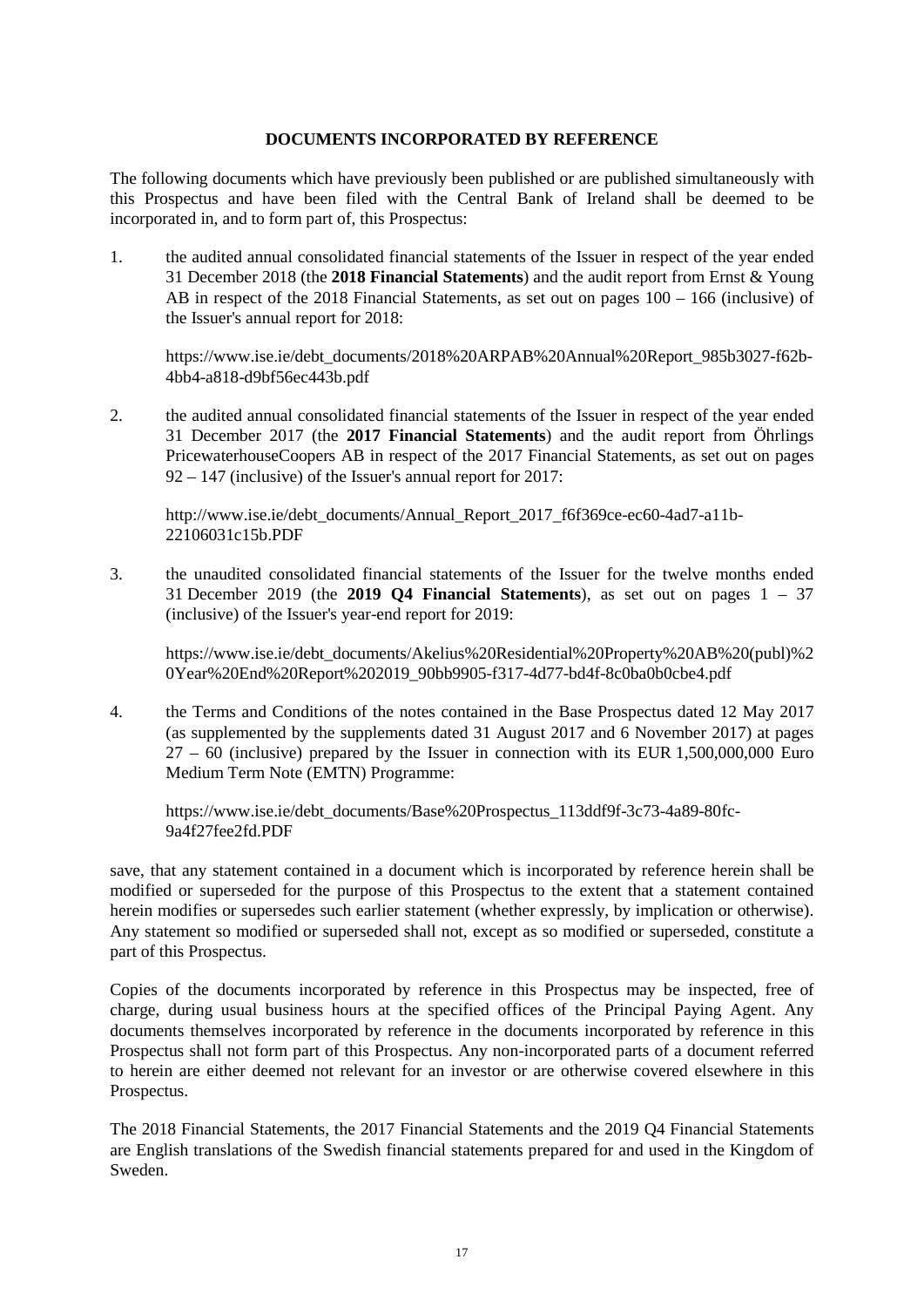#### **FORWARD-LOOKING STATEMENTS**

Certain statements included in this Prospectus may constitute "forward-looking statements". Forwardlooking statements are all statements in this Prospectus that do not relate to historical facts and events, and include statements concerning the Issuer's plans, objectives, goals, strategies and future operations and performance and the assumptions underlying these forward-looking statements. The Issuer uses the words "may", "will", "could", "believes", "assumes", "intends", "estimates", "expects", "plans", "seeks", "approximately", "aims", "projects", "anticipates" or similar expressions, or the negative thereof, to generally identify forward- looking statements.

Forward-looking statements are set forth in a number of places in this Prospectus, including (without limitation) in the sections "*Risk Factors*" and "*Information about the Issuer*". The Issuer has based these forward-looking statements on the current view with respect to future events and financial performance. These views involve uncertainties and are subject to certain risks, the occurrence of which could cause actual results to differ materially from those predicted in the forward-looking statements contained in this Prospectus and from past results, performance or achievements. Although the Issuer believes that the estimates and the projections reflected in its forward-looking statements are reasonable, if one or more of the risks or uncertainties materialise or occur, including those which the Issuer has identified in this Prospectus, or if any of the Issuer's underlying assumptions prove to be incomplete or incorrect, the Issuer's actual results of operations may vary from those expected, estimated or projected.

These forward-looking statements are made only as at the date of this Prospectus. Except to the extent required by law, the Issuer is not obliged to, and does not intend to, update or revise any forwardlooking statements made in this Prospectus whether as a result of new information, future events or otherwise. All subsequent written or oral forward-looking statements attributable to the Issuer, or persons acting on the Issuer's behalf, are expressly qualified in their entirety by the cautionary statements contained throughout this Prospectus. As a result of these risks, uncertainties and assumptions, a prospective purchaser of the Capital Securities should not place undue reliance on these forward-looking statements.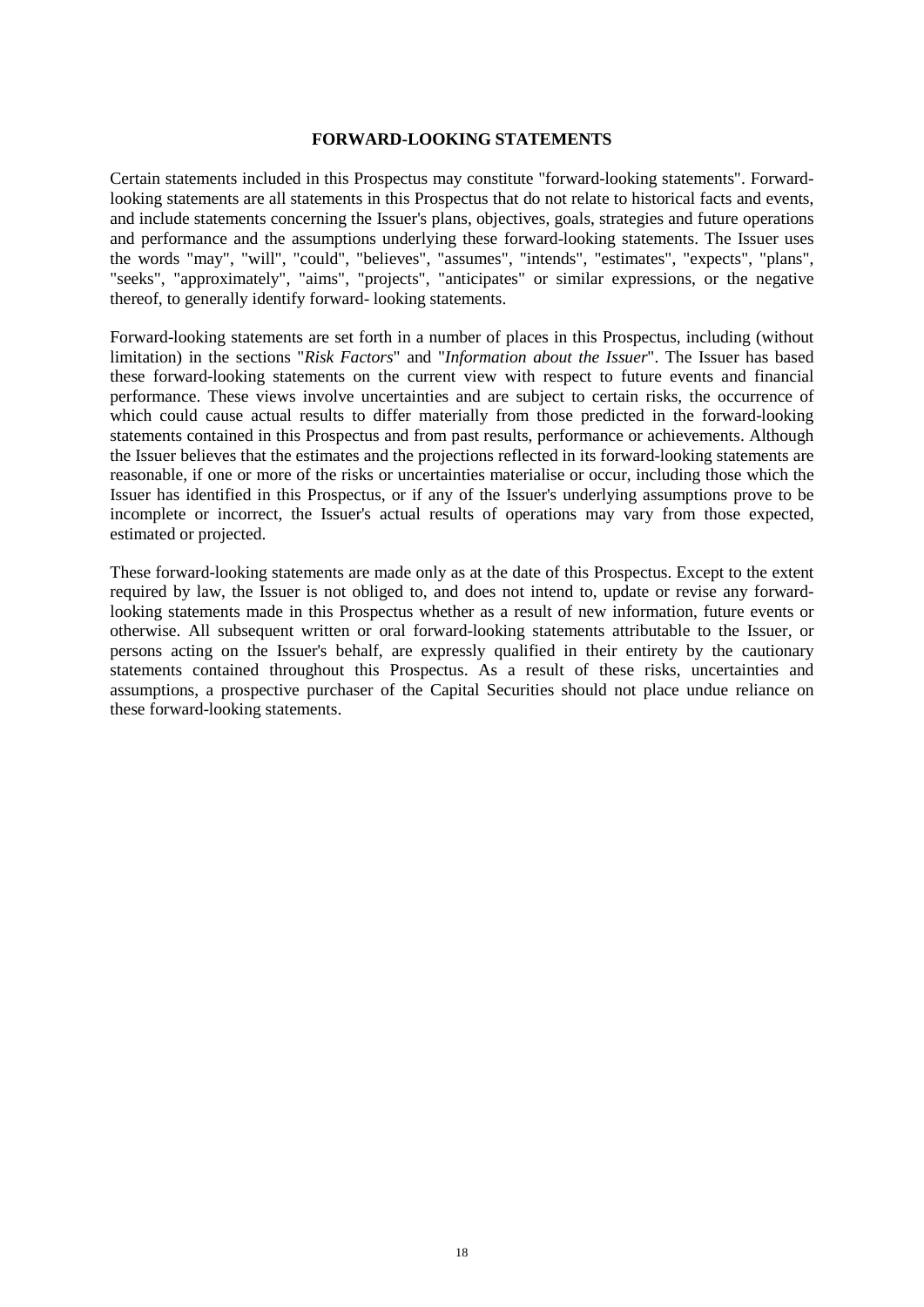## **CONDITIONS OF THE CAPITAL SECURITIES**

*The following, except for paragraphs in italics, is the text of the terms and conditions of the Capital Securities which, subject to modification, will be endorsed on each Capital Security in definitive form (if issued):*

The EUR 500,000,000 Subordinated Fixed to Reset Rate Capital Securities due 2081 (the **Capital Securities**, which expression shall, unless the context otherwise requires, include any Further Capital Securities issued pursuant to Condition 18 (*Further Issues*) and forming a single series with the Capital Securities) of Akelius Residential Property AB (the **Issuer**) are constituted by a trust deed dated 17 February 2020 (the **Trust Deed**) between the Issuer and Deutsche Trustee Company Limited (the **Trustee**, which expression shall include its successor(s) as trustee for the holders of the Capital Securities (the **Holders**) and the holders of the interest coupons (the **Couponholders** and the **Coupons**, respectively, which expression shall, unless the context otherwise requires, include the talons (**Talons**) for further Coupons and the holders of the Talons)).

The statements in these Conditions include summaries of, and are subject to, the detailed provisions of and definitions in the Trust Deed. Copies of the Trust Deed and the Agency Agreement dated 17 February 2020 (the **Agency Agreement**) made between the Issuer, Deutsche Bank AG, London Branch as initial principal paying agent and calculation agent (the **Principal Paying Agent**, which expression shall include any successor thereto, and together with any further paying agents as may be appointed under the Agency Agreement from time to time, the **Paying Agents**, and each a **Paying Agent** and the **Calculation Agent**, which expression shall include any successor thereto) and the Trustee are available for inspection during normal business hours by the Holders and the Couponholders at the registered office for the time being of the Trustee, being at the date of issue of the Capital Securities at 1 Great Winchester Street, London EC2N 2DB and at the specified office of each of the Paying Agents. The Holders and the Couponholders are entitled to the benefit of, are bound by, and are deemed to have notice of, all the provisions of the Trust Deed and the Agency Agreement applicable to them.

## **1. FORM, DENOMINATION AND TITLE**

## (a) **Form and Denomination**

The Capital Securities are serially numbered and in bearer form in denominations of EUR 100,000 and integral multiples of EUR 1,000 in excess thereof up to and including EUR 199,000, each with Coupons and a Talon attached at the time of issue. No definitive Capital Securities will be issued with a denomination above EUR 199,000. Capital Securities of one denomination may not be exchanged for Capital Securities of any other denomination.

## (b) **Title**

Title to the Capital Securities, Coupons and Talons will pass by delivery. The Issuer, the Trustee and any Paying Agent will (except as ordered by a court of competent jurisdiction or as otherwise required by law) deem and treat the bearer of any Capital Security, Coupon or Talon as its absolute owner for all purposes (whether or not it is overdue and regardless of any notice of ownership, trust or any interest in it, any writing on it, or its theft or loss) and shall not be required to obtain any proof thereof or as to the identity of such bearer.

## **2. STATUS**

The Capital Securities and Coupons constitute direct, unsecured and subordinated obligations of the Issuer. The rights and claims of the Holders in respect of the Capital Securities and the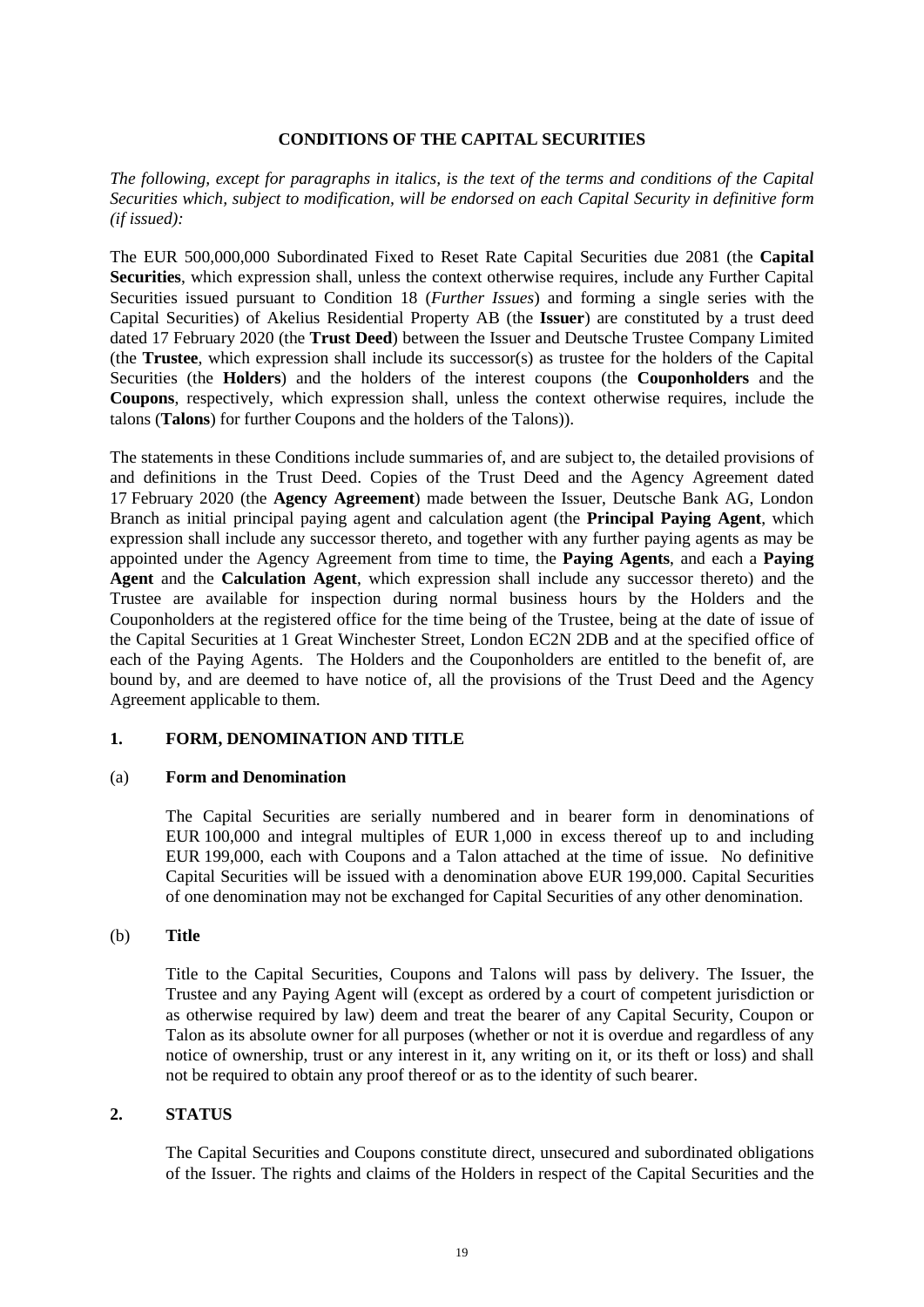Couponholders in respect of the Coupons, in each case against the Issuer, are subordinated as described in Condition 3(a) (*Rights on a Winding-Up or Company Re-Construction*).

## **3. SUBORDINATION AND RIGHTS ON A WINDING-UP**

#### (a) **Rights on a Winding-Up or Company Re-Construction**

In the event of the voluntary or involuntary liquidation (Sw. *likvidation*) or bankruptcy (Sw. *konkurs*) of the Issuer (each an **Issuer Winding-up**), the Trustee on behalf of the Holders or, in the limited circumstances described in Condition 12(d) (*Right of Holders*), the Holders, shall, in respect of the Capital Securities and Coupons, have a claim (in lieu of any other amount) for the principal amount of their Capital Securities and any accrued and unpaid interest (including any Deferred Interest) thereon and such claims will rank:

- (i) *pari passu* without any preference among themselves and with any present or future claims in respect of obligations of the Issuer in respect of Parity Securities;
- (ii) in priority to all present or future claims in respect of (A) any share capital of the Issuer and (B) any other obligation of the Issuer which ranks or is expressed by its terms to rank junior to the Capital Securities or any Parity Security; and
- $(iii)$  junior to any present or future claims in respect of  $(A)$  all unsubordinated obligations of the Issuer and (B) all Subordinated Indebtedness.

In the event of a company re-construction (Sw. *företagsrekonstruktion*) of the Issuer under the Swedish Company Reorganisation Act (Sw. *lag (1996:764) om företagsrekonstruktion*) (an **Issuer Re-construction**), the Trustee on behalf of the Holders or, in the limited circumstances described in Condition 12(d) (*Right of Holders*), the Holders, shall, in respect of the Capital Securities and Coupons, have a statutory claim (in lieu of any other amount) for the principal amount of their Capital Securities and any accrued and unpaid interest (including any Deferred Interest) thereon and such claims will rank:

- (i) *pari passu* without any preference among themselves and with any present or future claims in respect of obligations of the Issuer in respect of Parity Securities; and
- $(ii)$  junior to any present or future claims in respect of  $(A)$  all unsubordinated obligations of the Issuer and (B) all Subordinated Indebtedness.

*Claims in respect of the share capital of the Issuer are not subject to loss absorbing measures under an Issuer Re-construction.* 

*The Issuer does not intend (without thereby assuming a legal or contractual obligation or restriction) to issue any preference shares that would rank junior to the Capital Securities or any Parity Securities.* 

Nothing in this Condition 3(a) shall affect or prejudice the payment of the costs, charges, expenses, liabilities or remuneration of the Trustee or Agents or the rights and remedies of the Trustee or the Agents in respect thereof.

#### (b) **Set-Off**

Subject to applicable law, no Holder or Couponholder may exercise, claim or plead any right of set-off, compensation or retention in respect of any amount owed to it by the Issuer in respect of, or arising under or in connection with the Capital Securities, the Coupons or the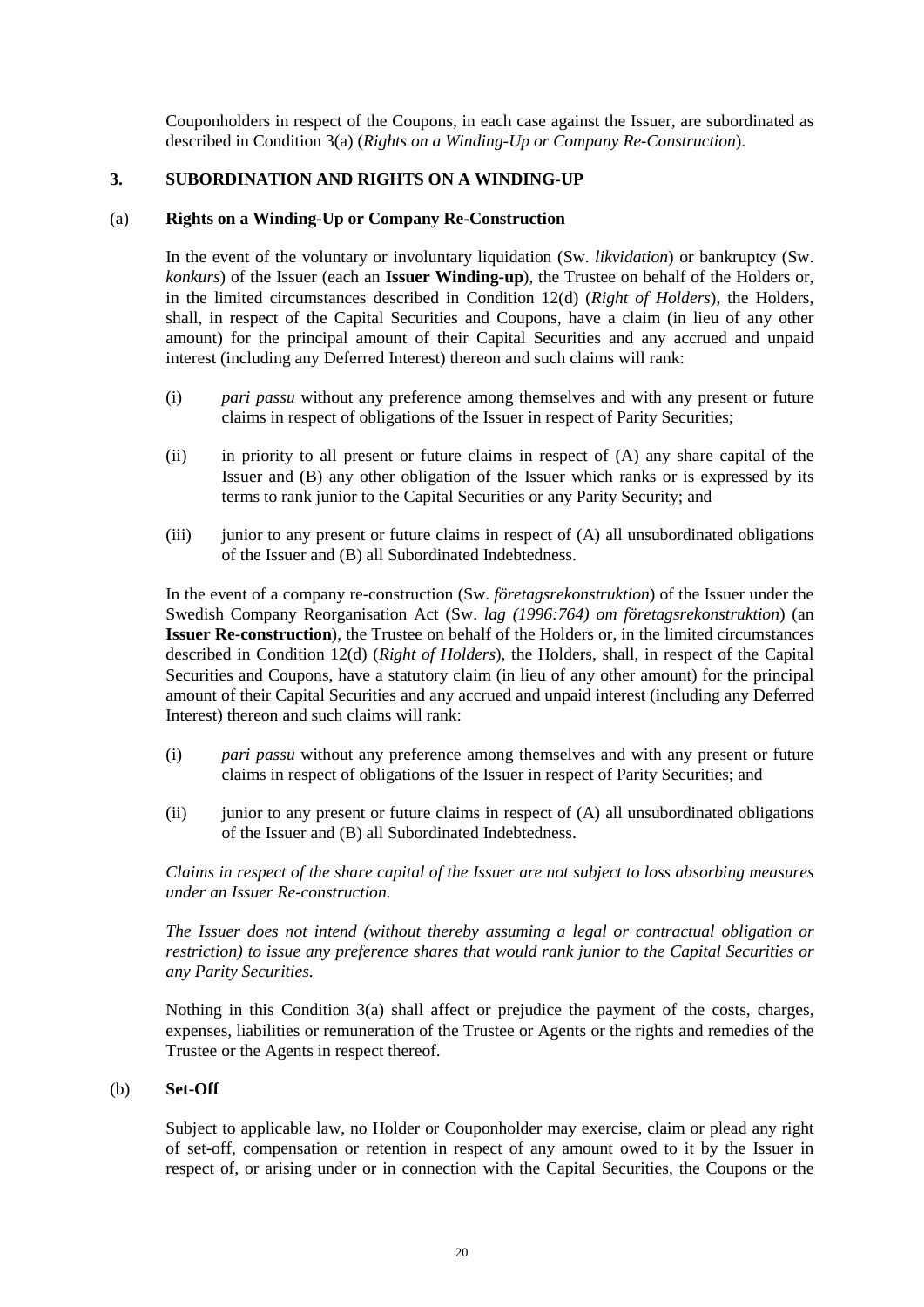Trust Deed and each Holder and Couponholder shall, by virtue of its holding of any Capital Security or Coupon, be deemed to have waived all such rights of set-off, compensation or retention.

## **4. INTEREST**

## (a) **Interest Payment Dates**

The Capital Securities bear interest on their principal amount at the applicable Interest Rate from (and including) 17 February 2020 (the **Issue Date**) up to (but excluding) the Maturity Date in accordance with the provisions of this Condition 4 (*Interest*).

Subject to Condition 5 (*Optional Interest Deferral*), interest shall be payable on the Capital Securities annually in arrear on 17 May in each year (each an **Interest Payment Date**) from (and including) 17 May 2020 (the **First Interest Payment Date**).

## (b) **Interest Accrual**

The Capital Securities (and any unpaid amounts thereon) will cease to bear interest from (and including) the date of redemption thereof pursuant to the relevant paragraph of Condition 6 (*Redemption*) or the date of substitution thereof pursuant to Condition 7 (*Substitution or Variation*), as the case may be, unless, upon due presentation, payment of all unpaid amounts in respect of the Capital Securities is not made, in which event interest shall continue to accrue in respect of the principal amount of, and any other unpaid amounts on, the Capital Securities, both before and after judgment, and shall be payable as provided in these Conditions up to (but excluding) the Relevant Date.

When interest is required to be calculated in respect of a period of less than a full year, such interest shall be calculated on the basis of the actual number of days in the period from (and including) the most recent Interest Payment Date (or, if none, the Issue Date) to (but excluding) the relevant payment date divided by the actual number of days in the period from (and including) the most recent Interest Payment Date (or, if none, the Issue Date) to (but excluding) the next (or, as the case may be, the first) scheduled Interest Payment Date (the **day-count fraction**). Where it is necessary to compute an amount of interest in respect of any Capital Security for a period of more than an Interest Period, such interest shall be the aggregate of the interest computed in respect of a full year plus the interest computed in respect of the period exceeding the full year calculated in the manner as aforesaid.

Interest in respect of any Capital Security shall be calculated per EUR 1,000 in principal amount thereof (the **Calculation Amount**). The amount of interest calculated per Calculation Amount for any period shall be equal to the product of the relevant Interest Rate, the Calculation Amount and the day-count fraction for the relevant period and rounding the resulting figure to the nearest cent (half a cent being rounded upwards). The amount of interest payable in respect of a Capital Security shall be the aggregate of the amounts (determined in the manner provided above) for each Calculation Amount comprising the denomination of such Capital Security without any further rounding.

## (c) **Initial Interest Rate**

The Interest Rate in respect of each Interest Period commencing prior to the First Reset Date is 2.249 per cent. per annum (the **Initial Interest Rate**).

The first payment of interest, to be made on the First Interest Payment Date, will be in respect of the short first period from (and including) the Issue Date to (but excluding) the First Interest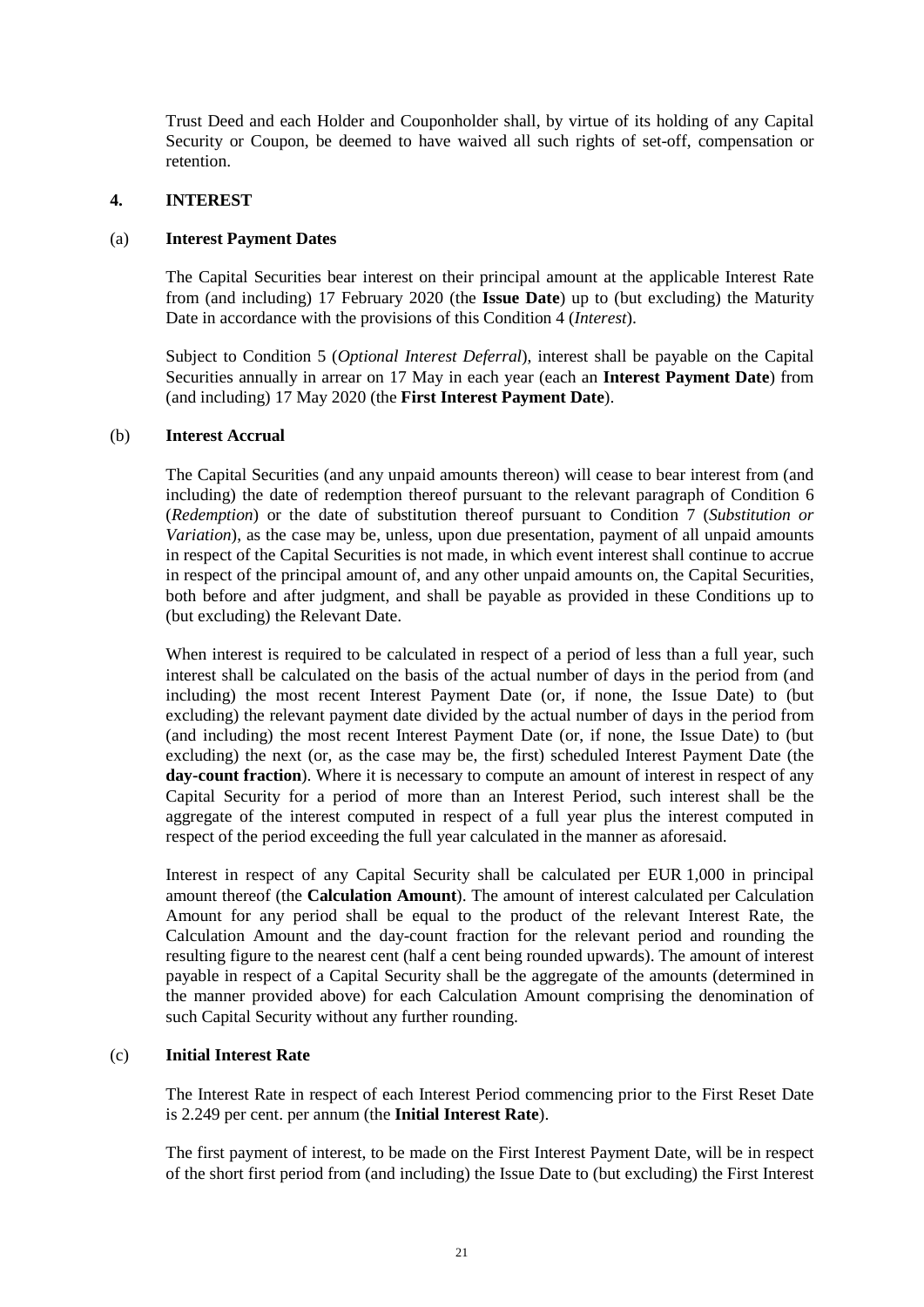Payment Date and will amount to EUR 5.53 per Calculation Amount. The Interest Payment in respect of each Interest Period commencing on or after the First Interest Payment Date and before the First Reset Date will amount to EUR 22.49 per Calculation Amount (and any such Interest Payment may be deferred in accordance with Condition 5 (*Optional Interest Deferral*)).

## (d) **Reset Interest Rates**

The Interest Rate in respect of each Interest Period falling in a Reset Period shall be the aggregate of the applicable Margin and the applicable 5 Year EUR Mid-Swap Rate for such Reset Period, all as determined by the Calculation Agent (each a **Reset Interest Rate**), subject in each case to a minimum of zero (0) per cent. per annum.

## (e) **Determination of Reset Interest Rates and Calculation of Interest Amounts**

The Calculation Agent shall, at or as soon as practicable after 11.00 a.m. (Central European time) on each Reset Interest Determination Date, determine the Reset Interest Rate in respect of the Reset Period commencing immediately following such Reset Interest Determination Date and shall calculate the amount of interest which will (subject to deferral in accordance with Condition 5 (*Optional Interest Deferral*)) be payable per Calculation Amount in respect of each such Interest Period (the **Interest Amount**).

## (f) **Publication of Reset Interest Rates and Interest Amounts**

Unless the Capital Securities are to be redeemed, the Issuer shall cause notice of each Reset Interest Rate and each related Interest Amount to be given to the Trustee, the Paying Agents, any stock exchange on which the Capital Securities are for the time being listed or admitted to trading and, in accordance with Condition 19 (*Notices*), the Holders, in each case as soon as practicable after its determination but in any event not later than the first Business Day of the relevant Reset Period.

## (g) **Calculation Agent**

The Issuer may, with the prior written approval of the Trustee, from time to time replace the Calculation Agent with another reputable independent financial institution of good standing. If the Calculation Agent is unable or unwilling to continue to act as the Calculation Agent or fails to determine a Reset Interest Rate or calculate the related Interest Amount or effect the required publication thereof (in each case as required pursuant to these Conditions), the Issuer shall forthwith appoint another independent financial institution approved in writing by the Trustee to act as such in its place. The Calculation Agent may not resign its duties or be removed without a successor having been appointed as aforesaid. If the Issuer fails to appoint a successor Calculation Agent approved in writing by the Trustee in a timely manner, then the Calculation Agent shall be entitled to appoint as its successor a reputable independent financial institution of good standing which the Issuer and the Trustee shall approve.

# (h) **Determinations of Calculation Agent Binding**

All notifications, opinions, determinations, certificates, calculations, quotations and decisions given, expressed, made or obtained for the purposes of this Condition 4 (*Interest*) by the Calculation Agent shall (in the absence of manifest error) be binding on the Issuer, the Calculation Agent, the Trustee, the Paying Agents and all Holders and Couponholders and (in the absence of wilful default and fraud) no liability to the Holders, the Couponholders or the Issuer shall attach to the Calculation Agent in connection with the exercise or non-exercise by it of any of its powers, duties and discretions.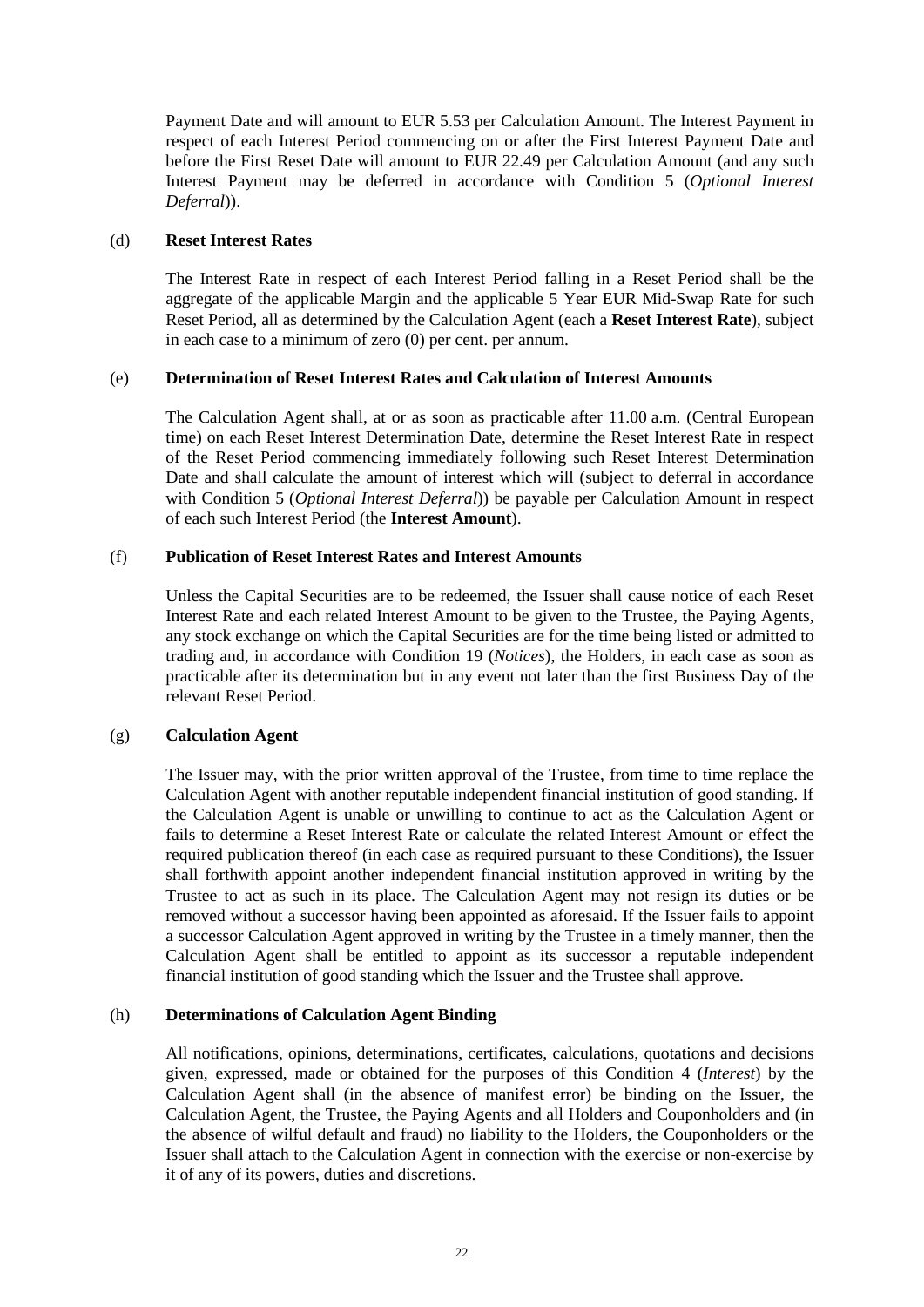## (i) **Step-Up after First Change of Control**

Notwithstanding any other provision of this Condition 4 (*Interest*), if the Issuer does not elect to redeem the Capital Securities in accordance with Condition 6(e) (*Redemption for Change of Control*) following the occurrence of the first Ratings Adverse Change of Control (if any) to occur on or after the Issue Date, the then prevailing Interest Rate, and each subsequent Interest Rate otherwise determined in accordance with the provisions of this Condition 4 (*Interest*), in respect of the Capital Securities shall be increased by an additional 5 percentage points per annum with effect from (and including) the day immediately following the Change of Control Step-up Date.

## (j) **Benchmark Event**

- (i) Notwithstanding the provisions above in this Condition 4 (*Interest*), if, (on or after 17 November 2025, the Issuer (in consultation with the Calculation Agent) determines that a Benchmark Event has occurred in relation to the Original Reference Rate (whether such occurrence is before, on or after 17 November 2025) when any Reset Interest Rate (or any component part thereof) remains to be determined by reference to the Original Reference Rate, then the following provisions shall apply:
	- (A) The Issuer shall use its reasonable endeavours to appoint an Independent Adviser, as soon as reasonably practicable, with a view to the Issuer and the Independent Adviser determining, no later than three Business Days prior to the relevant Reset Interest Determination Date, a Successor Rate, failing which an Alternative Rate (in accordance with Condition  $4(j)(i)(B)$  below) and, in either case, an Adjustment Spread (in accordance with Condition  $4(j)(i)(C)$  below) and any Benchmark Amendments (in accordance with Condition  $4(j)(i)(D)$  below).

An Independent Adviser appointed pursuant to this Condition shall act in good faith as an expert and (in the absence of bad faith or fraud) shall have no liability whatsoever to the Issuer, the Calculation Agent, any Paying Agent, the Trustee, the Holders or the Couponholders for any determination made by it or for any advice given to the Issuer in connection with the operation of this Condition 4(j).

- (B) If:
	- (i) the Issuer and the Independent Adviser agree that there is a Successor Rate, then such Successor Rate (as adjusted by the applicable Adjustment Spread as provided in Condition  $4(j)(i)(C)$  below) shall subsequently be used in place of the Original Reference Rate as a component part of determining the relevant Reset Interest Rate(s) for all future payments of interest on the Capital Securities (subject to the subsequent further operation of this Condition 4(j); or
	- (ii) the Issuer and the Independent Adviser agree that there is no Successor Rate but that there is an Alternative Rate, then such Alternative Rate (as adjusted by the applicable Adjustment Spread as provided in Condition  $4(i)(i)(C)$  below) shall subsequently be used in place of the Original Reference Rate as a component part of determining the relevant Reset Interest Rate(s) for all future payments of interest on the Capital Securities (subject to the subsequent further operation of this Condition 4(j)); or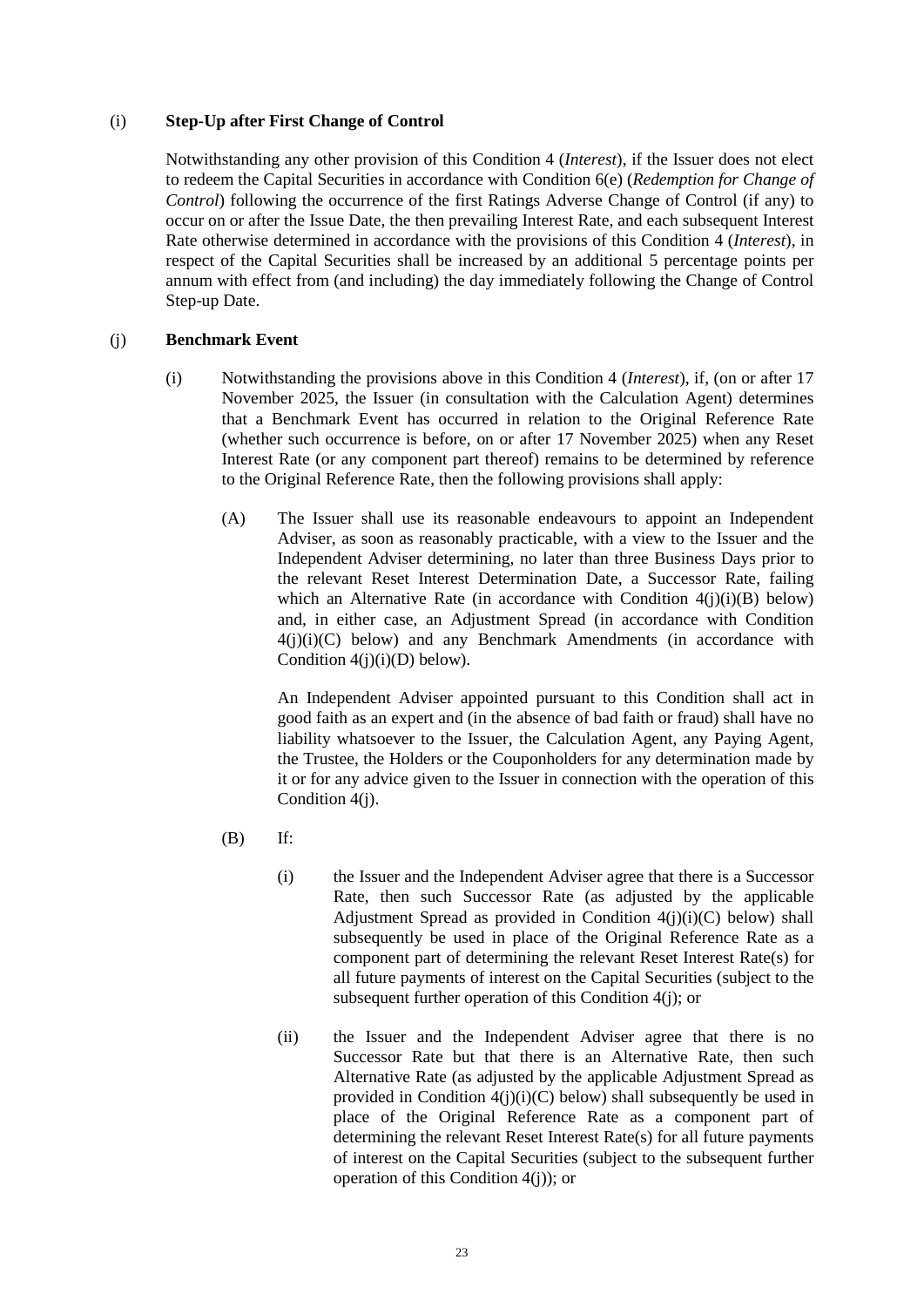- (iii) either (1) the Issuer is unable to appoint an Independent Adviser or (2) the Issuer and the Independent Adviser do not agree on the selection of a Successor Rate or an Alternative Rate or, in either case, no applicable Adjustment Spread is determined pursuant to Condition  $4(j)(i)(C)$  below, three Business Days prior to the Reset Interest Determination Date relating to any applicable Reset Period, the fallback provisions set out in the definitions of 5 Year EUR Mid-Swap Rate and Reset Reference Bank Rate in Condition 23 (*Definitions*) will continue to apply. For the avoidance of doubt, this Condition  $4(j)(i)(B)(iii)$  shall apply to the determination of the Reset Interest Rate on the relevant Reset Interest Determination Date only, and the Reset Interest Rate applicable to any subsequent Reset Period(s) is subject to the subsequent operation of, and to the adjustment as provided in, this Condition 4(j).
- (C) If a Successor Rate or Alternative Rate is determined in accordance with Condition  $4(j)(i)(B)$ , the Independent Adviser acting in good faith and in a commercially reasonable manner shall determine an Adjustment Spread (which may be expressed as a specified quantum or a formula or methodology for determining the applicable Adjustment Spread (and, for the avoidance of doubt, an Adjustment Spread may be positive, negative or zero)) which shall be applied to the Successor Rate or the Alternative Rate (as the case may be), for each subsequent determination of a relevant Reset Interest Rate by reference to such Successor Rate or Alternative Rate (as applicable), subject to the subsequent further operation and adjustment as provided in this Condition 4(j).
- (D) If any Successor Rate, Alternative Rate and (in either case) the applicable Adjustment Spread is determined in accordance with this Condition 4(j) and the Issuer and the Independent Adviser agree: (1) that amendments to these Conditions and/or the Trust Deed and/or the Agency Agreement are necessary to ensure the proper operation of such Successor Rate, Alternative Rate and/or (in either case) Adjustment Spread (such amendments, the **Benchmark Amendments**) and (2) the terms of the Benchmark Amendments, then the Issuer shall, subject to giving notice thereof in accordance with Condition  $4(i)(i)(E)$  below, without any requirement for the consent or approval of the Holders or the Couponholders, vary these Conditions and/or the Trust Deed and/or the Agency Agreement to give effect to such Benchmark Amendments with effect from the date specified in such notice.

In connection with any such variation in accordance with this Condition  $4(i)(i)(D)$ , the Issuer shall comply with the rules of any stock exchange or other relevant authority on or by which the Capital Securities are for the time being listed or admitted to trading.

(E) The Issuer shall no later than three Business Days prior to the relevant Reset Interest Determination Date notify the Trustee, the Calculation Agent, the Paying Agents and, in accordance with Condition 19 (*Notices*), the Holders of any Successor Rate, Alternative Rate, the applicable Adjustment Spread and the specific terms of any Benchmark Amendments, determined under this Condition 4(j). Such notice shall be irrevocable and shall specify the effective date of the Benchmark Amendments, if any.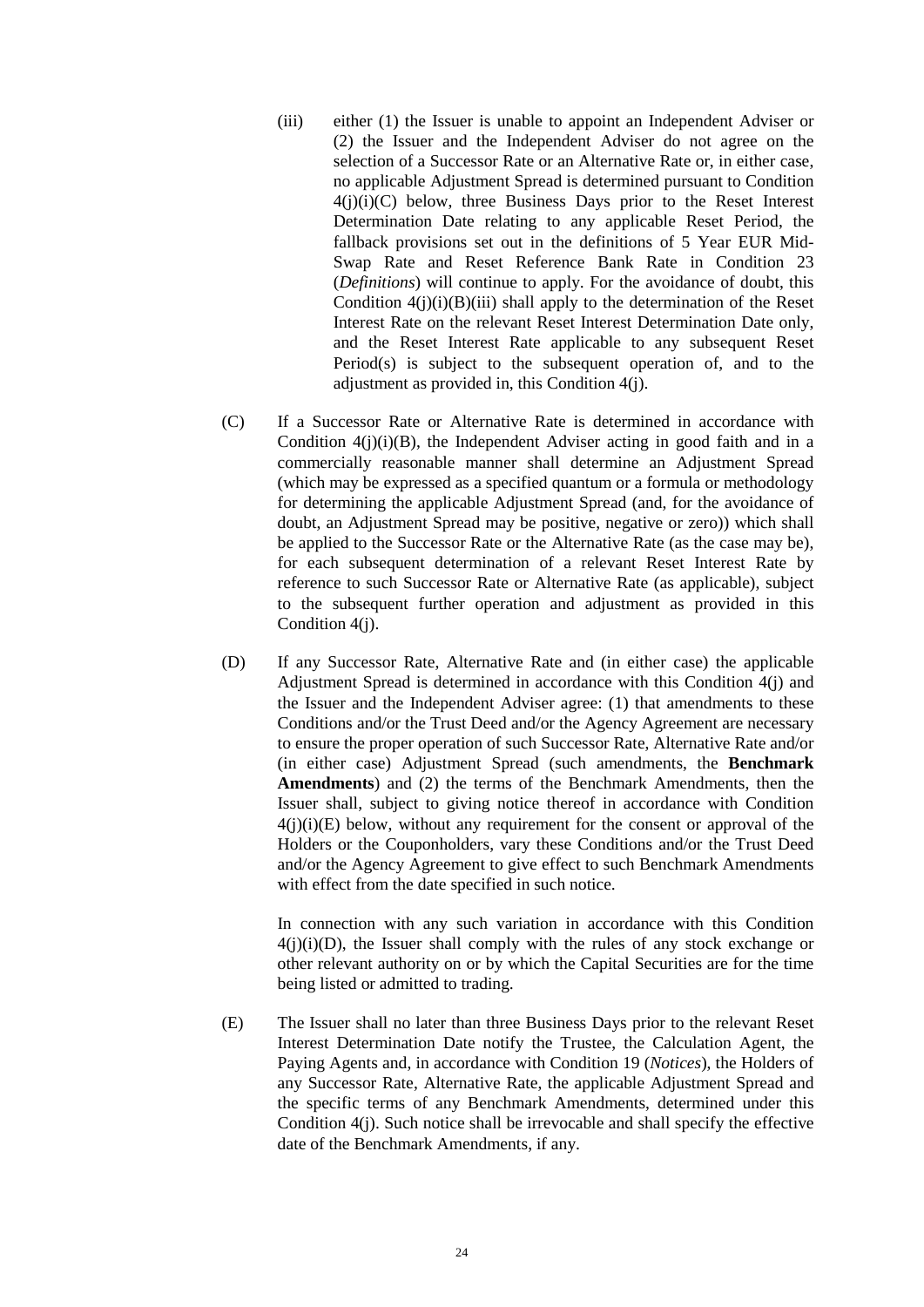No later than notifying the Trustee of the same, the Issuer shall deliver to the Trustee a certificate signed by two Authorised Signatories of the Issuer:

- (i) confirming (x) that a Benchmark Event has occurred; (y) the Successor Rate or, as the case may be, Alternative Rate; and (z) the applicable Adjustment Spread and/or the specific terms of any Benchmark Amendments, in each case as determined in accordance with the provisions of this Condition 4(j);
- (ii) certifying that the Benchmark Amendments are necessary to ensure the proper operation of such Successor Rate, Alternative Rate and/or (in either case) Adjustment Spread; and
- (iii) certifying that the Issuer has duly consulted with an Independent Adviser with respect to each of the matters above.

The Trustee shall be entitled to rely on such certificate (without enquiry or liability to any person) as sufficient evidence thereof. The Successor Rate or Alternative Rate and (in either case) the Adjustment Spread, the Benchmark Amendments (if any) and any such other relevant changes pursuant to this Condition 4(j) specified in such certificate will (in the absence of manifest error in the determination of the Successor Rate or Alternative Rate and (in either case) the Adjustment Spread and the Benchmark Amendments (if any) and without prejudice to the Trustee's ability to rely on such certificate as aforesaid) be binding on the Issuer, the Trustee, the Paying Agents, the Calculation Agent, the Holders and the Couponholders.

At the request of the Issuer, but subject to receipt by the Trustee of a certificate signed by two Authorised Signatories of the Issuer pursuant to this Condition  $4(j)(i)(E)$ , the Trustee, the Principal Paying Agent, the Paying Agents and the Calculation Agent shall, (at the Issuer's expense and direction), without any requirement for the consent or approval of the Holders or Couponholders, be obliged to concur with the Issuer in effecting any Benchmark Amendments required to the Trust Deed (including, *inter alia*, by the execution of a deed supplemental to or amending the Trust Deed), the Agency Agreement and these Conditions and the Trustee, the Principal Paying Agent, the Paying Agents and the Calculation Agent shall not be liable to any party for any consequences thereof, provided that none of the Trustee, the Principal Paying Agent, the Paying Agents and the Calculation Agent shall be obliged so to concur if in its sole opinion doing so would impose more onerous obligations upon it or expose it to any additional duties, responsibilities or liabilities or reduce or amend the rights and/or the protective provisions afforded to it in the Conditions, the Agency Agreement or the Trust Deed (including, for the avoidance of doubt, any supplemental trust deed or supplemental agency agreement) in any way.

(F) Without prejudice to the obligations of the Issuer under this Condition 4(j)(i), the Original Reference Rate and the fallback provisions provided for in the definitions of 5 Year EUR Mid-Swap Rate and Reset Reference Bank Rate in Condition 23 (*Definitions*) will continue to apply unless and until the Calculation Agent has been notified of the Successor Rate or the Alternative Rate (as the case may be), the applicable Adjustment Spread and Benchmark Amendments, in accordance with this Condition 4(j).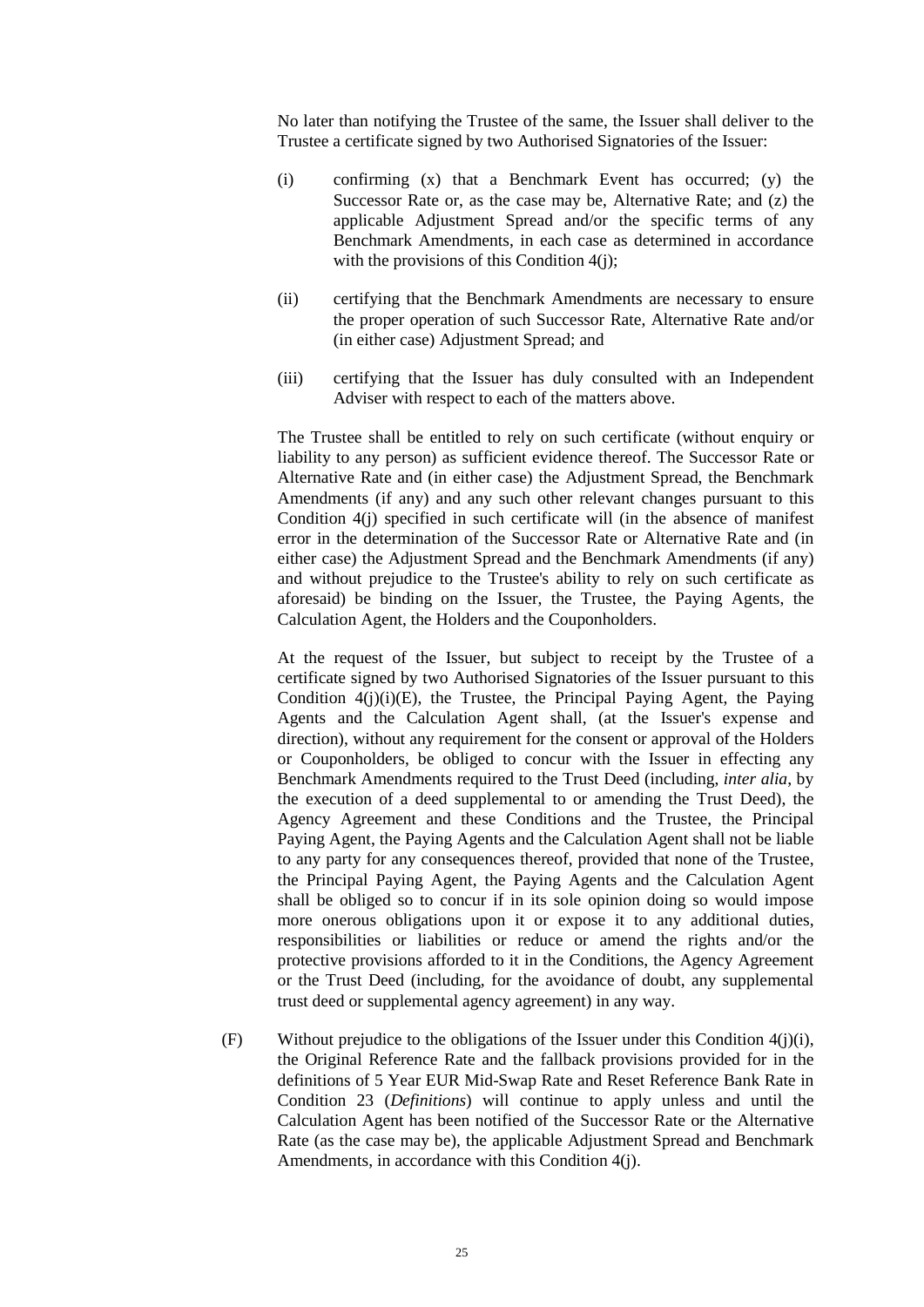- (G) If, in the case of any Benchmark Event, any Successor Rate, Alternative Rate and/or Adjustment Spread is notified to the Calculation Agent and the Paying Agents pursuant to Condition  $4(j)(i)(E)$ , and the Calculation Agent or the Paying Agents, as applicable, is in any way uncertain as to the application of such Successor Rate, Alternative Rate and/or Adjustment Spread in the calculation or determination of any Reset Interest Rate, it shall promptly notify the Issuer thereof and the Issuer shall direct the Calculation Agent or the Paying Agents, as applicable, in writing (which direction may be by way of a written determination of an Independent Adviser) as to which course of action to adopt in the application of such Successor Rate, Alternative Rate and/or Adjustment Spread in the determination of such Reset Interest Rate. If the Calculation Agent or Paying Agents, as applicable, is not promptly provided with such direction, or is otherwise unable to make such calculation or determination for any reason, it shall notify the Issuer thereof and the Calculation Agent or Paying Agents, as applicable shall be under no obligation to make such calculation or determination and shall not incur any liability for not doing so. For the avoidance of doubt, for the period that the Calculation Agent or the Paying Agents, as applicable remains uncertain of the application of the Successor Rate, Alternative Rate and/or Adjustment Spread in the calculation or determination of any Reset Interest Rate, the Original Reference Rate and the fallback provisions provided for in the definitions of 5 Year EUR Mid-Swap Rate and Reset Reference Bank Rate in Condition 23 (*Definitions*) shall continue to apply.
- (ii) As used in this Condition  $4(i)$ :

**Adjustment Spread** means either a spread (which may be positive or negative or zero), or the formula or methodology for calculating a spread, in either case which is to be applied to the Successor Rate or Alternative Rate (as the case may be) and is the spread, formula or methodology which:

- (a) in the case of a Successor Rate, is formally recognised in relation to the replacement of the Original Reference Rate with the Successor Rate by any relevant Nominating Body; or
- (b) in the case of an Alternative Rate, or (where (a) above does not apply) in the case of a Successor Rate, is in customary market usage in the international debt capital markets for transactions which reference the Original Reference Rate, where such has been replaced by the Successor Rate or the Alternative Rate (as the case may be); or
- (c) (if the Independent Adviser determines that neither (a) nor (b) above applies) the Independent Adviser determined is recognised or acknowledged as being the industry standard for over-the-counter derivative transactions which reference the Original Reference Rate, where such rate has been replaced by the Successor Rate or the Alternative Rate (as the case may be);

**Alternative Rate** means an alternative benchmark or screen rate which the Independent Adviser and the Issuer agree in accordance with this Condition 4(j) has replaced the Original Reference Rate in customary market usage in the international debt capital markets for the purposes of determining rates of interest (or the relevant component part thereof) for resetting 5 year periods in euro or, if the Independent Adviser determines there is no such rate, such other rate as the Independent Adviser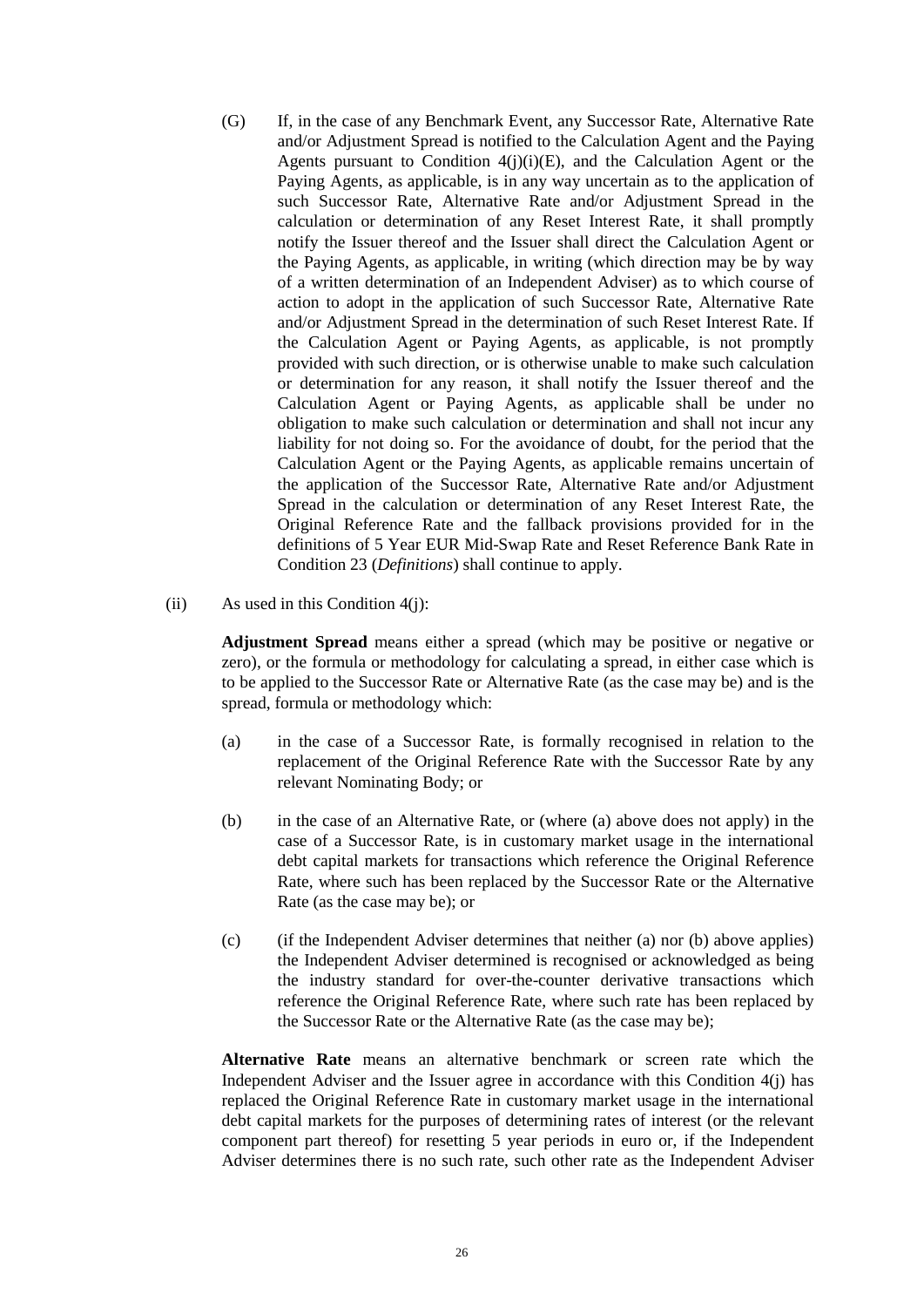acting in good faith and in a commercially reasonable manner determines is most comparable to the Original Reference Rate;

**Benchmark Amendments** has the meaning specified in Condition  $4(i)(i)(D)$ ;

#### **Benchmark Event** means:

- (a) the Original Reference Rate ceasing to be published for at least five Business Days or ceasing to exist or be administered;
- (b) the later of (1) the making of a public statement by the administrator or an insolvency official with jurisdiction over the administrator of the Original Reference Rate that it will, on or before a specified date, cease publishing the Original Reference Rate permanently or indefinitely (in circumstances where no successor administrator has been appointed that will continue publication of the Original Reference Rate) and  $(2)$  the date falling six months prior to the specified date referred to in (b)(1) above;
- (c) the making of a public statement by the supervisor of the administrator of the Original Reference Rate that the Original Reference Rate has been permanently or indefinitely discontinued;
- (d) the later of (1) the making of a public statement by the supervisor of the administrator of the Original Reference Rate that the Original Reference Rate will, on or before a specified date, be permanently or indefinitely discontinued and (2) the date falling six months prior to the specified date referred to in  $(d)(1)$  above:
- (e) the later of (1) the making of a public statement by the supervisor of the administrator of the Original Reference Rate that means the Original Reference Rate will be prohibited from being used or that its use will be subject to restrictions or adverse consequences, in each case on or before a specified date and (2) the date falling six months prior to the specified date referred to in (e)(1) above;
- (f) it has, or will prior to the next Reset Interest Determination Date, become unlawful for the Issuer, the Calculation Agent, any Paying Agent or any other party to calculate any payments due to be made to any Holder using the Original Reference Rate; and/or
- (g) the making of a public statement by the supervisor of the administrator of the Original Reference Rate announcing that such Original Reference Rate is no longer representative or may no longer be used;

**Independent Adviser** means an independent financial institution of international repute or an independent financial adviser with appropriate expertise appointed by the Issuer under Condition  $4(j)(i)$  at its own expense and with prior notification to the Trustee;

**Original Reference Rate** means the rate described in the first paragraph of the definition of 5 Year EUR Mid-Swap Rate in Condition 23 (*Definitions*) (provided that if, following one or more Benchmark Events, such 5 Year EUR Mid-Swap Rate (or any Successor Rate or Alternative Rate which has replaced it) has been replaced by a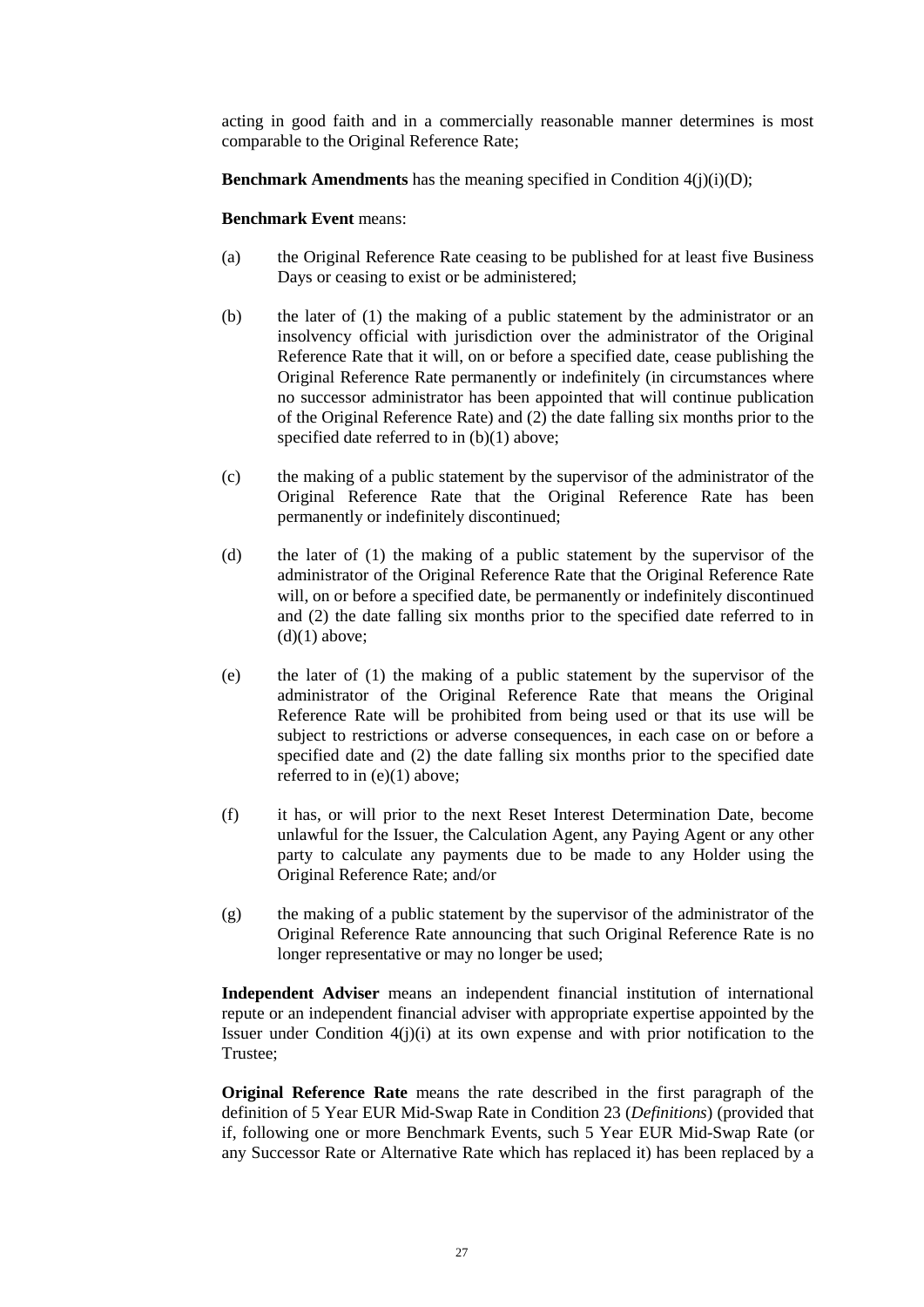(or a further) Successor Rate or Alternative Rate, the term **Original Reference Rate** shall include any such Successor Rate or Alternative Rate);

**Relevant Nominating Body** means, in respect of the Original Reference Rate:

- (a) the central bank, reserve bank, monetary authority or any similar institution for the currency to which the Original Reference Rate relates, or any central bank or other supervisory authority which is responsible for supervising the administrator of the Original Reference Rate; or
- (b) any working group or committee sponsored by, chaired or co-chaired by or constituted at the request of (1) the central bank, reserve bank, monetary authority or any similar institution for the currency to which the Original Reference Rate relates, (2) any central bank or other supervisory authority which is responsible for supervising the administrator of the Original Reference Rate, (3) a group of the aforementioned central banks or other supervisory authorities, or (4) the Financial Stability Board or any part thereof; and

**Successor Rate** means a successor to or replacement of the Original Reference Rate which is provided by law or regulation applicable to indebtedness denominated in the currency to which the Original Reference Rate relates and/or formally recommended by any Relevant Nominating Body.

# **5. OPTIONAL INTEREST DEFERRAL**

## (a) **Deferral of Interest Payments**

The Issuer may, at any time and at its sole discretion, elect to defer any Interest Payment, in whole but not in part, which is otherwise scheduled to be paid on an Interest Payment Date (except on the Maturity Date or any other Interest Payment Date on which the Capital Securities are to be redeemed) by giving notice (a **Deferral Notice**) of such election to the Holders in accordance with Condition 19 (*Notices*), the Trustee and to the Principal Paying Agent not less than seven Business Days prior to the relevant Interest Payment Date.

Any Interest Payment so deferred pursuant to this Condition 5(a) (*Deferral of Interest Payments*) shall, from (and including) the Interest Payment Date on which such Interest Payment would (but for its deferral) have been payable to (but excluding) the date on which it is paid in full, itself bear interest at the Interest Rate prevailing from time to time (which interest shall compound on each subsequent Interest Payment Date on which such interest remains unpaid) and, for so long as the same remains unpaid, such deferred interest (together with the interest accrued thereon) shall constitute **Deferred Interest**.

The deferral of an Interest Payment in accordance with this Condition 5(a) (*Deferral of Interest Payments*) shall not constitute a default by the Issuer under the Capital Securities or the Trust Deed or for any other purpose.

## (b) **Settlement of Deferred Interest**

(i) Optional Settlement

Deferred Interest may be paid (in whole but not in part) at any time at the option of the Issuer following delivery of a notice to such effect given by the Issuer to the Holders in accordance with Condition 19 (*Notices*), the Trustee and the Principal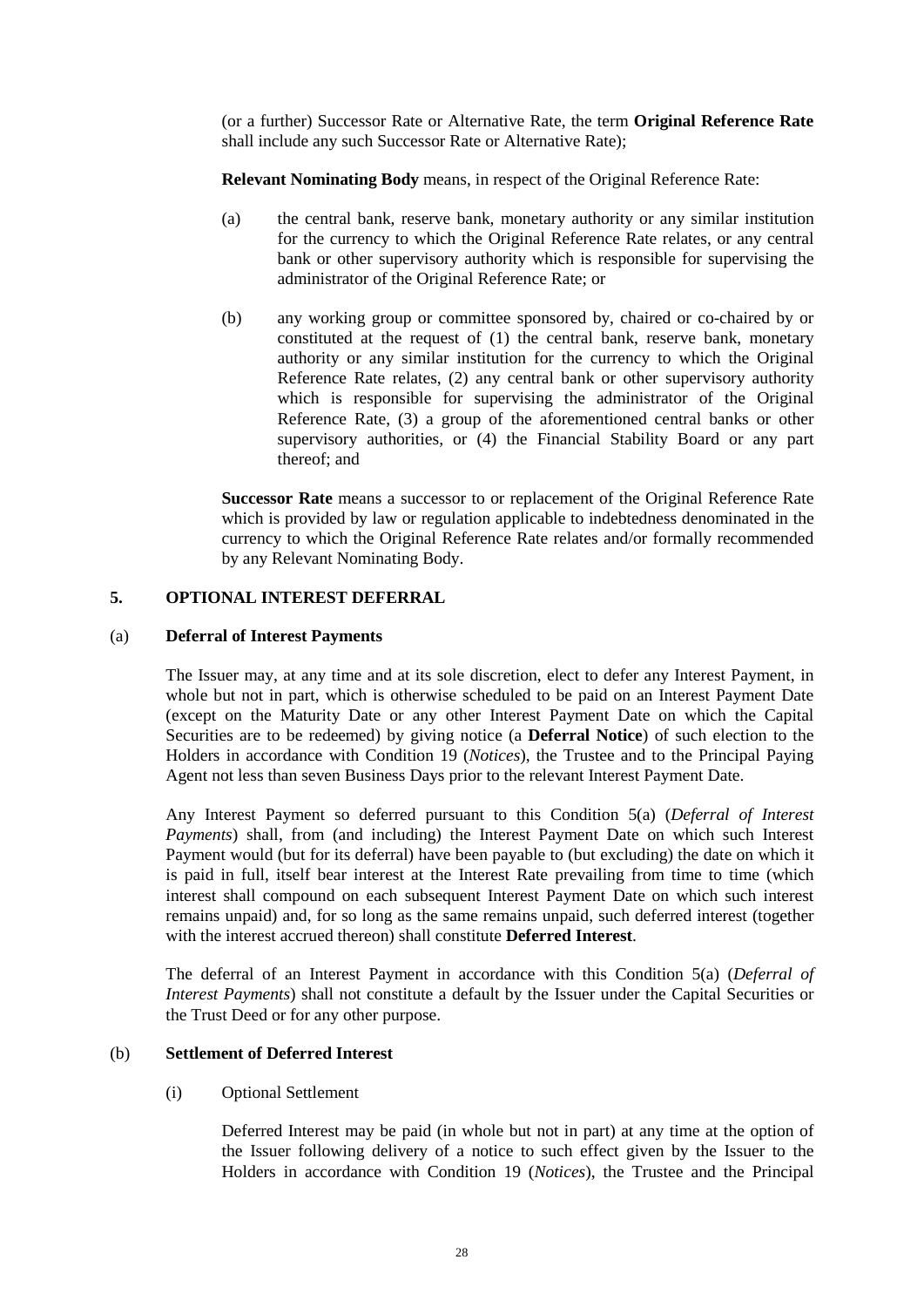Paying Agent not less than seven Business Days prior to the date (to be specified in such notice) on which the Issuer will pay such Deferred Interest.

(ii) Mandatory Settlement

The Issuer shall pay any Deferred Interest, in whole but not in part, on the first to occur of the following dates:

- (A) the 10th Business Day following the date on which a Deferred Interest Payment Event occurs;
- (B) any Interest Payment Date in respect of which the Issuer does not elect to defer the interest accrued in respect of the relevant Interest Period; and
- (C) the date on which the Capital Securities are redeemed or repaid in accordance with Condition 6 (*Redemption*) or Condition 12 (*Default and Enforcement*).

Notice of any Deferred Interest Payment Event shall be given by the Issuer to the Holders in accordance with Condition 19 (*Notices*), the Trustee and to the Principal Paying Agent within three Business Days of such event.

#### **6. REDEMPTION**

#### (a) **Final Redemption Date**

Unless previously repaid, redeemed or purchased and cancelled as provided in these Conditions, the Capital Securities will be redeemed on the Maturity Date at their principal amount together with any Deferred Interest and any other accrued and unpaid interest up to (but excluding) the Maturity Date.

#### (b) **Issuer's Call Option**

The Issuer may, by giving not less than 10 nor more than 60 days' notice to the Trustee and the Principal Paying Agent and, in accordance with Condition 19 (*Notices*), the Holders (which notice shall be irrevocable and shall specify the date fixed for redemption) redeem all (but not some only) of the Capital Securities on (a) any of the 90 days up to and including the First Reset Date or (b) on any Interest Payment Date thereafter at their principal amount together with any Deferred Interest and any other accrued and unpaid interest up to (but excluding) the redemption date.

Upon the expiry of such notice, the Issuer shall redeem the Capital Securities.

#### (c) **Redemption upon a Tax Deductibility Event or a Capital Event**

If a Tax Deductibility Event or a Capital Event has occurred and is continuing, the Issuer may, by giving not less than 10 nor more than 60 days' notice to the Trustee and the Principal Paying Agent and, in accordance with Condition 19 (*Notices*), the Holders (which notice shall be irrevocable and shall specify the date fixed for redemption) and subject to Condition 8 (*Preconditions to Special Event Redemption, Change of Control Redemption, Substitution or Variation*), redeem all, but not some only, of the Capital Securities at any time at an amount equal to:

(i) 101 per cent. of their principal amount, where such redemption occurs before the date falling 90 days prior to the First Reset Date; or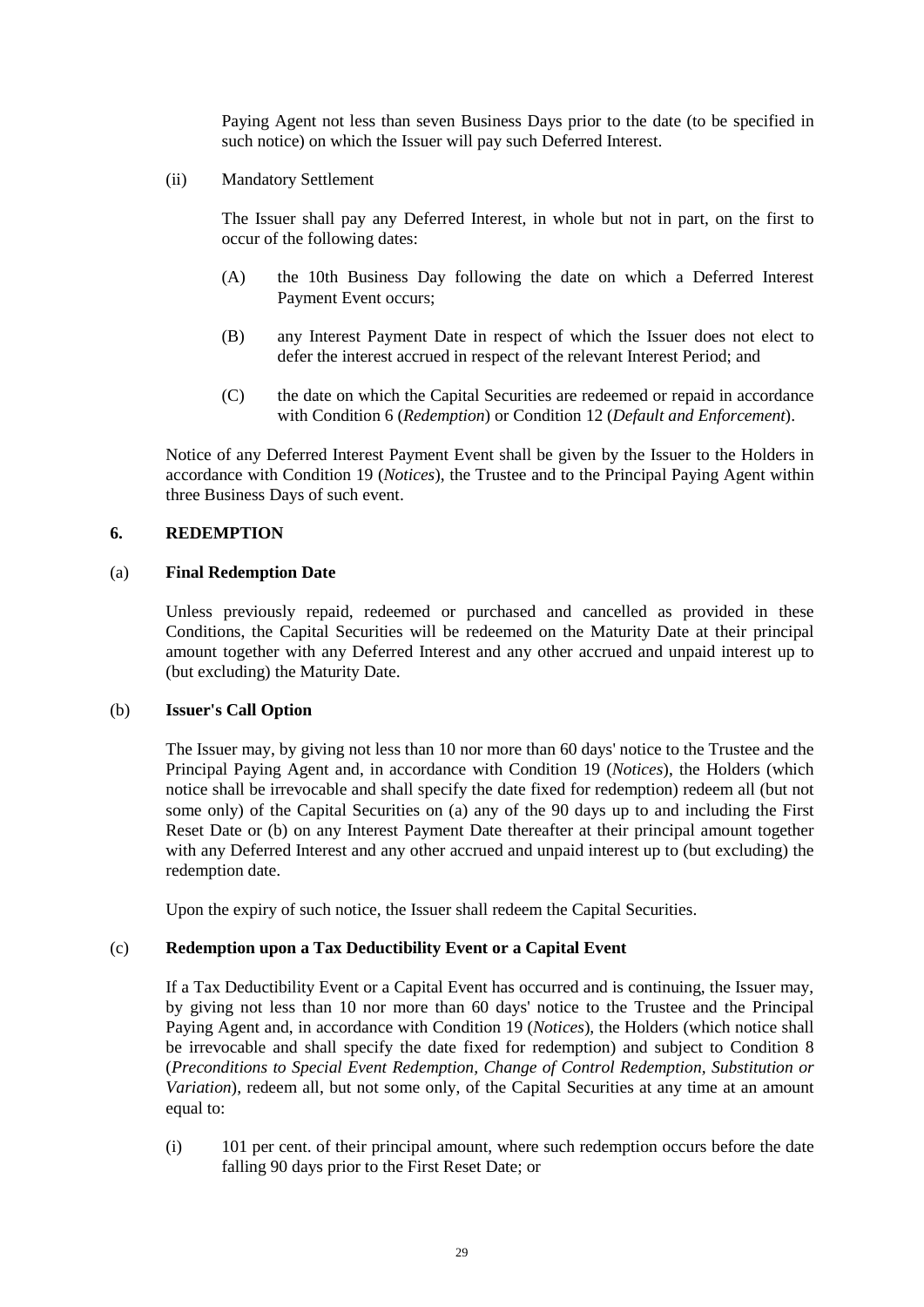(ii) 100 per cent. of their principal amount, where such redemption occurs on or after the date falling 90 days prior to the First Reset Date,

together, in each case, with any Deferred Interest and any other accrued and unpaid interest up to (but excluding) the redemption date.

Upon the expiry of such notice, the Issuer shall redeem the Capital Securities.

#### (d) **Redemption upon a Withholding Tax Event or a Substantial Repurchase Event**

If a Withholding Tax Event has occurred and is continuing, or if a Substantial Repurchase Event has occurred, the Issuer may, by giving not less than 10 nor more than 60 days' notice to the Trustee, the Principal Paying Agent and, in accordance with Condition 19 (*Notices*), the Holders (which notice shall be irrevocable and shall specify the date fixed for redemption) and subject to Condition 8 (*Preconditions to Special Event Redemption, Change of Control Redemption, Substitution or Variation*), redeem all, but not some only, of the Capital Securities at any time at their principal amount together with any Deferred Interest and any other accrued and unpaid interest up to (but excluding) the redemption date.

Upon the expiry of such notice, the Issuer shall redeem the Capital Securities.

#### (e) **Redemption for Change of Control**

If a Change of Control occurs on or after the Issue Date the Issuer may, at the earliest on the date following the expiry of the Exercise Period, and upon giving not less than 10 nor more than 60 days' notice (a **Change of Control Notice**) to the Holders (which notice shall be irrevocable and shall specify the date fixed for redemption), redeem all, but not some only, of the Capital Securities at their principal amount together with any Deferred Interest and any other accrued and unpaid interest up to (but excluding) the redemption date.

Upon the expiry of such notice, the Issuer shall redeem the Capital Securities.

# **7. SUBSTITUTION OR VARIATION**

If at any time a Tax Deductibility Event, a Capital Event or a Withholding Tax Event has occurred on or after the Issue Date and is continuing, then the Issuer may, subject to Condition 8 (*Preconditions to Special Event Redemption, Change of Control Redemption, Substitution or Variation*) (without any requirement for the consent or approval of the Holders or Couponholders) and subject to its having satisfied the Trustee immediately prior to the giving of any notice referred to herein that the provisions of this Condition 7 have been complied with, having given not less than 30 nor more than 60 days' notice to the Trustee, the Principal Paying Agent and, in accordance with Condition 19 (*Notices*), to the Holders (which notice shall be irrevocable), at any time either:

- (a) substitute all, but not some only, of the Capital Securities for Qualifying Capital Securities; or
- (b) vary the terms of the Capital Securities with the effect that they remain or become, as the case may be, Qualifying Capital Securities,

and the Trustee shall (subject to the following provisions of this Condition 7 and subject to the receipt by it of the certificate by two Authorised Signatories of the Issuer referred to in Condition 8 below) agree to such substitution or variation.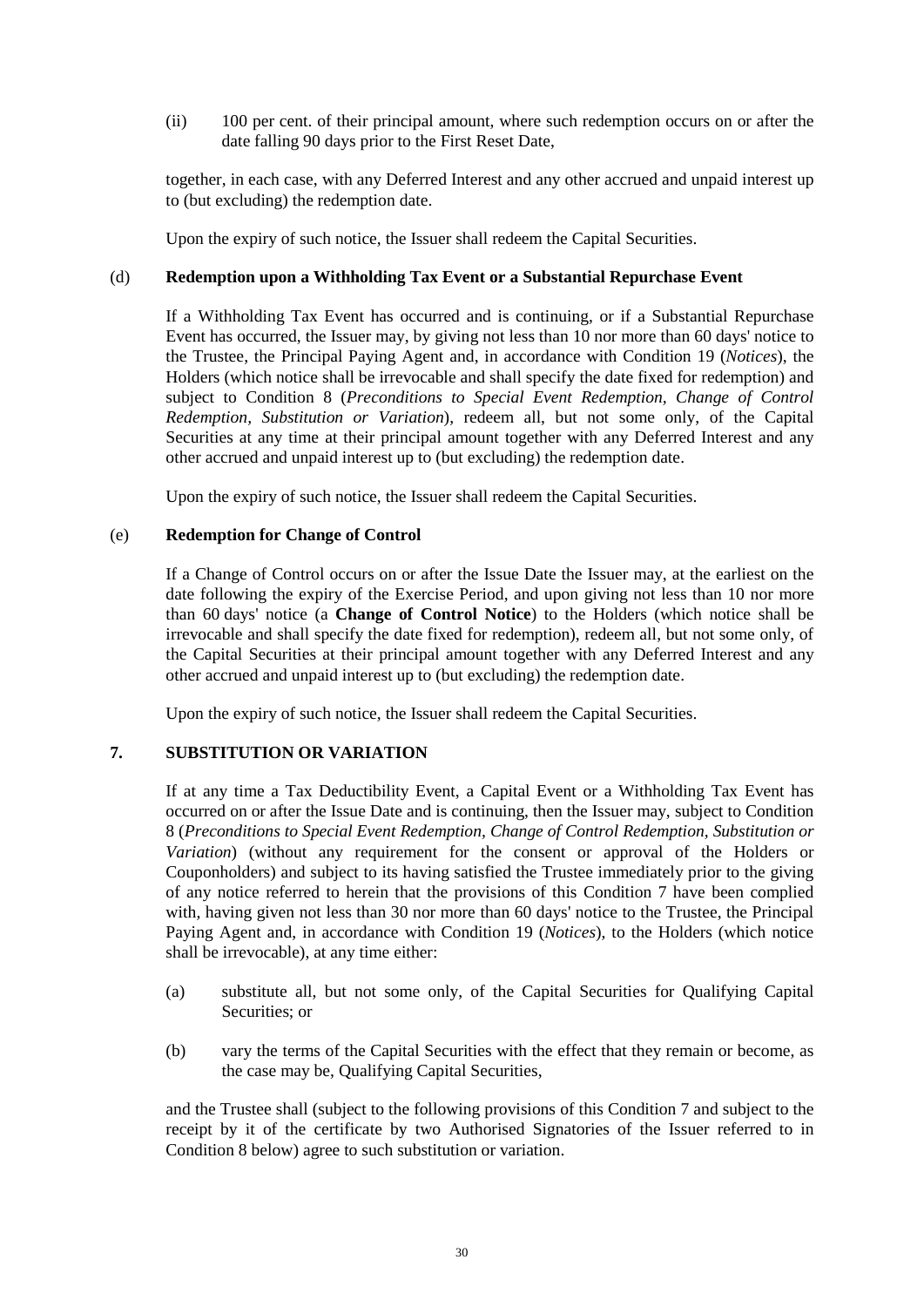Upon expiry of such notice, the Issuer shall either vary the terms of or, as the case may be, substitute the Capital Securities in accordance with this Condition 7.

The Trustee shall (at the expense of the Issuer) use reasonable endeavours to assist the Issuer in the substitution of the Capital Securities for, or the variation of the terms of the Capital Securities so that they remain or, as the case may be, become, Qualifying Capital Securities, provided that the Trustee shall not be obliged to participate in, or assist with, any such substitution or variation if the terms of the proposed Qualifying Capital Securities, or the participation in or assistance with such substitution or variation, would expose the Trustee to any liability or impose, in the Trustee's opinion, more onerous obligations upon it. If the Trustee does not participate or assist as provided above, the Issuer may redeem the Capital Securities as provided in Condition 6 (*Redemption*).

In connection with any substitution or variation in accordance with this Condition 7, the Issuer shall comply with the rules of any stock exchange on which the Capital Securities are for the time being listed or admitted to trading.

## **8. PRECONDITIONS TO SPECIAL EVENT REDEMPTION, CHANGE OF CONTROL REDEMPTION, SUBSTITUTION OR VARIATION**

Prior to the publication of any notice of redemption pursuant to Condition 6 (*Redemption*) (other than redemption pursuant to Condition 6(b) (*Issuer's Call Option*) or 6(e) (*Redemption for Change of Control*)) or any notice of substitution or variation pursuant to Condition 7 (*Substitution or Variation*), the Issuer shall deliver to the Trustee:

- (a) a certificate signed by two Authorised Signatories of the Issuer stating:
	- (i) that the relevant requirement or circumstance giving rise to the right to redeem, substitute or vary (as the case may be) the Capital Securities is satisfied;
	- (ii) in the case of a Withholding Tax Event, that the Issuer is unable to avoid paying additional amounts pursuant to and in accordance with Condition 11 (*Taxation*) by taking measures reasonably available to it; and
	- (iii) in the case of a substitution or variation pursuant to Condition 7 (*Substitution or Variation*), that:
		- (A) the Issuer has determined that the terms of the Qualifying Capital Securities are not materially less favourable to Holders than the terms of the Capital Securities and that determination was reasonably reached by the Issuer in consultation with an independent investment bank, independent financial adviser or legal counsel of international standing;
		- (B) the criteria specified in paragraphs (a) to (i) of the definition of Qualifying Capital Securities will be satisfied by the Qualifying Capital Securities upon issue; and
		- (C) the relevant substitution or variation (as the case may be) will not result in the occurrence of a Special Event; and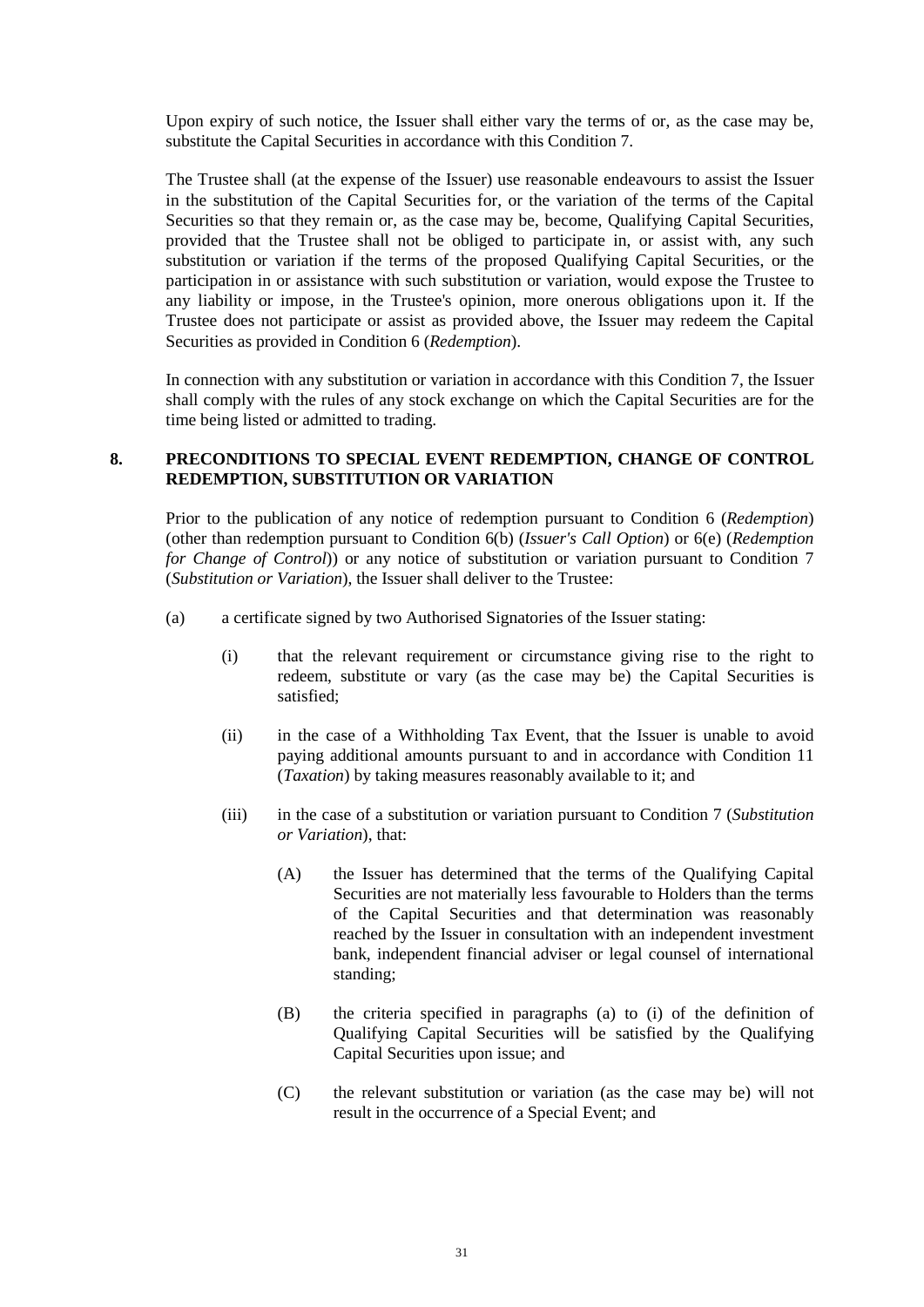(b) in the case of a Tax Deductibility Event, an opinion of counsel to the Issuer in Sweden (experienced in such matters) addressed to the Trustee to the effect that a Tax Deductibility Event has occurred and is continuing.

The Trustee may rely absolutely upon and shall be entitled to accept such certificate and any such opinion without any liability to any person for so doing and without any further inquiry as sufficient evidence of the satisfaction of the criteria set out in such paragraphs, in which event it shall be conclusive and binding on the Holders and the Couponholders.

Any redemption of the Capital Securities in accordance with Condition 6 (*Redemption*) shall be conditional on all Deferred Interest being paid in full in accordance with the provisions of Condition 5(b)(ii) (*Mandatory Settlement*) on or prior to the date of such redemption.

The Trustee is under no obligation to ascertain whether any Special Event, Change of Control or any event which could lead to the occurrence of, or could constitute, any such Special Event or Change of Control has occurred and, until it shall have actual knowledge or express notice pursuant to the Trust Deed to the contrary, the Trustee may assume that no such Special Event or Change of Control or such other event has occurred.

## **9. PURCHASES AND CANCELLATION**

#### (a) **Purchase**

Each of the Issuer and any of its Subsidiaries may at any time purchase or procure others to purchase beneficially for its account any or all Capital Securities in the open market or otherwise and at any price. In each case, purchases of Capital Securities will be made together with all unmatured Coupons and Talons appertaining thereto.

All Capital Securities purchased by the Issuer or any of its Subsidiaries may, at the option of the Issuer or such Subsidiary, be held, reissued, resold or surrendered for cancellation (together with all unmatured Coupons and all unexchanged Talons attached to them) to a Paying Agent.

#### (b) **Cancellation**

All Capital Securities which are redeemed pursuant to Condition 6 (*Redemption*) or substituted pursuant to Condition 7 (*Substitution or Variation*) and all Capital Securities purchased and surrendered for cancellation pursuant to Condition 9(a) (*Purchase*) (in each case, together with all unmatured Coupons and unexchanged Talons relating thereto) will be cancelled and may not be reissued or resold.

#### **10. PAYMENTS**

#### (a) **Method of Payment**

(i) Payments of principal, premium and interest will be made against presentation and surrender of Capital Securities or the appropriate Coupons (as the case may be) at the specified office of any of the Paying Agents except that payments of interest in respect of any period not ending on an Interest Payment Date will only be made against presentation and either surrender or endorsement (as appropriate) of the relevant Capital Securities. Such payments will be made by transfer to a Euro account (or other account to which Euro may be credited or transferred) maintained by the payee with a bank in a city in which banks have access to the TARGET System.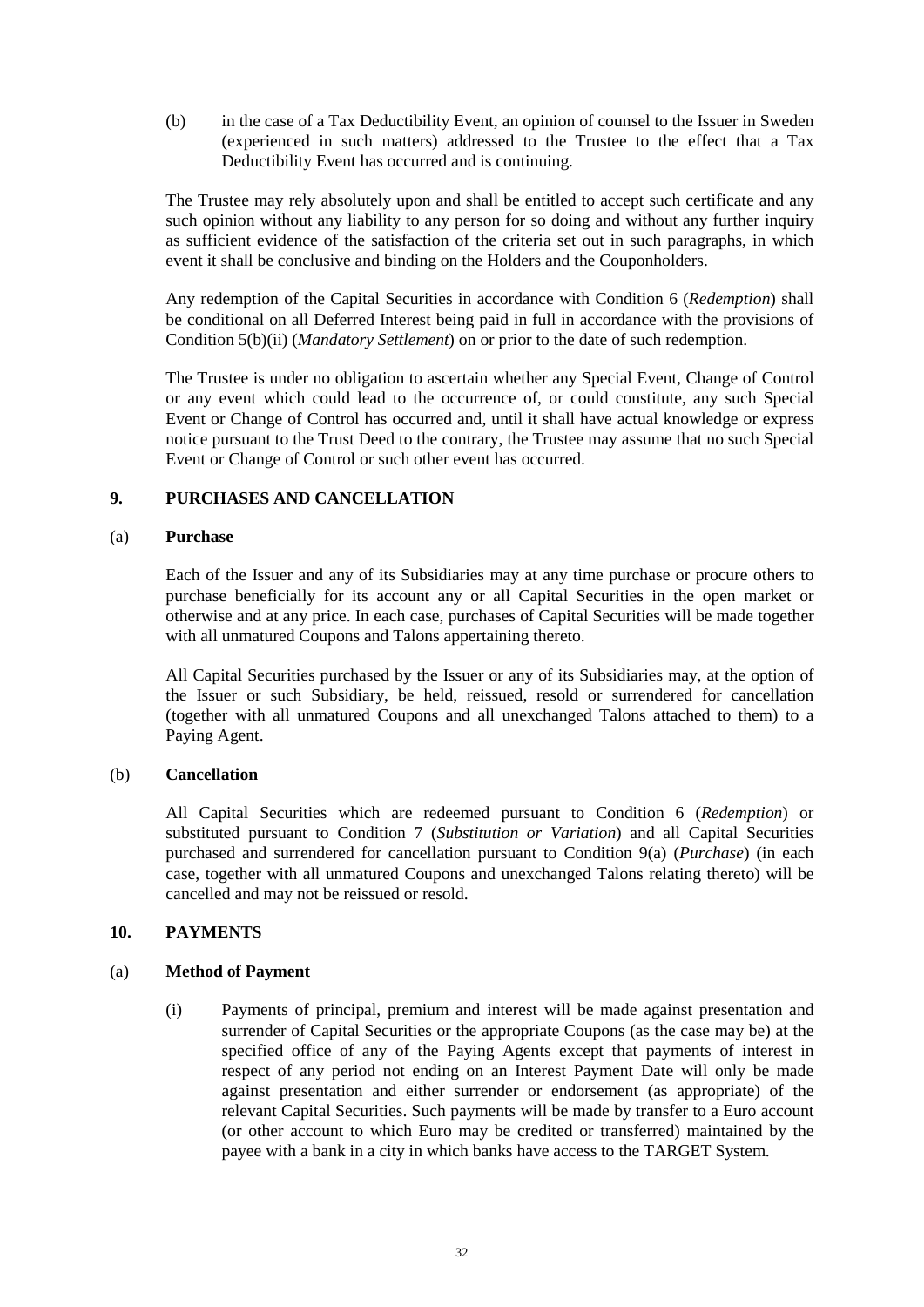- (ii) Upon the due date for redemption of any Capital Security, unmatured Coupons relating to such Capital Security (whether or not attached) shall become void and no payment shall be made in respect of them. Where any Capital Security is presented for redemption without all unmatured Coupons relating to it, redemption shall be made only against the provision of such indemnity as the Issuer may require.
- (iii) On or after the Interest Payment Date for the final Coupon forming part of a Coupon sheet issued in respect of any Capital Securities, the Talon forming part of such Coupon sheet may be surrendered at the specified office of any of the Paying Agents in exchange for a further Coupon sheet (to include another Talon for a further Coupon sheet, if appropriate) (but excluding any Coupons that may have become void pursuant to Condition 13 (*Prescription*)).

#### (b) **Payments on Business Days**

If the due date for payment of any amount in respect of any Capital Security or Coupon is not a business day in the place of presentation, the holder shall not be entitled to payment in such place of the amount due until the next succeeding business day in such place and shall not be entitled to any further interest or other payment in respect of any such delay. In this paragraph, **business day** means, in respect of any place of presentation, any day on which banks are open for presentation and payment of bearer debt securities and for dealings in foreign currencies in such place of presentation and, in the case of payment by transfer to a Euro account as referred to above, is a day on which the TARGET System is operating.

#### (c) **Payments subject to Fiscal Laws**

All payments in respect of the Capital Securities are subject in all cases to any (i) applicable fiscal or other laws and regulations in the place of payment, but without prejudice to the provisions of Condition 11 (*Taxation*) and (ii) withholding or deduction required pursuant to an agreement described in Section 1471(b) of the U.S. Internal Revenue Code of 1986 (the **Code**) or otherwise imposed pursuant to Sections 1471 through 1474 of the Code, any regulations or agreements thereunder, any official interpretations thereof, or any law implementing an intergovernmental approach thereto (**FATCA Withholding**).

#### (d) **Interpretation of Principal, Premium and Interest**

References in these Conditions to principal, premium, Interest Payments, Deferred Interest and/or any other amount in respect of interest shall be deemed to include any additional amounts which may become payable pursuant to Condition 11 (*Taxation*).

#### **11. TAXATION**

All payments of principal, premium and interest (including Deferred Interest) in respect of the Capital Securities and the Coupons by or on behalf of the Issuer shall be made free and clear of, and without withholding or deduction for or on account of, any present or future taxes, duties, assessments or governmental charges (**Taxes**) of whatever nature imposed, levied, collected, withheld or assessed by or on behalf of the Kingdom of Sweden or any political subdivision thereof or any authority therein or thereof having power to tax or any other jurisdiction or any political subdivision or any authority thereof or therein having power to tax to which the Issuer becomes subject in respect of payments made by it of principal, premium and interest (including Deferred Interest) on the Capital Securities and Coupons, unless the withholding or deduction of such Taxes is required by law. In that event the Issuer shall pay such additional amounts as will result in receipt by the Holders and the Couponholders after such withholding or deduction of such amounts as would have been received by them had no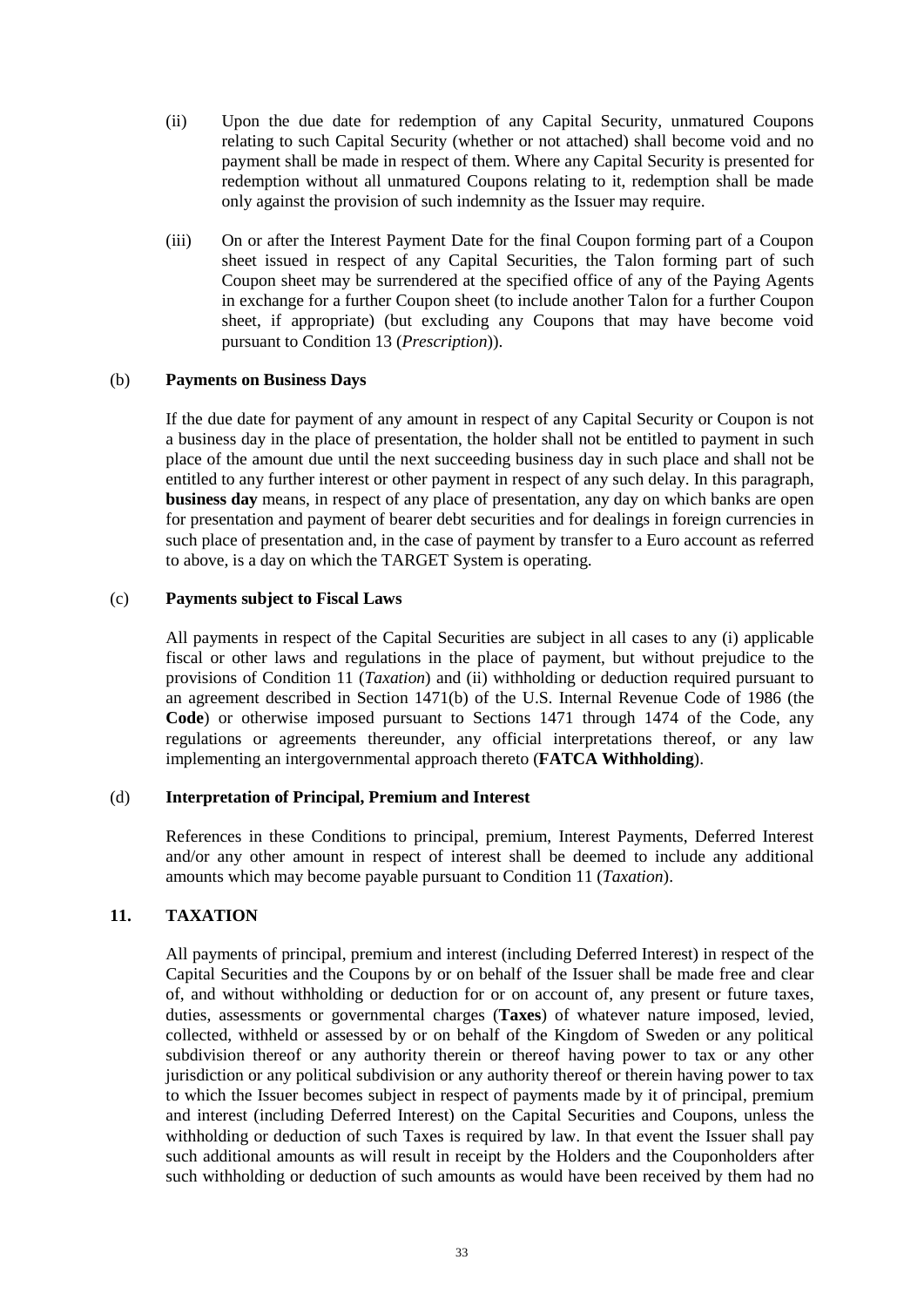such withholding or deduction been required, except that no such additional amounts shall be payable in respect of any Capital Security or Coupon:

- (a) presented for payment in Sweden; or
- (b) held by or on behalf of, a Holder who is liable for the Taxes in respect of such Capital Security or Coupon by reason of having some connection with the Kingdom of Sweden other than the mere holding of such Capital Security or Coupon; or
- (c) presented or surrendered for payment more than 30 days after the Relevant Date except to the extent that the Holder or Couponholder would have been entitled to additional amounts on presenting the same for payment on the last day of such period of 30 days.

Notwithstanding any other provision of the Conditions, any amounts to be paid on the Capital Securities or the Coupons by or on behalf of the Issuer, will be paid net of any deduction or withholding imposed or required pursuant to any FATCA Withholding. Neither the Issuer nor any other person will be required to pay any additional amounts in respect of FATCA Withholding.

#### **12. DEFAULT AND ENFORCEMENT**

#### (a) **Proceedings**

Without prejudice to the Issuer's right to defer the payment of interest under Condition 5(a) (*Deferral of Interest Payments*), if a default is made by the Issuer for a period of 30 days or more in relation to the payment of any interest, principal or premium in respect of the Capital Securities which is due and payable, then the Issuer shall, without notice from the Trustee, be deemed to be in default under the Trust Deed, the Capital Securities and the Coupons and the Trustee at its discretion may, and if so requested in writing by the Holders of at least one-fifth in principal amount of the Capital Securities then outstanding or if so directed by an Extraordinary Resolution shall (subject to Condition 12(c) (*Entitlement of the Trustee*)), institute proceedings for an Issuer Winding-up.

In the event of an Issuer Winding-up, (whether instituted by the Trustee as aforesaid or otherwise), the Trustee may, and if so requested in writing by the holders of at least one-fifth in principal amount of the Capital Securities then outstanding or if so directed by an Extraordinary Resolution shall (subject to Condition 12(c) (*Entitlement of the Trustee*), prove and/or claim in such Issuer Winding-up in respect of the Capital Securities, such claim being for such amount, and being subordinated in such manner, as is provided under Condition  $3(a)$ (*Rights on a Winding-Up or Company Re-Construction*).

#### (b) **Enforcement**

The Trustee may at its discretion and without further notice institute such proceedings against the Issuer as it may think fit to enforce any term or condition binding on the Issuer under the Trust Deed, the Capital Securities or the Coupons but in no event shall the Issuer, by virtue of the institution of any such proceedings, be obliged to pay any sum or sums sooner than the same would otherwise have been payable by it.

#### (c) **Entitlement of the Trustee**

The Trustee shall not be bound to take any of the actions referred to in Condition 12(a) (*Proceedings*) or Condition 12(b) (*Enforcement*) above to enforce the terms of the Trust Deed,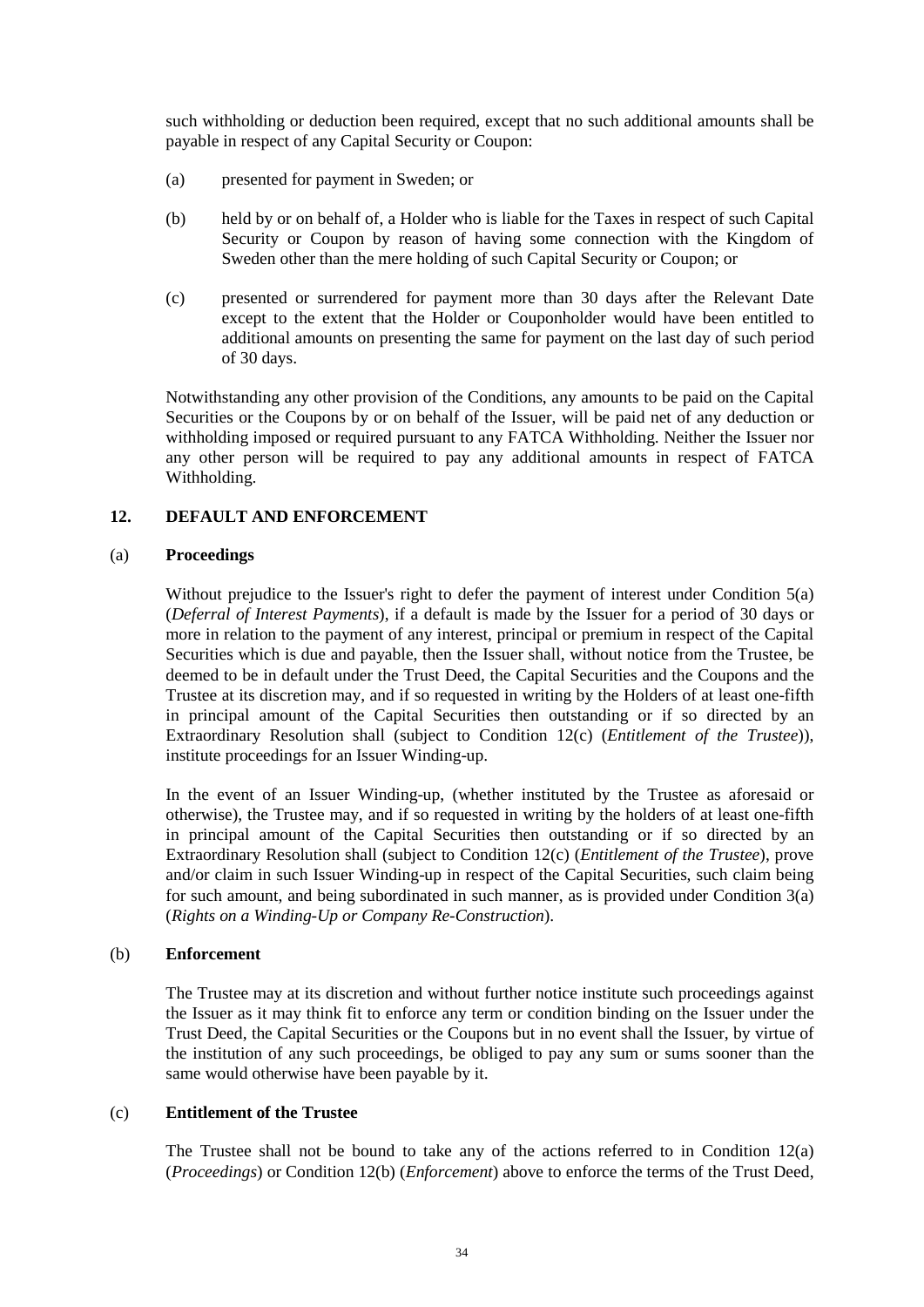the Capital Securities or the Coupons or any other action, step or proceeding under or pursuant to the Trust Deed or the Capital Securities or the Coupons unless (i) it shall have been so requested by an Extraordinary Resolution of the Holders or in writing by the holders of at least one-fifth in principal amount of the Capital Securities then outstanding and (ii) it shall have been indemnified and/or secured and/or prefunded to its satisfaction.

#### (d) **Right of Holders**

No Holder or Couponholder shall be entitled to proceed directly against the Issuer or to institute proceedings for an Issuer Winding-up and/or prove and/or claim in an Issuer Winding-up unless the Trustee, having become so bound to proceed or prove and/or claim in such Issuer Winding-up, fails or is unable to do so within a reasonable period and such failure or inability shall be continuing. In that case, each Holder and Couponholder shall have only such rights against the Issuer in respect of such Holder's or Couponholder's Capital Securities or Coupons (as the case may be) as those which the Trustee is entitled to exercise on behalf of such Holder or Couponholder, as set out in this Condition 12 (*Default and Enforcement*)

## (e) **Extent of Holders' Remedy**

No remedy against the Issuer, other than as referred to in this Condition 12 (*Default and Enforcement*), shall be available to the Trustee or the Holders, or Couponholders, whether for the recovery of amounts owing in respect of the Capital Securities, the Coupons or under the Trust Deed or in respect of any breach by the Issuer of any of its other obligations under or in respect of the Capital Securities, the Coupons or the Trust Deed.

## **13. PRESCRIPTION**

Claims against the Issuer in respect of the Capital Securities and Coupons (which for this purpose shall not include Talons) will become void unless presented for payment or made, as the case may be, within a period of 10 years in the case of Capital Securities (in respect of claims relating to principal and premium) and five years in the case of Coupons (in respect of claims relating to interest, including Deferred Interest) from the Relevant Date relating thereto. There shall be no prescription period for Talons but there shall not be included in any Coupon sheet issued in exchange for a Talon any Coupon the claim in respect of which would be void pursuant to this Condition 13 (*Prescription*) or Condition 10(a)(iii) (*Method of Payment*).

# **14. REPLACEMENT OF CAPITAL SECURITIES, COUPONS AND TALONS**

If any Capital Security, Coupon or Talon is lost, stolen, mutilated, defaced or destroyed it may be replaced, subject to applicable laws, regulations and stock exchange or other relevant authority regulations, at the specified office of the Principal Paying Agent as may from time to time be designated by the Issuer for the purpose and notice of whose designation is given to Holders in accordance with Condition 19 (*Notices*), on payment by the claimant of the fees and costs incurred in connection therewith and on such terms as to evidence, security and indemnity (which may provide, *inter alia*, that if the allegedly lost, stolen or destroyed Capital Security, Coupon or Talon is subsequently presented for payment or, as the case may be, for exchange for further Coupons, there shall be paid to the Issuer on demand the amount payable by the Issuer in respect of such Capital Securities, Coupons or further Coupons) and otherwise as the Issuer may reasonably require.

Mutilated or defaced Capital Securities, Coupons or Talons must be surrendered before replacements will be issued.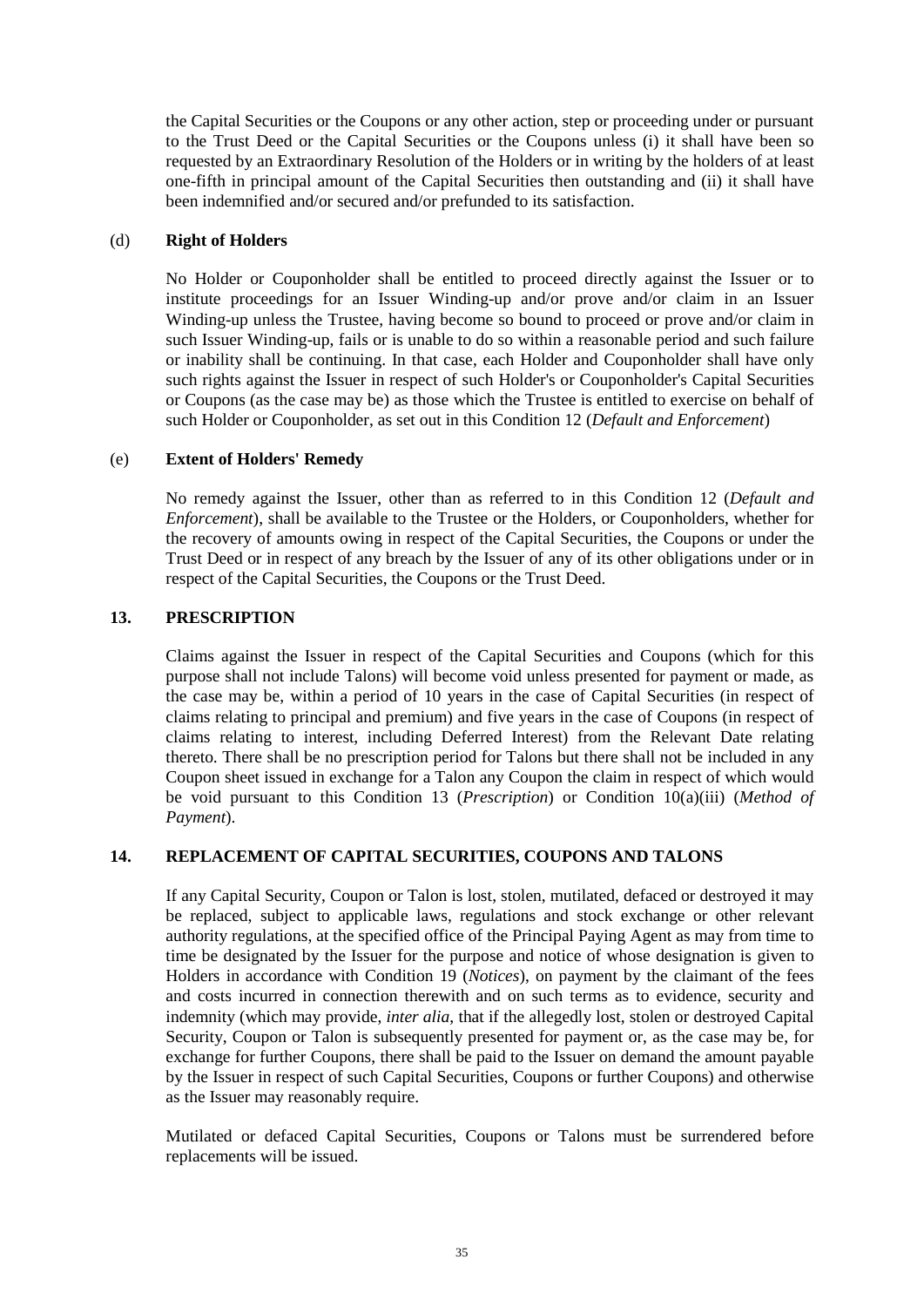#### **15. AGENTS**

The Issuer reserves the right, subject to the prior written approval of the Trustee, at any time to vary or terminate the appointment of any Paying Agent and to appoint additional or other Paying Agents, provided that:

- (a) the Issuer shall at all times maintain a paying agent; and
- (b) so long as the Capital Securities are listed on any stock exchange, there will at all times be a Paying Agent having a specified office outside Sweden in such place as may be required by the rules and regulations of the relevant stock exchange (or any other relevant authority).

Notice of any such termination or appointment and of any change in the specified offices of the Paying Agents shall promptly be given to the Holders in accordance with Condition 19 (*Notices*).

If the Calculation Agent or the Principal Paying Agent is unable or unwilling to act as such or if it fails to make a determination or calculation or otherwise fails to perform its duties under these Conditions or the Agency Agreement (as the case may be), the Issuer shall appoint, on terms acceptable to the Trustee, an independent financial institution acceptable to the Trustee to act as such in its place.

# **16. MEETINGS OF HOLDERS; MODIFICATION AND WAIVER; ISSUER SUBSTITUTION**

#### (a) **Meetings of Holders**

The Trust Deed contains provisions for convening meetings of Holders to consider any matter affecting their interests, including the sanctioning by Extraordinary Resolution of a modification of the Capital Securities, the Coupons or any of the provisions of the Trust Deed. Such a meeting may be convened by the Issuer or by the Trustee (subject to being indemnified and/or secured and/or pre-funded to its satisfaction) and shall be convened by the Trustee upon the request in writing of Holders holding not less than ten per cent. of the aggregate principal amount of the outstanding Capital Securities. The quorum at any meeting convened to vote on an Extraordinary Resolution will be one or more persons holding or representing more than 50 per cent. of the aggregate principal amount of the outstanding Capital Securities or, at any adjourned meeting, one or more persons being or representing Holders whatever the principal amount of the Capital Securities so held or represented, except that at any meeting the business of which includes the modification of certain provisions of the Capital Securities or Coupons (including, *inter alia*, the provisions regarding subordination referred to in Condition 3 (*Subordination and Rights on a Winding-Up*), the terms concerning currency and due dates for payment of principal, premium or interest (including Deferred Interest) in respect of the Capital Securities and reducing or cancelling the principal amount of any Capital Securities, any premium or any Interest Rate) or certain of the provisions of the Trust Deed, the necessary quorum for passing an Extraordinary Resolution will be one or more persons holding or representing not less than 75 per cent., or at any adjourned such meeting not less than 25 per cent., in nominal amount of the Capital Securities for the time being outstanding. Any Extraordinary Resolution duly passed at any such meeting shall be binding on all the Holders and Couponholders, whether or not they are present at any meeting and whether or not they voted on the resolution.

The Trust Deed provides that (i) a resolution passed at a meeting duly convened and held in accordance with the Trust Deed by a majority of at least 75 per cent. of the votes cast, (ii) a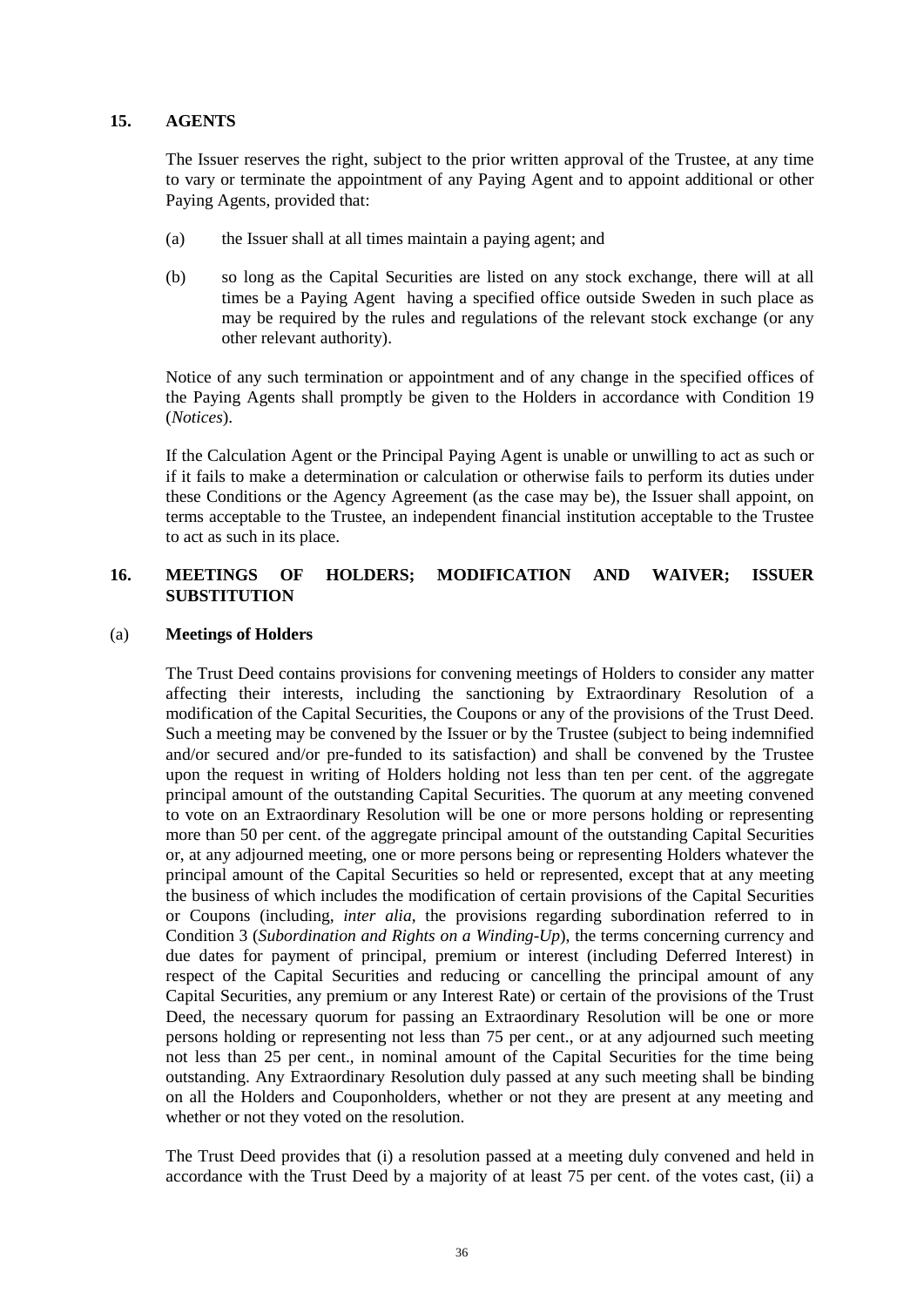resolution in writing signed by or on behalf of the Holders representing 75 per cent. or more in nominal amount of the Capital Securities for the time being outstanding or (iii) consent given by way of electronic consents through the relevant clearing systems by or on behalf of the Holders representing 75 per cent. or more in nominal amount of the Capital Securities for the time being outstanding, shall, in each case, be effective as an Extraordinary Resolution of the Holders.

The agreement or approval of the Holders shall not be required in the case of any variation of these Conditions required to be made in the circumstances described in Condition 7 (*Substitution or Variation*) in connection with the substitution or variation of the terms of the Capital Securities so that they remain or become Qualifying Capital Securities.

#### (b) **Modification and Waiver**

The Trustee may, without the consent of the Holders, agree to (i) any modification of any of the provisions of these Conditions or any provision of the Trust Deed or the Agency Agreement which is, in the opinion of the Trustee, of a formal, minor or technical nature or is made to correct a manifest error, and (ii) any other modification to (except as mentioned in the Trust Deed), and any waiver or authorisation of any breach or proposed breach by the Issuer of, any of these Conditions or of the provisions of the Trust Deed or the Agency Agreement which is, in the opinion of the Trustee, not materially prejudicial to the interests of the Holders (which will not include, for the avoidance of doubt, any provision entitling the Holders to institute proceedings for an Issuer Winding-up in circumstances which are more extensive than those set out in Condition 12 (*Default and Enforcement*)). In addition, the Trustee shall be obliged to concur with the Issuer in using its reasonable endeavours to effect any Benchmark Amendments in the circumstances and as otherwise set out in Condition 4(j), without the consent or approval of the Holders or the Couponholders. Any such modification, authorisation or waiver shall be binding on the Holders and the Couponholders and, if the Trustee so requires, such modification shall be notified to the Holders in accordance with Condition 19 (*Notices*), as soon as practicable.

In connection with the exercise by it of any of its trusts, powers, authorities or discretions (including, but without limitation, any modification, waiver, authorisation, determination or substitution pursuant to Condition 17 (*Issuer Substitution*)), the Trustee shall have regard to the interests of the Holders as a class and, in particular, but without limitation, shall not have regard to the consequences of such exercise of its trusts, powers, authorities or discretions for individual Holders and Couponholders resulting from their being for any purpose domiciled or resident in, or otherwise connected with, or subject to the jurisdiction of, any particular territory and the Trustee shall not be entitled to require, nor shall any Holder or Couponholder be entitled to claim, from the Issuer or any other person any indemnification or payment in respect of any tax consequence of any such exercise upon individual Holders or Couponholders, except to the extent already provided in Condition 11 (*Taxation*) and/or any undertaking given in addition thereto, or in substitution therefor, pursuant to the Trust Deed.

# **17. ISSUER SUBSTITUTION**

The Trustee may, without the consent of the Holders or the Couponholders, agree with the Issuer (or, if applicable, its successor in business, as defined in the Trust Deed) to the substitution on a subordinated basis equivalent to that referred to in Conditions 2 (*Status*) and 3 (*Subordination and Rights on a Winding-Up*) in place of the Issuer (or of any previous substitute under this Condition 17 (*Issuer Substitution*)) as the principal debtor under the Capital Securities, the Coupons and the Trust Deed of:

(a) the successor in business (as defined in the Trust Deed) of the Issuer; or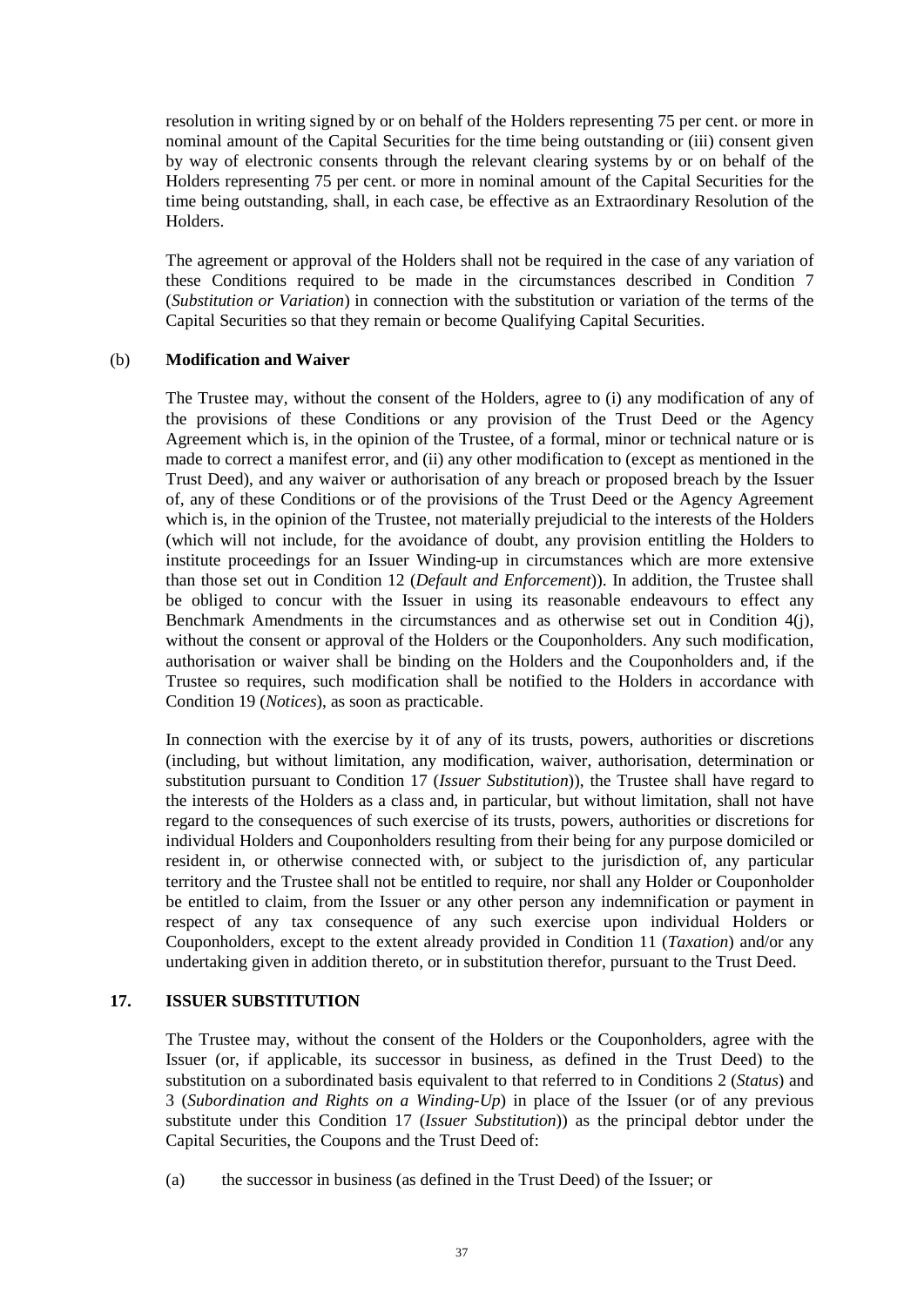(b) another company being a wholly-owned direct or indirect finance Subsidiary of the Issuer (or its successor in business as aforesaid),

subject to:

- (i) in the case of (b) above, the Capital Securities being unconditionally and irrevocably guaranteed by the Issuer (or its successor in business) on the same subordinated basis as the Capital Securities under Condition 3 (*Subordination and Rights on a Winding-Up*);
- (ii) in each case, the Trustee being satisfied that the interests of the Holders will not be materially prejudiced by the substitution; and
- (iii) certain other conditions set out in the Trust Deed being complied with.

Any substitution effected in accordance with this Condition 17 (*Issuer Substitution*) shall be binding on the Holders and the Couponholders.

The Issuer will give notice of any substitution pursuant to this Condition 17 (*Issuer Substitution*) to the Holders in accordance with Condition 19 (*Notices*) as soon as reasonably practicable (and in any event within 10 days) following such substitution.

#### **18. FURTHER ISSUES**

The Issuer may from time to time, without the consent of the Holders or the Couponholders, create and issue further Capital Securities having the same terms and conditions as the Capital Securities in all respects (or in all respects except for the first payment of interest) so that the same shall be consolidated and form a single series with the Capital Securities (**Further Capital Securities**).

#### **19. NOTICES**

All notices regarding the Capital Securities shall be validly given if published (i) in a leading newspaper having general circulation in London (which is expected to be the *Financial Times*  or, if this is not possible, in one other English language daily newspaper approved by the Trustee with general circulation in Europe) and (ii) if and for so long as the Capital Securities are admitted to trading on Euronext Dublin and the rules of Euronext Dublin so require, publication will also be made in a leading daily newspaper having general circulation in the Republic of Ireland (which is expected to be the Irish Times). Any such notice will be deemed to have been given on the date of the first publication in the required newspaper or, where required to be published in more than one newspaper, on the date of the first publication in all required newspapers.

#### **20. INDEMNIFICATION OF THE TRUSTEE**

The Trust Deed contains provisions for the indemnification of the Trustee and for its relief from responsibility in certain circumstances including provisions relieving it from instituting proceedings or taking any other steps or actions to enforce repayment unless indemnified and/or secured and/or prefunded to its satisfaction.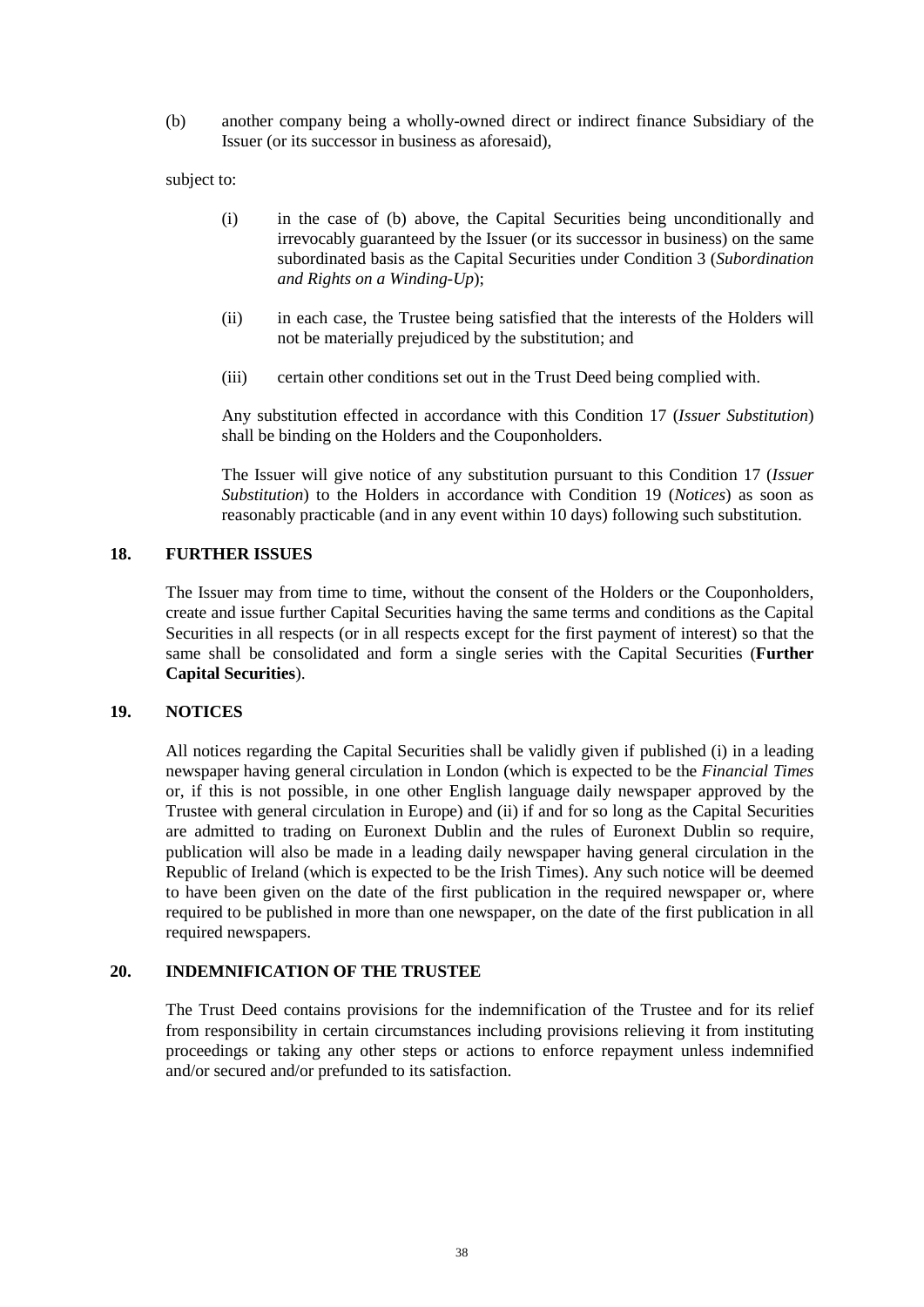## **21. GOVERNING LAW AND JURISDICTION**

#### (a) **Governing Law**

The Trust Deed, the Capital Securities, the Coupons and the Talons and any non-contractual obligations arising out of or in connection with any of them, are governed by, and shall be construed in accordance with, English law, other than the provisions of Condition 3(a) (*Rights on a Winding-Up or Company Re-Construction*), Clause 2.3 of the Trust Deed and any noncontractual obligations arising out of or in connection with them which are governed by, and shall be construed in accordance with, the laws of Sweden.

#### (b) **Jurisdiction**

The Issuer has, in the Trust Deed, agreed for the benefit of the Trustee, the Holders and the Couponholders that the courts of England are to have exclusive jurisdiction to settle any disputes (a **Dispute**) which may arise out of or in connection with the Trust Deed, the Capital Securities, the Coupons or the Talons, or any non-contractual obligation arising out of or in connection with them, and accordingly submits to the exclusive jurisdiction of the English courts.

The Issuer has, in the Trust Deed, waived any objection to the courts of England on the grounds that they are an inconvenient or inappropriate forum.

To the extent allowed by law, the Trustee, the Holders and the Couponholders may in respect of any Dispute or Disputes take any suit, action or proceedings (together referred to as **Proceedings**) against the Issuer in any other court of competent jurisdiction and concurrent Proceedings in any number of jurisdictions.

#### (c) **Appointment of Process Agent**

The Issuer has in the Trust Deed appointed Akelius Residential Ltd at 10 Bloomsbury Way, London WC1A 2SL, United Kingdom at its registered office for the time being, as its agent for service of process in England and has agreed that, in the event of the same being unable or unwilling for any reason so to act, it will immediately appoint another person as its agent for service of process in England in respect of any Proceeding. Nothing herein shall affect the right to serve proceedings in any other manner permitted by law.

#### **22. CONTRACTS (RIGHTS OF THIRD PARTIES) ACT 1999**

No person shall have any right to enforce any term or condition of the Capital Securities under the Contracts (Rights of Third Parties) Act 1999.

#### **23. DEFINITIONS**

In these Conditions:

#### **5 Year EUR Mid-Swap Rate** means, with respect to a Reset Period:

(a) the mid swap rate for euro swap transactions with a maturity of five years (**5 Year EUR Mid-Swap**), as published on Reuters screen ICESWAP2 under FIXED VS. 6M EURIBOR (or such other page or service as may replace it for the purposes of displaying European swap rates of leading reference banks for swaps in Euro) (the **Reset Screen Page**), as at approximately 11.00 a.m. (Central European time) on the Reset Interest Determination Date applicable to such Reset Period; or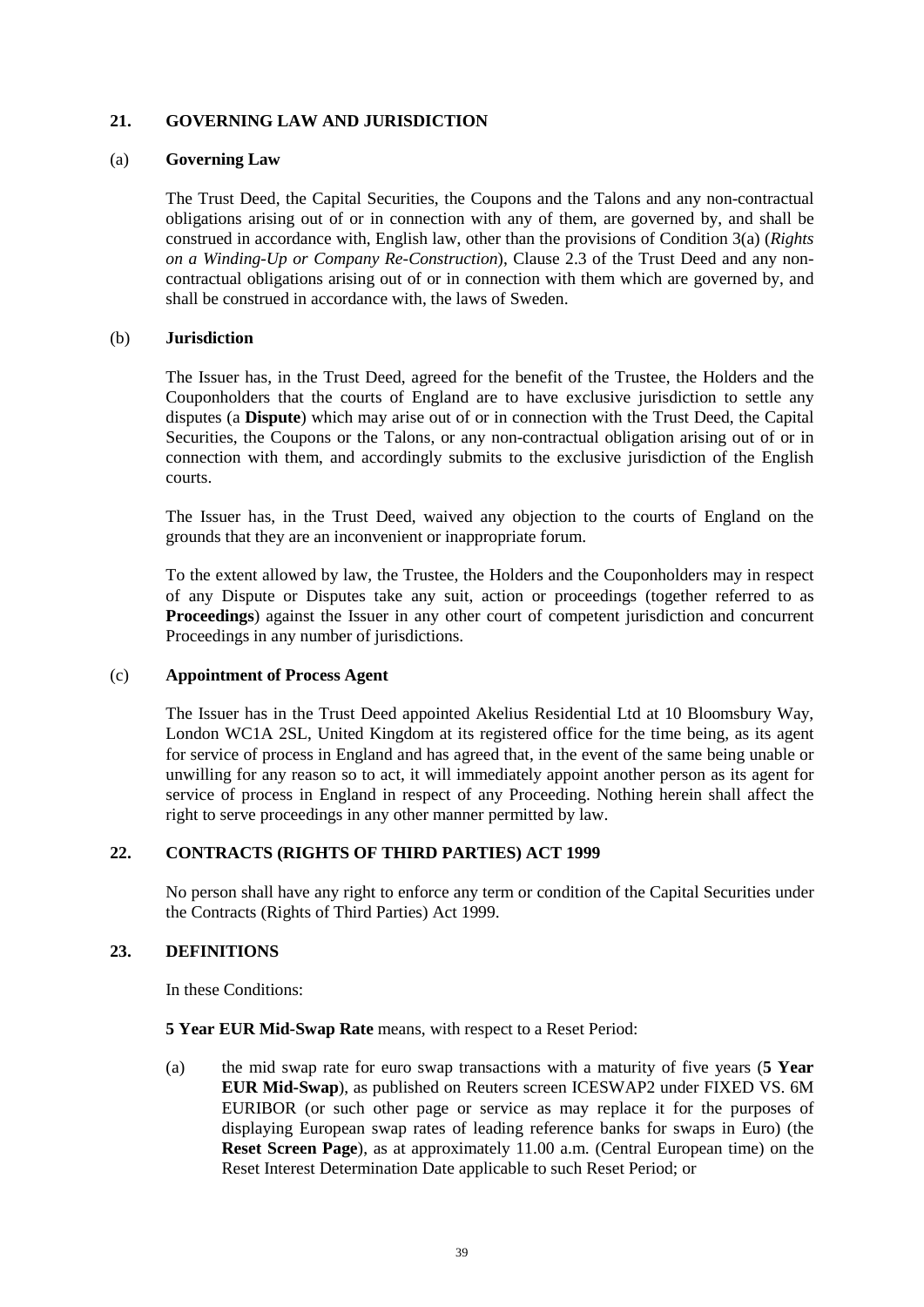(b) if, on the Reset Interest Determination Date applicable to such Reset Period, the 5 Year EUR Mid-Swap Rate does not appear on the Reset Screen Page, the 5 Year EUR Mid-Swap Rate will be the Reset Reference Bank Rate on such Reset Interest Determination Date. If (a) at least three quotations are provided, the 5 Year EUR Mid-Swap Rate will be calculated by the Calculation Agent on the basis of the arithmetic mean (or, if only three quotations are provided, the median) of the quotations provided, eliminating the highest quotation (or, in the event of equality one of the highest) and the lowest quotation (or, in the event of equality, one of the lowest); (b) only two quotations are provided, the Reset Reference Bank Rate will be the arithmetic mean of the quotations provided; (c) only one quotation is provided, the Reset Reference Bank Rate will be the quotation provided; and (d) no quotations are provided, the Reset Reference Bank Rate for the relevant period will be: (i) in the case of each Reset Period other than the Reset Period commencing on the First Reset Date, the Reset Reference Bank Rate in respect of the immediately preceding Reset Period, or (ii) in the case of the Reset Period commencing on the First Reset Date, -0.283 per cent. which represents the 5 Year EUR Mid-Swap Rate at pricing;

the **5 Year Swap Rate Quotations** means, in relation to any Reset Period, the arithmetic mean of the bid and offered rates for the annual fixed leg (calculated on a 30/360 day count basis) of a fixed-for-floating euro interest rate swap which (i) has a term of 5 years commencing on the relevant Reset Date, (ii) is in an amount that is representative of a single transaction in the relevant market at the relevant time with an acknowledged dealer of good credit in the swap market, and (iii) has a floating leg based on the 6-month EURIBOR rate (calculated on the basis of the actual number of days elapsed and a year of 360 days);

**2031 Step-up Date** means 17 May 2031;

**2046 Step-up Date** means 17 May 2046;

**Affiliate** means any other Person, directly or indirectly, controlling or controlled by or under direct or indirect common control with such specified Person. For the purpose of this definition, **control** when used with respect to any Person means the power to direct the management and policies of such Person, directly or indirectly, whether through the ownership of voting securities, by contract or otherwise; and the terms **controlling** and **controlled** have meanings correlative to the foregoing;

**Agency Agreement** has the meaning given in the preamble of the Conditions;

**Agents** means the Paying Agents, the Calculation Agent or any successor thereto appointed in accordance with the Agency Agreement;

**Authorised Signatory** means any Director or any other person notified by the Issuer in writing to the Trustee as being duly authorised to sign documents and to do other acts or things on behalf of the Issuer for the purposes of the Trust Deed or these Conditions;

**Business Day** means a day, other than a Saturday, Sunday or public holiday, on which commercial banks and foreign exchange markets are open for general business in London, Stockholm and on which the TARGET System is open;

**Calculation Agent** means Deutsche Bank AG, London Branch, or any successor appointed in accordance with the Agency Agreement;

**Calculation Amount** has the meaning given to it in Condition 4(b) (*Interest Accrual*);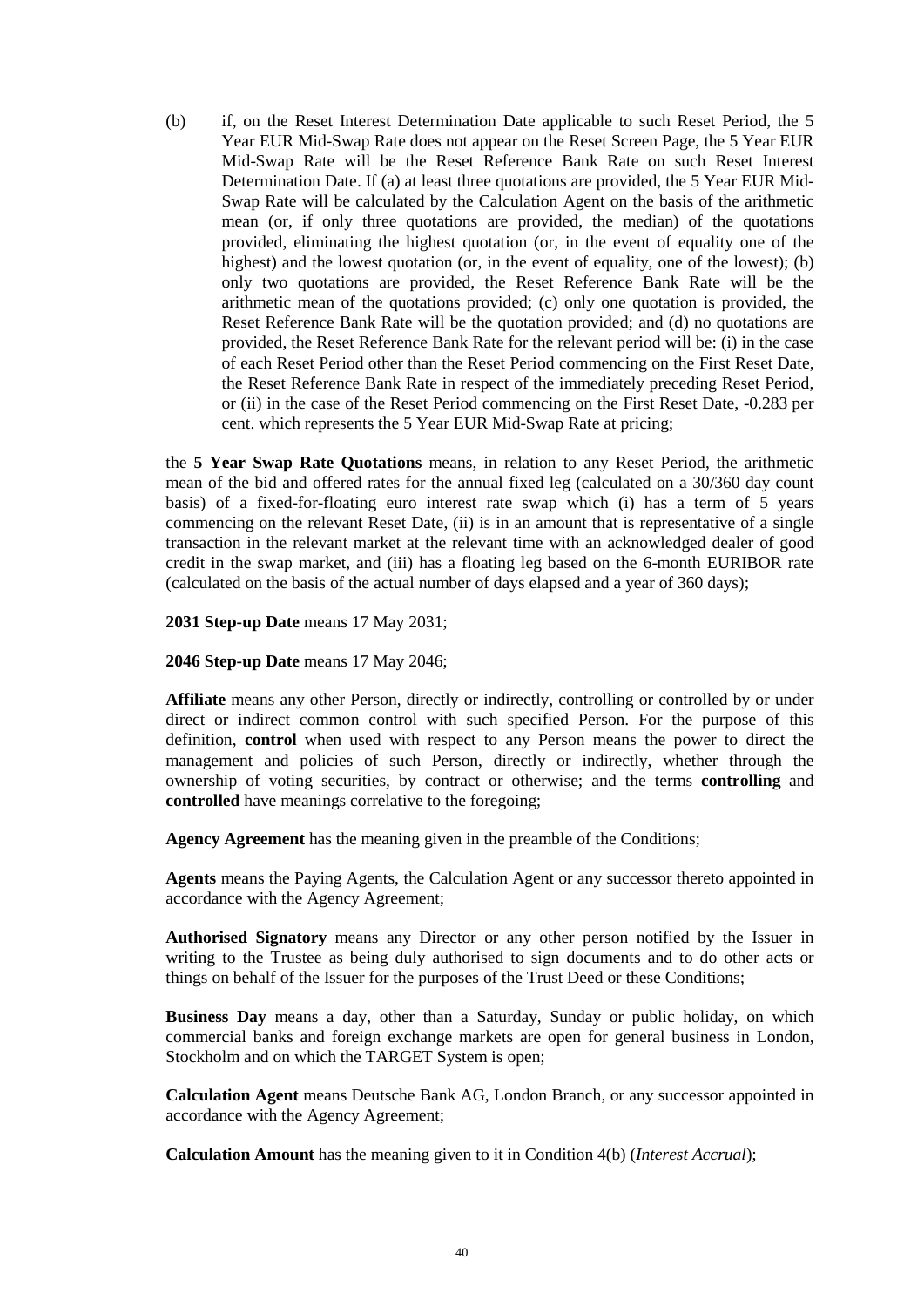a **Capital Event** shall be deemed to occur if the Issuer has received confirmation from any Rating Agency, providing a solicited rating at the invitation or with the consent of the Issuer, either directly or via a publication by such Rating Agency, that an amendment, clarification or change has occurred in the equity credit criteria of such Rating Agency effective after the Issue Date (or effective after the date when the equity credit is assigned for the first time, as applicable) and this has resulted in lower equity credit (or such other nomenclature that the relevant Rating Agency may then use to describe the degree to which an instrument exhibits the characteristics of an ordinary share) for the Capital Securities (or, if the Capital Securities have been fully or partially re-financed since the Issue Date and are no longer eligible for equity credit from such Rating Agency, would have resulted in lower equity credit for the Capital Securities had such Capital Securities not been re-financed) than the equity credit assigned to the Capital Securities on the Issue Date (or if equity credit is not assigned on the Issue Date, at the date when the equity credit is assigned for the first time);

**Capital Securities** has the meaning given in the preamble to the Conditions;

**Change of Control** will be deemed to occur if any person or any persons acting in concert, other than the Main Owner or Affiliates of the Main Owner, shall acquire control over the Issuer where "control" means (A) acquiring or controlling directly or indirectly more than 50 per cent. of the voting rights exercisable at a general meeting of the Issuer or (B) the right to appoint or remove the whole or a majority of the board of directors of the Issuer;

**Change of Control Notice** has the meaning given to it in Condition 6(e) (*Redemption for Change of Control*);

**Change of Control Step-up Date** shall be the date which is 30 days after the date following the expiry of the Exercise Period;

**Code** has the meaning given to it in Condition 10(c) (*Payments subject to Fiscal Laws*);

**Conditions** means these terms and conditions of the Capital Securities, as amended from time to time;

**continuing** is an event or failure that has not been waived or remedied;

**Coupon** has the meaning given in the preamble to the Conditions;

**Couponholders** has the meaning given in the preamble to the Conditions;

**Deferral Notice** has the meaning given in Condition 5(a) (*Optional Interest Deferral - Deferral of Interest Payments)*;

**Deferred Interest** has the meaning given in Condition 5(a) (*Optional Interest Deferral - Deferral of Interest Payments)*;

A **Deferred Interest Payment Event** means any one or more of the following events:

- (a) declaration or payment of any distribution or dividend or any other payment made by the Issuer on its share capital or any other obligation of the Issuer which ranks or is expressed by its terms to rank junior to the Capital Securities;
- (b) declaration or payment of any distribution or dividend or any other payment made by the Issuer or any Subsidiary of the Issuer, as the case may be, on any Parity Securities;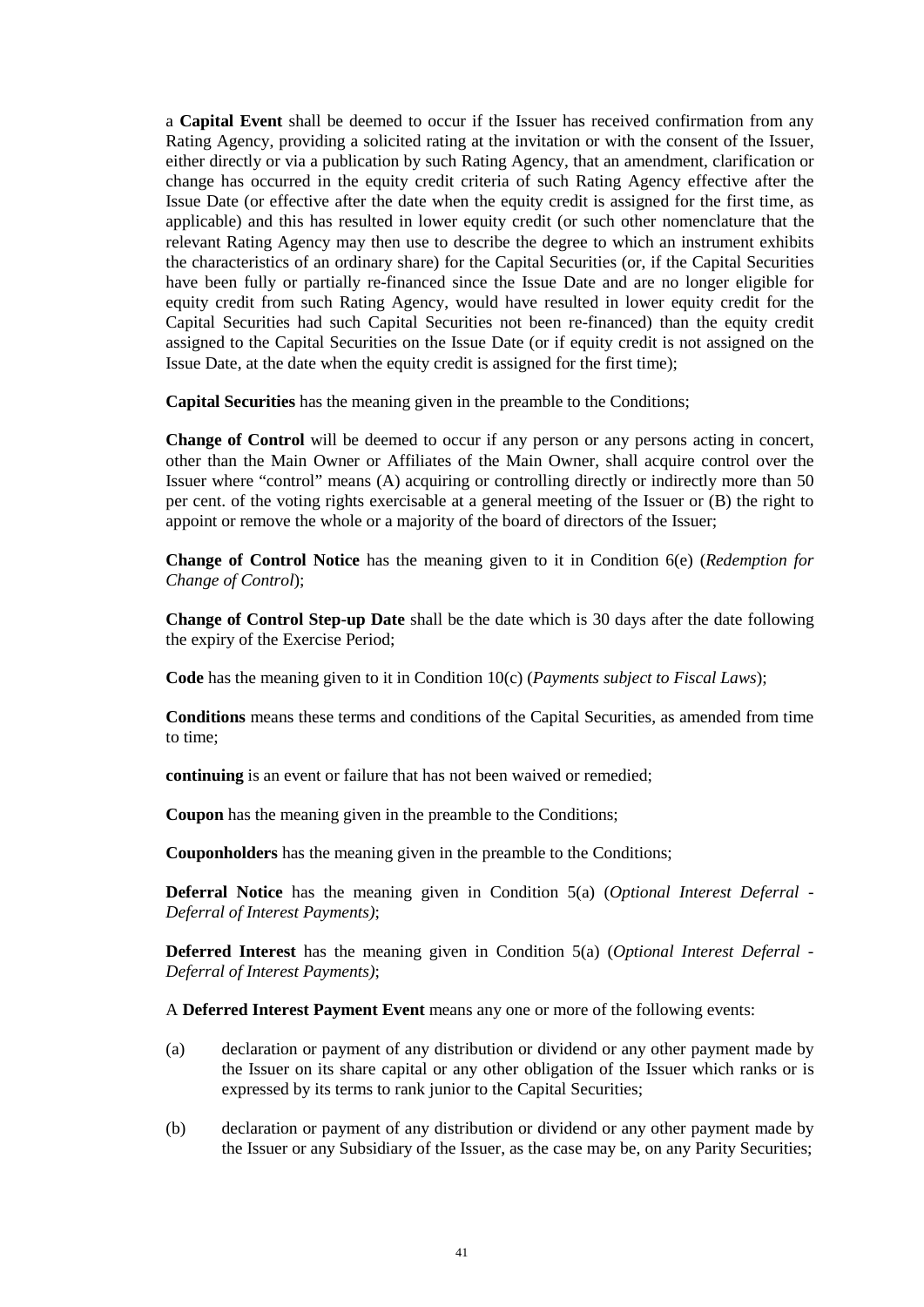- (c) redemption, repurchase, repayment, cancellation, reduction or other acquisition by the Issuer or any Subsidiary of the Issuer of any shares of the Issuer or any other obligation of the Issuer which ranks or is expressed by its terms to rank junior to the Capital Securities; and/or
- (d) redemption, repurchase, repayment, cancellation, reduction or other acquisition by the Issuer or any Subsidiary of the Issuer of the Capital Securities or any Parity Securities,

save for:

- (i) in each case, any compulsory distribution, dividend, other payment, redemption, repurchase, repayment, cancellation, reduction or other acquisition required by the terms of such securities or by mandatory operation of applicable law;
- (ii) in the case of (c) above only, any redemption, repurchase, repayment, cancellation, reduction or other acquisition that is executed in connection with, or for the purpose of (1) any reduction of the quota value of the share capital of the Issuer without a corresponding return of cash, capital or assets to shareholders of the Issuer or (2) any share buyback programme then in force and duly approved by the shareholders' general meeting of the Issuer or the relevant Subsidiary of the Issuer (as applicable) or any existing or future stock option plan or free share allocation plan or other incentive plan, in all cases, reserved for directors, officers and/or employees of the Issuer or the relevant Subsidiary of the Issuer or any associated hedging transaction; and
- (iii) in the case of (d) above only, any redemption, repurchase, repayment, cancellation, reduction or other acquisition executed in whole or in part in the form of a public tender offer or public exchange offer at a consideration per Capital Security or per Parity Security below its par value;

**EUR** and/or **euro** means the lawful currency introduced at the start of the third stage of European Economic and Monetary Union pursuant to the Treaty on the Functioning of the European Union, as amended;

**EURIBOR** means the month Euro Interbank Offered Rate;

**Exercise Period** means the period from the date on which the Change of Control occurred to the day which is the later of (a) 60 days after such date and (b) the last day on which holders of senior indebtedness of the Issuer, which have a right to put (a **Put Option**) such senior indebtedness for redemption exercisable upon the occurrence of a Change of Control event (howsoever described), and to the extent they have exercised such Put Option within any applicable put option redemption period (howsoever described), have received the redemption proceeds;

**FATCA Withholding** has the meaning given in Condition 10(c) (*Payments subject to Fiscal Laws*);

**First Interest Payment Date** has the meaning given to it in Condition 4(a) (*Interest Payment Dates*);

**First Reset Date** means 17 May 2026;

**Fitch** means Fitch Ratings Ltd;

**Further Capital Securities** has the meaning given to it in Condition 18 (*Further Issues*);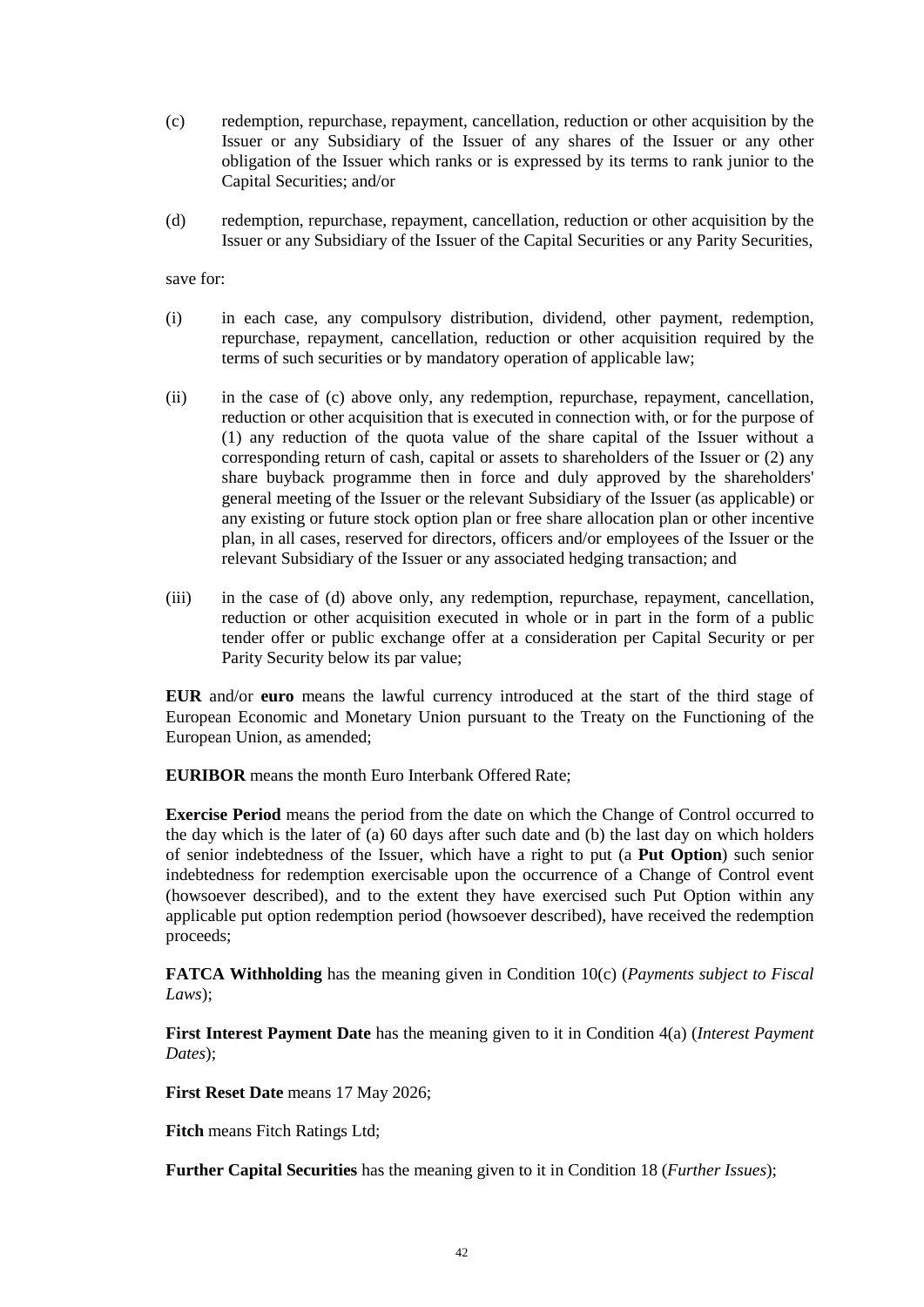**Holders** has the meaning given in the preamble to these Conditions;

**Initial Interest Rate** has the meaning given in Condition 4(c) (*Initial Interest Rate*);

**Interest Amount** has the meaning given in Condition 4(e) (*Determination of Reset Interest Rates and Calculation of Interest Amounts*);

**Interest Payment** means, in respect of the payment of interest on an Interest Payment Date, the amount of interest payable on the presentation and surrender of the Coupon for the relevant Interest Period in accordance with Condition 4 (*Interest*);

**Interest Payment Date** has the meaning given in Condition 4(a) (*Interest Payment Dates*);

**Interest Period** means the period from (and including) the Issue Date to (but excluding) the First Interest Payment Date and each successive period from (and including) an Interest Payment Date to (but excluding) the next succeeding Interest Payment Date;

**Interest Rate** means the Initial Interest Rate or the relevant Reset Interest Rate, as the case may be;

**Issue Date** has the meaning given in Condition 4(a) (*Interest Payment Dates*);

**Issuer** has the meaning given in the preamble to these Conditions;

**Issuer Re-construction** has the meaning given in Condition 3(a) (*Rights on a Winding-Up or Company Re-Construction*);

**Issuer Winding-up** has the meaning given in Condition 3(a) (*Rights on a Winding-Up or Company Re-Construction*);

**Main Owner** means Akelius Foundation, reg. no. 73F, 700 Don Mackay Boulevard, P.O. Box AB-20415, Marsh Harbour, Abaco, Bahamas.

**Margin** means:

- (a) in respect of the period from (and including) the First Reset Date to (but excluding) the 2031 Step-up Date, 2.479 per cent.;
- (b) in respect of the period from (and including) the 2031 Step-up Date to (but excluding) the 2046 Step-up Date, 2.729 per cent.; and
- (c) in respect of the period from (and including) the 2046 Step-up Date to (but excluding) the Maturity Date, 3.479 per cent.;

**Maturity Date** means 17 May 2081;

**Moody's** means Moody's Investors Services Ltd;

**Parity Securities** or **Parity Security** means any obligations of:

(a) the Issuer, issued directly or indirectly by it, which rank, or are expressed to rank, *pari passu* with the Capital Securities (which shall include, for so long as any of the same remain outstanding, the Issuer's EUR 500,000,000 Subordinated Fixed to Reset Rate Capital Securities due 2078 (ISIN: XS1788973573); and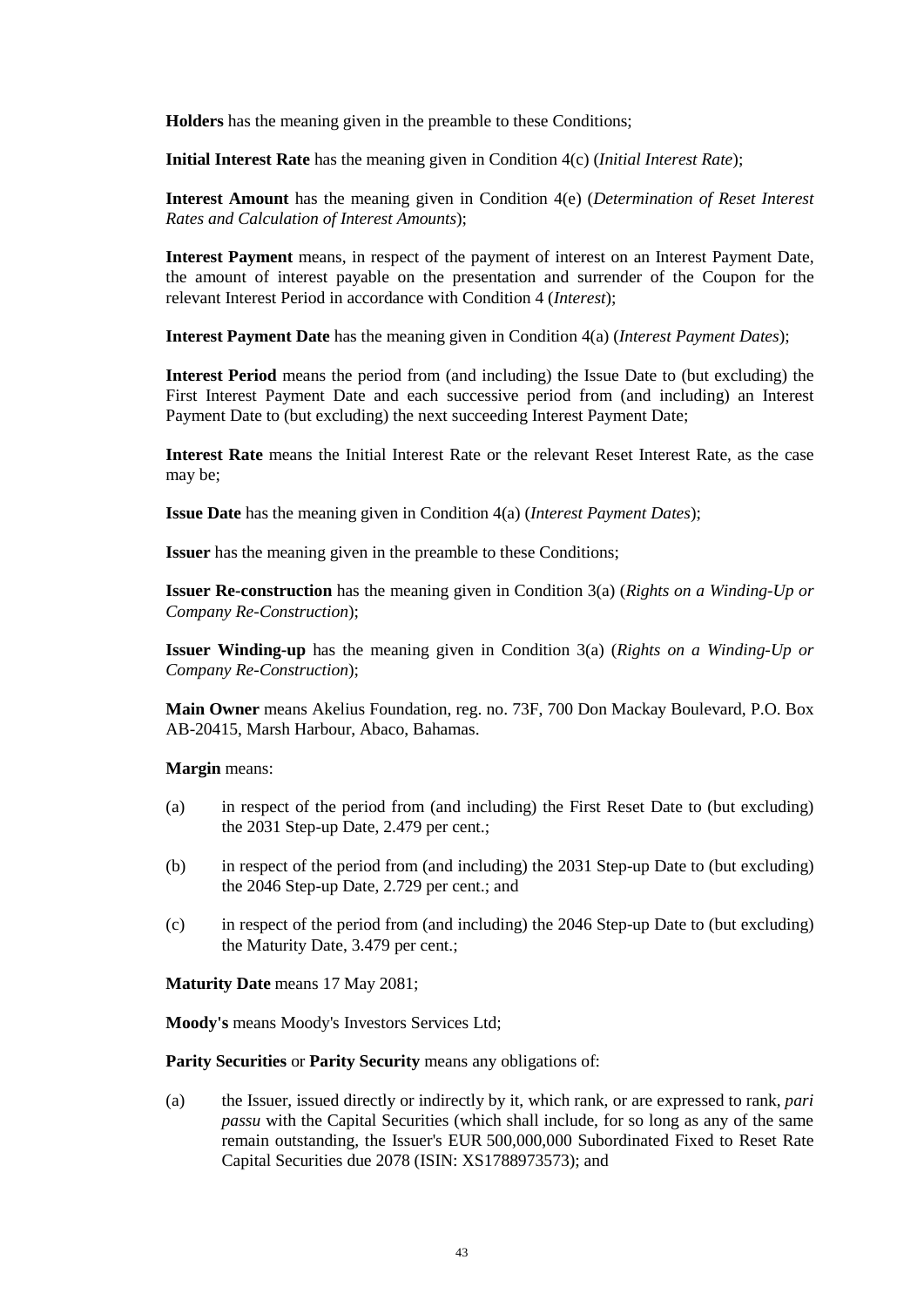(b) any Subsidiary of the Issuer having the benefit of a guarantee or support agreement from the Issuer which ranks or is expressed to rank *pari passu* with the Capital Securities;

**Paying Agent** has the meaning given in the preamble to these Conditions;

**Person** means any individual, corporation, partnership, limited liability company, joint venture, association, joint-stock company, trust, unincorporated organisation, government, or any agency or political subdivision thereof, or any other entity, whether or not having a separate legal personality;

**Qualifying Capital Securities** means securities that contain terms not materially less favourable to Holders than the terms of the Capital Securities (as reasonably determined by the Issuer in consultation with an independent investment bank, independent financial adviser or legal counsel of international standing) and provided that a certification to such effect shall have been delivered to the Trustee prior to the substitution or variation of the Capital Securities, provided that:

- (a) they shall be issued by the Issuer or by any wholly-owned direct or indirect finance Subsidiary of the Issuer with a guarantee of the Issuer; and
- (b) they (and/or, as appropriate, the guarantee as aforesaid) shall rank *pari passu* on an Issuer Winding-up with the ranking of the Capital Securities; and
- (c) they shall contain terms which provide for the same interest rate from time to time applying to the Capital Securities and preserve the same Interest Payment Dates; and
- (d) they shall preserve the obligations (including the obligations arising from the exercise of any right) of the Issuer as to redemption of the Capital Securities, including (without limitation) as to timing of, and amounts payable upon, such redemption; and
- (e) they shall preserve any existing rights under the Capital Securities to any accrued interest, any Deferred Interest and any other amounts payable under the Capital Securities which, in each case, has accrued to Holders and not been paid; and
- (f) they shall not contain terms providing for the mandatory deferral or cancellation of interest and shall not contain terms providing for loss absorption through principal write-down or conversion to ordinary shares; and
- (g) they shall, immediately after such exchange or variation, be assigned at least the same credit rating(s) by the same Rating Agencies as may have been assigned to the Capital Securities immediately prior to such exchange or variation (if any); and
- (h) they shall otherwise contain substantially identical terms (as reasonably determined by the Issuer) to the Capital Securities, save where any modifications to such terms are required to be made to avoid the occurrence or effect of, a Tax Deductibility Event, a Capital Event or, as the case may be, a Withholding Tax Event; and
- (i) they shall be listed and admitted to trading on a regulated market for the purposes of Directive 2014/65/EU as selected by the Issuer and approved by the Trustee;

**Rating Agency** means each of Fitch, Moody's and S&P and any other rating agency of equivalent international standing requested by the Issuer to grant a corporate credit rating to the Issuer and, in each case, their successors or affiliates;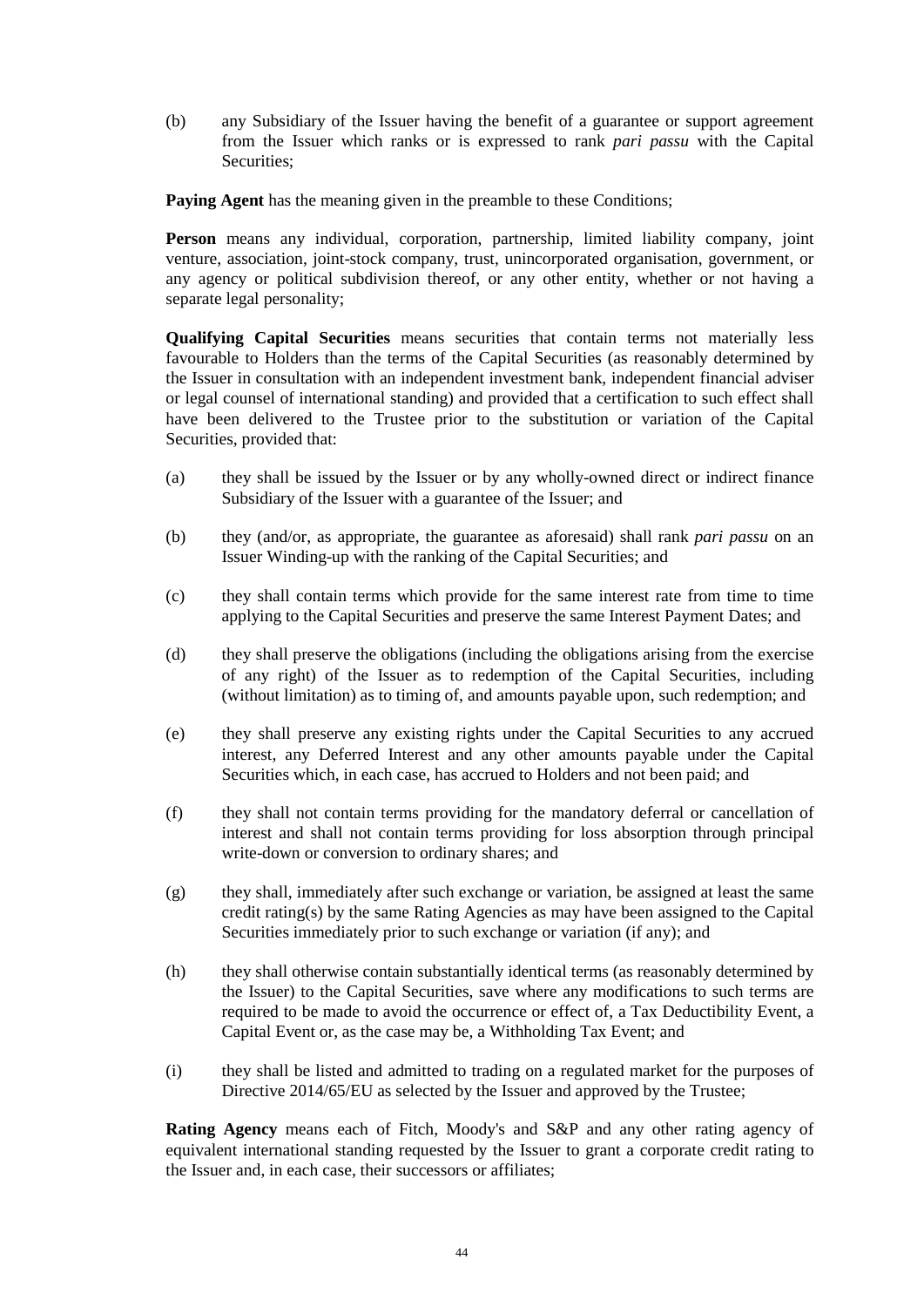**Ratings Adverse Change of Control** means a Change of Control in respect of which at least one Rating Downgrade occurs;

a **Rating Downgrade** shall be deemed to have occurred in respect of a Change of Control if within the relevant Exercise Period:

- (a) a rating previously assigned to the Issuer by any Rating Agency is withdrawn and not subsequently reinstated within the Exercise Period; or
- (b) a non-investment grade rating previously assigned to the Issuer by any Rating Agency is lowered one rating category (for example, from Ba1/BB+ to Ba2/BB or such similar lower or equivalent rating) and not subsequently upgraded within the Exercise Period; or
- (c) if any rating previously assigned to the Issuer by any Rating Agency is changed from an investment grade rating (being at least Baa3 by Moody's, BBB- by Fitch or BBBby S&P) to a non-investment grade rating (being Ba1 or lower by Moody's, or BB+ or lower by Fitch or BB+ or lower by S&P) and is not subsequently reinstated to an investment grade rating within the Exercise Period,

provided that a Rating Downgrade otherwise arising by virtue of a particular change in rating shall be deemed not to have occurred in respect of a particular Change of Control if the Rating Agency making the change in rating to which this definition would otherwise apply does not publicly announce or publicly confirm that the withdrawal or reduction of the rating was the result of the applicable Change of Control;

#### **Relevant Date** means:

- (a) in respect of any payment other than a sum to be paid by the Issuer in an Issuer Winding-up, the date on which such payment first becomes due and payable but, if the full amount of the moneys payable on such date has not been duly received by the Principal Paying Agent or the Trustee on or prior to such date, the Relevant Date means the date on which such moneys shall have been so received and notice to that effect shall have been given to the Holders by or on behalf of the Issuer or the Trustee in accordance with Condition 19 (*Notices*); and
- (b) in respect of any sum to be paid by or on behalf of the Issuer in an Issuer Winding-up, the date which is one day prior to the date on which an order is made or a resolution is passed for such Issuer Winding-up;

**Reset Date** means the First Reset Date and each fifth anniversary thereof up to and including 17 May 2076;

**Reset Interest Determination Date** means, with respect to a Reset Period, the day falling two Business Days prior to the Reset Date on which such Reset Period commences;

**Reset Interest Rate** has the meaning given in Condition 4(d) (*Reset Interest Rates*);

**Reset Period** means each period from (and including) a Reset Date to (but excluding) the next succeeding Reset Date thereafter;

**Reset Reference Banks** means four major banks in the European Interbank market selected by the Issuer (or an independent investment bank, commercial bank or stockbroker appointed by the Issuer);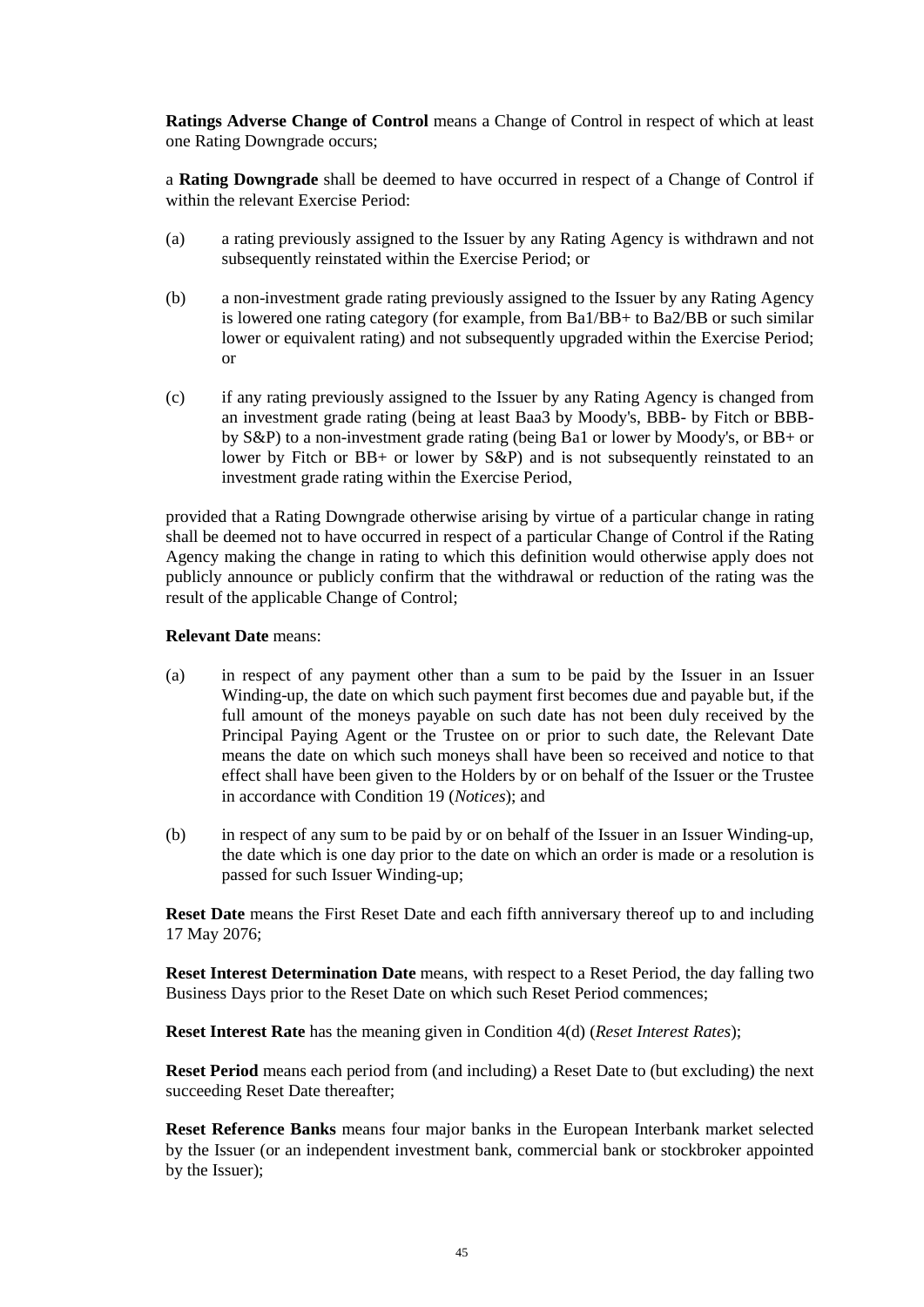**Reset Reference Bank Rate** means the percentage rate calculated by the Calculation Agent in accordance with these Conditions on the basis of the 5 Year Swap Rate Quotations provided by the Reset Reference Banks to the Issuer and the Calculation Agent at approximately 11:00 a.m. (Central European Time) on the relevant Reset Interest Determination Date;

**S&P** means S&P Global Ratings Europe Limited;

**Special Event** means any of a Tax Deductibility Event, a Substantial Repurchase Event, a Capital Event, a Withholding Tax Event, or any combination of the foregoing;

**Subordinated Indebtedness** means any obligation of the Issuer, whether or not having a fixed maturity, which by its terms is, or is expressed to be, subordinated in the event of an Issuer Winding-up to the claims of all unsubordinated creditors of the Issuer but senior to the Capital Securities or to the obligations of the Issuer in respect of any Parity Securities;

**Subsidiary** means any entity whose financial statements at any time are required by law or in accordance with generally accepted accounting principles to be fully consolidated with those of the Issuer;

a **Substantial Repurchase Event** shall be deemed to occur if the Issuer and/or any of its Subsidiaries repurchases and cancels or has at any time repurchased and cancelled, a principal amount of Capital Securities equal to or greater than 75 per cent. of the aggregate principal amount of the Capital Securities initially issued (which shall include, for these purposes, any Further Capital Securities);

**TARGET System** means the Trans-European Automated Real-Time Gross Settlement Express Transfer (known as TARGET2) System which was launched on 19 November 2007 or any successor thereto;

**Talons** has the meaning given in the preamble to these Conditions;

**Tax Deductibility Event** means that, as a result of a Tax Law Change, the Issuer is no longer entitled to claim a deduction in respect of payments relating to the Capital Securities in computing its taxation liabilities for Swedish tax purposes or the amount is materially reduced and, in either case, in circumstances where unsubordinated debt obligations of the Issuer continue to be fully or partly tax deductible for such purposes;

**Tax Law Change** means (a) any amendment to, clarification of, or change in, the laws or treaties (or any regulations thereunder) of Sweden, or any political subdivision or any authority thereof or therein having the power to tax, affecting taxation, (b) any governmental action (c) or any amendment to, clarification of, or change in the application, official position or the interpretation of such law, treaty (or regulations thereunder) or governmental action or any interpretation, decision or pronouncement that provides for a position with respect to such law, treaty (or regulations thereunder) or governmental action that differs from the theretofore generally accepted position, in each case, by any legislative body, court, governmental authority or regulatory body in Sweden, irrespective of the manner in which such amendment, clarification, change, action, pronouncement, interpretation or decision is made known, which amendment, clarification or change is effective or such governmental action, pronouncement, interpretation or decision is announced on or after the Issue Date;

**Taxes** has the meaning given in Condition 11 (*Taxation*); and

a **Withholding Tax Event** shall be deemed to occur if, as a result of any Tax Law Change, in making any payments on the Capital Securities, the Issuer has paid or will or would on the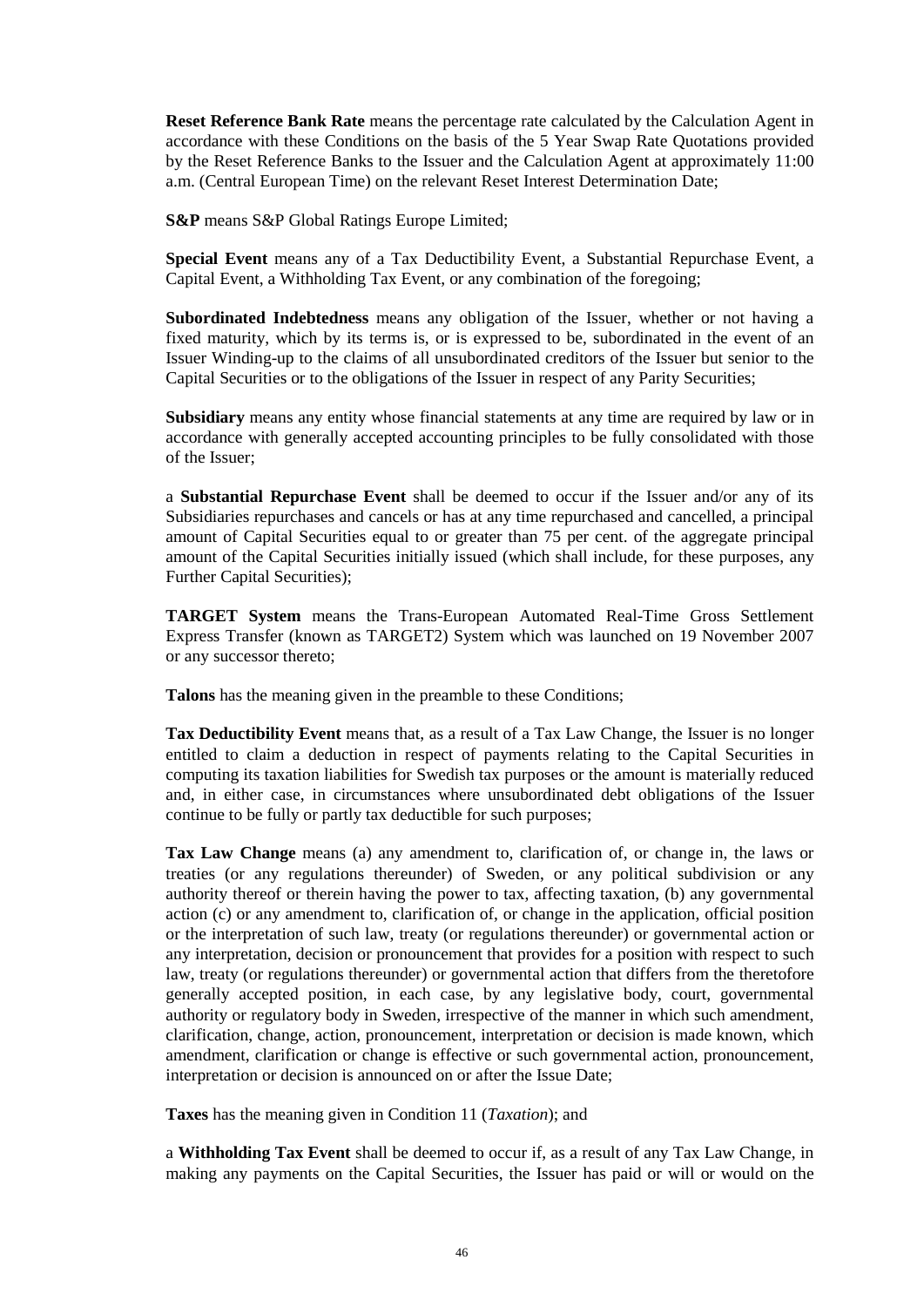next Interest Payment Date be required to pay additional amounts on the Capital Securities pursuant to Condition 11 (*Taxation*) and the Issuer cannot avoid the foregoing by taking measures reasonably available to it.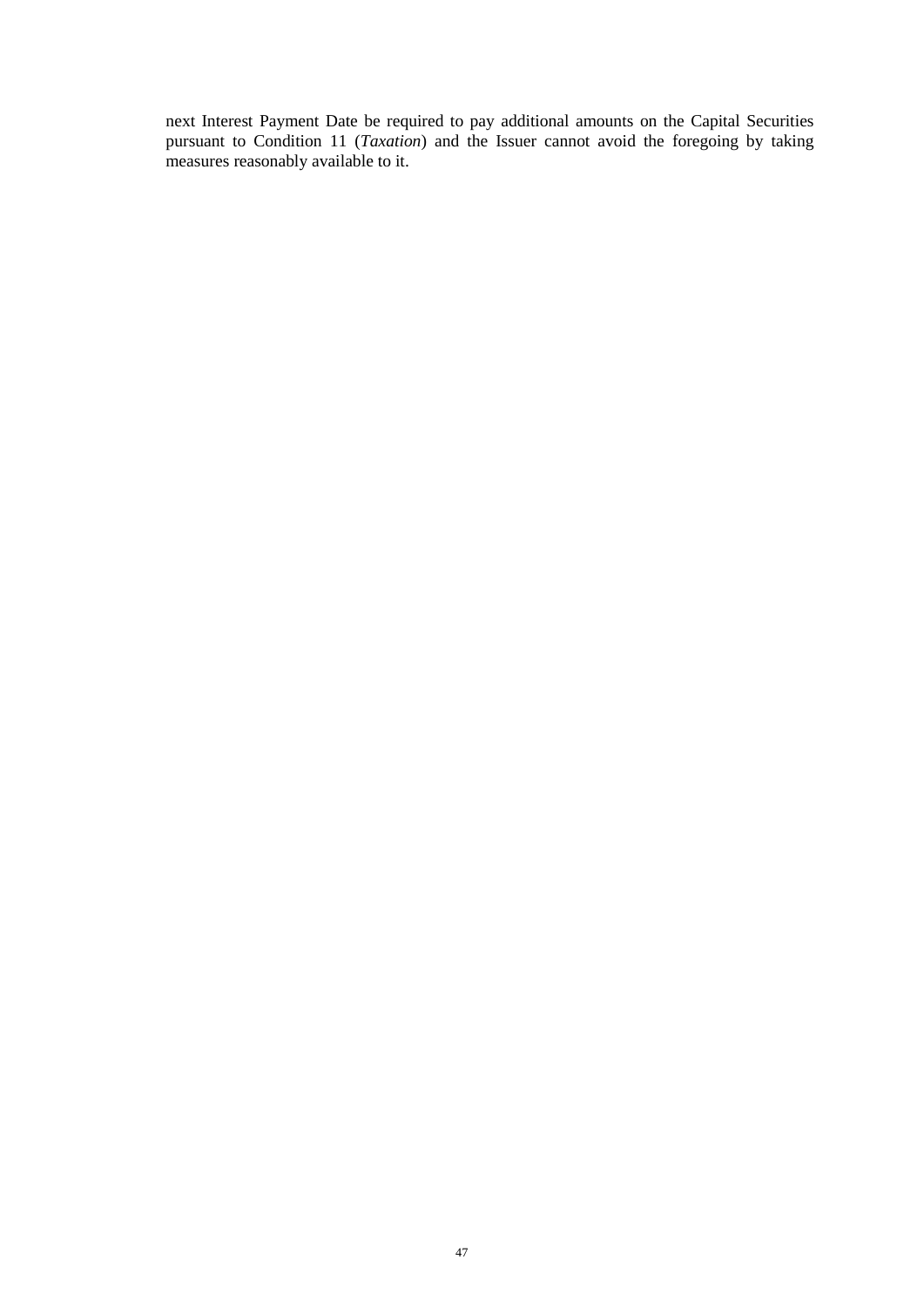## *The following text in italics does not form part of the Conditions:*

*The Issuer intends (without thereby assuming any legal or contractual obligation whatsoever) that it will only redeem or repurchase Capital Securities to the extent that the equity credit initially assigned to the Capital Securities to be redeemed or repurchased does not exceed the equity credit resulting from the sale or issuance prior to the date of such redemption or repurchase by the Issuer or any subsidiary of the Issuer of replacement hybrid securities to third party purchasers (other than subsidiaries of the Issuer).*

*The foregoing shall not apply if:* 

- *(a) the issuer rating assigned by S&P to the Issuer is (i) at least 'BBB', or (ii) if lower, at least the long-term corporate credit rating assigned to the Issuer as at the date when the most recent additional hybrid security was issued (excluding refinancings) and the Issuer is of the view that such Issuer credit rating would not fall as a result of such redemption or repurchase; or*
- *(b) the Capital Securities are not assigned any category of equity credit (or such similar nomenclature then used by S&P) at the time of such redemption or repurchase; or*
- *(c) the Capital Securities are redeemed following a Change of Control or pursuant to a Special Event; or*
- *(d) in the case of repurchase of the Capital Securities taken together with other repurchases of hybrid securities of the Issuer (as the case may be) which are less than (x) 10 per cent. of the aggregate principal amount of the Issuer's outstanding hybrid securities in any period of 12 consecutive months or (y) 25 per cent. of the aggregate principal amount of the Issuer's outstanding hybrid securities in any period of 10 consecutive years provided that in each case such repurchase has no materially negative effect on the Issuer's credit profile; or*
- *(e) the relevant repurchase has followed an issuance of any class of share or other instruments which are granted on issuance high equity content where the amount of equity credit resulting from such issuance is equal to or more than the amount of equity credit assigned by S&P to the Capital Securities being repurchased at the time of their issuance; or*
- *(f) such replacement would cause the Issuer's outstanding hybrid capital which is assigned equity credit by S&P to exceed the maximum aggregate principal amount of hybrid capital which S&P, under its then prevailing methodology, would assign equity credit to, based on the Issuer's adjusted total capitalisation; or*
- *(g) if such redemption or repurchase occurs on or after the 2046 Step-up Date.*

*For the avoidance of doubt, the Issuer wishes to clarify that at any time, including during the period up to the fifth anniversary of the Issue Date, the Issuer shall not be required to replace the Capital Securities if paragraph (c), (e) or (f) above applies.*

*For the purposes of the foregoing, 'equity credit' (or such similar nomenclature then used by S&P) describes:* 

*(i) the part of the nominal amount of the Capital Securities that was assigned equity credit by S&P at the time of their issuance, or when the Capital Securities were first assigned more than minimal equity credit; and*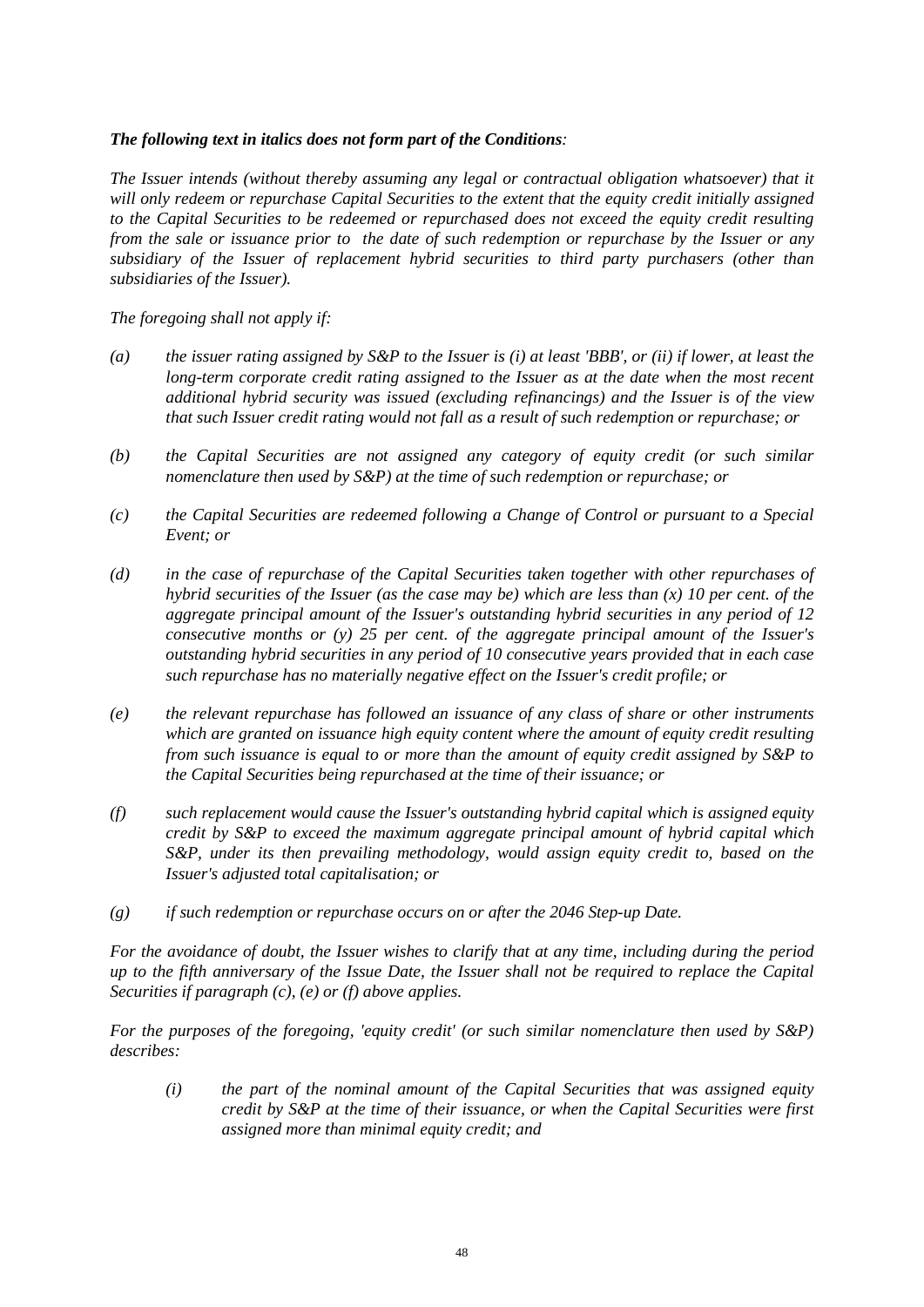*(ii) the part of the net proceeds received from issuance of replacement hybrid securities or any class of share that was assigned equity credit by S&P at the time of their sale or issuance (or the equity credit S&P has confirmed will be assigned by it upon expiry or waiver of issuer call rights which prevent the assignment of equity credit by S&P on the issue date of such replacement hybrid securities).*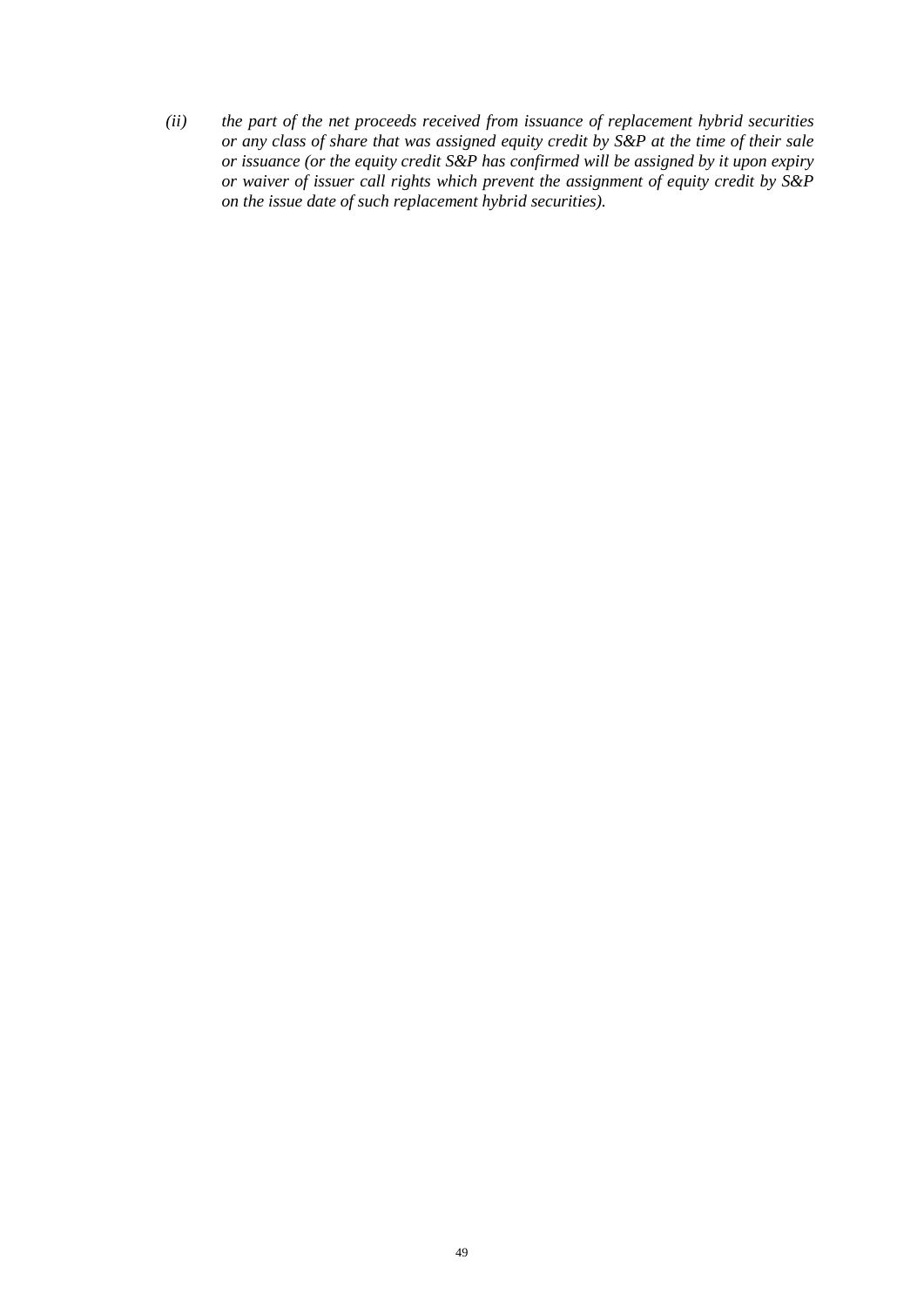#### **SUMMARY OF PROVISIONS RELATING TO THE CAPITAL SECURITIES IN GLOBAL FORM**

#### **Global Capital Securities and Definitive Capital Securities**

The Capital Securities will initially be represented by a temporary global capital security (the **Temporary Global Capital Security**) which will be deposited on or around the Issue Date with a common depositary for Euroclear and Clearstream, Luxembourg.

The Temporary Global Capital Security will be exchangeable in whole or in part for interests in a permanent global capital security (the **Permanent Global Capital Security** and, together with the Temporary Global Capital Security, the **Global Capital Securities**) not earlier than 40 days after the Issue Date upon certification as to non-U.S. beneficial ownership. No payments will be made under the Temporary Global Capital Security unless exchange for interests in the Permanent Global Capital Security is improperly withheld or refused. In addition, interest payments in respect of the Temporary Global Capital Security cannot be collected without such certification of non-U.S. beneficial ownership.

The Permanent Global Capital Security will become exchangeable in whole, but not in part, for Capital Securities in definitive form (the **Definitive Capital Securities**) in the denominations of EUR 100,000 and integral multiples of EUR 1,000 in excess thereof up to and including EUR 199,000, at the request of the bearer of the Permanent Global Capital Security against presentation and surrender of the Permanent Global Capital Security to the Principal Paying Agent if either of the following events (each, an **Exchange Event**) occurs: (a) Euroclear or Clearstream, Luxembourg is closed for business for a continuous period of 14 days (other than by reason of legal holidays) or announces an intention permanently to cease business or (b) any of the circumstances described in Condition 12(a) occurs.

Whenever the Permanent Global Capital Security is to be exchanged for Definitive Capital Securities, the Issuer shall procure the prompt delivery (free of charge to the bearer) of such Definitive Capital Securities, duly authenticated and with Coupons (and, if applicable a Talon) attached, in an aggregate principal amount equal to the principal amount of the Permanent Global Capital Security to the bearer of the Permanent Global Capital Security against the surrender of the Permanent Global Capital Security to or to the order of the Principal Paying Agent within 30 days of the occurrence of the relevant Exchange Event.

#### **Modifications to the terms of the Capital Securities whilst in global form**

In addition, the Temporary Global Capital Security and the Permanent Global Capital Security will contain provisions which modify the Conditions as they apply to the Capital Securities for so long as they are represented by the Temporary Global Capital Security and/or the Permanent Global Capital Security. The following is a summary of certain of those provisions:

#### *Payments*

All payments in respect of the Temporary Global Capital Security and the Permanent Global Capital Security will be made to, or to the order of, the bearer of the same against presentation and (in the case of payment of principal in full with all Deferred Interest and any other interest accrued thereon) surrender of the Temporary Global Capital Security or (as the case may be) the Permanent Global Capital Security to any Paying Agent, and each payment so made will be effective to satisfy and discharge the corresponding liabilities of the Issuer in respect of the relevant amount so paid on the Capital Securities.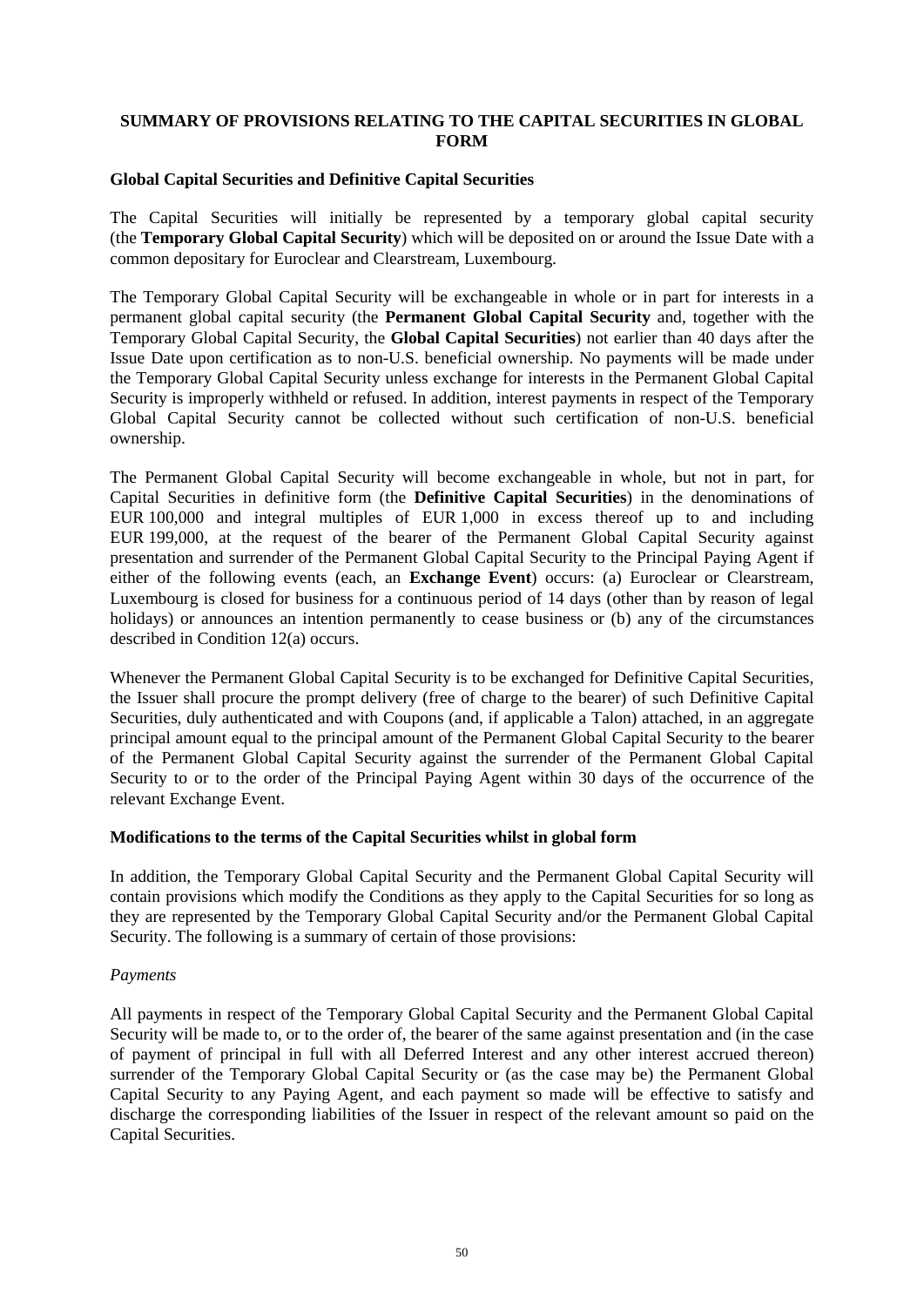On each occasion on which a payment of principal or interest is made in respect of the Temporary Global Capital Security or the Permanent Global Capital Security, the Issuer shall procure that the payment is noted in a schedule thereto.

#### *Calculation of interest*

For so long as all of the Capital Securities are represented by the Temporary Global Capital Security and/or the Permanent Global Capital Security (as the case may be), interest shall be calculated in respect of the entire principal amount of Capital Securities represented by the Temporary Global Capital Security and/or the Permanent Global Capital Security (as the case may be) and not per Calculation Amount as provided in Condition 4(b).

## *Transfers*

Transfers of book-entry interests in the Capital Securities will be effected through the records of Euroclear and Clearstream, Luxembourg and their respective direct and indirect participants in accordance with their respective rules and procedures.

## *Redemption and cancellation*

Any redemption or purchase and cancellation of any Capital Securities will be effected by a corresponding reduction in the nominal amount of the Temporary Global Capital Security or Permanent Global Capital Security representing such Capital Securities.

#### *Notices*

For so long as all of the Capital Securities are represented by the Temporary Global Capital Security and/or the Permanent Global Capital Security (as the case may be) and the same are deposited with a common depositary for Euroclear and Clearstream, Luxembourg, notices to Holders may be given, in lieu of publication as provided in Condition 19, by delivery of the relevant notice to Euroclear and Clearstream, Luxembourg for onwards transmission to the Holders and, in any case, such notice shall be deemed to have been given to the Holders on the date of delivery of the notice to Euroclear and Clearstream, Luxembourg.

For so long as such Capital Securities are admitted to listing and/or trading on any market or stock exchange, notice shall also be given in such manner as may be required or permitted by the rules of such market or stock exchange.

#### *Clearing Systems*

References herein to Euroclear and Clearstream, Luxembourg shall include any successor or other clearing system approved by the Trustee in which the Capital Securities may be cleared and/or traded from time to time.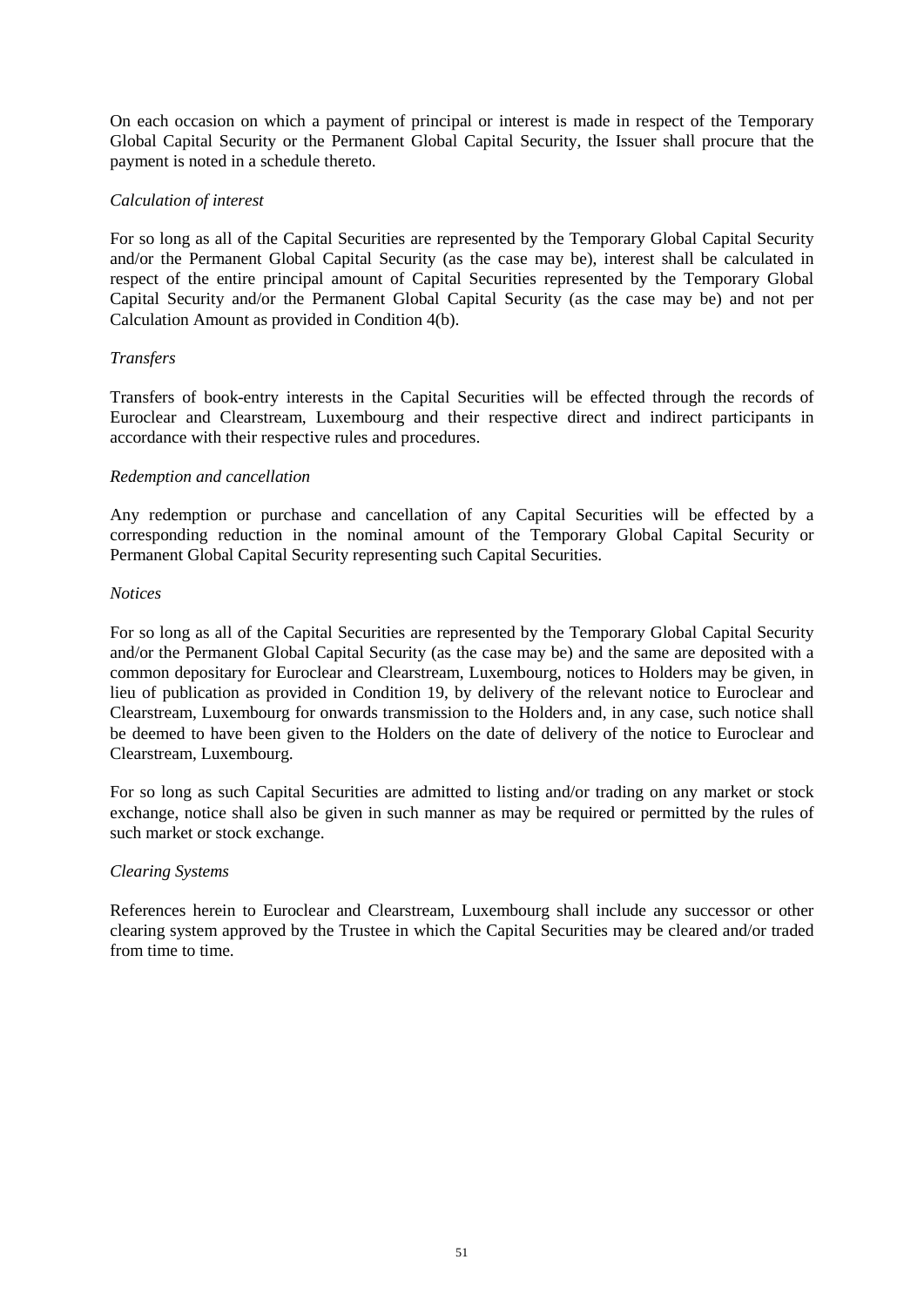#### **USE OF PROCEEDS**

The estimated amount of net proceeds of the issue of the Capital Securities is EUR 497,975,000. The net proceeds of the issue of the Capital Securities will be used by the Issuer for (i) general corporate purposes (including investments, acquisitions and development projects) and (ii) the repayment of some of the Group's existing indebtedness.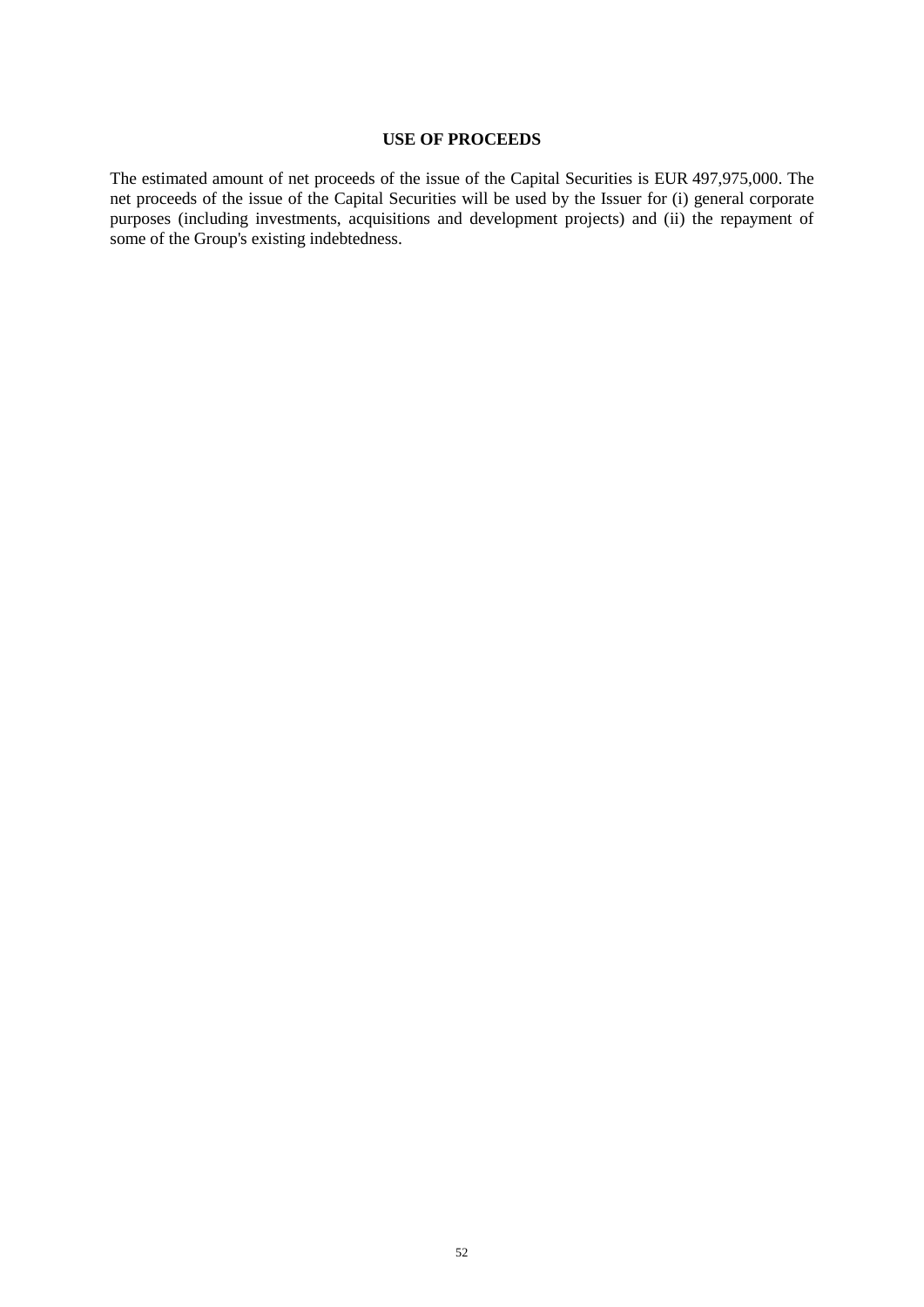#### **ALTERNATIVE PERFORMANCE MEASURES**

#### **Description of alternative performance measures**

This section provides further information relating to alternative performance measures (**APMs**) for the purposes of the guidelines (the **Guidelines**) published by ESMA. Certain of the financial measures included in the "*Description of the Issuer and the Group*" below can be characterised as APMs and we set out below further clarifications as to the meaning of such measures (and any associated terms) and tables which illustrate the basis for their calculation and provide comparative data for such measures for previous financial periods.

## *Definitions*

| "Adjusted profit before taxes"                                | The consolidated profit before taxes of the Group from ordinary<br>activities according to the latest financial statements, adjusted for (i)<br>depreciations, (ii) impairments, (iii) expenses for property sales, (iv)<br>total net interest expenses, (v) change in value (realised or unrealised)<br>of properties, (vi) exchange rate differences that are included in the<br>profit before taxes, (vii) change in value of derivative instruments,<br>(viii) change in value (realised or unrealised) of available-for-sale<br>investments and liquid financial assets (if and when applicable) and<br>(ix) non-recurring or exceptional items, in each case subject to the<br>determination specified in the Conditions. |
|---------------------------------------------------------------|---------------------------------------------------------------------------------------------------------------------------------------------------------------------------------------------------------------------------------------------------------------------------------------------------------------------------------------------------------------------------------------------------------------------------------------------------------------------------------------------------------------------------------------------------------------------------------------------------------------------------------------------------------------------------------------------------------------------------------|
| "Available-for-sale investments"                              | Consists of highly liquid, fixed-income and money-market<br>investments, bonds and shares.                                                                                                                                                                                                                                                                                                                                                                                                                                                                                                                                                                                                                                      |
| "Consolidated Net Financial                                   | Financial Indebtedness of the Group (excluding any subordinated<br>debt) less the Group's consolidated total cash, cash equivalents and<br>liquid financial assets, in each case on a consolidated basis<br>determined in accordance with the accounting principles as shown in<br>the latest financial statements.                                                                                                                                                                                                                                                                                                                                                                                                             |
|                                                               | Net operating income plus central administrative expenses, other<br>income and expenses with add back of depreciation and impairment<br>charges and operating exchange rate differences.                                                                                                                                                                                                                                                                                                                                                                                                                                                                                                                                        |
|                                                               | This measure is used to illustrate the Group's current cash flow<br>capacity from property management.                                                                                                                                                                                                                                                                                                                                                                                                                                                                                                                                                                                                                          |
| "Equity-to-assets ratio"                                      | The ratio of (i) total equity to (ii) total assets.                                                                                                                                                                                                                                                                                                                                                                                                                                                                                                                                                                                                                                                                             |
|                                                               | This measure highlights the Group's financial stability.                                                                                                                                                                                                                                                                                                                                                                                                                                                                                                                                                                                                                                                                        |
| "Interest coverage ratio, including<br>realised value growth" | The ratio of (i) net operating income plus central administrative<br>expenses, other income and expenses (operating exchange rate<br>differences are excluded for the whole year 2017), other financial<br>income and expenses, realised value growth with add back of<br>depreciation and impairment charges to (ii) net interest.                                                                                                                                                                                                                                                                                                                                                                                             |
|                                                               | This measure is used to illustrate the Group's sensitivity to interest<br>rate changes.                                                                                                                                                                                                                                                                                                                                                                                                                                                                                                                                                                                                                                         |
| "Interest coverage ratio, excluding<br>realised value growth" | The ratio of (i) net operating income plus central administrative<br>expenses, other income and expenses (operating exchange rate<br>differences are excluded for the years 2017 and 2018), other financial<br>income and expenses with add back of depreciation and impairment<br>charges to (ii) net interest.                                                                                                                                                                                                                                                                                                                                                                                                                |
|                                                               | This measure is used to illustrate the Group's sensitivity to interest<br>rate changes.                                                                                                                                                                                                                                                                                                                                                                                                                                                                                                                                                                                                                                         |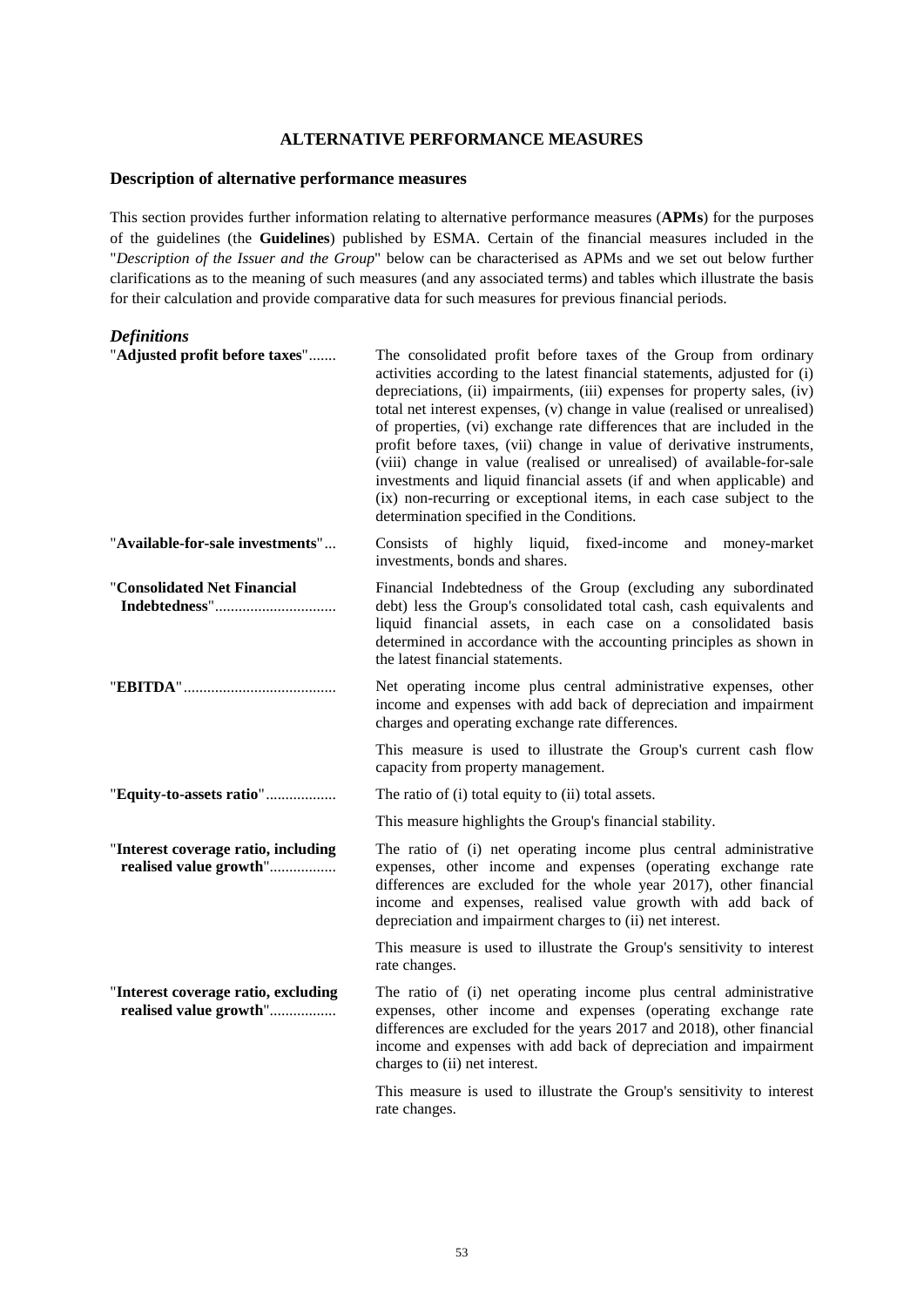| "Loan-to-value, total loans"                              | The result of the following calculation: (i) net debt <i>divided by</i> (ii) total<br>assets minus cash, cash equivalents and liquid financial assets.                                                                                      |
|-----------------------------------------------------------|---------------------------------------------------------------------------------------------------------------------------------------------------------------------------------------------------------------------------------------------|
|                                                           | This measure is used to illustrate the Group's financial risk.                                                                                                                                                                              |
| "Loan-to-value, secured loans"                            | The result of the following calculation: (i) net debt reduced by<br>unsecured interest bearing debt <i>divided by</i> (ii) total assets minus cash,<br>cash equivalents and liquid financial assets.                                        |
|                                                           | This measure is used to illustrate the Group's financial risk.                                                                                                                                                                              |
|                                                           | The result of the following calculation: (i) interest bearing debts<br>(excluding any subordinated debt) minus (ii) cash, cash equivalents<br>and liquid financial assets.                                                                  |
|                                                           | This measure is used to illustrate the Group's financial risk.                                                                                                                                                                              |
| "Net operating income growth for<br>comparable portfolio" | The growth during the year of rental income less property costs for<br>the properties owned during the periods being compared. This means<br>that the properties acquired or sold during any of the periods being<br>compared are excluded. |
|                                                           | This measure is used to illustrate the growth of the Group's ongoing<br>earnings capacity from property management.                                                                                                                         |
| "Profit before tax and revaluation"                       | EBITDA less net interest expenses and less other financial income<br>and expenses.                                                                                                                                                          |
|                                                           | This measure is used to illustrate the Group's current cash flow<br>capacity from property management adjusted for interest charges.                                                                                                        |
| "Realised value growth"                                   | The proceeds from the sale of properties <i>minus</i> acquisition costs,<br>accumulated investments and costs of sale.                                                                                                                      |
|                                                           | This measure analyses the realised value growth of properties sold.                                                                                                                                                                         |
| "Rental income growth for<br>comparable portfolio"        | The growth during the year of rental income for the properties owned<br>during the periods being compared. This means that the properties<br>acquired or sold during any of the periods being compared are<br>excluded.                     |
|                                                           | This measure is used to illustrate the growth of the Group's ongoing<br>turnover capacity from property management.                                                                                                                         |

# *Illustrative tables*

# *Realised value growth*

| <b>Year ended 31 December</b> |        |          |          |               |        |          |  |
|-------------------------------|--------|----------|----------|---------------|--------|----------|--|
| 2019                          | 2018   | 2017     | 2016     | 2015          | 2014   | 2013     |  |
| (EUR million)                 |        |          |          | (SEK million) |        |          |  |
| 1.616                         | 300    | 7.096    | 9.061    | 5.755         | 1.084  | 1,801    |  |
| $-18$                         | -5     | $-83$    | $-109$   | $-121$        | $-20$  | $-36$    |  |
| $-663$                        | $-112$ | $-2.778$ | $-4.775$ | $-3.126$      | $-666$ | $-1,248$ |  |
| $-262$                        | -54    | $-1,110$ | $-1,301$ | $-696$        | $-207$ | $-182$   |  |
| 673                           | 129    | 3,125    | 2.876    | 1.812         | 191    | 335      |  |

# *Interest coverage ratio*

| <b>Year ended 31 December</b> |      |       |       |               |       |       |
|-------------------------------|------|-------|-------|---------------|-------|-------|
| 2019                          | 2018 | 2017  | 2016  | 2015          | 2014  | 2013  |
| (EUR million)                 |      |       |       | (SEK million) |       |       |
| 255                           | 259  | 2,413 | 2.311 | 2.175         | 1.882 | 1,579 |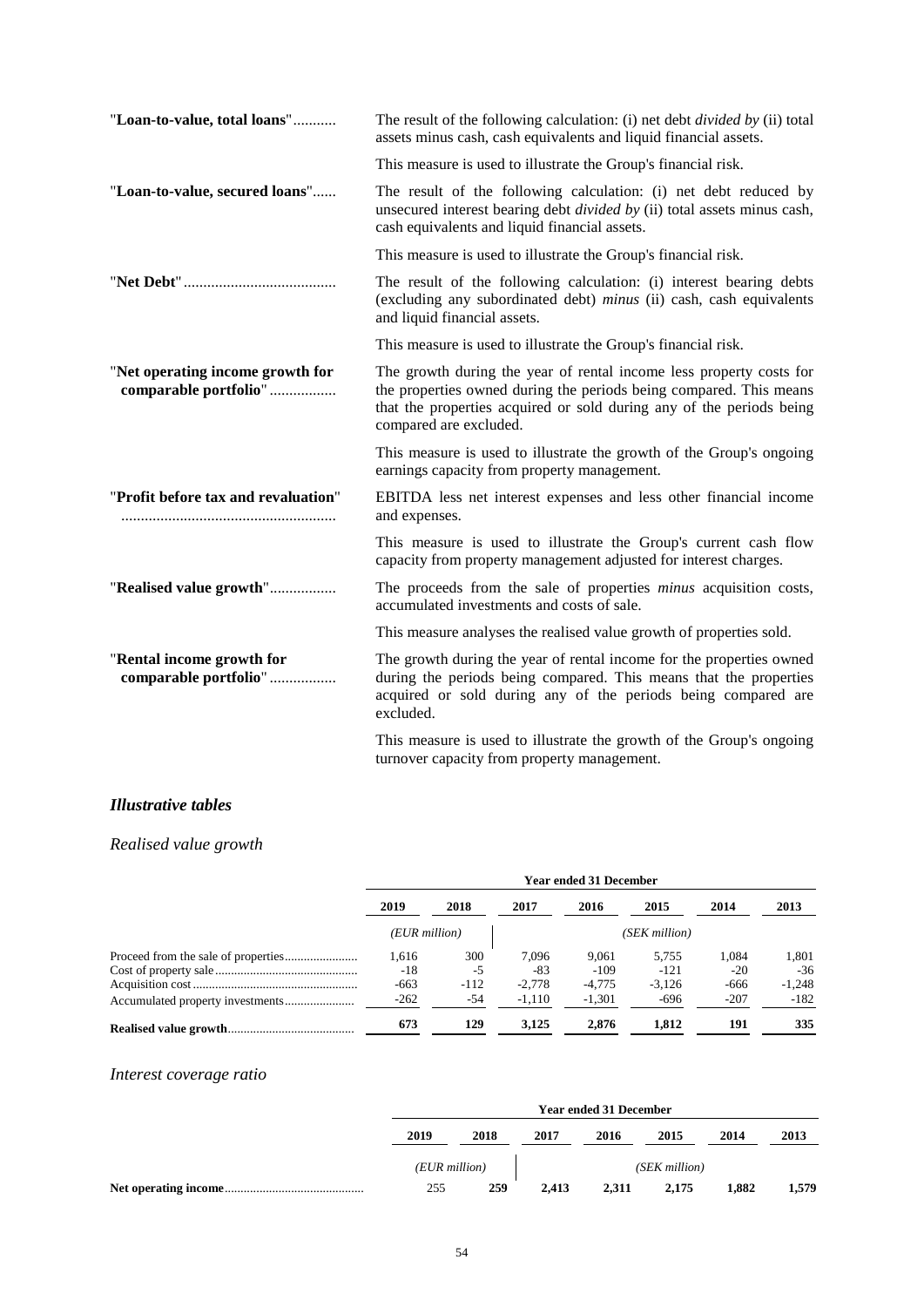|                                                  | <b>Year ended 31 December</b> |                |                 |                   |                 |               |                   |  |
|--------------------------------------------------|-------------------------------|----------------|-----------------|-------------------|-----------------|---------------|-------------------|--|
|                                                  | 2019                          | 2018           | 2017            | 2016              | 2015            | 2014          | 2013              |  |
|                                                  | $-36$                         | $-29$          | $-215$          | -134              | $-112$          | -54           | $-54$             |  |
|                                                  | 3                             |                | 8               | 16                | $-1$            |               | $-49$             |  |
|                                                  | 5                             | 3              | 21              | 15                | 10              | 8             | 32                |  |
| <b>EBITDA</b>                                    | 227                           | 236            | 2,227           | 2,208             | 2,072           | 1,841         | 1,507             |  |
|                                                  | $-115$                        | $-128$<br>$-3$ | $-1.126$<br>-45 | $-1.135$<br>$-33$ | $-1.273$<br>-31 | -1.184<br>-39 | $-1.195$<br>$-54$ |  |
|                                                  | 228                           | 105            | 1,056           | 1,040             | 768             | 618           | 258               |  |
|                                                  | 673                           | 129            | 3,125           | 2.876             | 1,812           | 191           | 335               |  |
| Interest coverage ratio including realised value | 7.8                           | 2.8            | 4.7             | 4.5               | 3.03            | 1.68          | 1.49              |  |
| Interest coverage ratio excluding realised value | 2.0                           | 1.8            | 1.9             | 1.9               | 1.60            | 1.52          | 1.21              |  |

*Total assets minus cash, pledged cash and liquid assets* 

|                                                    | <b>Year ended 31 December</b> |        |          |               |        |        |          |  |
|----------------------------------------------------|-------------------------------|--------|----------|---------------|--------|--------|----------|--|
|                                                    | 2019                          | 2018   | 2017     | 2016          | 2015   | 2014   | 2013     |  |
|                                                    | (EUR million)                 |        |          | (SEK million) |        |        |          |  |
|                                                    | 12.149                        | 12.516 | 105.871  | 88,438        | 74,024 | 58,789 | 45,692   |  |
|                                                    | $-19$                         | $-13$  | $-155$   | $-137$        | $-238$ | $-278$ | $-59$    |  |
|                                                    |                               |        | $\Omega$ | $\Omega$      |        |        | $\Omega$ |  |
|                                                    |                               | - 1    | $-12$    | $-16$         | $-358$ | $-108$ | $-116$   |  |
| Total assets minus cash, cash equivalents, pledged | 12,130                        | 12,502 | 105.704  | 88,285        | 73,428 | 58,403 | 45,517   |  |

#### *Loan to value*

|                                                    | <b>Year ended 31 December</b> |               |                |               |               |               |               |  |
|----------------------------------------------------|-------------------------------|---------------|----------------|---------------|---------------|---------------|---------------|--|
|                                                    | 2019                          | 2018          | 2017           | 2016          | 2015          | 2014          | 2013          |  |
|                                                    | (EUR million)                 |               |                |               | (SEK million) |               |               |  |
|                                                    | 5,356                         | 6.018         | 46.756         | 38,095        | 35,955        | 30,336        | 25,521        |  |
| Hybrid bond                                        | $-499$                        | $-499$        | $\Omega$       | $\Omega$      | $\Omega$      | 0             | $\Omega$      |  |
|                                                    | $-19$                         | $-13$         | $-155$         | $-137$        | $-238$        | $-278$        | $-59$         |  |
|                                                    | $\Omega$                      | $\Omega$      | $\Omega$       | $\Omega$      | 0             | 0             | $\Omega$      |  |
|                                                    | $\Omega$                      | $-1$          | $-12$          | $-16$         | $-358$        | $-108$        | $-116$        |  |
|                                                    | 4,838                         | 5,505         | 46,589         | 37,942        | 35,359        | 29,950        | 25,346        |  |
| Total assets minus cash, cash equivalents, pledged | 12,130                        | 12,502        | 105,704        | 88,285        | 73,428        | 58,403        | 45,517        |  |
|                                                    | 40%                           | 44%           | 44%            | 43%           | 48%           | 51%           | 56%           |  |
|                                                    | 4,838                         | 5,505         | 46,589         | 37,942        | 35,359        | 29,950        | 25,345        |  |
|                                                    | $-3,199$                      | $-3,173$      | $-27,718$      | $-16,613$     | $-8,829$      | $-2,670$      | $-3,049$      |  |
| Secured debt excl cash, cash equivalents, pledged  | 1,639                         | 2,332         | 18,871         | 21,329        | 26,530        | 27,280        | 22,297        |  |
| Total assets minus cash, cash equivalents pledged  | 12,130<br>14%                 | 12,502<br>19% | 105,704<br>18% | 88,285<br>24% | 73,428<br>36% | 58,403<br>47% | 45,517<br>49% |  |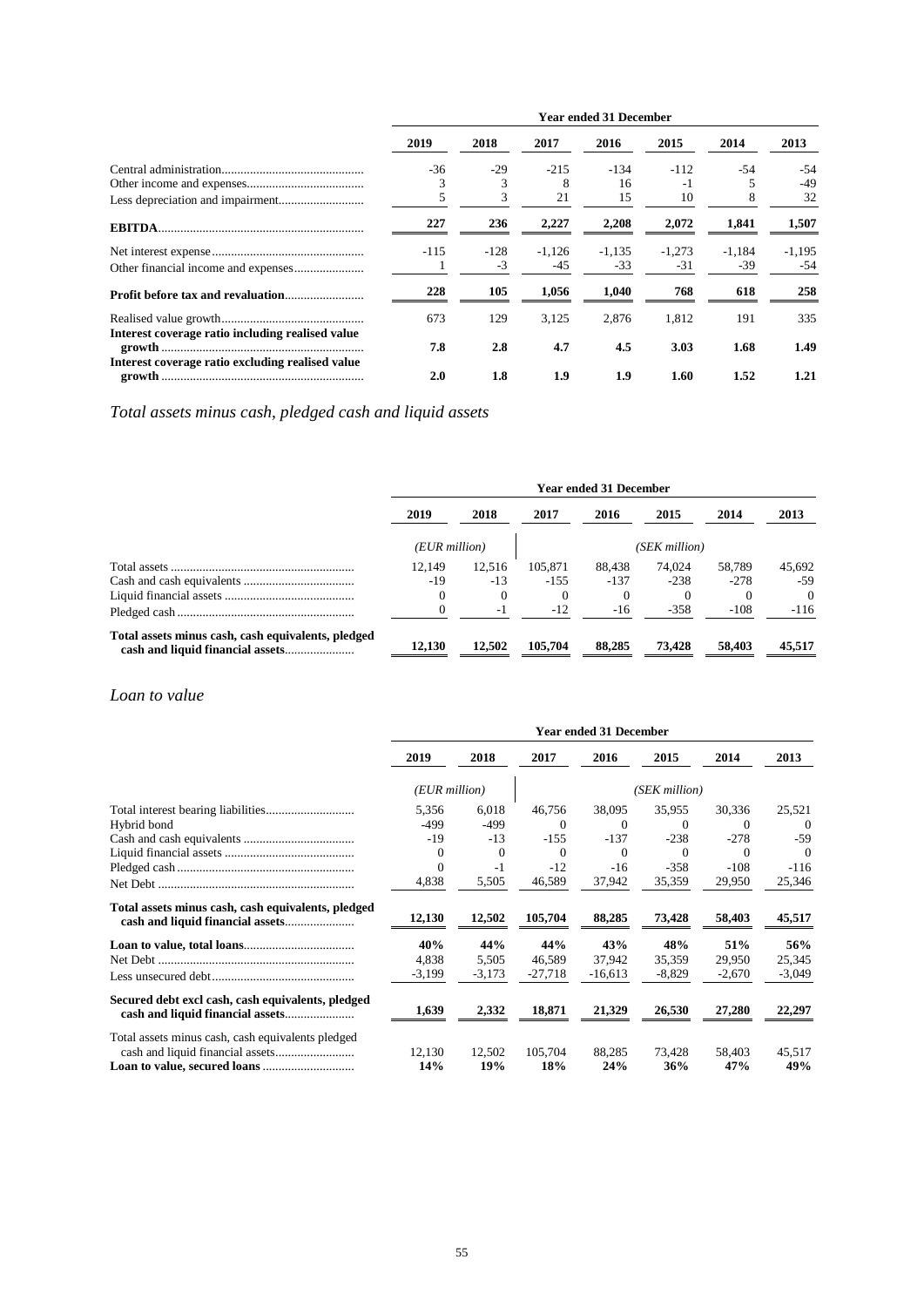# *Adjusted Profit Before Taxes*

|                                                       | <b>Year ended 31 December</b> |          |               |           |  |  |  |
|-------------------------------------------------------|-------------------------------|----------|---------------|-----------|--|--|--|
|                                                       | 2019                          | 2018     | 2017          | 2016      |  |  |  |
|                                                       | (EUR million)                 |          | (SEK million) |           |  |  |  |
|                                                       | 464                           | 634      | 9.480         | 13,320    |  |  |  |
|                                                       |                               |          | 21            | 14        |  |  |  |
|                                                       |                               |          |               | $\Omega$  |  |  |  |
|                                                       | 18                            |          | 83            | 109       |  |  |  |
|                                                       | 115                           | 129      | 1,126         | 1,135     |  |  |  |
| Interest expense hybrid bond                          | 19                            | 14       |               |           |  |  |  |
|                                                       | -421                          | $-551$   | $-8,539$      | $-12,715$ |  |  |  |
| Exchange rate differences that are included in the    |                               |          |               |           |  |  |  |
|                                                       | $-2$                          | $-1$     |               | $-10$     |  |  |  |
|                                                       | 28                            | $\Omega$ |               | 322       |  |  |  |
| Change in value of available-for-sale investments and | $\Omega$                      | $\Omega$ | $\Omega$      | $\Omega$  |  |  |  |
|                                                       | 228                           | 233      | 2,182         | 2,175     |  |  |  |
| Ratio of Adjusted Profit Before taxes to total net    | 115                           | 129      | 1,126         | 1,135     |  |  |  |
|                                                       | 1.98                          | 1.81     | 1.94          | 1.92      |  |  |  |

# *Consolidated Net Financial Indebtedness to Total net assets*

|                                                                    | <b>Year ended 31 December</b> |          |          |          |               |          |          |  |
|--------------------------------------------------------------------|-------------------------------|----------|----------|----------|---------------|----------|----------|--|
|                                                                    | 2019                          | 2018     | 2017     | 2016     | 2015          | 2014     | 2013     |  |
|                                                                    | (EUR million)                 |          |          |          | (SEK million) |          |          |  |
|                                                                    | 12,149                        | 12,516   | 105.871  | 88,438   | 74.024        | 58,789   | 45,692   |  |
|                                                                    | $-19$                         | $-13$    | $-155$   | $-137$   | $-238$        | $-278$   | -59      |  |
|                                                                    | $\mathbf{0}$                  | $\theta$ | $\theta$ | $\Omega$ | 0             | $\theta$ | $\theta$ |  |
| Total assets minus cash, cash equivalents and liquid               | 12,130                        | 12,503   | 105,716  | 88,301   | 73,786        | 58,511   | 45,633   |  |
|                                                                    | 5,356                         | 6.018    | 46,756   | 38,095   | 35,955        | 30,336   | 25,521   |  |
|                                                                    | $-19$                         | $-13$    | $-155$   | $-137$   | $-238$        | $-278$   | $-59$    |  |
|                                                                    | $\Omega$                      | $-1$     | $\theta$ | $\Omega$ | 0             | $\theta$ | $\theta$ |  |
| Financial indebtedness minus cash, cash equivalents and            | 5,337                         | 6,004    | 46,601   | 37,958   | 35,717        | 30,058   | 25,462   |  |
| <b>Consolidated Net Financial Indebtedness to total net assets</b> | 44%                           | 48%      | 44%      | 43%      | 48%           | 51%      | 56%      |  |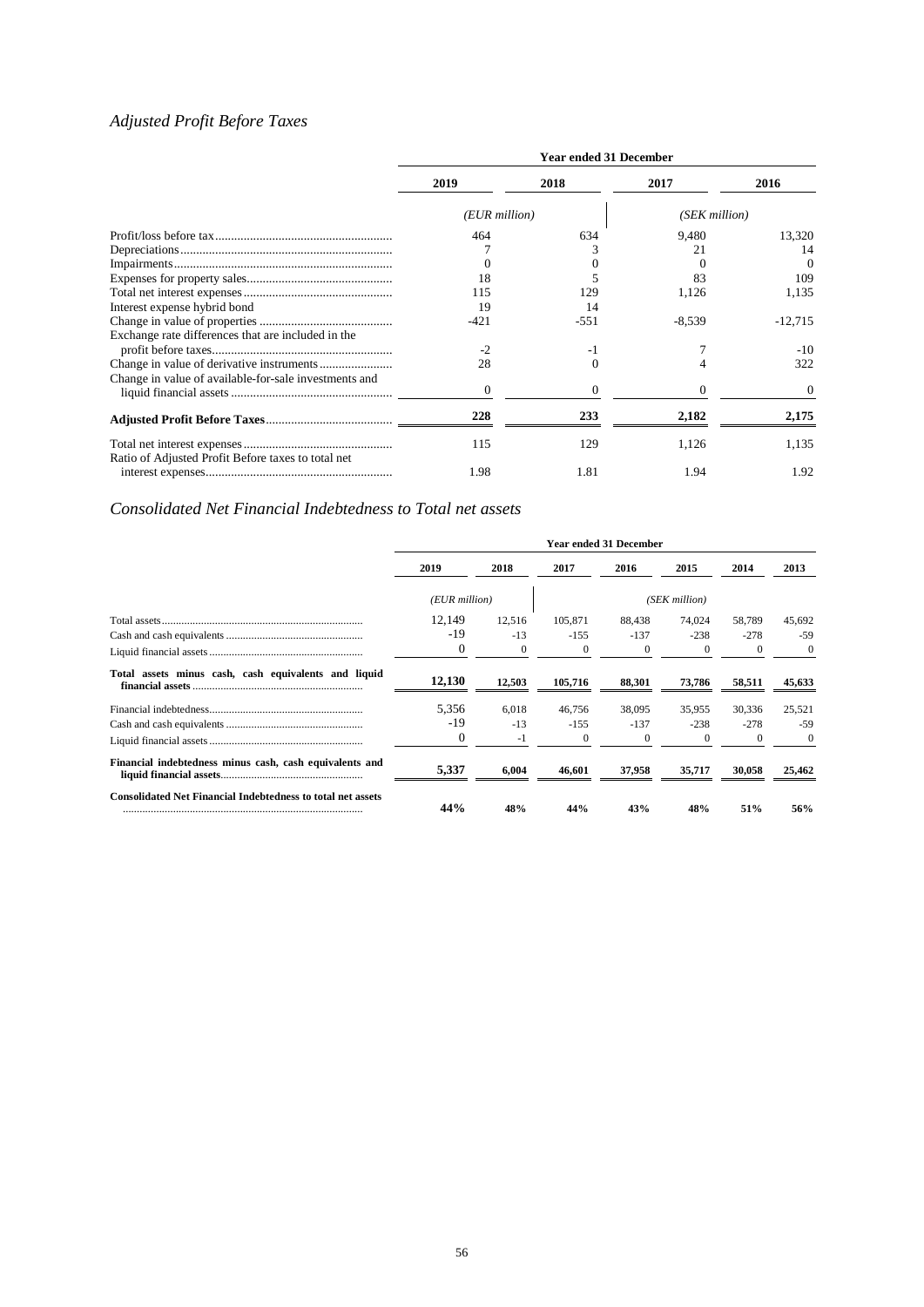#### **DESCRIPTION OF THE ISSUER AND THE GROUP**

#### **Introduction**

Akelius Residential Property AB (publ) is a public limited liability company incorporated under the laws of the Kingdom of Sweden (**Sweden**) and registered in Sweden with registration number 556156- 0383, having its registered address at Svärdvägen 3A, P.O. Box 104, SE-182 12 Danderyd, Kingdom of Sweden. The Issuer's website is www.akelius.com and its telephone number is +46 8 566 130 00. The Issuer was formed on 9 August 1971 and registered with the Swedish Companies Registration Office on 29 December 1971. The Issuer is subject to a number of Swedish corporate and financial legislative acts including, but not limited to, the Swedish Companies Act (Sw: *aktiebolagslagen (2005:551)*) and the Swedish Annual Accounts Act (Sw: *årsredovisningslagen (1995:1554)*). The Issuer has been incorporated for an indefinite period of time.

#### **Share capital, shares and ownership structure of the Issuer**

According to its articles of association, the Issuer's share capital shall be no less than EUR 100,000,000 and not more than EUR 400,000,000 divided into not less than 1,800,000,000 shares and not more than 7,200,000,000 shares. The Issuer's share capital, as at the date of this Prospectus, amounts to EUR 199,185,144.38 divided among 3,411,809,140 shares (3,191,809,140 ordinary shares of class A and 220,000,000 ordinary shares of class D). Each ordinary class A share entitles the holder to one vote and each ordinary class D share entitles the holder to one-tenth of a vote at general meetings. The Issuer's ordinary class D shares are listed on the multilateral trading facility Nasdaq First North and are, thus, publicly traded. Nasdaq First North (operated by Nasdaq Stockholm) is a multilateral trading facility and not a regulated market for the purposes of the MiFID II.

It was resolved at the annual general meeting of the Issuer, which was held on 11 April 2019, to give the Board of Directors of the Issuer the authorisation to issue, on one or more occasions prior to the annual general meeting in 2020 with preference rights for existing holders of ordinary shares, a maximum amount of 500,000,000 ordinary shares.

It was resolved at the previous annual general meeting of the Issuer held in 2018 to change the Issuer's accounting currency from SEK to EUR as of 1 January 2019.

As at the date of this Prospectus, all ordinary class A shares in the Issuer, accounting for approximately 93.6 per cent. of the total share capital, are held by Akelius Apartments Ltd, Cyprus, reg. no. 84077, Xange Holding Ltd, Cyprus, reg. no. 313781 and Giannis Beta Ltd, Cyprus, reg. no. 342009. Akelius Apartments Ltd therefore holds approximately 79.5 per cent. of the total share capital of the Issuer, Xange Holding Ltd holds approximately 9.4 per cent. and Giannis Beta Ltd holds approximately 4.7 per cent. of the total share capital of the Issuer. The Issuer, therefore, is controlled by its Cypriot parent company Akelius Apartments Ltd, which is, in turn, controlled by the Akelius Foundation, a humanitarian foundation, registered in the Bahamas, with five council members and the purpose of which is to act under its charter and articles. The foundation is set up to achieve charitable purposes, including assistance of people in need, advancement of education and research, and other philanthropic purposes and its main beneficiary is SOS Children's Villages. As at the date of this Prospectus, the council members of the Akelius Foundation (which holds all the shares in Akelius Apartments Ltd) are: Kerstin Engström, Igor Rogulj, Fredrik Lindgren, Tove Andersson and Johan Warodell. None of the council members are beneficiaries of the Akelius Foundation.

To ensure that the control over the Issuer is not abused, the Issuer complies with the Swedish Companies Act (*Sw: aktiebolagslagen (2005:551)*). In addition, the Issuer acts in accordance with the rules of procedure of its Board of Directors and the instructions for the committees and the chief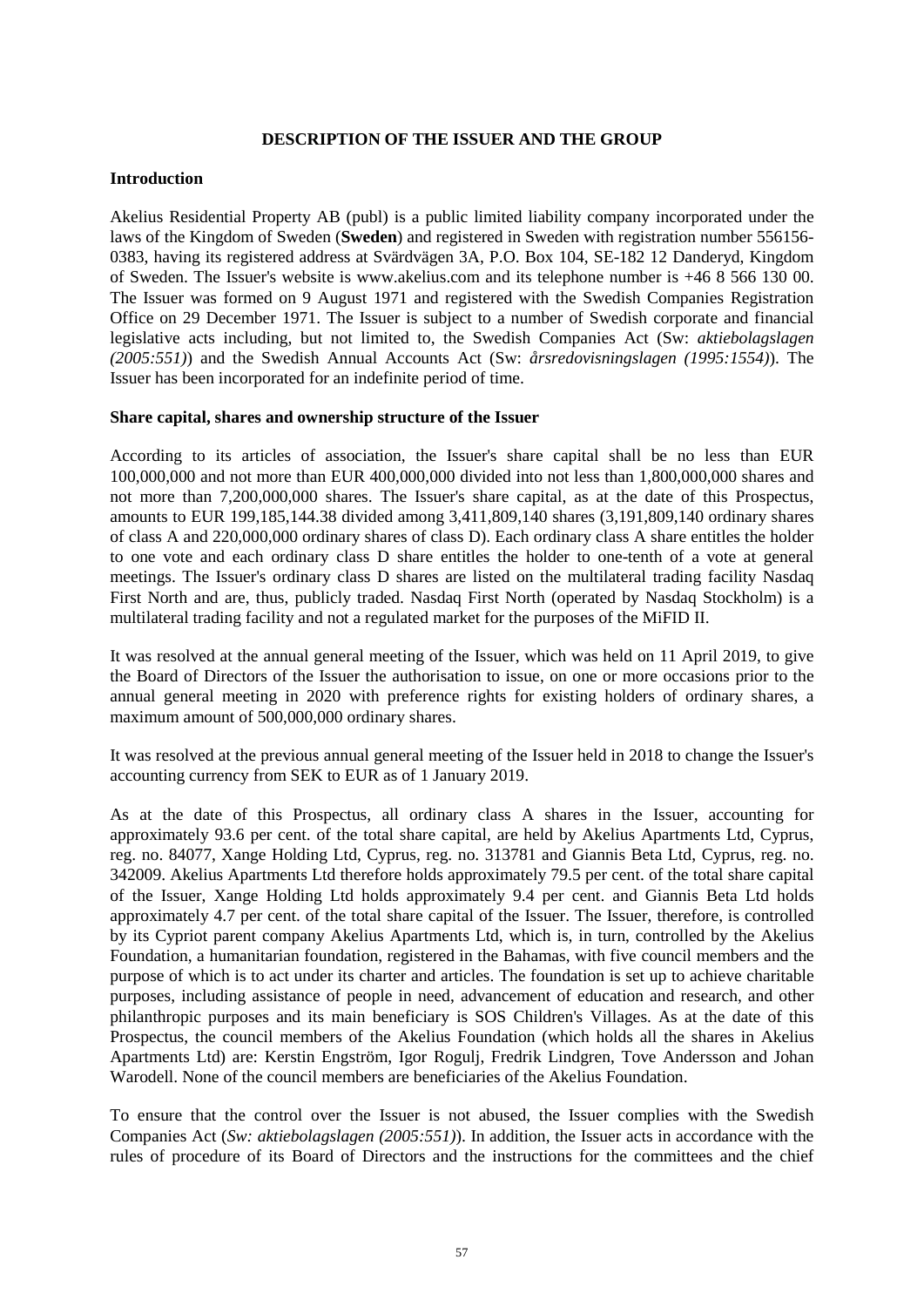executive officer adopted by the Issuer's Board of Directors. As far as the Issuer is aware, there are no shareholder agreements or other agreements which could result in a change of control of the Issuer.

# **Group structure**

The Issuer is the holding company of the Group. Its main functions include the overall strategic management of the Group, the determination of the objectives and strategies of the Group, central coordination of the activities of the Group companies and central allocation of resources as well as monitoring of Group activities.

As at 31 December 2019, the Issuer had a total of 466 subsidiaries. The subsidiaries comprise real estate holding companies, service companies and management companies in all of the countries in which the Group has its operations or assets. The Issuer does not directly hold properties. Generally, the purpose of each real estate holding company within the Group is to hold one or more properties of the Group in the relevant country.

The following chart sets out the Group's simplified corporate structure and the ownership structure of the Issuer as at the date of this Prospectus.



The table below sets out details regarding the Group's property holding companies in each jurisdiction of its operations, including the Issuer's percentage ownership (direct or indirect) in each:

| <b>Branch</b> | <b>Holding Company</b>               | <b>Registration number</b> | Date of<br>registration | Date of acquisition | <b>Effective</b><br>ownership<br>$(\%)$ |
|---------------|--------------------------------------|----------------------------|-------------------------|---------------------|-----------------------------------------|
| Sweden        | Akelius Lägenheter<br>AB (Stockholm, | 556549-6360                | 19 November<br>1997     | 01 September 2003   | 100                                     |
| Germany       | Akelius GmbH<br>(Berlin, Germany)    | <b>HRB 101392B</b>         | 07 April 2006           | N/A                 | 99.7                                    |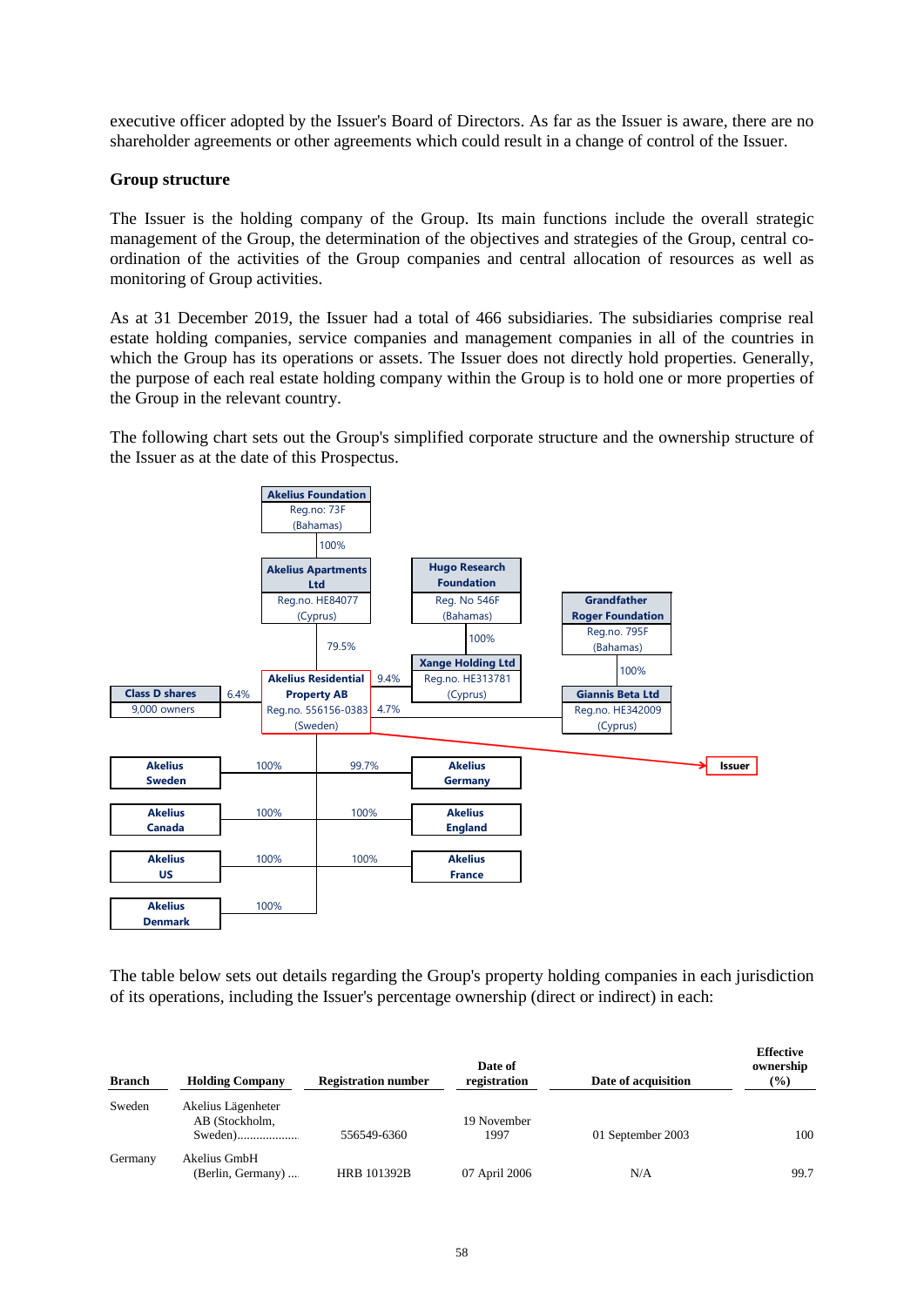| <b>Branch</b> | <b>Holding Company</b>                                         | <b>Registration number</b> | Date of<br>registration | Date of acquisition                                                                                       | <b>Effective</b><br>ownership<br>$\frac{9}{6}$ |
|---------------|----------------------------------------------------------------|----------------------------|-------------------------|-----------------------------------------------------------------------------------------------------------|------------------------------------------------|
| Canada        | Akelius Real Estate<br>Management Ltd<br>(Toronto, Canada)     | 659852                     | 03 October<br>2011      | 31 December 2013 (originally<br>owned by Akelius Canada AB,<br>(subsidiary to Akelius Apartments)<br>Ltd) | 100                                            |
| England       | Akelius Residential<br>Ltd (United<br>Kingdom,                 | 7954505                    | 17 February<br>2012     | 31 March 2014 (originally owned<br>by Akelius Apartments Ltd)                                             | 100                                            |
| France        | <b>Akelius France</b><br><b>Holding SAS</b><br>(France, Paris) | 804 104 537                | 18 August<br>2014       | N/A                                                                                                       | 100                                            |
| US.           | Akelius US LLC<br>(US, Delaware)                               | 364803632                  | 09 February<br>2015     | N/A                                                                                                       | 100                                            |
| Denmark       | Akelius Bolig<br>Holding ApS<br>(Copenhagen,<br>Denmark)       | 37222119                   | 06 November<br>2015     | N/A                                                                                                       | 100                                            |

#### **Business strategy and operations**

The Group operates in the real estate sector and its operations comprise of investing in, developing and managing residential properties across a number of cities in Europe and North America. The Group acquired its first residential properties in Gothenburg, Helsingborg and Trollhättan in Sweden in 1994. In subsequent years, the Group expanded through reinvestments of profits in real estate properties in Sweden. In 2003, by acquiring Mandamus Fastigheter AB, a Swedish listed real estate company, which is now the unlisted Swedish holding company Akelius Lägenheter AB, the Issuer increased its property portfolio to SEK 13,000 million. In 2006, the Group entered the German market acquiring 402 residential units in Berlin followed by properties in Hamburg and other German cities. An affiliated company of the Group first acquired properties in Toronto in 2011. This affiliated company was acquired by the Group in December 2013. In 2015 the Group entered the residential market in Montreal. An affiliated company of the Group first acquired residential properties in London in 2011 and these properties were acquired by a subsidiary of the Issuer in 2014. The Group acquired its first properties in Paris in 2014. In 2015, the Group entered into the US market through its acquisitions of property in New York, Boston and Washington. In 2016, the Group entered the Danish market through its acquisitions of property in Copenhagen.

The Group's business strategy is based on the long-term ownership and management of residential properties that generate a steadily growing cash flow. In this respect, the Group particularly focuses on the total return from the properties over ten years rather than the initial short-term yield. The Group's business strategy is centred around properties located in cities that evidence a growing economy and population and stable rent growth, and within those cities, the Group targets properties that are in districts and suburbs that are either well established residential areas or that are undergoing regeneration or development. For example, with respect to well established residential areas, WalkScore provides a metric that assesses how easy it is to run daily errands by foot from a certain location. As at 31 December 2019, the WalkScore assessment of Akelius property portfolio was 89<sup>1</sup> out of 100. With respect to cities evidencing a growing population, the average population growth over the previous ten years in the metropolitan areas where a large proportion of the Group's portfolio is located (namely, Stockholm, Copenhagen, Boston, Washington D.C., Malmö, Berlin, Hamburg, London, Paris, Toronto, Montreal and New York) was approximately 12 per cent. By comparison, the average population growth over the previous 10 years in the countries where those cities are based (namely, Sweden, Germany, United Kingdom, France, Canada, the US and Denmark) was

<sup>1</sup> *Source: The Walkscore assessment figure has been calculated by the Issuer internally and has been derived from the Walkscore result for each residential property owned by the Group (such result being available at www.walkscore.com).*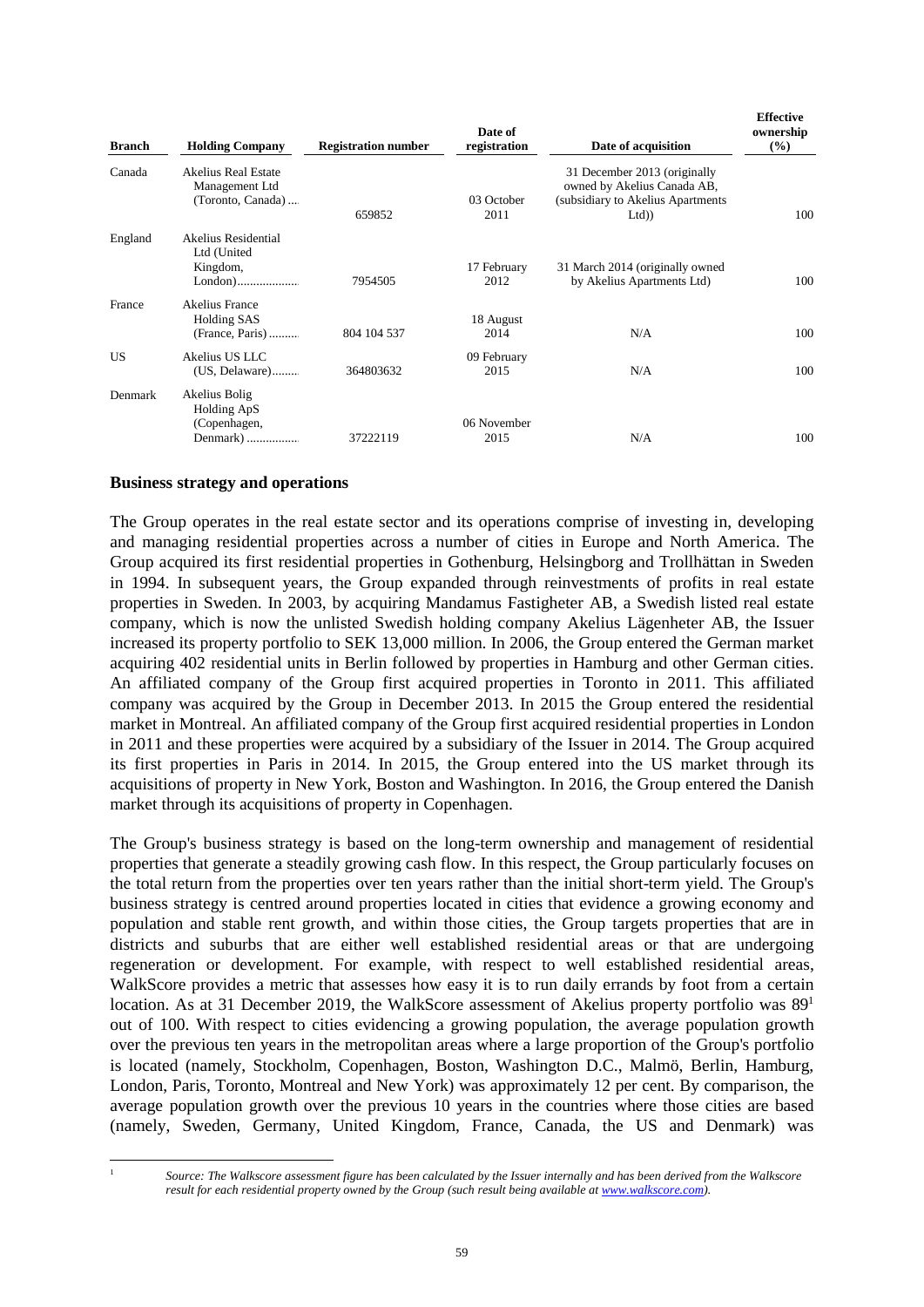approximately 7 per cent.<sup>2</sup> The Group also seeks to invest in properties that can benefit from, and generate greater returns as a result of, an upgrade of such properties by the Group to a "better living" standard (as discussed below in "Development projects"). The Group believes that the combination of residential properties in established locations in metropolitan areas with growing populations minimises the property vacancy risk and provides strong growth in rent and net operating income. The Group regularly reinvests its profits and applies its profits to the upgrading of the Group's current properties to a "better living" standard and to the acquisition of new properties (as discussed below in "Acquisition process").

As at 31 December 2019, the Group had 1,516 employees and a property portfolio of 44,226 residential units with an aggregate fair value of EUR 11,964 million. Germany is the Group's largest market and, as at 31 December 2019, accounted for 33 per cent. of the Group's property portfolio, while Sweden accounted for 22 per cent., the United States accounted for 16 per cent., Canada accounted for 15 per cent., the United Kingdom accounted for 8 per cent., France accounted for 3 per cent. and Denmark accounted for 3 per cent.

## **Financial highlights**

The following table sets out certain of the Group's financial highlights for the periods indicated:

| <b>Year ended 31</b> |                   |  |
|----------------------|-------------------|--|
| <b>December</b>      |                   |  |
|                      |                   |  |
| 2019 <sup>1</sup>    | 2018 <sup>2</sup> |  |
| (EUR millions)       |                   |  |
| 496                  | 482               |  |
| 255                  | 259               |  |
| 625                  | 779               |  |
| 464                  | 634               |  |
| 0.11                 | 0.15              |  |

 $\overline{\phantom{a}}$  , which is a set of the set of the set of the set of the set of the set of the set of the set of the set of the set of the set of the set of the set of the set of the set of the set of the set of the set of th <sup>1</sup>The financial highlights for the year 2019 are contained in the Issuer's year-end report January to December 2019.

2 The financial highlights for the year 2018 are contained in the 2018 Financial Statements.

In general terms, the Group's profit is largely generated from rental income and from the increase in value of its property portfolio. The Group's consolidated rental income for the year 2019 was EUR 496 million, which represents an increase of EUR 14 million as compared to the year 2018. The rental income for comparable properties for the year 2019, adjusted for changes in exchange rates, increased by 5.7 per cent. as compared to the year 2018. The Group's net profit before tax for the year 2019 was EUR 464 million, which was a decrease of EUR 170 million compared with the figure from 2018. The decrease in the fair value of the Group's properties was due to sales.

#### **Acquisition process**

The Group selectively acquires residential properties through numerous smaller transactions (so called "cherry-picking") rather than making fewer purchases of large portfolios of properties. Acquisitions of properties follow a strict procedure based on established criteria and appropriate commercial, financial, tax, legal and technical diligence. In the acquisition process, the Group aims to exploit its market knowledge and years of experience in the real estate sector and, as a result, acquisitions are predominantly made in city districts or blocks where the Group already owns or has previously owned

<sup>2</sup> *Source: Statistics Sweden, Statistics Denmark, Statistics Canada, INSEE, Office for National Statistics, Statistiches Bundesamt, US Census Bureau, London data store and several local Bundesländer statistics offices.*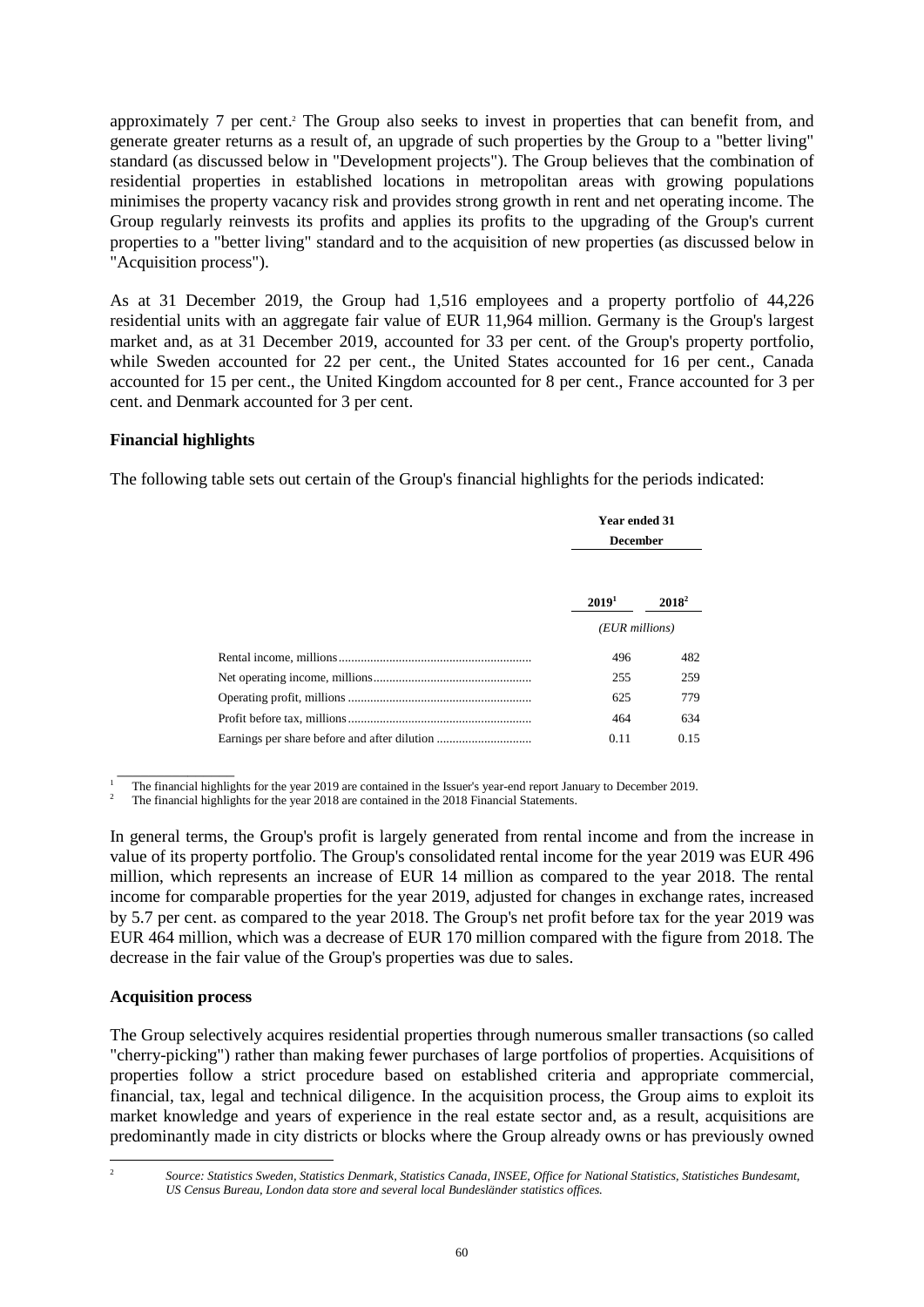properties. This assists the Group in making assessments as to the rent, vacancy, price and return levels of the properties. Acquisitions are completed locally by the regional office in the city or area where the property is located. Following an acquisition, each regional office must follow up on the assumptions made during the purchase and it is responsible for any deviations between the initial assumptions and the actual performance. Any necessary financing is also secured prior to the acquisitions being made.

In 2019, the Group acquired properties for a total price of EUR 181 million compared to EUR 1,286 million in 2018. In 2019, properties for EUR 64 million were acquired in Washington D.C., EUR 42 million in Berlin, EUR 30 million in Montreal, EUR 16 million in Boston, EUR 13 million in Stockholm and EUR 16 million in the other large cities such as London, Toronto, Hamburg and Cologne.

#### **Description of the Group's property portfolio**

In 2009, the Group's property portfolio was spread across 46 cities. Since then, the Group has "Cleaned the map" and disposed or agreed to dispose of all of its property holdings in 42 cities and has acquired properties in eight new metropolitan cities (London, Toronto, Montreal, Paris, New York, Boston, Washington and Copenhagen), leaving the Group with a property portfolio spread across 12 cities. This shift in focus is a reflection of the Group's strategy to target established metropolitan cities that evidence growing income and population.

The following table provides a breakdown of the Group's property portfolio (including a breakdown for the countries in which the Group operated) as at 31 December 2019.

|                   |                                     | Sweden           | <b>Germany</b>  | Canada     | UK              | <b>France</b> | <b>US</b>       | <b>Denmark</b> | <b>Total</b> |
|-------------------|-------------------------------------|------------------|-----------------|------------|-----------------|---------------|-----------------|----------------|--------------|
| Residential units |                                     | 10,000           | 18,106          | 7,366      | 2,242           | 1,550         | 3,931           | 1,031          | 44,226       |
|                   | Residential                         | 690              | 1,104           | 439        | 88              | 48            | 272             | 83             | 2,724        |
| Lettable space,   | thousand sqm Commercial             | 118              | 82              | 7          | 16              | 5             | 10              | 6              | 244          |
|                   | <b>Total</b>                        | 808              | 1,186           | 446        | 104             | 53            | 282             | 89             | 2,968        |
| Fair value        | EUR millions                        | 2,647            | 3,977           | 1,736      | 951             | 402           | 1,928           | 322            | 11,964       |
|                   | EUR/sqm                             | 3,279            | 3,353           | 3,895      | 9,106           | 7,559         | 6,812           | 3,649          | 4,031        |
| Required yield, % |                                     | 2.89             | 3.44            | 4.21       | 4.13            | 4.06          | 4.37            | 2.95           | 3.67         |
| Vacancy rate,     |                                     |                  |                 |            |                 |               |                 |                |              |
| residential, %    | Total vacancy                       | 1.6              | 4.4             | 14.9       | 16.0            | 38.6          | 19.9            | 1.0            | 8.6          |
|                   | Real vacancy                        | 0.0              | 1.0             | 1.4        | 1.7             | 2.3           | 3.1             | 0.0            | 1.1          |
| Average           |                                     |                  |                 |            |                 |               |                 |                |              |
| residential rent  |                                     | <b>SEK 1,372</b> | <b>EUR 9.81</b> | CAD 2.03   | <b>GBP 2.88</b> | EUR 25.61     | <b>USD 3.02</b> | DKK 1,065      | EUR 13.65    |
|                   |                                     | sqm $\sqrt$      |                 |            |                 |               |                 | sqm $\sqrt$    |              |
|                   |                                     | year             | sqm/ month      | sqft/month | sqft/ month     | sqm/ month    | sqft/ month     | year           | sqm/ month   |
|                   | Rent potential <sup>1</sup> , $%$ . | 17.2             | 51.6            | 26.2       | 7.9             | 58.7          | 22.6            | 53.5           | 54.8         |

 $\overline{\phantom{a}}$  , which is a set of the set of the set of the set of the set of the set of the set of the set of the set of the set of the set of the set of the set of the set of the set of the set of the set of the set of th 1 Rent potential is the ratio between the new lease rent level for the period from 2 January 2019 to 1 January 2020 and the average rent level as at 1 January 2020, excluding sold properties.

The following table provides a breakdown of the Group's property portfolio (including a breakdown for the countries in which the Group operated) as at 31 December 2018.

|                                  |              | Sweden | Germany | Canada | UK    | <b>France</b> | US    | <b>Denmark</b> | Total  |
|----------------------------------|--------------|--------|---------|--------|-------|---------------|-------|----------------|--------|
| Residential units                |              | 12,298 | 21.727  | 7.779  | 2.244 | 1.546         | 3.782 | 1.031          | 50,407 |
|                                  | Residential. | 866    | 1,317   | 467    | 88    | 48            | 261   | 83             | 3,130  |
| Lettable space,<br>thousand sqm. | Commercial   | 164    | 97      | 6      | 12    |               | ◠     | 6              | 292    |
|                                  | <b>Total</b> | 1,030  | 1,414   | 473    | 100   | 53            | 263   | 89             | 3,422  |
| Fair value                       | EUR millions | 3.068  | 4,525   | 1.487  | 878   | 380           | 1.741 | 300            | 12,379 |
|                                  | EUR /sqm     | 2,976  | 3,201   | 3,147  | 8,772 | 7,143         | 6,623 | 3,385          | 3,617  |
| Required yield,                  |              |        |         |        |       |               |       |                |        |
| $\%$                             |              | 3.02   | 3.52    | 4.26   | 4.14  | 4.06          | 4.33  | 2.99           | 3.67   |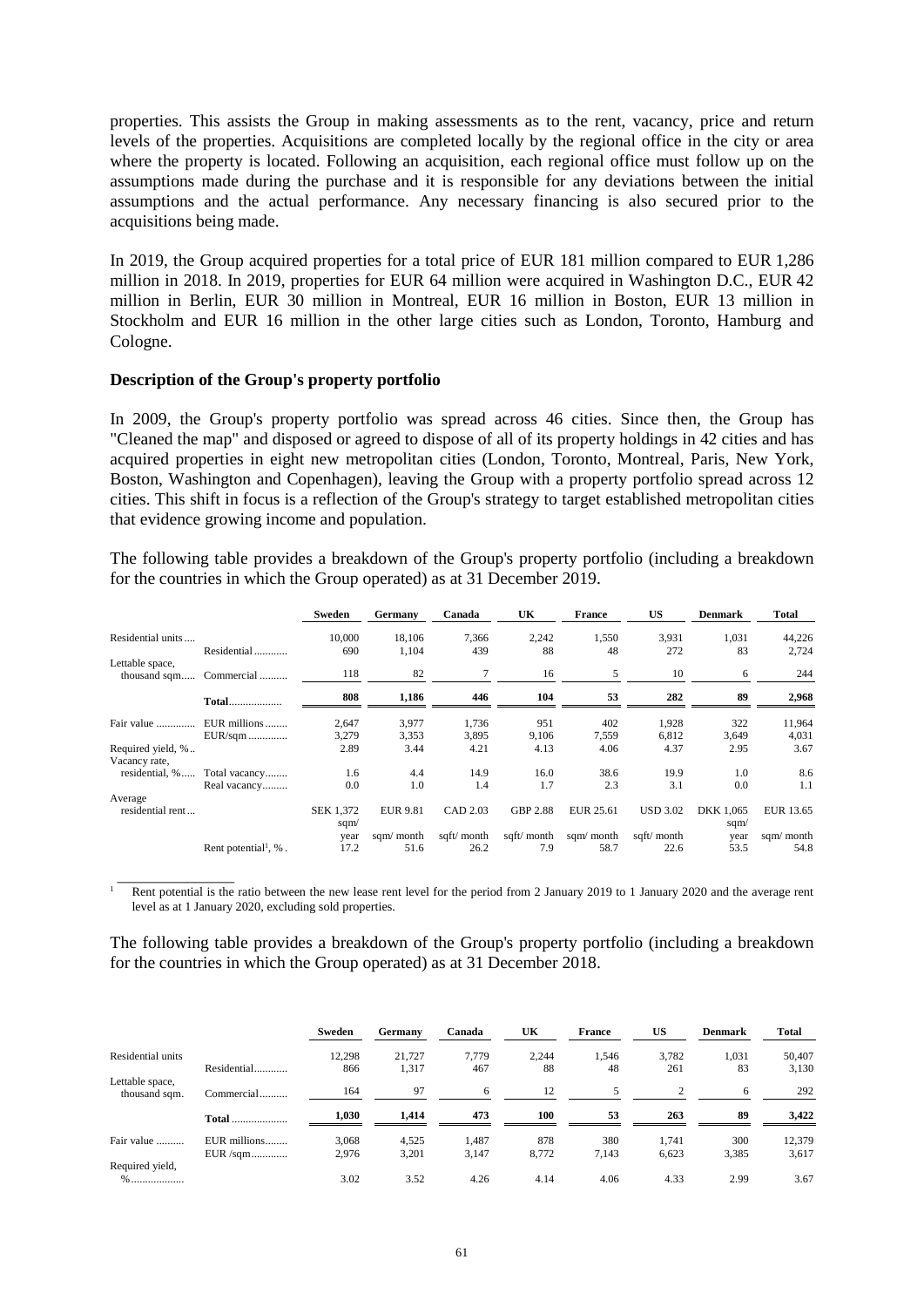|                  |                                     | Sweden    | Germany         | Canada   | UK       | <b>France</b> | <b>US</b>       | <b>Denmark</b> | Total      |
|------------------|-------------------------------------|-----------|-----------------|----------|----------|---------------|-----------------|----------------|------------|
| Vacancy rate,    |                                     |           |                 |          |          |               |                 |                |            |
| residential, %.  | Total vacancy                       | 2.1       | 7.4             | 13.0     | 19.1     | 43.8          | 21.4            | 4.2            | 9.6        |
|                  | Real vacancy                        | 0.0       | 1.4             | 2.3      | 3.0      | 1.8           | 2.9             | 0.1            | 1.4        |
| Average          |                                     |           |                 |          |          | <b>EUR</b>    |                 | <b>DKK</b>     | <b>EUR</b> |
| residential rent |                                     | SEK 1,316 | <b>EUR 9.48</b> | CAD 1.90 | GBP 2.77 | 22.79         | <b>USD 2.88</b> | 1,011          | 12.42      |
|                  |                                     | sqm/      | sgm/            | sqft/    | sqft/    | sqm/          | sqft/           | sqm $\sqrt$    | sqm/       |
|                  |                                     | year      | month           | month    | month    | month         | month           | year           | month      |
|                  | Rent potential <sup>1</sup> , $%$ . | 17.8      | 68.0            | 20.9     | 2.5      | 87.1          | 33.0            | 59.3           | 56.6       |
|                  |                                     |           |                 |          |          |               |                 |                |            |

 Rent potential is the ratio between the new lease rent level for the period from 2 January 2018 to 1 January 2019 and the average rent level as at 1 January 2019, excluding sold properties.

The following table provides a breakdown of the Group's property portfolio in the countries in which the Group operated as at 31 December 2017.

|                                  |                                 | Sweden           | Germany         | Canada   | UK       | <b>France</b> | <b>US</b>       | <b>Denmark</b> | Total       |
|----------------------------------|---------------------------------|------------------|-----------------|----------|----------|---------------|-----------------|----------------|-------------|
| Residential units                |                                 | 13,808           | 20,463          | 5,500    | 2,148    | 1,100         | 3,127           | 1,031          | 47,177      |
|                                  | Residential                     | 961              | 1,242           | 331      | 84       | 32            | 207             | 83             | 2,940       |
| Lettable space,<br>thousand sqm. | Commercial                      | 175              | 92              | 4        | 6        | 4             |                 | 6              | 288         |
|                                  | <b>Total</b>                    | 1,136            | 1,334           | 335      | 90       | 36            | 208             | 89             | 3,228       |
| Fair value                       | EUR millions                    | 3,205            | 3,924           | 994      | 780      | 245           | 1,199           | 277            | 10,624      |
|                                  | EUR/sqm                         | 2,821            | 2,941           | 2,968    | 8,689    | 6,883         | 5,758           | 3,129          | 3,292       |
| Required yield,                  |                                 |                  |                 |          |          |               |                 |                |             |
| $\%$                             |                                 | 3.00             | 3.54            | 4.29     | 4.16     | 4.16          | 4.36            | 3.09           | 3.60        |
| Vacancy rate,                    |                                 |                  |                 |          |          |               |                 |                |             |
| residential, %.                  | Total vacancy                   | 1.1              | 6.5             | 3.9      | 14.7     | 46.4          | 17.3            | 6.1            | 6.6         |
|                                  | Real vacancy                    | 0.0              | 1.3             | 0.6      | 2.0      | 1.3           | 2.2             | 0.6            | 0.9         |
| Average<br>residential           |                                 |                  |                 |          |          | <b>EUR</b>    |                 |                | <b>EUR</b>  |
| rent                             |                                 | <b>SEK 1,287</b> | <b>EUR 8.98</b> | CAD 1.92 | GBP 2.75 | 23.40         | <b>USD 2.77</b> | <b>DKK 936</b> | 11.96       |
|                                  |                                 | sqm/             | sqm $\sqrt$     | sqft/    | sqft/    | sqm/          | sqft/           | sqm/           | sqm $\sqrt$ |
|                                  |                                 | year             | month           | month    | month    | month         | month           | year           | month       |
|                                  | Rent potential <sup>1</sup> , % | 17.9             | 61.9            | 19.4     | $-5.0$   | 87.4          | 23.1            | 77.8           | 50.7        |
|                                  |                                 |                  |                 |          |          |               |                 |                |             |

1 Rent potential is the ratio between the new lease rent level for the period from 2 January 2017 to 1 January 2018 and the average rent level as at 1 January 2018, excluding sold properties.

The following two tables provide the current state and development of some key performance indicators for the Group's property portfolio in the primary metropolitan areas in which the Group operated as at 31 December 2019.

|     | <b>Fair value</b> |               | <b>Capitalisation</b><br>Rate <sup>(1)</sup> | <b>Discount</b><br>Rate <sup>(2)</sup> | Walk score <sup>3</sup> |  |
|-----|-------------------|---------------|----------------------------------------------|----------------------------------------|-------------------------|--|
| (%) | $(EUR$ million)   | (EUR per sqm) | (%)                                          | (%)                                    | $(scale 1-100)$         |  |
| 25  | 3,038             | 3,193         | 3.39                                         | 5.39                                   | 91                      |  |
| 14  | 1.657             | 3.624         | 2.69                                         | 4.69                                   | 69                      |  |
| 8   | 970               | 2.773         | 3.23                                         | 5.22                                   | 91                      |  |
|     | 951               | 9.106         | 4.13                                         | 6.13                                   | 86                      |  |
|     | 943               | 7.785         | 4.31                                         | 6.31                                   | 96                      |  |
|     | 908               | 4.884         | 4.14                                         | 6.14                                   | 81                      |  |
|     | 828               | 3,187         | 4.29                                         | 6.29                                   | 87                      |  |
|     | 816               | 3,901         | 3.67                                         | 5.67                                   | 91                      |  |
|     | 541               | 8,342         | 4.24                                         | 6.24                                   | 90                      |  |
|     | 444               | 4,576         | 4.65                                         | 6.64                                   | 88                      |  |
|     | 402               | 7.559         | 4.06                                         | 6.06                                   | 97                      |  |
|     | 322               | 3,649         | 2.95                                         | 4.94                                   | 95                      |  |
|     | 144               | 5,560         | 3.34                                         | 5.33                                   | 93                      |  |
| 100 | 11,964            | 4,031         | 3.67                                         | 5.66                                   | 89                      |  |

1 "**Capitalisation Rate**" is the expected eternal yield from the property portfolio minus the growth rate of net operating income.  $\overline{\phantom{a}}$ 

"**Discount Rate**" is the expected eternal yield from the property portfolio including the growth rate of net operating income.

 $\overline{\phantom{a}}$  , which is a set of the set of the set of the set of the set of the set of the set of the set of the set of the set of the set of the set of the set of the set of the set of the set of the set of the set of th

1

<sup>3</sup> *Source: The Walkscore assessment figure has been calculated by the Issuer internally and has been derived from the Walkscore result for each residential property owned by the Group (such result being available at www.walkscore.com).*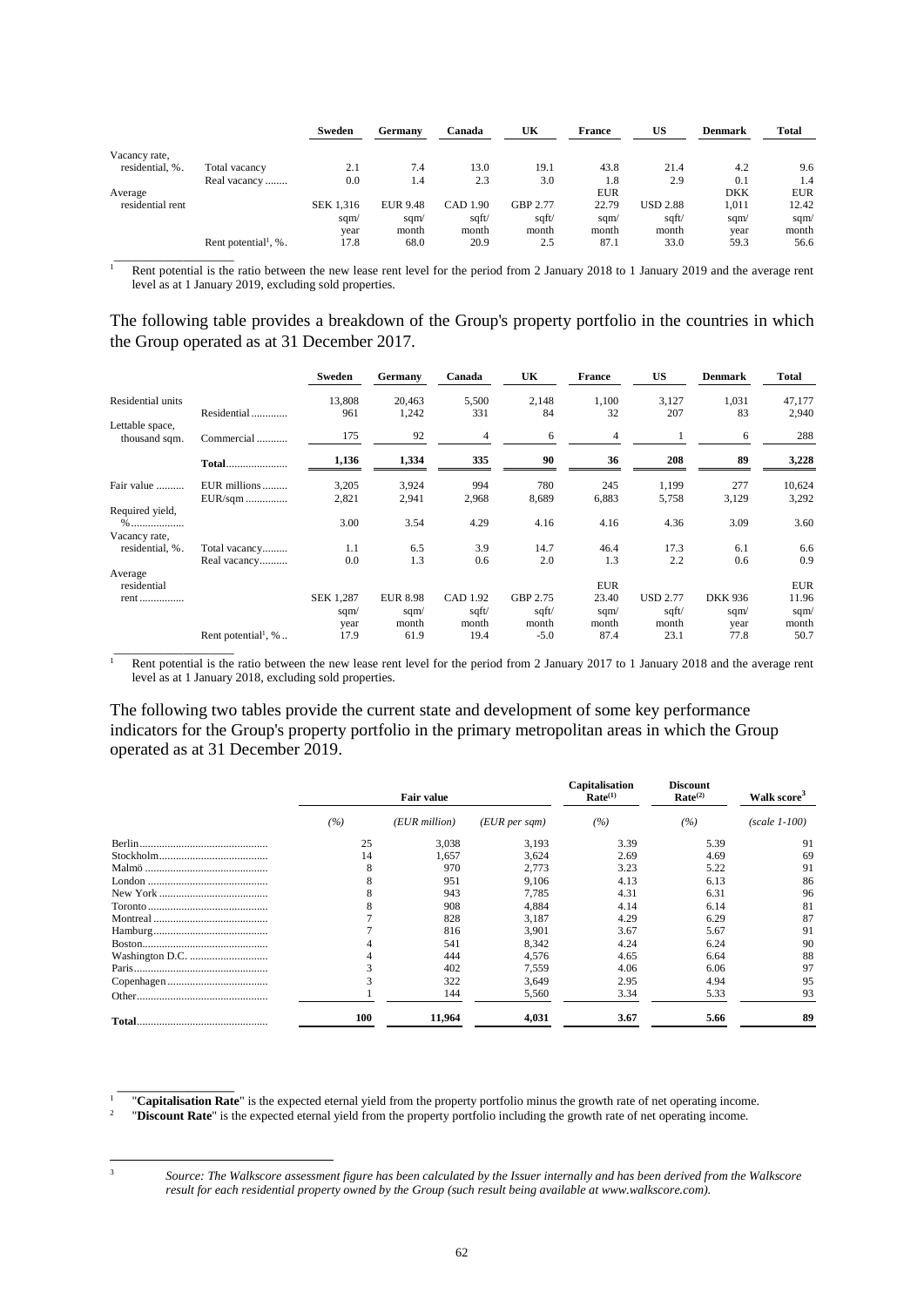|                | <b>Units</b> | <b>Proportion</b><br>upgraded | Real<br>vacancy | Rent/<br>sqm<br>growth <sup>1</sup> | In-place  | <b>New</b><br>lettings <sup>2</sup> | Rent<br>potential <sup>2</sup> | <b>Market</b><br>rent vs in-<br>place, % | <b>Downside</b><br>buffer, % |
|----------------|--------------|-------------------------------|-----------------|-------------------------------------|-----------|-------------------------------------|--------------------------------|------------------------------------------|------------------------------|
|                | (units)      |                               | (%)             |                                     | $EUR$ apt |                                     |                                | (%)                                      |                              |
|                | 14,038       | 42                            | 0.9             | 8.1                                 | 586       | 949                                 | 62                             | 62                                       | 38                           |
| Stockholm      | 5,921        | 53                            | 0.0             | 3.5                                 | 773       | 964                                 | 25                             | 80                                       | 44                           |
| Malmö          | 4,078        | 57                            | 0.0             | 3.5                                 | 728       | 849                                 | 17                             | 50                                       | 33                           |
| London         | 2,242        | 63                            | 1.7             | 3.6                                 | 1,494     | 1,747                               | 17                             | 17                                       | 14                           |
| New York       | 1,719        | 37                            | 2.6             | 6.5                                 | 1,989     | 3,360                               | 69                             | 69                                       | 41                           |
| Toronto        | 3,506        | 46                            | 1.5             | 8.0                                 | 917       | 1,465                               | 60                             | 60                                       | 37                           |
| Montreal       | 3,860        | 47                            | 1.3             | 3.7                                 | 867       | 1,303                               | 50                             | 50                                       | 33                           |
| Hamburg        | 3,601        | 54                            | 0.8             | 3.9                                 | 658       | 892                                 | 36                             | 36                                       | 26                           |
| Boston         | 974          | 73                            | 5.0             | 4.2                                 | 2,367     | 2,635                               | 11                             | 11                                       | 10                           |
| Washington D.C | 1,238        | 60                            | 2.2             | 8.4                                 | 1,853     | 2,145                               | 16                             | 16                                       | 14                           |
| Paris          | 1,550        | 28                            | 2.3             | 11.7                                | 771       | 1,289                               | 67                             | 67                                       | 40                           |
| Copenhagen     | 1,031        | 38                            | 0.0             | 5.4                                 | 952       | 1,433                               | 51                             | 51                                       | 34                           |
|                | 468          | 37                            | 4.5             | 2.7                                 | 628       | 989                                 | 58                             | 58                                       | 37                           |
| Total          | 44,226       | 48                            | 1.1             | 5.7                                 | 852       | 1,235                               | 45                             | 56                                       | 36                           |

 $\overline{\phantom{a}}$  , which is a set of the set of the set of the set of the set of the set of the set of the set of the set of the set of the set of the set of the set of the set of the set of the set of the set of the set of th 1 Like for like 1 January 2019 to 1 January 2020.

2 Internal valuations as at 31 December 2019.

The new lettings during the period 1 January 2019 to 1 January 2020 had an average rent of EUR 1,235 per apartment which can be compared to the average rent of EUR 852 per apartment as at 31 December 2019. Given the rental regulations in Sweden, Akelius estimates that the rent potential in Stockholm and Malmö, had there been no rental regulations, would have been 80 and 50 per cent., respectively. The Issuer estimates that the new lettings rent would have been on average EUR 1,325 per apartment for the period 1 January 2019 to 1 January 2020 if the Issuer was allowed to rent at market rent levels in all countries.

The rent potential for the Group's properties was 45 per cent. as at 31 December 2019. The Issuer estimates that 40 per cent. of that potential, equivalent to an annual rent of approximately EUR 90 million, can be achieved without investments when there is a turnover of tenants. Another 40 per cent., equivalent to an annual rent of approximately EUR 90 million, can be reached if the Issuer invests and upgrades the properties to a "better living" standard, while the remaining EUR 50 million can be achieved by lowering vacancy.

As at 31 December 2019, the Group owned 44,226 residential units situated in Sweden, Germany, Canada, the United Kingdom, France, the US and Denmark. As at 31 December 2019, 100 per cent. of the property portfolio's market value, as assessed internally, was located in metropolitan areas. As at 31 December 2019, the Group's property portfolio offers 2,724,283 square metres of residential lettable space and 243,803 square metres of commercial lettable space. The commercial lettable space predominantly forms part of the ground floor of primarily residential properties.

Internally, Akelius categorises its property portfolio across the following five types: "Luxury", "Prime", "Mid", "Entry" and "Discount" and the respective distribution of these property types across the Akelius property portfolio as at 31 December 2019 was 0 per cent., 50 per cent., 35 per cent., 15 per cent. and 0 per cent. Luxury properties, as defined by Akelius, are located in A+ locations and the buildings and service are considered extraordinary. Prime properties are located in A+ to B+ locations and the buildings are attractive, while Mid are ordinary properties in  $B$ + to B locations. Entry properties are located in B to B- locations and the buildings are considered to be regular, an example is the German "Plattenbau" buildings. Discount properties are those in C+ to C- locations and are properties located in socially challenging areas.

The fair value of the Group's property portfolio as at 31 December 2019 was EUR 11,964 million, which represented a decrease of EUR 415 million as compared to 31 December 2018, due to sales of properties.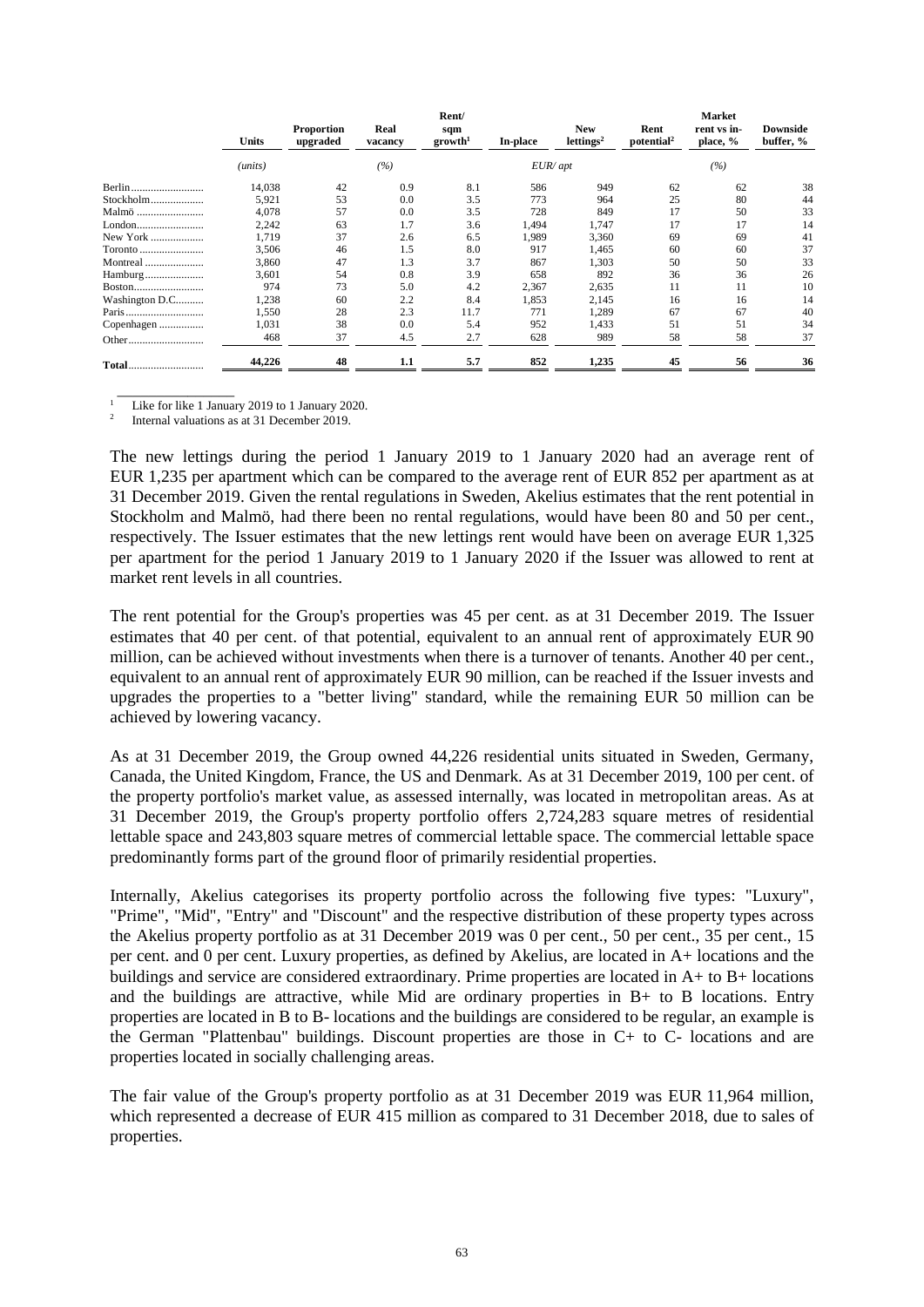During 2019, the property portfolio had an increase in fair value of EUR 423 million, mainly due to improved cash flow and realized value gain on sold properties. In 2019, the value of the Group's property investments was EUR 468 million, the value of net sales was EUR 1,435 million and the effect due to changes in currency levels amounted to EUR 129 million. In the event of a crisis (in other words, a situation where the Group's ability to raise new funding is limited), the Group's total property investments could be reduced to EUR 17 million, on an annual basis, as most of the investments carried out are optional and undertaken for profit.

The fair value of the properties is determined by internal valuations by the Group. The properties are valued using the yield method, which means that each property is valued by discounting its estimated future cash flows. The estimated future cash flows are based on actual rent adjusted for potential growth and actual operating and maintenance expenses adjusted for inflation. Vacancies are considered for each individual property on the basis of the current situation adjusted to a market vacancy level. The property's fair value comprises the sum of the discounted cash flows during the calculation period and the residual value. The valuation is made under IFRS 13, level 3 – see Note 16 - Financial Instruments - Fair value hierarchy of the 2018 Annual Report for further information. In order to verify the internal valuation, the Group engages external valuers, primarily local branches of CBRE Group, Inc. (**CBRE**), to estimate at least one third of the portfolio each year. In 2019, external valuers reviewed 215 properties out of 950 properties owned by the Group, which corresponded to 23 per cent. of the number of properties and 15 per cent. of the fair value. The external valuers' estimate was EUR 46 million, or 2.5 per cent., higher than the Group's internal valuation.

In the ordinary course of its business, the Group regularly reviews and analyses the existing property portfolio with the aim of identifying assets which require upgrading, refurbishment or extension, or to dispose of the properties which do not continue to meet the Group's business objectives. The Group often reinvests the proceeds of such property disposals by acquiring new properties that it has identified. In 2019, the Group sold properties for a total price of EUR 1,616 million and signed agreements for future sales in the amount of EUR 134 million. Compared to the ingoing value of the properties the year the sales agreement was signed, the sales price was 15 per cent. higher. In 2018, the Group sold properties for a total price of EUR 300 million. Compared to the ingoing value of the properties the year the sales agreement was signed, the sales price was 17 per cent. higher. In 2017, the Group sold properties for a total price of EUR 737 million. Compared to the ingoing value of the properties the year the sales agreement was signed, the sales price was 19 per cent. higher.

As at 31 December 2019, the total vacancy rate for residential properties of the Group was 8.6 per cent. (as compared to 9.6 per cent. as at 31 December 2018), of which 88 percentage units was the result of upgrades and intended sales of residential units. As at 31 December 2019, the real vacancy rate decreased by 0.3 percentage units from 31 December 2018 down to 1.1 per cent. As at 31 December 2018, the total vacancy rate for residential properties of the Group was 9.6 per cent. (as compared to 6.6 per cent. as at 31 December 2017), of which 86 percentage units was the result of upgrades. The difference between the real vacancy rate and the vacancy rate is that the real vacancy rate does not include residential units that are left vacant as a result of upgrades or sales.

The table below provides the average annual rental income and net operating income growth for a comparable portfolio, adjusted for changes in exchange rates, of the Group and each country for the years 2013 to 2019. A "**comparable portfolio**" refers to the properties owned during the periods being compared. This means that the properties acquired or sold during any of the periods being compared are excluded. These measures are used to (i) (in the case of rental income growth for a comparable portfolio) illustrate the growth of the Group's ongoing turnover capacity from property management and (ii) (in the case of net operating income for a comparable portfolio) illustrate the growth of the ongoing earnings capacity from property management.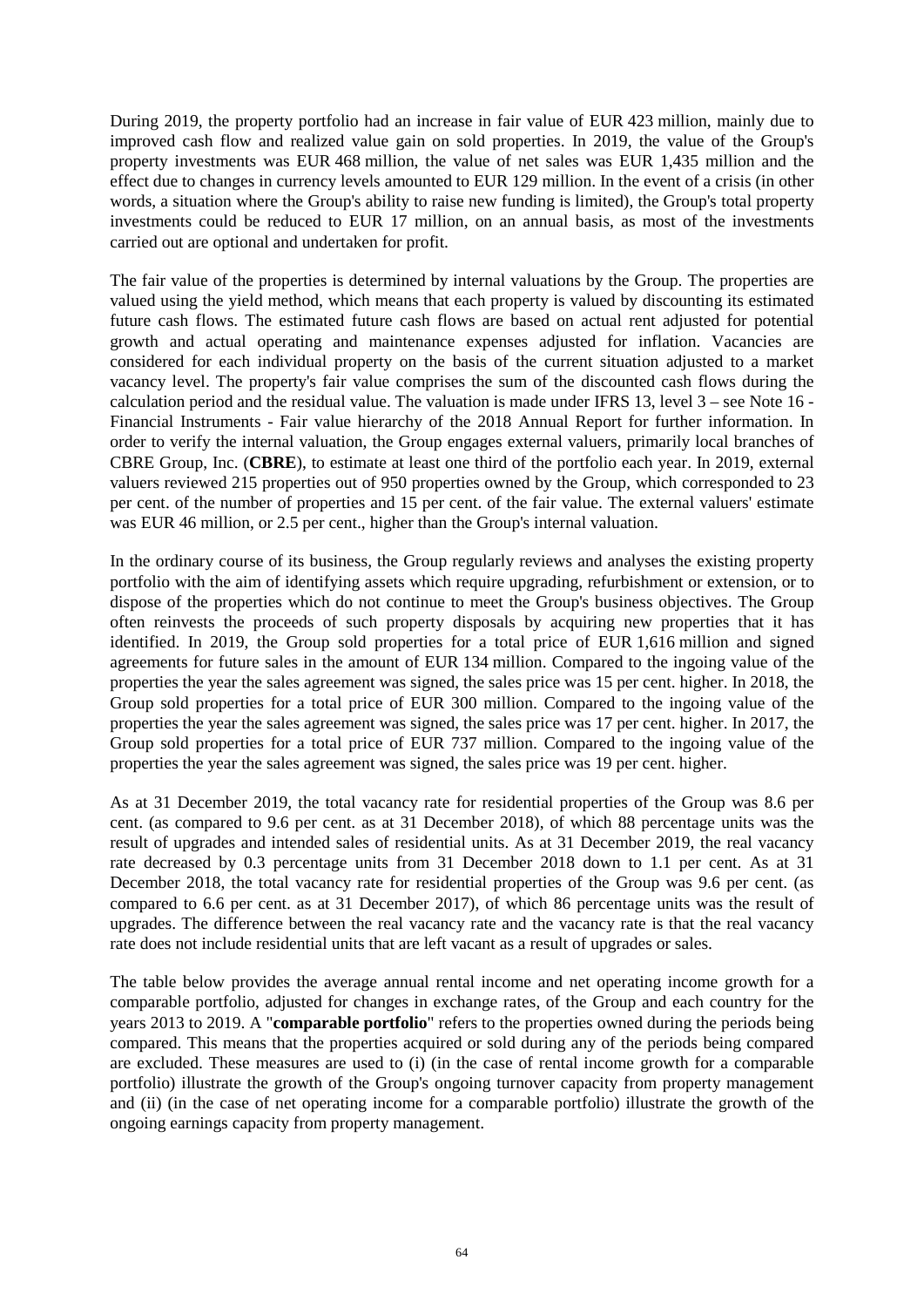|                                                 | Sweden                 |                        |                           |                        | Germany                |                           | <b>Total</b>           |                        |                           |  |
|-------------------------------------------------|------------------------|------------------------|---------------------------|------------------------|------------------------|---------------------------|------------------------|------------------------|---------------------------|--|
|                                                 | <b>Jan-Dec</b><br>2014 | <b>Jan-Dec</b><br>2013 | Growth<br>in per<br>cent. | <b>Jan-Dec</b><br>2014 | <b>Jan-Dec</b><br>2013 | Growth<br>in per<br>cent. | <b>Jan-Dec</b><br>2014 | <b>Jan-Dec</b><br>2013 | Growth<br>in per<br>cent. |  |
|                                                 | (SEK million)          |                        |                           |                        | (SEK million)          | (SEK million)             |                        |                        |                           |  |
|                                                 | 2,101                  | 2,038                  | 3.1                       | 1,249                  | 987                    | 26.5                      | 3,350                  | 3,025                  | 10.8                      |  |
|                                                 |                        |                        |                           |                        | 51                     |                           | $\Omega$               | 51                     |                           |  |
|                                                 | $-354$                 | $-349$                 |                           | $-462$                 | $-274$                 |                           | $-816$                 | $-623$                 |                           |  |
| Rental income for comparable property portfolio |                        |                        |                           |                        |                        |                           |                        |                        |                           |  |
|                                                 | 1.747                  | 1.688                  | 3.5                       | 787                    | 764                    | 3.1                       | 2,534                  | 2,452                  | 3.4                       |  |
|                                                 | 1.063                  | 1,018                  | 4.3                       | 710                    | 561                    | 26.5                      | 1.773                  | 1,579                  | 12.2                      |  |
|                                                 |                        |                        |                           |                        | 29                     |                           |                        | 29                     |                           |  |
|                                                 | $-159$                 | $-181$                 |                           | $-106$                 | $-19$                  |                           | $-265$                 | $-200$                 |                           |  |
| Net operating income for comparable property    |                        |                        |                           |                        |                        |                           |                        |                        |                           |  |
|                                                 | 904                    | 837                    | 8.0                       | 604                    | 571                    | 5.8                       | 1,508                  | 1.408                  | 7.1                       |  |

|                                                                        | Sweden<br>Germany      |                       |                           |                 | Canada          |                           | <b>England</b>         |                 |                           | <b>Total</b>           |                 |                           |                        |                        |                           |
|------------------------------------------------------------------------|------------------------|-----------------------|---------------------------|-----------------|-----------------|---------------------------|------------------------|-----------------|---------------------------|------------------------|-----------------|---------------------------|------------------------|------------------------|---------------------------|
|                                                                        | <b>Jan-Dec</b><br>2015 | Jan-Dec<br>2014       | Growth<br>in per<br>cent. | Jan-Dec<br>2015 | Jan-Dec<br>2014 | Growth<br>in per<br>cent. | <b>Jan-Dec</b><br>2015 | Jan-Dec<br>2014 | Growth<br>in per<br>cent. | <b>Jan-Dec</b><br>2015 | Jan-Dec<br>2014 | Growth<br>in per<br>cent. | <b>Jan-Dec</b><br>2015 | <b>Jan-Dec</b><br>2014 | Growth<br>in per<br>cent. |
|                                                                        | (SEK million)          |                       |                           |                 | (SEK million)   |                           |                        | (SEK million)   |                           |                        | (SEK million)   |                           |                        | (SEK million)          |                           |
| Rental income<br>Exchange<br>differences                               | 2,216                  | 2,101<br>$\mathbf{0}$ | 5.5                       | 1,531           | 1,249<br>36     | 22.6                      | 276                    | 158<br>10       | 74.7                      | 190                    | 93<br>13        | 104.3                     | 4,339                  | 3,602<br>59            | 20.5                      |
| Purchase/Sale<br><b>Rental income for</b><br>comparable<br>property    | $-327$                 | $-267$                |                           | $-642$          | $-445$          |                           | $-130$                 | $-28$           |                           | $-80$                  | $-10$           |                           | $-1,305$               | $-752$                 |                           |
| portfolio                                                              | 1,889                  | 1,834                 | 3.0                       | 889             | 839             | 6.0                       | 146                    | 140             | 4.1                       | 110                    | 96              | 15.1                      | 3.034                  | 2,909                  | 4.3                       |
| Net operating<br>income<br>Exchange<br>differences                     | 1,111                  | 1,063<br>$\mathbf{0}$ | 4.5                       | 847             | 710<br>20       | 19.3                      | 96                     | 54<br>3         | 77.8                      | 114                    | 57<br>8         | 100.0                     | 2,175                  | 1,882<br>32            | 15.6                      |
| Purchase/Sale<br>Net operating<br>income for<br>comparable<br>property | $-157$                 | $-126$                |                           | $-182$          | $-90$           |                           | $-34$                  | $-8$            |                           | $-43$                  | $-8$            |                           | $-423$                 | $-229$                 |                           |
| portfolio                                                              | 954                    | 937                   | 1.8                       | 665             | 640             | 3.9                       | 62                     | 50              | 25.1                      | 71                     | 58              | 23.0                      | 1.752                  | 1.684                  | 4.0                       |

|                                              | France                 |                        |                           |                        | <b>United States</b>   |                           | Demmark <sup>2</sup>   |                        |                           |  |
|----------------------------------------------|------------------------|------------------------|---------------------------|------------------------|------------------------|---------------------------|------------------------|------------------------|---------------------------|--|
|                                              | <b>Jan-Dec</b><br>2016 | <b>Jan-Dec</b><br>2015 | Growth<br>in per<br>cent. | <b>Jan-Dec</b><br>2016 | <b>Jan-Dec</b><br>2015 | Growth<br>in per<br>cent. | <b>Jan-Dec</b><br>2016 | <b>Jan-Dec</b><br>2015 | Growth<br>in per<br>cent. |  |
|                                              |                        | (SEK million)          |                           |                        | (SEK million)          |                           |                        | (SEK million)          |                           |  |
|                                              | 40                     | 20                     | 100.0                     | 334                    | 106                    | 315                       |                        |                        |                           |  |
|                                              |                        |                        |                           |                        |                        |                           |                        |                        |                           |  |
|                                              | $-33$                  | $-17$                  |                           | $-334$                 | $-106$                 |                           | $-5$                   |                        |                           |  |
| Rental income for comparable property        |                        |                        |                           |                        |                        |                           |                        |                        |                           |  |
|                                              |                        |                        | 11.9                      |                        | $\Omega$               |                           |                        |                        |                           |  |
|                                              | $-7$                   | $-14$                  | $-50.0$                   | 102                    | 21                     | 386                       | $-2$                   |                        |                           |  |
|                                              |                        |                        |                           |                        |                        |                           |                        |                        |                           |  |
|                                              | 8                      |                        |                           | $-102$                 | $-21$                  |                           | ◠                      |                        |                           |  |
| Net operating income for comparable property |                        |                        |                           |                        |                        |                           |                        |                        |                           |  |
|                                              |                        | $-2$                   | 241.1                     | $\Omega$               | $\Omega$               | $\Omega$                  | $\Omega$               |                        |                           |  |

|                                                                                  | Sweden              |                     | Germany                   | Canada                     |                     |                           | <b>England</b>      |                     |                           | <b>Total</b>        |                            |                           |                            |                 |                           |
|----------------------------------------------------------------------------------|---------------------|---------------------|---------------------------|----------------------------|---------------------|---------------------------|---------------------|---------------------|---------------------------|---------------------|----------------------------|---------------------------|----------------------------|-----------------|---------------------------|
|                                                                                  | Jan-<br>Dec<br>2016 | Jan-<br>Dec<br>2015 | Growth<br>in per<br>cent. | Jan-<br><b>Dec</b><br>2016 | Jan-<br>Dec<br>2015 | Growth<br>in per<br>cent. | Jan-<br>Dec<br>2016 | Jan-<br>Dec<br>2015 | Growth<br>in per<br>cent. | Jan-<br>Dec<br>2016 | Jan-<br><b>Dec</b><br>2015 | Growth<br>in per<br>cent. | Jan-<br><b>Dec</b><br>2016 | Jan-Dec<br>2015 | Growth<br>in per<br>cent. |
|                                                                                  | (SEK million)       |                     |                           | (SEK million)              |                     |                           | (SEK million)       |                     |                           |                     | (SEK million)              |                           |                            | (SEK million)   |                           |
| Rental income.<br>Exchange<br>differences                                        | 1,956               | 2,216               | $-11.7$                   | 1,587                      | 1,531<br>19         | 3.7                       | 376                 | 276<br>-6           | 36.2                      | 175                 | 190<br>$-20$               | $-7.9$                    | 4,473                      | 4,339<br>$-5$   | 3.1                       |
| Purchase/Sale <sup>1</sup><br><b>Rental income for</b><br>comparable<br>property | $-371$              | $-660$              |                           | $-463$                     | $-493$              |                           | $-129$              | $-39$               |                           | $-59$               | $-62$                      |                           | $-1,394$                   | $-1,377$        |                           |
| portfolio<br>Net operating                                                       | 1,585               | 1,556               | 1.9                       | 1,124                      | 1,057               | 6.3                       | 247                 | 231                 | 7.0                       | 116                 | 108                        | 7.5                       | 3,079                      | 2,957           | 4.1                       |
| income<br>Exchange                                                               | 1,016               | 1,111               | $-8.7$                    | 912                        | 847                 | 7.7                       | 172                 | 96                  | 79.2                      | 118                 | 114                        | 3.5                       | 2,311                      | 2,175           | 6.3                       |
| differences<br>Purchase/Sale<br>Net operating<br>income for<br>comparable        | $-190$              | $-304$              |                           | $-65$                      | 10<br>$-89$         |                           | $-56$               | $-2$<br>$-4$        |                           | $-37$               | $-12$<br>$-32$             |                           | $\theta$<br>$-440$         | $-3$<br>$-439$  |                           |
| property<br>portfolio                                                            | 826                 | 807                 | 2.4                       | 847                        | 768                 | 10.3                      | 116                 | 90                  | 29.0                      | 81                  | 70                         | 15.4                      | 1,871                      | 1,733           | 8.0                       |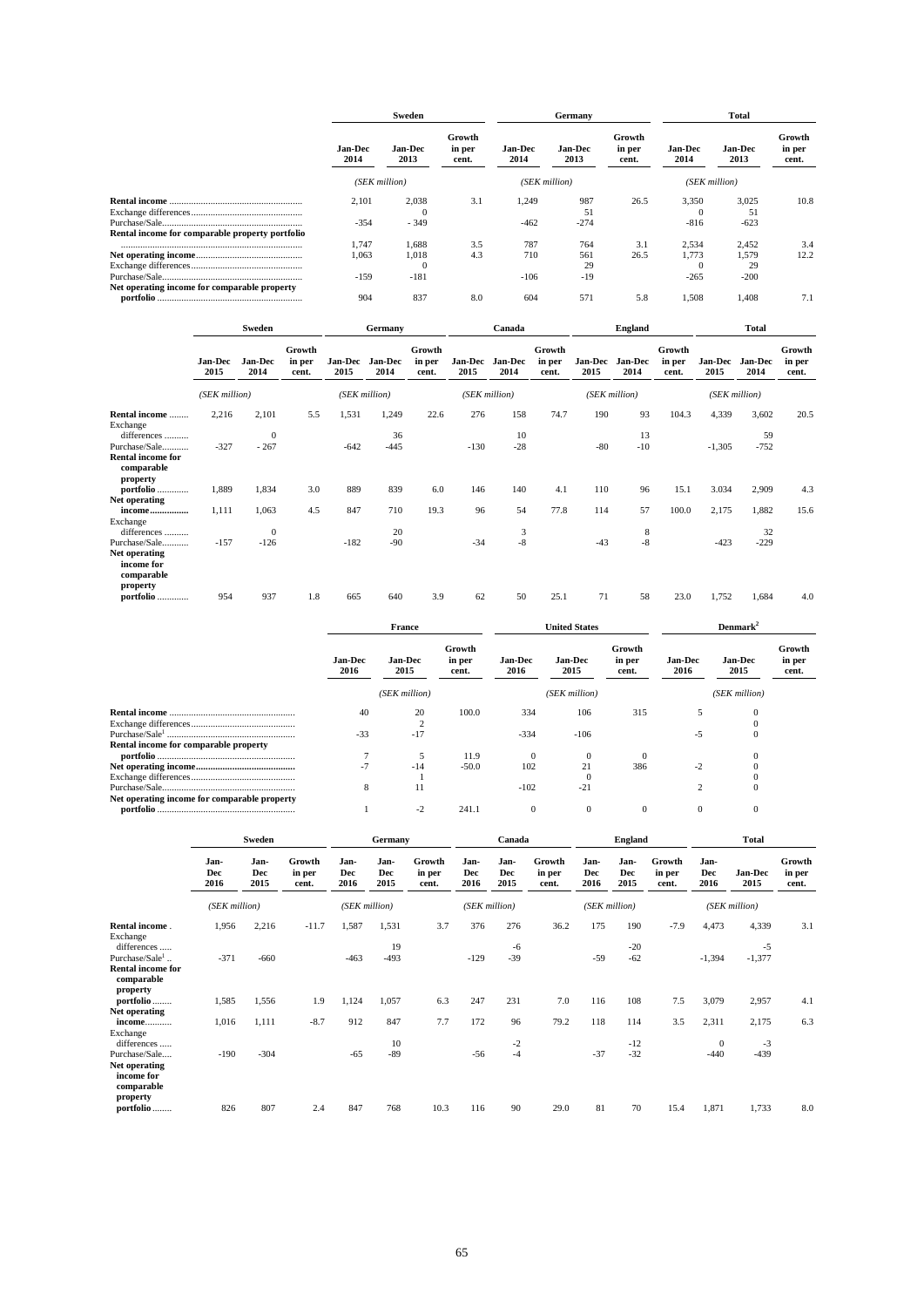|                                                                                                           | Sweden                      |                         |                           | Germany               |                             | Canada                    |                        |                          | <b>England</b>            |                     |                           |                           |
|-----------------------------------------------------------------------------------------------------------|-----------------------------|-------------------------|---------------------------|-----------------------|-----------------------------|---------------------------|------------------------|--------------------------|---------------------------|---------------------|---------------------------|---------------------------|
|                                                                                                           | <b>Jan-Dec</b><br>2017      | <b>Jan-Dec</b><br>2016  | Growth<br>in per<br>cent. | Jan-Dec<br>2017       | <b>Jan-Dec</b><br>2016      | Growth<br>in per<br>cent. | <b>Jan-Dec</b><br>2017 | Jan-Dec<br>2016          | Growth<br>in per<br>cent. | Jan-Dec<br>2017     | Jan-<br>Dec<br>2016       | Growth<br>in per<br>cent. |
|                                                                                                           | (SEK million)               |                         |                           | (SEK million)         |                             |                           |                        | (SEK million)            |                           | (SEK million)       |                           |                           |
| Exchange differences<br>Rental income for comparable                                                      | 1,569<br>$\Omega$<br>$-219$ | 1.956<br>$-656$         | $-19.8$                   | 1.275<br>$-67$        | 1.226<br>40<br>$-88$        | 4.0                       | 453<br>$-86$           | 376<br>26<br>$-67$       | 20.5                      | 226<br>$-40$        | 175<br>$-16$              | 29.1                      |
| property portfolio<br>Net operating income<br>Exchange differences<br>Net operating income for comparable | 1,350<br>847<br>$-120$      | 1,300<br>1016<br>$-360$ | 3.8<br>$-16.6$            | 1,208<br>953<br>$-43$ | 1.178<br>912<br>25<br>$-52$ | 2.5<br>4.5                | 367<br>237<br>$-47$    | 335<br>172<br>6<br>$-30$ | 9.6<br>37.8               | 186<br>150<br>$-26$ | 160<br>118<br>- 1<br>$-3$ | 16.3<br>27.1              |
| property portfolio                                                                                        | 727                         | 656                     | 10.8                      | 910                   | 885                         | 2.8                       | 190                    | 148                      | 28.4                      | 124                 | 108                       | 14.8                      |

|                                                         | France          |                 | <b>United States</b>          |                 | <b>Denmark</b>        |                           |                 | <b>Total</b>    |                           |                 |                 |                           |
|---------------------------------------------------------|-----------------|-----------------|-------------------------------|-----------------|-----------------------|---------------------------|-----------------|-----------------|---------------------------|-----------------|-----------------|---------------------------|
|                                                         | Jan-Dec<br>2017 | Jan-Dec<br>2016 | Growth<br>in per<br>cent.     | Jan-Dec<br>2017 | Jan-Dec<br>2016       | Growth<br>in per<br>cent. | Jan-Dec<br>2017 | Jan-Dec<br>2016 | Growth<br>in per<br>cent. | Jan-Dec<br>2017 | Jan-Dec<br>2016 | Growth<br>in per<br>cent. |
|                                                         |                 | (SEK million)   |                               |                 | (SEK million)         |                           |                 | (SEK million)   |                           |                 | (SEK million)   |                           |
| Rental income<br>Exchange differences                   | 51              | 37              | 37.8                          | 471             | 335<br>3              | 41.0                      | 77              | $\overline{4}$  | 1,825.0                   | 4,122           | 4,109<br>54     | 0.3                       |
| Purchase/Sale<br><b>Rental income for comparable</b>    | $-22$           |                 |                               | $-180$          | $-75$                 |                           | $-77$           | $-4$            |                           | $-691$          | $-898$          |                           |
| property portfolio                                      | 29              | 29              | 0.0                           | 291             | 263                   | 10.6                      | $\mathbf{0}$    | $\mathbf{0}$    | 0.0                       | 3,431           | 3,265           | 5.1                       |
| Net operating income<br>Exchange differences            | $-6$            | $-7$            | $-14.3$                       | 195             | 102<br>$\overline{2}$ | 91.2                      | 37              | 2               | $-1,950.0$                | 2,413           | 2,311<br>26     | 4.4                       |
| Purchase/Sale<br>Net operating income for<br>comparable | 9               | 10              |                               | $-74$           | $-29$                 |                           | $-37$           | $-2$            |                           | $-338$          | $-462$          |                           |
| property portfolio                                      | 3               | 3               | 0.0                           | 121             | 75                    | 61.3                      | $\mathbf{0}$    | $\mathbf{0}$    | 0.0                       | 2,075           | 1,875           | 10.7                      |
|                                                         |                 | Sweden          |                               |                 | Germany               |                           |                 | Canada          |                           |                 | <b>England</b>  |                           |
|                                                         | Jan-Dec<br>2018 | Jan-Dec<br>2017 | <b>Growth</b> in<br>per cent. | Jan-Dec<br>2018 | Jan-Dec<br>2017       | Growth<br>in per<br>cent. | Jan-Dec<br>2018 | Jan-Dec<br>2017 | Growth<br>in per<br>cent. | Jan-Dec<br>2018 | Jan-Dec<br>2017 | Growth<br>in per<br>cent. |

|                               | 2018          | 2017  | per cent. | 2018            | 2017  | cent. | 2018          | 2017 | cent. | 2018          | 2017     | cent. |
|-------------------------------|---------------|-------|-----------|-----------------|-------|-------|---------------|------|-------|---------------|----------|-------|
|                               | (EUR million) |       |           | $(EUR$ million) |       |       | (EUR million) |      |       | (EUR million) |          |       |
|                               | 132           | 163   | $-18.6$   | 182             | 173   | 4.9   | 60            | 47   | 28.6  | 30            | 23       | 26.2  |
| Exchange differences          | $\Omega$      | $-11$ |           | $\Omega$        |       |       |               | -2   |       |               |          |       |
|                               | $-9$          | $-34$ |           | -6              |       |       | $-17$         | -3   |       | $-10$         | $-3$     |       |
| Service income                |               |       |           | $-40$           | $-41$ |       |               |      |       |               |          |       |
| Rental income for comparable  |               |       |           |                 |       |       |               |      |       |               |          |       |
| property portfolio            | 123           | 118   | 2.4       | 136             | 132   | 4.3   | 43            | 42   | 3.1   | 20            | 20       |       |
| Net operating income          | 73            | 88    | $-17.4$   | 105             | 99    | 6.6   | 30            | 25   | 22.6  | 18            | 16       | 16.9  |
| Exchange differences          |               | $-5$  |           |                 |       |       |               | ÷.   |       |               | $\Omega$ |       |
|                               | -5            | $-17$ |           | -2              |       |       | -8            | -2   |       |               | $-3$     |       |
| Net operating income for      |               |       |           |                 |       |       |               |      |       |               |          |       |
| comparable property portfolio | 68            | 66    | 5.0       | 103             | 99    | 3.3   | າາ            | າາ   | 0.7   | 14            | 13       | 5.1   |

|                                     | France                 |                 |                        | <b>United States</b> |                        | <b>Denmark</b>         |                  |                 | Total                  |                        |                 |                               |
|-------------------------------------|------------------------|-----------------|------------------------|----------------------|------------------------|------------------------|------------------|-----------------|------------------------|------------------------|-----------------|-------------------------------|
|                                     | <b>Jan-Dec</b><br>2018 | Jan-Dec<br>2017 | Growth in<br>per cent. | Jan-Dec<br>2018      | <b>Jan-Dec</b><br>2017 | Growth in<br>per cent. | Jan- Dec<br>2018 | Jan-Dec<br>2017 | Growth in<br>per cent. | <b>Jan-Dec</b><br>2018 | Jan-Dec<br>2017 | <b>Growth</b> in<br>per cent. |
|                                     |                        | (EUR million)   |                        | (EUR million)        |                        |                        | $(EUR$ million)  |                 |                        | (EUR million)          |                 |                               |
|                                     | 8                      | 6               | 34.0                   | 59                   | 49                     | 21.5                   | 11               | 4               | 36.7                   | 482                    | 469             | 2.8                           |
| Exchange differences                |                        | $\Omega$        |                        | $\Omega$             | $-2$                   |                        |                  |                 |                        | 0                      | $-15$           |                               |
|                                     |                        |                 |                        | $-17$                | -6                     |                        | -9               | -6              |                        | $-71$                  | $-53$           |                               |
| Service income                      | $\Omega$               | $\mathbf{0}$    |                        | $\mathbf{0}$         |                        |                        |                  |                 |                        | $-40$                  | $-41$           |                               |
| Rental income for comparable        |                        |                 |                        |                      |                        |                        |                  |                 |                        |                        |                 |                               |
| property portfolio                  |                        |                 | 6.3                    | 42                   | 41                     | 1.4                    |                  |                 | 0.9                    | 371                    | 360             | 3.2                           |
| Net operating income                |                        | $-1$            | 207                    | 27                   | 20                     | 31.2                   |                  |                 | 30.1                   | 259                    | 251             | 3.3                           |
| Exchange differences                |                        |                 |                        | $\Omega$             | ÷.                     |                        |                  |                 |                        | $\Omega$               | $\sim$ 1        |                               |
|                                     | $\Omega$               | $\mathbf{0}$    |                        | $-8$                 | $-2$                   |                        | -4               | $-3$            |                        | $-31$                  | $-27$           |                               |
| Net operating income for comparable |                        |                 |                        |                      |                        |                        |                  |                 |                        |                        |                 |                               |
| property portfolio                  |                        | -1              | 254.1                  | 19                   | 17                     | 11.3                   |                  |                 | 12.1                   | 228                    | 217             | 5.1                           |

|                               | Sweden          |                        |                               |                 | Germany         |                           |                 | Canada          |                           | <b>England</b>  |                 |                           |
|-------------------------------|-----------------|------------------------|-------------------------------|-----------------|-----------------|---------------------------|-----------------|-----------------|---------------------------|-----------------|-----------------|---------------------------|
|                               | Jan-Dec<br>2019 | <b>Jan-Dec</b><br>2018 | <b>Growth</b> in<br>per cent. | Jan-Dec<br>2019 | Jan-Dec<br>2018 | Growth<br>in per<br>cent. | Jan-Dec<br>2019 | Jan-Dec<br>2018 | Growth<br>in per<br>cent. | Jan-Dec<br>2019 | Jan-Dec<br>2018 | Growth<br>in per<br>cent. |
|                               | (EUR million)   |                        |                               | (EUR million)   |                 |                           |                 | (EUR million)   |                           | $(EUR$ million) |                 |                           |
| <b>Rental income</b>          | 110             | 132                    | $-17.4$                       | 186             | 182             | 2.2                       | 71              | 60              | 17.8                      | 31              | 30              | 6.2                       |
| Exchange differences          | $\Omega$        | -5                     |                               |                 | $\Omega$        |                           |                 |                 |                           |                 |                 |                           |
| Purchase/Sale <sup>1</sup>    | $-11$           | $-31$                  |                               | $-25$           | $-31$           |                           | $-23$           | $-15$           |                           |                 | - 1             |                           |
| Service income                | $\Omega$        | $\Omega$               |                               | $-39$           | $-39$           |                           |                 |                 |                           |                 | $\Omega$        |                           |
| Rental income for comparable  | 99              | 95                     | 4.0                           | 122             | 112             | 8.6                       | 48              | 47              | 2.0                       | 31              | 29              | 4.4                       |
| property portfolio            |                 |                        |                               |                 |                 |                           |                 |                 |                           |                 |                 |                           |
| Net operating income          | 61              | 73                     | $-16.2$                       | 105             | 105             | $-0.7$                    | 32              | 30              | 7.4                       | 19              | 18              | 4.0                       |
| Exchange differences          | $\Omega$        | $-2$                   |                               | $\Omega$        | $\Omega$        |                           |                 |                 |                           |                 | $\Omega$        |                           |
| Purchase/Sale                 |                 | $-18$                  |                               | $-18$           | $-22$           |                           | $-10$           | $-7$            |                           |                 | $\Omega$        |                           |
| Net operating income for      | 57              | 53                     | 6.6                           | 87              | 83              | 4.7                       | 22              | 24              | $-6.8$                    | 19              | 18              | 2.2                       |
| comparable property portfolio |                 |                        |                               |                 |                 |                           |                 |                 |                           |                 |                 |                           |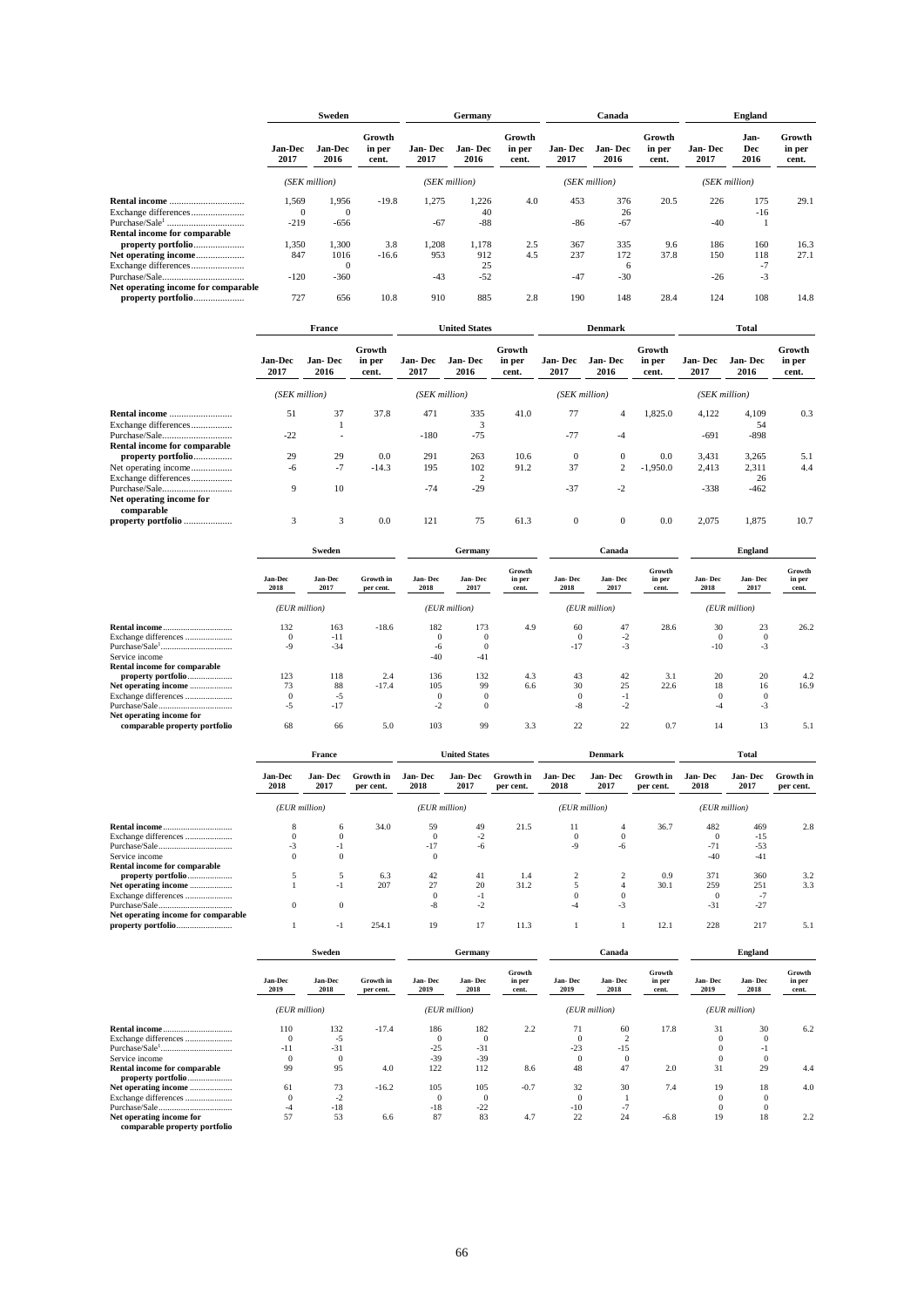|                                     | <b>France</b>          |                  | <b>United States</b>   |                 | <b>Denmark</b>  |                        |                 | Total           |                        |                  |                 |                        |
|-------------------------------------|------------------------|------------------|------------------------|-----------------|-----------------|------------------------|-----------------|-----------------|------------------------|------------------|-----------------|------------------------|
|                                     | <b>Jan-Dec</b><br>2019 | Jan- Dec<br>2018 | Growth in<br>per cent. | Jan-Dec<br>2019 | Jan-Dec<br>2018 | Growth in<br>per cent. | Jan-Dec<br>2019 | Jan-Dec<br>2018 | Growth in<br>per cent. | Jan- Dec<br>2019 | Jan-Dec<br>2018 | Growth in<br>per cent. |
|                                     | (EUR million)          |                  | (EUR million)          |                 |                 | $(EUR$ million)        |                 | (EUR million)   |                        |                  |                 |                        |
| <b>Rental income</b>                | 10                     | 8                | 28.9                   | 76              | 59              | 27.1                   | 12              | 11              | 11.6                   | 496              | 482             | 2.7                    |
| Exchange differences                |                        |                  |                        |                 |                 |                        |                 |                 |                        |                  |                 |                        |
| Purchase/Sale                       |                        |                  |                        | $-18$           |                 |                        |                 |                 |                        | $-79$            | $-87$           |                        |
| Service income                      |                        | - 1              |                        | $\Omega$        |                 |                        |                 |                 |                        | $-40$            | $-40$           |                        |
| Rental income for comparable        |                        | 6                | 16.2                   | 58              | 56              | 4.2                    | 12              | 11              | 11.8                   | 377              | 356             | 5.7                    |
| property portfolio                  |                        |                  |                        |                 |                 |                        |                 |                 |                        |                  |                 |                        |
| Net operating income                | $\Omega$               |                  | $-35.6$                | 32              | 27              | 18.7                   | 6               |                 | 28.7                   | 255              | 259             | $-1.3$                 |
| Exchange differences                |                        |                  |                        | $\Omega$        |                 |                        |                 |                 |                        | $\Omega$         |                 |                        |
| Purchase/Sale                       |                        |                  |                        | -8              | -3              |                        |                 |                 |                        | $-40$            | $-50$           |                        |
| Net operating income for comparable | $^{0}$                 |                  | $-67.5$                | 24              | 25              | $-4.2$                 | 6               |                 | 28,9                   | 215              | 209             | 2.9                    |
| property portfolio                  |                        |                  |                        |                 |                 |                        |                 |                 |                        |                  |                 |                        |

 $\overline{\phantom{a}}$   $\overline{\phantom{a}}$   $\overline{\phantom{a}}$   $\overline{\phantom{a}}$   $\overline{\phantom{a}}$   $\overline{\phantom{a}}$   $\overline{\phantom{a}}$   $\overline{\phantom{a}}$   $\overline{\phantom{a}}$   $\overline{\phantom{a}}$   $\overline{\phantom{a}}$   $\overline{\phantom{a}}$   $\overline{\phantom{a}}$   $\overline{\phantom{a}}$   $\overline{\phantom{a}}$   $\overline{\phantom{a}}$   $\overline{\phantom{a}}$   $\overline{\phantom{a}}$   $\overline{\$ 1 Including adjustment for revenue from utility expenses and other property expenses in Germany.

<sup>2</sup> As the Issuer only purchased properties in Denmark in 2016, no comparison figures are available for 2015.

The average annual rental growth for comparable properties of the Group for the period 2014 to 2019 was 4.3 per cent. The average net operating income growth for comparable properties of the Group for the period 2014 to 2019 was 6.3 per cent.

The annual growth in the average rent level for comparable properties of the Group, in the years 2014, 2015, 2016, 2017, 2018 and 2019 was 4.3 per cent., 3.8 per cent., 4.5 per cent., 4.7 per cent., 3.6 per cent. and 5.7 per cent., respectively. In 2014, 2015, 2016, 2017 and 2018, the inflation (using data from the World Bank), as weighted by the exposure of the Group in fair value terms in each of the countries where it operates as at 31 December 2019, was 0.94 per cent., 0.39 per cent., 0.86 per cent., 1.73 per cent. and 1.98 per cent., respectively.<sup>4</sup>

An important part of the Group's strategy is to optimise the new lease level while keeping the number of days in which apartments are vacant to a minimum. The table below demonstrates the level of rent increase across different apartment types over the period 2 January 2019 to 1 January 2020 (those that were not upgraded at the time tenants moved out and were not upgraded for the new lease, those that were already upgraded at the time tenants moved out and finally those that were upgraded between the time tenants moved out and the new lease).

| <b>Residential</b><br>units | <b>Proportion</b> | Average size | Move out<br>rent            | Move in<br>rent              | <b>Change</b> |
|-----------------------------|-------------------|--------------|-----------------------------|------------------------------|---------------|
| (Units)                     | (%)               | (Sqm)        | (EUR/sqm/m<br><i>onth</i> ) | (EUR/sqm/m)<br><i>onth</i> ) | (%)           |
| 350                         |                   | 62           | 11.13                       | 11.82                        | 6.2           |
| 4.773                       | -64               | 58           | 19.95                       | 20.46                        | 2.6           |
| 2.279                       | 31                | 57           | 13.75                       | 21.38                        | 55.5          |
| 7.402                       | 100               | 58           | 17.62                       | 20.30                        | 15.3          |

As at 31 December 2019, 82 per cent. of the apartments owned by the Group had a current rent level that was below the market rent level. Of that 82 per cent., the relative distance of the current rent level of such apartments from the market rent level was distributed as follows: (i) 12 percentage units of the apartments were 0 to 10 per cent. below the market rent level; (ii) 9 percentage units of the apartments were 10 to 20 per cent. below the market rent level; (iii) 9 percentage units of the apartments were 20 to 30 per cent. below the market rent level; and (iv) 52 percentage units of the apartments were more than 30 per cent. below the market rent level.

The distance from the market rent level for each occupied apartment within the Group has been based on the average new lease level per square metre for each respective property during the period 2 January 2019 to 1 January 2020, in relation to the rent per square metre for each occupied apartment, as at 31 December 2019. Given the rental regulation laws in Sweden, the distance has been estimated

<sup>4</sup> *Data for 2019 is not available from the World Bank as of the date of this Prospectus.*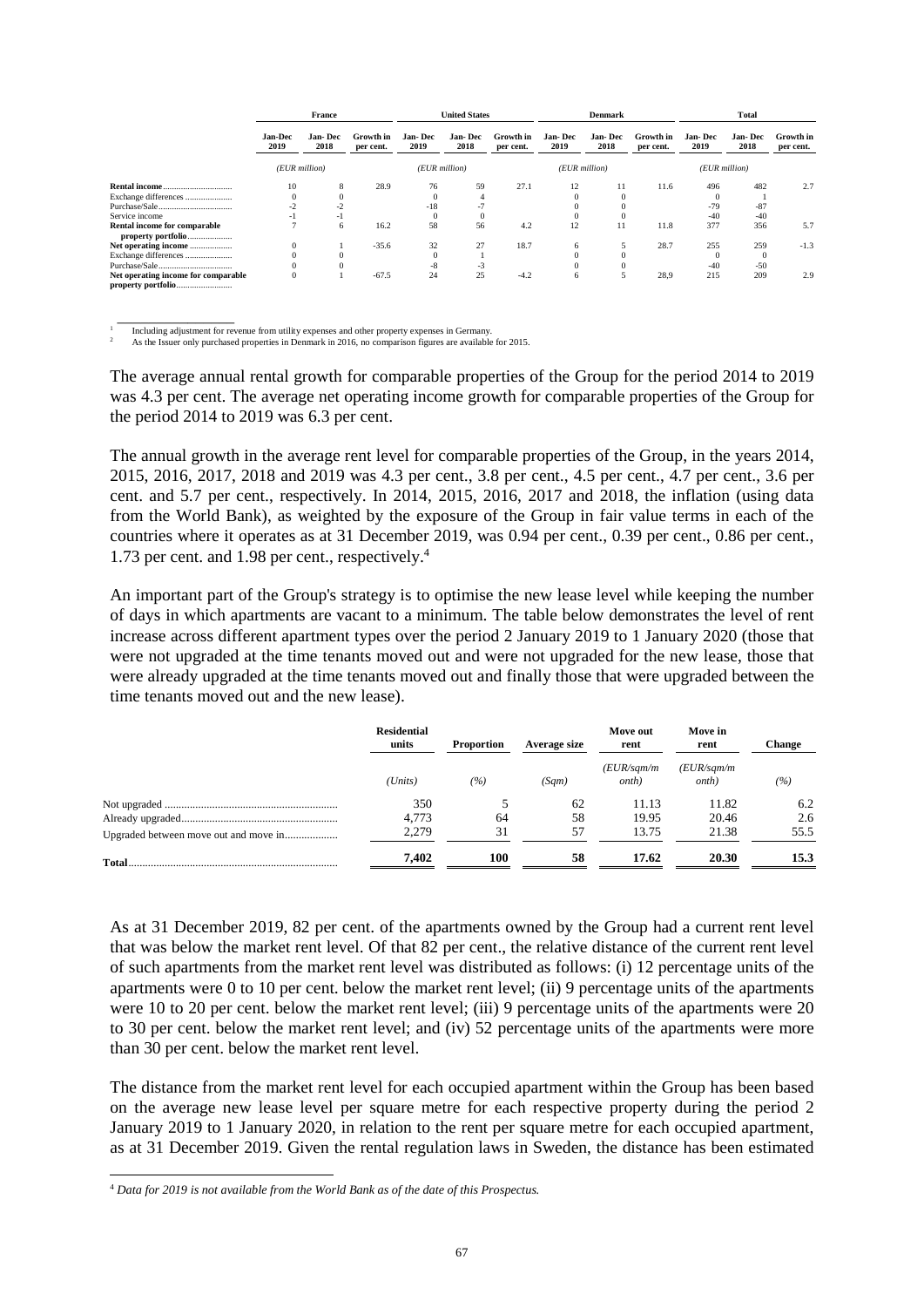to be larger than 30 per cent. below the market rent level in both the Stockholm region and Malmö region.

In the countries where the Group operates, the fair value of residential properties has generally been more resilient towards value losses in economic downturns as compared to office buildings, in the past 30 years. The spread of the Group's portfolio across a number of countries further mitigates any potential property value losses. In the periods 1991-1992 and 2008-2009, the estimated loss in value of the properties for the Group, as weighted by the exposure of the Group in fair value terms in each of the countries where it operates as at 31 December 2019, would have been 2 per cent. and 7 per cent., respectively.

A brief description of the property portfolio of the Group in each country in which the Group operates is set out below.

## *Sweden*

In Sweden, as at 31 December 2019, the Group had a portfolio of 10,000 residential units with residential lettable space of 689,910 square metres (as compared to 12,298 residential units and 866,548 square metres of residential space as at 31 December 2018). Most of the Group's properties are located in fast-growing cities in Greater Stockholm and the Öresund Region.

Over the past 30 years, the major cities in Sweden have experienced a 41 per cent. growth in population, the suburbs of two major cities have experienced a growth of 43 per cent., while the population of mid-sized cities has grown by 25 per cent., small cities by 6 per cent. and rural areas have seen their population decrease by 20 per cent.<sup>5</sup>

As at 31 December 2019, the average residential rent for the properties was SEK 1,372 per square metre per year, which represented an increase as compared to 31 December 2018 (SEK 1,316 per square metre per year).

In Sweden, the rental levels of residential properties have generally increased steadily over the period 1985-2018, evidencing a growth of approximately 294 per cent.<sup>6</sup> During the same period, the rental levels of offices in Stockholm generally increased by approximately 151 per cent.<sup>7</sup>

## *Germany*

In Germany, as at 31 December 2019, the Group had a portfolio of 18,106 residential units with residential lettable space of 1,104,471 square metres (as compared to 21,727 residential units and 1,317,056 square metres of residential lettable space as at 31 December 2018). As at 30 June 2019, Akelius had entered into sales agreements for all properties in Munich, Cologne, Düsseldorf and Frankfurt. At the end of the first quarter of 2020, all of the Group's properties will be located in city centres in Berlin and Hamburg.

Over the past 22 years, the major cities in Germany have experienced a 10 per cent. growth in population, while other big cities have seen their stand still, mid-sized cities have had an increase of 2 per cent. and rural areas have had a decrease of 1 per cent.<sup>8</sup>

<sup>5</sup> *Source: Statistics Sweden. Definitions of major cities, suburbs to major cities, large cities and rural areas are all defined by SCB. The other six categories that SCB defines, all of which typically have a population of 5,000 - 50,000, are categorised as "small cities" above.*

<sup>6</sup> *Source: Boverket, the Swedish National Board of Housing, Building and Planning and Statistics Sweden.*

<sup>7</sup> *Source: Cushman & Wakefield.*

<sup>8</sup> *Source: Destatis – Based on population development of "Kreise" and "kreisfreie Städte". Rural area: <80 000, Mid-sized city: <150 000, Big city: <650 000, Metropolitan area:>650 000. Year for determining city category:1995.*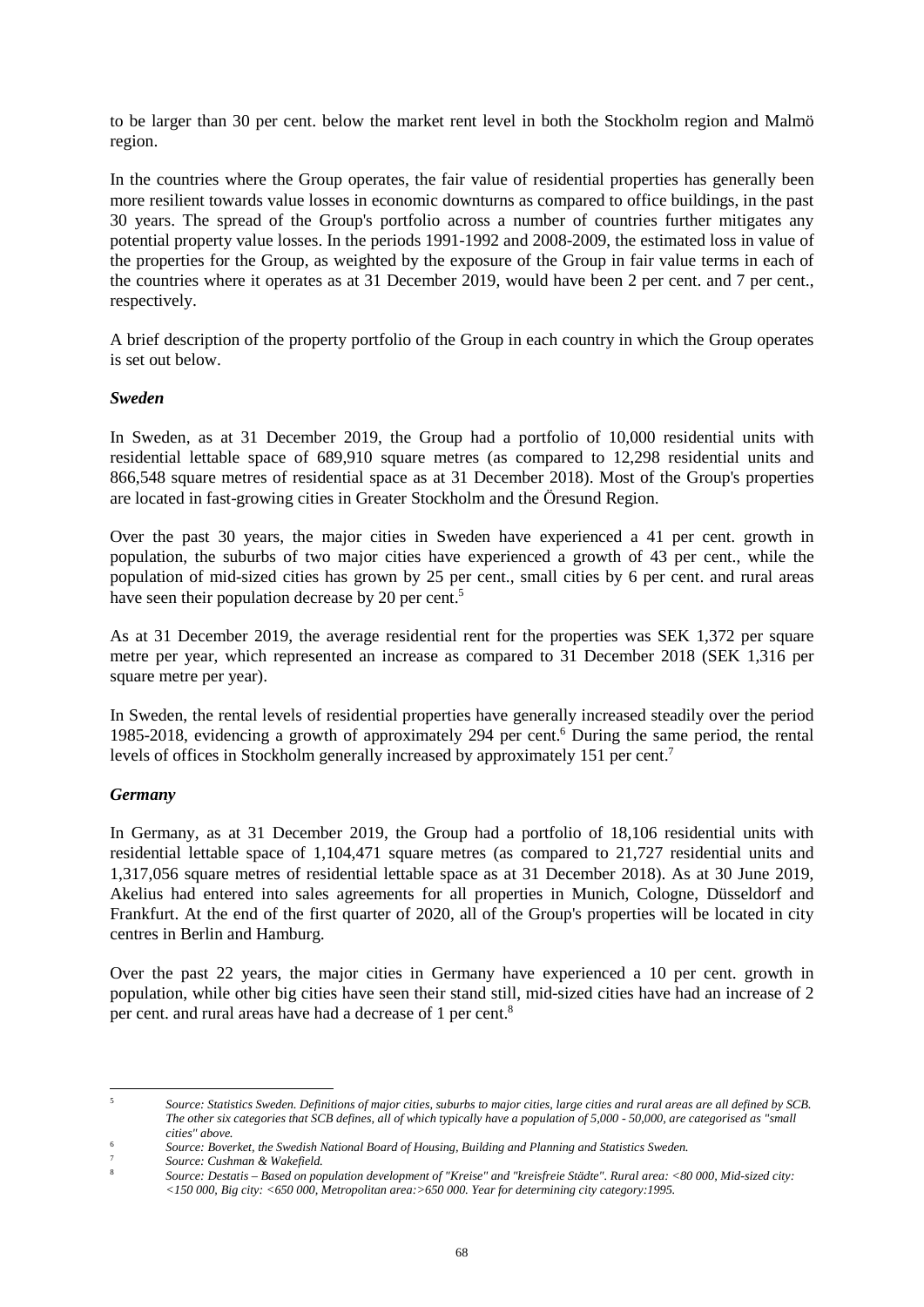As at 31 December 2019, the average residential rent for the Group's properties in Germany was EUR 9.81 per square metre per month, which represented an increase as compared to 31 December 2018 (EUR 9.48 per square metre per month).

In Germany, the rental levels of residential properties have generally increased steadily over the last 28 years, evidencing a growth of approximately 111 per cent. during the period 1990-2018. During the same period, the rental levels of commercial property have only increased by seven per cent.<sup>9</sup>

## *Canada*

In Canada, as at 31 December 2019, the Group had a portfolio of 7,366 residential units with residential lettable space of 439,401 square metres (as compared to 7,779 residential units and 466,831 square metres of residential lettable space as at 31 December 2018).

Over the past 25 years, the major cities in Canada have experienced a strong growth in population, 43 per cent., while large cities have seen their population increase by 36 per cent., mid-sized cities have had an increase of 18 per cent. and small cities have had an increase of 8 per cent.<sup>10</sup>

As at 31 December 2019, the average residential rent for the Group's properties in Canada was CAD 2.03 per square foot per month, which represented an increase as compared to 31 December 2018 (CAD 1.90 per square foot per month).

In Canada, the residential rent level has generally increased steadily over the last 28 years, evidencing a growth of approximately 93 per cent. during the period 1990-2018.<sup>11</sup> During the same period, the rental levels of offices in Canada generally increased by approximately 20 per cent.<sup>12</sup>

# *United Kingdom*

In the United Kingdom, as at 31 December 2019, the Group had a portfolio of 2,242 residential units with residential lettable space of 87,914 square metres, virtually the same amounts as at 31 December 2018.

As at 31 December 2019, the average residential rent for the Group's properties in the United Kingdom was GBP 2.88 per square foot per month, which represented an increase as compared to 31 December 2018 (GBP 2.77 per square foot per month).

In the United Kingdom, the residential rent level has generally increased over the last 33 years, evidencing a growth of approximately 309 per cent. during the period 1985-2018. During the same period, the rental levels of offices generally increased by approximately 110 per cent.<sup>13</sup>

## *France*

In France, as at 31 December 2019, the Group had a portfolio of 1,550 residential units with residential lettable space of 47,851 square metres, virtually the same amounts as at 31 December 2018.

As at 31 December 2019, the average residential rent was EUR 25.61 per square metre per month, which represented an increase as compared to 31 December 2018 (EUR 22.79 per square metre per month).

<sup>9</sup> *Source: Bulwiengesa AG.*

<sup>10</sup> *Source: Statistics Canada – Based on population development of divisions (around 300 in total in Canada). Small city: <50 000, Mid-sized city: <150 000, Large city: <500 000, Major city:>500 000. Year for determining city category:1990.*

<sup>11</sup> **Source: Canada Mortgage and Housing Corporation.**<br><sup>11</sup> **Source: Canada Mortgage and Housing Corporation.** 

<sup>&</sup>lt;sup>12</sup> *Source: CBRE Ltd.*<br><sup>13</sup> *Source: MSCL luga* 

<sup>13</sup> *Source: MSCI Inc.(IPD).*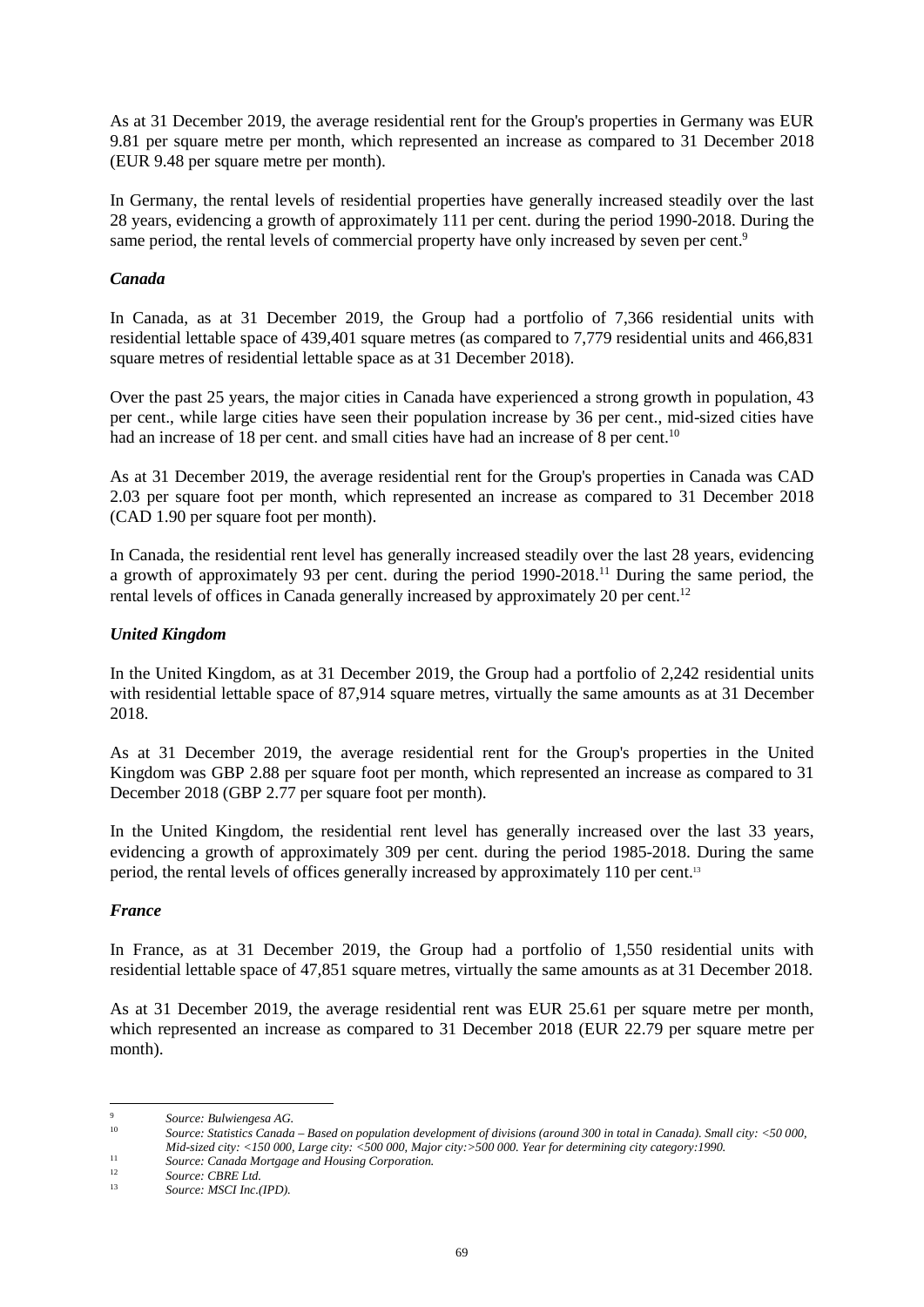In Paris, the residential rent level has generally increased over the last 28 years, evidencing a growth of approximately 106 per cent. during the period between 1990-2018.14 During the same period, the rental levels of offices in Paris' central business district generally increased by approximately 13 per cent.<sup>15</sup>

## *United States*

In the US, as at 31 December 2019, the Group had a portfolio of 3,931 residential units with residential lettable space of 272,209 square metres (as compared to 3,782 residential units and 261,058 square metres of residential lettable space as at 31 December 2018).

As at 31 December 2019, the average residential rent was USD 3.02 per square foot per month, which represented an increase as compared to 31 December 2018 (USD 2.88 per square foot per month).

In the US, the residential rent level has generally increased over the last 27 years, evidencing a growth of approximately 160 per cent. during the period between 1991-2018.<sup>16</sup> During the same period, the rental levels of offices in the US generally increased by approximately 66 per cent.<sup>17</sup>

## *Denmark*

As at 31 December 2019, the Group owned 1,031 apartments in Copenhagen with a residential lettable space of 82,527 square metres, same amounts as at 31 December 2018.

As at 31 December 2019, the average rent per square metre and year was DKK 1,065 which represented an increase as compared to 31 December 2018 (DKK 1,011 per square metre and year).

In Denmark, the residential rent level has generally increased over the last 28 years, evidencing a growth of approximately 94 per cent. during the period between 1990-2018.18 During the same period, the rental levels of offices in Copenhagen's central business district has not changed in nominal terms<sup>19</sup>

## **Rent Regulations**

The ability of the Group to increase the rent payable by tenants of its properties is regulated differently in the jurisdictions in which the Group operates. In some countries (such as the United Kingdom), the Group is, in the majority of cases, able to increase rent freely in accordance with market practice, whereas in others (such as Sweden) the ability to increase rent is subject to restrictions. In the regulated markets, the rent level normally fluctuates less and the rental income is more predictable. A brief description of the rental regulations in each country in which the Group operates is set out below.

## *Sweden*

Rents in Sweden are negotiated between the landlord and the Swedish Union of Tenants in accordance with the system of "utility value" (Sw: *Bruksvärdessystemet*). If an agreement between the landlord and the Swedish Union of Tenants is not met, the landlord can enter an agreement directly with the tenant. The rent level may then be challenged and the rent tribunal will decide in accordance with the system of "utility value". This system implies that rent levels should be proportionate to the standard and location of the property in question and can only be increased to a level that is in line with the rent that is charged on other comparable residential units (in other words, rents can normally only be

<sup>14</sup> *Source: OLAP (Observatoire des loyers de l'Agglomération Paris).*

<sup>15</sup> *Source: CBRE.*

<sup>16</sup> *Source: US Census Bureau.*

<sup>17</sup> *Source: Jones Lang LaSalle.*

<sup>18</sup> *Source: Statistics Denmark.* <sup>19</sup> *Source: Saddin & Albaek.*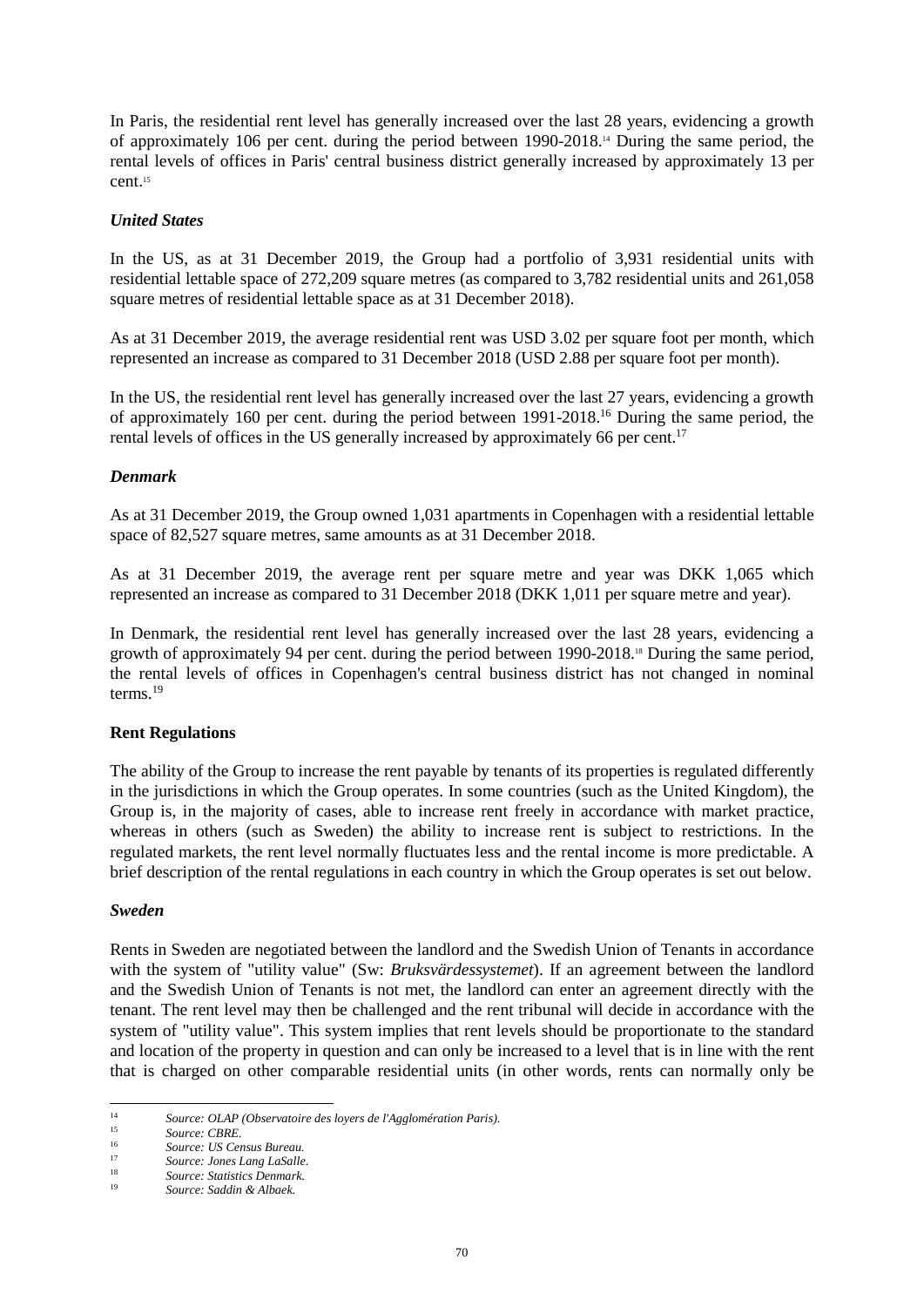subject to more significant above-inflation increases when the residential units have been upgraded). This rental regulation has resulted in low rent levels in Sweden, which in turn leads to fewer new rental residential units and a housing shortage in growing cities such as Stockholm and Malmö. In Sweden, rental regulation has also resulted in lower risks for property owners in relation to vacancy rates and rental income.

## *Germany*

In Germany, the parties to a new rental agreement are in general freely able to agree on the rent. However, in cities with a tense housing market situation, the rent may be restricted to the locally prevailing comparable market rents plus 10 per cent. This restriction does not apply to extensively upgraded residential units. Increases in the rent of current tenants can be conducted by different methods. Since 2012, the Group has used indexation according to the consumer price index as the method for setting levels of rent in new lease contracts. If the lease contract does not include such indexation, the rent is set by a comparison to the locally prevailing rents set forth in rent indices (Ge: *Mietspiegel*). The index rent is calculated by local authorities to reflect the standard and location of the properties. Increases in rent by comparison to the rent mirror are capped at 15 per cent. for every three-year period. Following any upgrades to the residential units, landlords are allowed to increase the rent of an existing tenant by a total of 8 per cent. of the modernisation cost incurred. However, the Berlin Senate voted on 18 June 2019, to freeze rents for five years. The law is likely to be enacted in 2020 (see also "*Changes in rental regulations*" under "*Risk factors*"). Further, the Senate plans as of the date of this Prospectus to implement a rent cap in Berlin with levels lower than current rent caps. According to German media coverage, this may mean rent reductions for current tenants and lower rents for new tenants. There is a risk that the plans result in a passed bill which caps the rent for Akelius' properties in Berlin, depending on the age of the apartment and recent modernisation, to EUR 8 per sqm per month. Akelius' average rent in Berlin was EUR 9.33 per sqm per month at the end of December 2019. In the unlikely event of the legislation being implemented and in those levels as indicated in the media coverage, this would mean approximately EUR 22 million in lowered rent per year for Akelius in Berlin.

## *Canada*

In Toronto, the parties to a new rental agreement are freely able to agree on the rent but increases for current tenants are controlled by the local authorities. The rent increase normally follows the level of inflation. As a result of extensive renovations or improvements to residential units, increased taxes or tariffs on utility costs, landlords are allowed to increase the rent of an existing rent contract by up to 9 per cent. over a period of three years.

In Montreal, the parties to a new rental agreement are freely able to agree on the rent but the new tenants are entitled to a court assessment of the rent. Landlords are allowed to increase the rent of an existing tenant when the landlord's costs increase and costs incurred for upgrades can to some extent be passed on to the tenants.

# *United Kingdom*

In the United Kingdom, rental regulations are in place only for tenancies that were granted prior to 1988. Such tenancies comprise 1.9 per cent. of the Group's portfolio as at 31 December 2019. The most common residential lease contract in England is an assured shorthold tenancy with an average duration of 12 months. Parties to such contract are freely able to renew the contract at market rent after expiry. Because of the high fluctuation and short duration of the lease contracts, the rent levels are usually close to market rents. By upgrading the residential units and the common areas, landlords are able to increase rents above the market rent.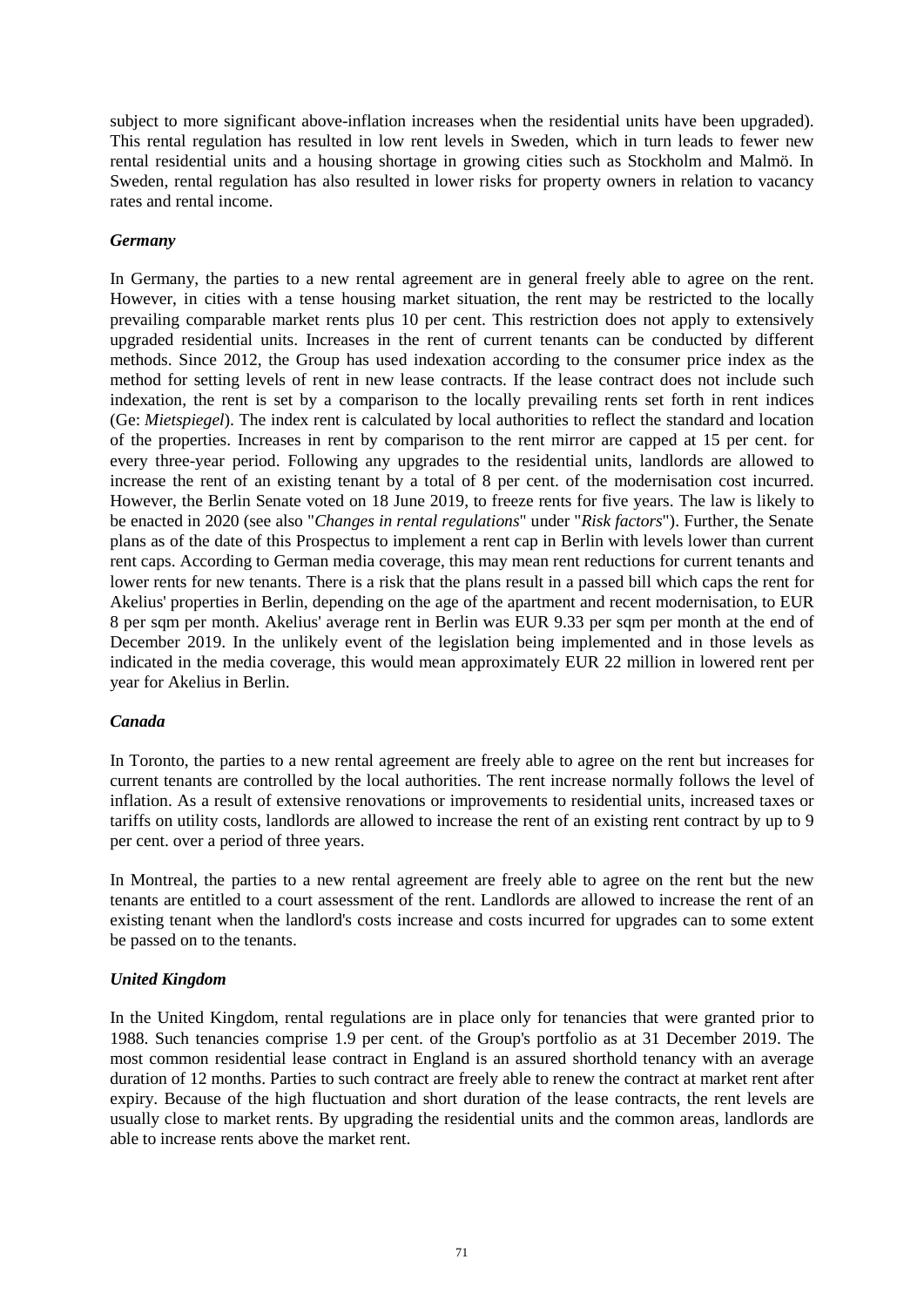# *France*

In France, new leases can be set with a free rent level only if one of the following conditions is fulfilled: (i) first letting of the residential unit, (ii) the residential unit has been vacant for the past eighteen months, (iii) the residential unit has been renovated within the last six months with a total cost of works that exceeds the previous annual rent. Current leases can be renegotiated after six years of tenancy only if the rent level is significantly below the market rent. In that case, the landlord can increase the rent based on one of the following methods: (i) 50 per cent. of the difference between the locally prevailing rents observed in the neighbourhood (Fr: *Loyer de reference*) and the current rent at the renewal date, or (ii) 15 per cent. of the improvement works (including value added tax) performed in the common or private areas during the lease period and if the total costs of those works exceed the previous annual rent. During the first six years of tenancy following the acquisition date for existing contracts, the annual rental increase cannot exceed the variation of the reference rent index (Fr: *L'Indice de Référence de Loyers*).

# *United States*

In the US, the rental regulations vary significantly from city to city. In New York, rent systems comprise three types. Controlled rent exists when the landlord is generally not entitled to any significant increase of the rent level for existing tenants but can increase the rent when there is a change of tenant and the new tenant is not a lawful successor. The landlord can apply to a current tenant for an increased rent, but the tenant has the opportunity to challenge this request. Stabilised rent exists when the landlord can increase the rent annually according to a guideline which is approximately in line with the consumer price index. Initial rents can be raised by about 0.6 per cent. of upgrading costs up to a maximum of USD 15,000.<sup>20</sup>

In Boston, the rent level in current rental agreements is either free or income restricted. The parties to a new rental agreement for market rate apartments are freely able to agree on the rent. In income restricted units, rent level follows a local consumer price index determined by the local housing authority and is adjusted once a year for all income restricted units.

In Washington, rent control does not apply to buildings constructed after 1975. For buildings built before 1975, existing tenants are subject to a maximum increase of 2 per cent. plus the consumer price index. For vacant units, an automatic increase of 10 per cent. is allowed. Rent levels can be increased by up to 30 per cent. if a similar unit in the building exists with a rent level that high. Voluntary agreements allow for rent to be raised above rent control guidelines in exchange for negotiated capital improvements, services, repairs, and maintenance. This agreement requires approval by 70 per cent. of the residents occupying the property.

In Virginia there is no rent control. Rental levels can be raised to market upon expiration of the lease term, as long as notice of at least thirty days is given.

# *Denmark*

The rental system in Denmark can be divided into three main parts.

In the cost-based rent system, the rent is calculated as the sum of the operating costs plus an owner's yield in the range of 7 to 14 per cent. The owner's yield is based on either (i) the unadjusted property value as of 1 April 1973 or (ii) the construction costs if the property is constructed after 1 April 1973. On a yearly basis, the rent will fluctuate with the operating costs. If the cost increases from one year to another, this will be apportioned between the owner and the tenant through an increase in rent.

<sup>20</sup> *Source: New York State, Division of Housing and Commercial Renewal, Office of Rent Administration.*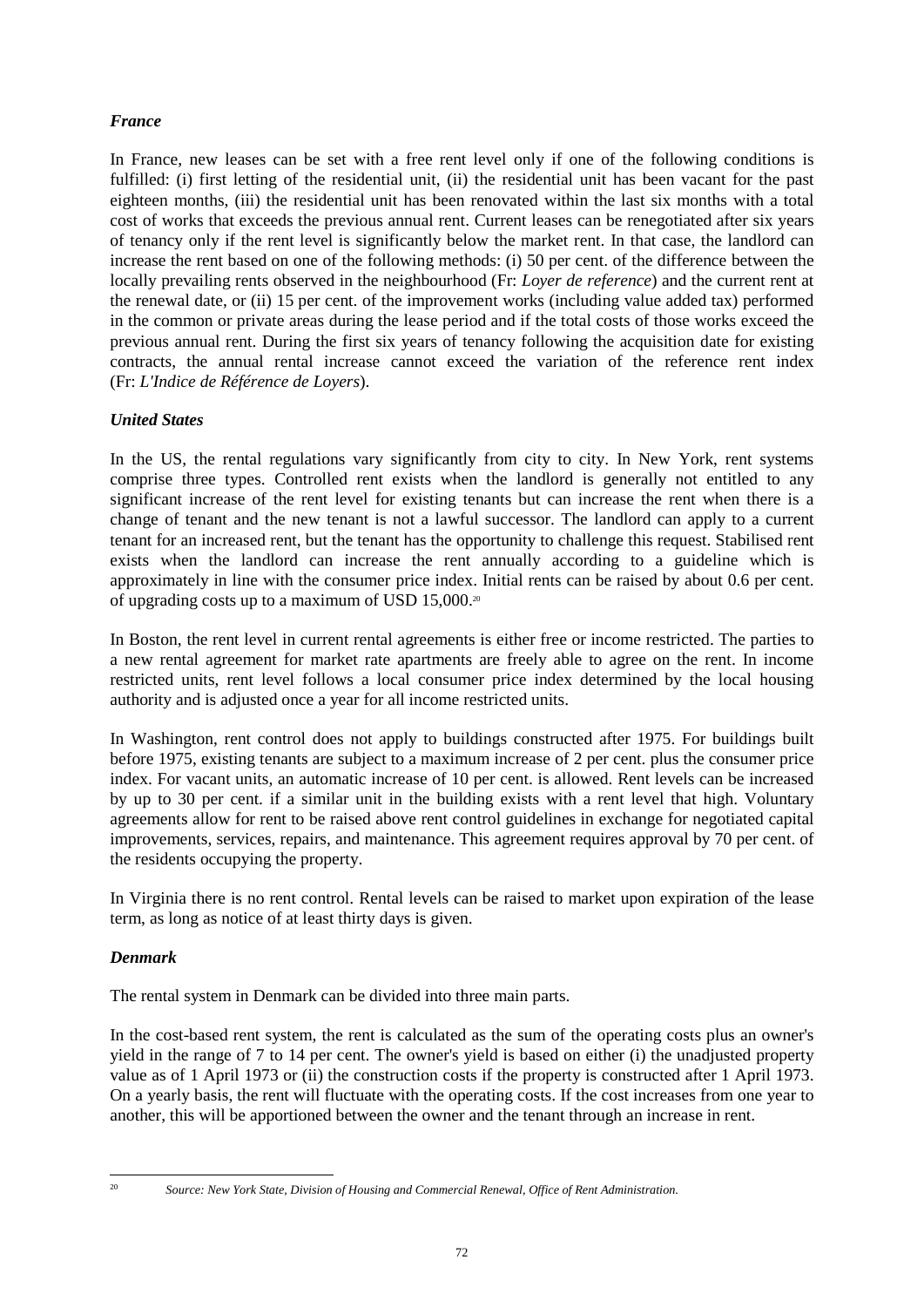If an apartment is substantially improved, the landlord is allowed to change to the utility value rent system, where the rent levels reflect the utility value of the apartment. The rent level is determined by a comparison of similar properties in similar locations. Yearly rent increases are made by adjusting the lease agreements and connecting the rent to an index; normally the consumer price index NPI (Dk: *Nettoprisindeks*).

For buildings constructed after 1991 the new lease rent level is free. This includes conversion of commercial buildings as well as attic extensions. Yearly rent increases are made by adjusting the lease agreements and connecting the rent to an index; normally the consumer price index NPI (Dk: *Nettoprisindeks*).

## **Property management**

The Group's property management teams at a local level are dedicated to the management of properties in a given region. The Group's property management is organised into three units, one for each region in which the Group owns properties. The Scandinavian region consists of properties in Sweden and Denmark, the Europe region consists of properties in Germany, France and the United Kingdom and the North America region consists of properties in the US and Canada. The Group manages each of the three units separately and dedicates a region manager to each unit. Each region manager is responsible for managing tenants, lettings, services, upgrades, projects, purchases and sales, property valuations, and monitoring compliance with regulatory and accounting requirements, including tax and value added tax returns. The region managers provide insight into the local requirements and market dynamics and aim to ensure profitability in their respective regions. The Group has dedicated administration teams responsible for the Group's overall activities which supports the units in their local operations.

## **Development projects**

The Group also seeks to enhance the value of its properties by carrying out projects that are designed to develop and upgrade its residential units and real estate properties. The Group's overarching project in this respect is the upgrading of its properties of all types (in particular the apartments, stairwells, entrances and gardens within those properties) to a "better living" standard. The concept is orientated towards upgrading vacant rental residential units to the standard of newly-built condominiums. The costs associated with these upgrades are, to a certain extent, recovered through increases to the rent payable for such properties. By upgrading only its vacant residential units, the Group ensures that its current tenants are not obliged to accept a higher standard and, respectively, higher rents. In 2019, the Group upgraded 2,569 residential units for a total investment of EUR 108 million and upgraded the communal areas of some of its properties for a total investment of EUR 360 million. The share of upgraded apartments represented 48 per cent. of the Group's total portfolio as at 31 December 2019 (compared to 43 per cent. as at 31 December 2018). Of the total apartments, only around three per cent. are deemed necessary to upgrade before re-let, in order to attract a new tenant. 55 per cent. of the apartments will be upgraded if the yield is greater than seven per cent., but it is not necessary to upgrade in order to re-let the apartments at the same or higher rent level than before. The Group also invests significantly in development projects that seek to maximise the energy efficiency of its properties and in projects that convert commercial premises into residential units.

The Group commits to centralised and standardised purchasing of construction materials (so called "StreamLine Production"). This ensures consistency in terms of quality and provides opportunities for volume discounts. In 2014, the Group introduced a fully-developed support system which manages the logistics and the administration of its development projects. This system simplifies, among other things, the logistics and cost control processes associated with the projects. The Group continuously focuses on effective internal coordination in order to reduce both the time and the cost of its development projects.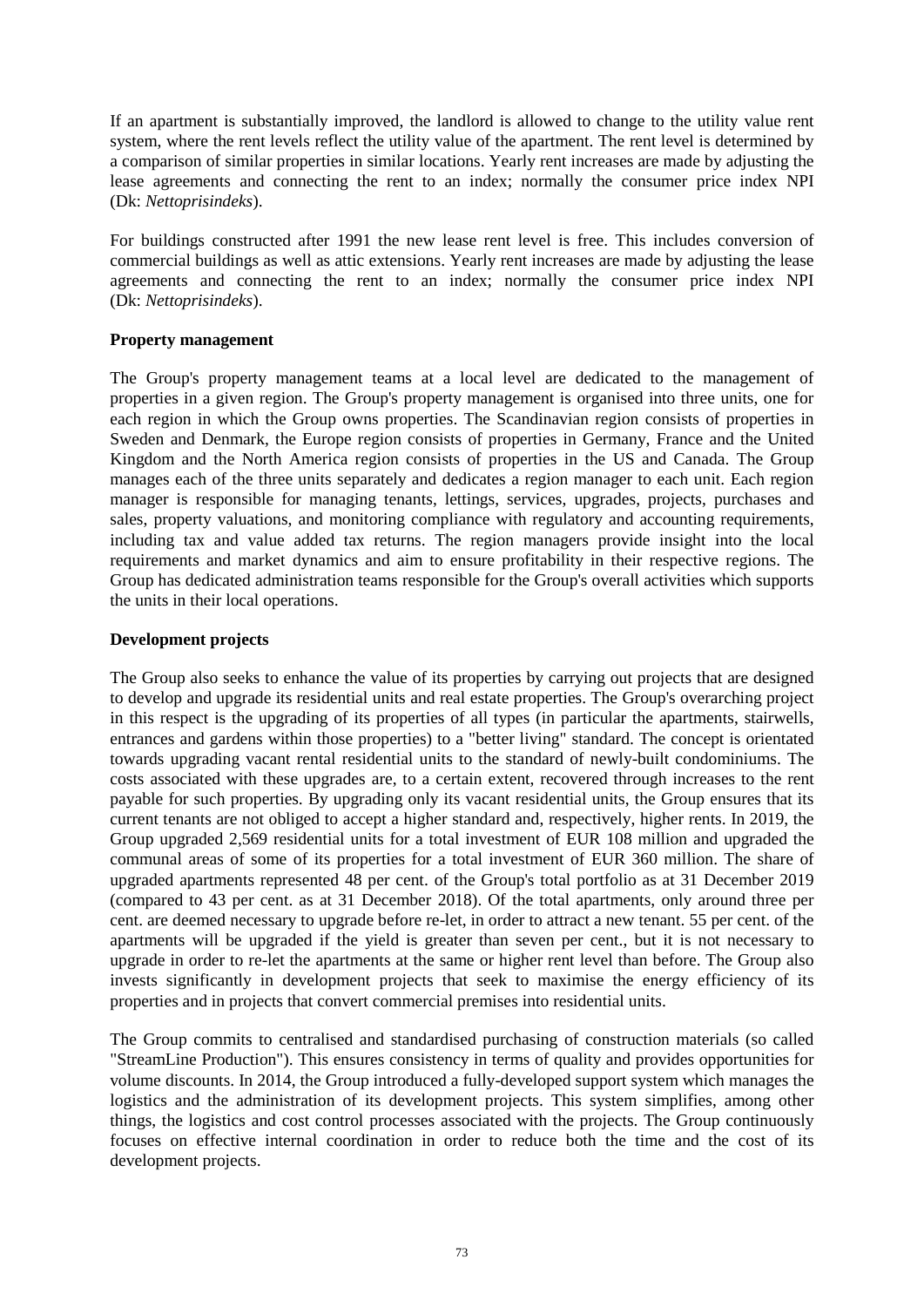## **Finance**

The following table sets out the key figures in relation to the Group's consolidated equity and interestbearing liabilities as at 31 December 2019, 31 December 2018, 31 December 2017 and 31 December 2016:

|                                                          | 31 December |       |        |        |  |  |  |  |
|----------------------------------------------------------|-------------|-------|--------|--------|--|--|--|--|
|                                                          | 2019        | 2018  | 2017   | 2016   |  |  |  |  |
| Equity                                                   |             |       |        |        |  |  |  |  |
|                                                          | 5.526       | 5.370 | 48,270 | 40.937 |  |  |  |  |
|                                                          | 45          | 43    | 46     | 46     |  |  |  |  |
| <b>Interest-bearing liabilities</b>                      |             |       |        |        |  |  |  |  |
|                                                          | 14          | 19    | 18     | 24     |  |  |  |  |
|                                                          | 40          | 44    | 44     | 43     |  |  |  |  |
| Interest coverage ratio, excluding realised value growth | 2.0         | 1.8   | 1.9    | 1.9    |  |  |  |  |
|                                                          | 7.8         | 2.8   | 4.7    | 4.5    |  |  |  |  |
|                                                          | 4.5         | 4.5   | 5.3    | 4.5    |  |  |  |  |
|                                                          | 5.4         | 5.7   | 5.6    | 5.0    |  |  |  |  |

 $\overline{\phantom{a}}$  , which is a set of the set of the set of the set of the set of the set of the set of the set of the set of the set of the set of the set of the set of the set of the set of the set of the set of the set of th 1 "**Interest rate hedge total loans**" refers to volume weighted remaining term for interest rates on the Group's interest-bearing liabilities and derivatives on the balance sheet date. This measure is used to analyse the Group's financial risk.

2 "**Capital tied up total loans**" refers to volume weighted remaining term of the Group's interest-bearing liabilities and derivatives on the balance sheet date. This measure is used to analyse the Group's financial risk.

Please see "*Description of alternative performance measures*" below for a further description of the method of calculating certain of the financial measures set out in the table above.

The Group's investments, operations and development projects are financed by a variety of sources. During 2019, the Group's profit was EUR 385 million and the Group increased its consolidated equity by EUR 156 million, which amounted to EUR 5,526 million as at 31 December 2019 (as compared to EUR 5,370 million as at 31 December 2018). The Group's equity to assets ratio was 45 per cent. as at 31 December 2019, as compared to 43 per cent. as at 31 December 2018.

The Issuer raised a total of SEK 6,020 million (gross proceeds) through the issue of 19 million preference shares in 2014 and 2015. The Issuer redeemed all previously outstanding preference shares on 20 December 2019 and, as at 31 December 2019, had no outstanding preference shares.

The Group believes in diversification and has developed relationships with a number of credit institutions in the respective markets in which it operates. As at 31 December 2019, the Group had entered into financing arrangements with 31 banks across Sweden, Germany, the United Kingdom, Canada, France, Denmark and the US. The Group uses its long-term debt to reduce refinancing and interest rate risk. The Issuer does not usually distribute net dividends to its ordinary shareholders and regularly reinvests the Group's profits, thus effectively increasing the size of the Group's property portfolio without increasing the loan-to-value ratio. Net dividends means any dividends where the proceeds are not immediately used by the shareholders to subscribe for new shares. There are no mandatory rules on the Issuer distributing dividends to its preference shareholders (if any) and, while the Issuer does not maintain a prescriptive strategy in this respect, it does intend to defer the distribution of dividends when required in accordance with the Group's business strategy. During 2019, the Issuer distributed dividends on its then outstanding preference shares in an aggregate amount of EUR 32 million. The Group's secured loans amounted to EUR 1,658 million as at 31 December 2019, a decrease of EUR 688 million as compared to EUR 2,346 million as at 31 December 2018. During 2019, the Group's total borrowings decreased by EUR 662 million to a total of EUR 5,356 million as compared to EUR 6,018 million as at 31 December 2018. During 2019, the Group's total loan-to-value ratio decreased from 44 per cent. as at 31 December 2018 to 40 per cent. as at 31 December 2019.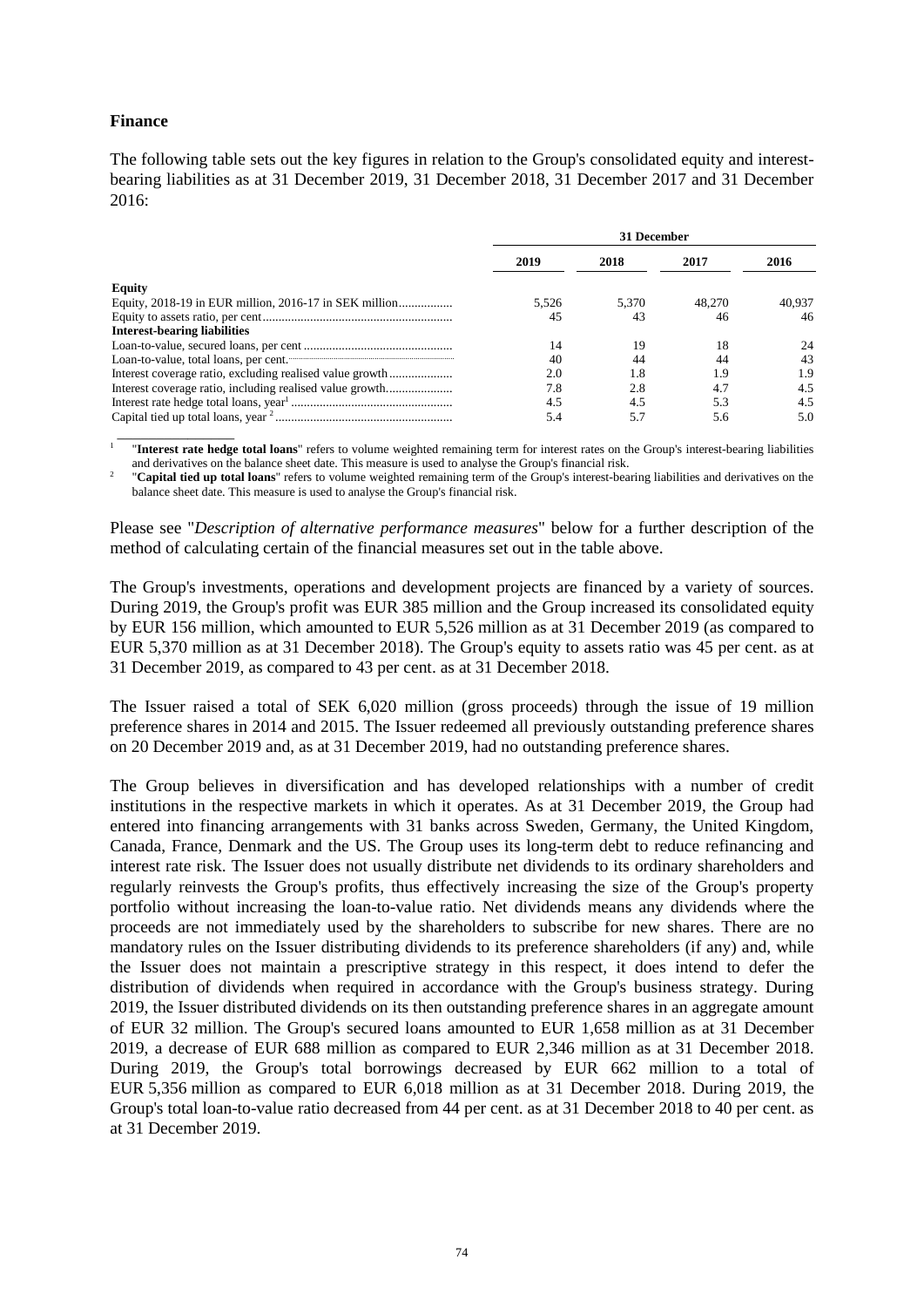The Group's secured loan-to-value ratio was 14 per cent. as at 31 December 2019, which represented a decrease as compared to 31 December 2018 (19 per cent.). The level of the ratio is in line with the Group's ambition to maintain a low overall share of its secured lending. The Group's total loans were on average tied up for 5.4 years as at 31 December 2019. As at 31 December 2019, the total loans of the Group carried an average interest rate of 2.25 per cent. which represented a decrease as compared to 31 December 2018 (2.64 per cent.). The average interest rate hedge for total loans was 4.5 years as at 31 December 2019, the same as at 31 December 2018.

The Group's interest coverage ratio excluding realised value growth was 2.0 as at 31 December 2019, which represented an increase as compared to 31 December 2018 (1.8 per cent.). The Group's interest coverage ratio including realised value growth was 7.8 as at 31 December 2019, as compared to 2.8 as at 31 December 2018. This increase was principally a result of a large volume of successful divestments of properties in Sweden and Germany during the first half year 2019 as compared to 2018 during which fewer divestments were carried out. As at 31 December 2019, available funds in the form of cash and unutilised and available credit facilities totalled EUR 841 million, as compared to EUR 461 million as at 31 December 2018.

As at the date of this Prospectus, the Issuer has issued eleven senior unsecured bonds that remain outstanding, one of EUR 300 million (maturing in September 2020), one of EUR 600 million (maturing in January 2022), one of EUR 600 million (maturing in February 2025), one of EUR 500 million (maturing in March 2024), one of GBP 400 million (maturing in August 2025), one of SEK 1,000 million (maturing in October 2021), one of SEK 500 million (maturing in October 2021), one of SEK 700 million (maturing in October 2023), one of SEK 300 million (maturing in October 2023), one of SEK 800 million (maturing in November 2024) and one of SEK 200 million (maturing in November 2024). The bonds are listed on the regulated market of Euronext Dublin. In addition, the Issuer has issued a subordinated hybrid bond of EUR 500 million (maturing in October 2078) which is also listed on the regulated market of Euronext Dublin.

## **Financial Policy and Covenants**

The current published financial policy of the Group is aimed at minimising the impact of a financial crisis on the Group and it sets a background objective that the Group should be able to withstand (i) a 25 per cent. drop in property values, (ii) an interest rate increase of 5 percentage points and (iii) fluctuations in foreign exchange rates. Pursuant to this policy, the Group aims to achieve the following targets: (a) maintain a minimum Issuer credit rating of BBB by S&P (or such equivalent rating from any other rating agency) with a target to achieve a rating of BBB+ or higher; (b) a loan-to-value ratio of less than 50 per cent. (40 per cent. as at 31 December 2019) and below 40 per cent. from 2020; (c) a secured loan-to-value ratio of less than 25 per cent. (14 per cent. as at 31 December 2019); (d) an interest coverage ratio excluding realised value growth that exceeds 1.8 (2.0 as at 31 December 2019) and 2.0 from 2020, and (e) a liquidity reserve that amounts to at least EUR 300 million (EUR 841 million as at 31 December 2019).

The Issuer's financial policy is also aimed at maintaining a buffer between the financial covenants contained in the Conditions and the Group's financial position at any given time. Based on the financial position at 31 December 2019, the Issuer estimates that none of the following individual events would trigger a breach of any relevant covenant during 2020: a sudden increase in interest rates by five per cent.; a decrease in the fair value of its properties as of 1 January 2020 by 25 per cent.; or a change in the value of the Euro by 10 per cent. towards all currencies.

The Issuer has financial covenants in certain of its existing outstanding senior debt securities that restrict payments on ordinary shares and the Capital Securities. For example, the terms and conditions (the **Programme Conditions**) of Notes issued under the Base Prospectus dated 12 May 2017 relating to the Issuer's EUR 1,500,000,000 EMTN Programme restrict such payments if (i) Consolidated Net Financial Indebtedness to Total Assets is 60 per cent. or higher (40 per cent. as at 31 December 2019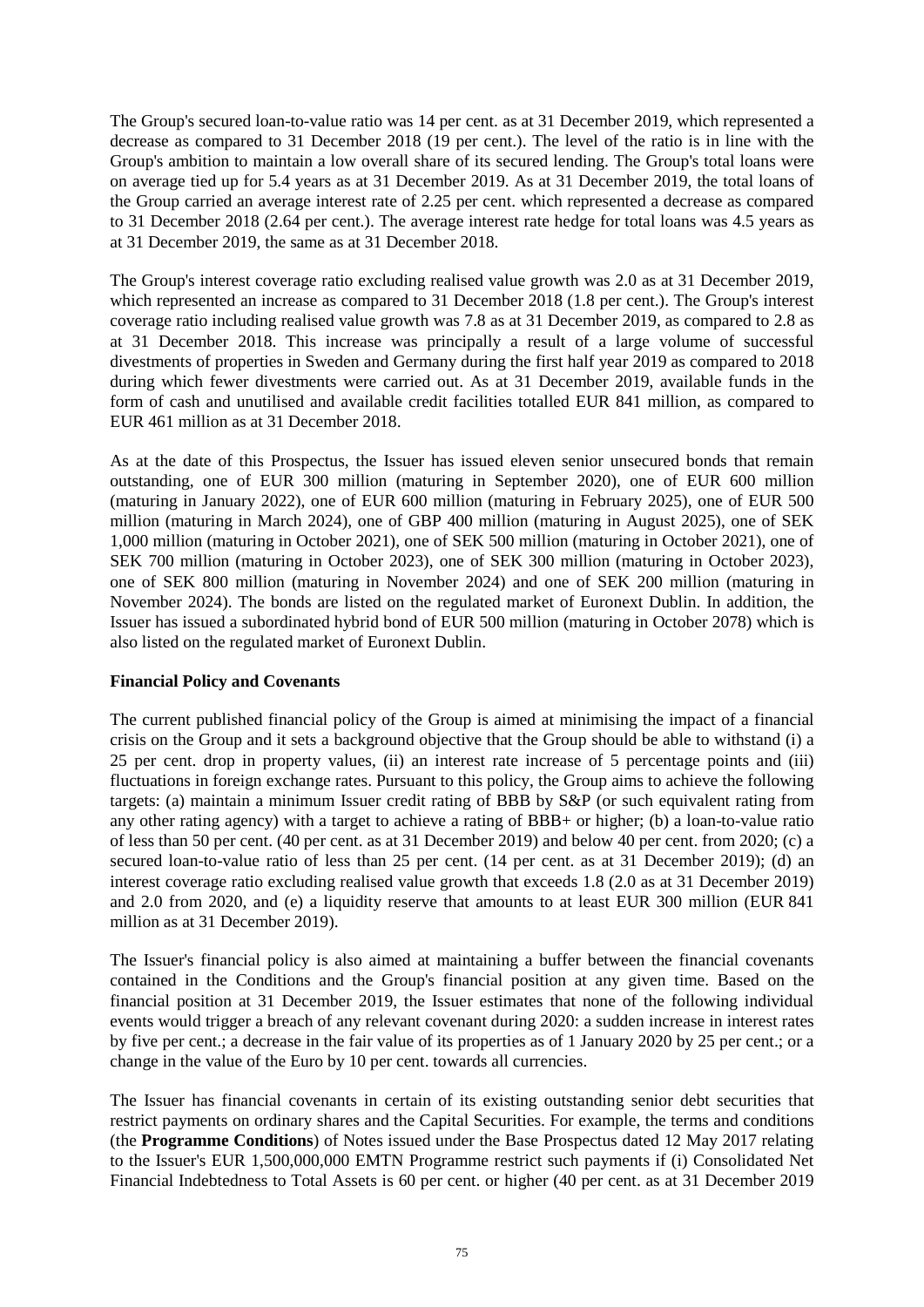and 44 per cent. as at 31 December 2018); or (ii) Adjusted Profit Before Taxes to Total Interest Expenses is 1.5 or less (1.98 as at 31 December 2019 and 1.81 as at 31 December 2018) (see "*Risk Factors – Financial Undertakings*" and "*Alternative Performance Measures*"). Other existing outstanding senior debt securities of the Issuer contain similar (but less restrictive) financial covenants. Each of the defined terms in this paragraph shall have the meanings set out in the Programme Conditions which are incorporated by reference in this Prospectus (see "*Documents Incorporated by Reference*").

The Group also aims to maintain more cash sources than cash uses. The Group defines "**cash sources**" as liquidity (available funds in the form of cash and unutilised and available credit facilities) plus profit before tax and revaluation plus signed property sales. As at 31 December 2019 cash sources totalled EUR 1,047 million. The Group defines "**cash uses**" as up-started investments on its properties plus short-term loans plus signed property purchases. The Group estimates that the remaining payments due on its up-started investments as at 31 December 2019 are approximately EUR 50 million, short term loans as at 31 December 2019 amounted to EUR 590 million and signed property purchases as at 31 December 2019 amounted to EUR 21 million: therefore, cash uses totalled approximately EUR 661 million.

The Issuer does not usually distribute net dividends to its ordinary shareholders of class A and almost exclusively reinvests the Group's profits to support organic growth. If dividends are declared on the Issuer's ordinary shares, the ordinary shares of class D are entitled to five times the total dividend on the class A ordinary shares, however not more than EUR 0.10 per share of class D per year.

## **Recent developments**

Since 31 December 2018, the Issuer has purchased properties for EUR 181 million, sold properties for EUR 1,616 million and contracted sales amounting to another EUR 134 million.

In March 2019, the Issuer entered into an agreement to sell properties with 2,839 apartments in Cologne, Düsseldorf, Frankfurt, Wiesbaden and Mainz to Deutsche Wohnen Management und Servicegesellschaft mbH. The purchase consideration was EUR 685 million, which will be paid to the Issuer at the closing date for each property. As of 31 December 2019, properties corresponding to a value of EUR 33 million had not yet been closed. The final closing is scheduled for the first quarter of 2020.

In August 2019, the Issuer also entered into an agreement for the sale of properties with 1,492 apartments in Munich and Hamburg to Patrizia AG. The purchase consideration was EUR 420 million to be paid at the closing date for each property. The closing was completed in full during the remainder of 2019.

In August 2019, the Issuer entered into an agreement to sell properties with 664 apartments in Toronto to Starlight Acquisitions Ltd. The purchase consideration was EUR 123 million, with payment to be received in three instalments. The first two instalments were paid on 10 September 2019 and 13 September 2019, and the third is scheduled for the second quarter of 2020.

The Issuer issued common shares of class D on Nasdaq First North Growth Market Stockholm on 4 October 2019. The price in the offer was set at EUR 1.75 per D-share following book building. The offer was directed at institutional investors, in Sweden and abroad, as well as to the general public in Sweden, and raised proceeds of EUR 385 million (before transaction costs). Settlement was concluded on 8 October 2019.

In November 2019, the Issuer decided on a mandatory redemption of all 18,835,606 outstanding preference shares. The redemption price was SEK 347.50 per preference share of which SEK 2.50 was accrued dividend.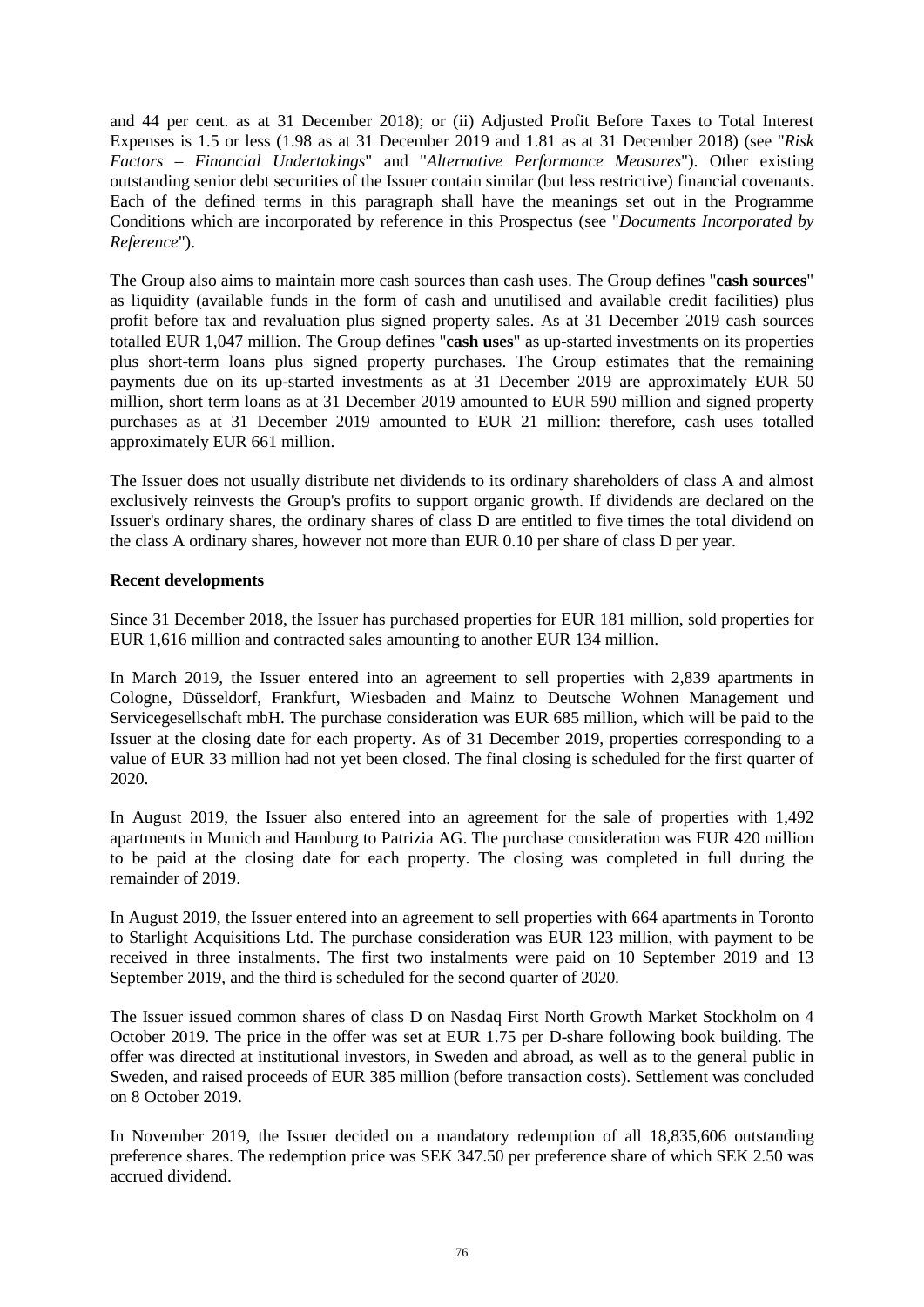The redemption amount of SEK 6,545 million was settled on 20 December 2019.

Other than the above-mentioned property sales and the issuance of the shares of Class D, no material changes of the Issuer's financial situation or market position have taken place after 31 December 2018.

## **Credit rating**

The long-term senior obligations of the Issuer are rated BBB by S&P.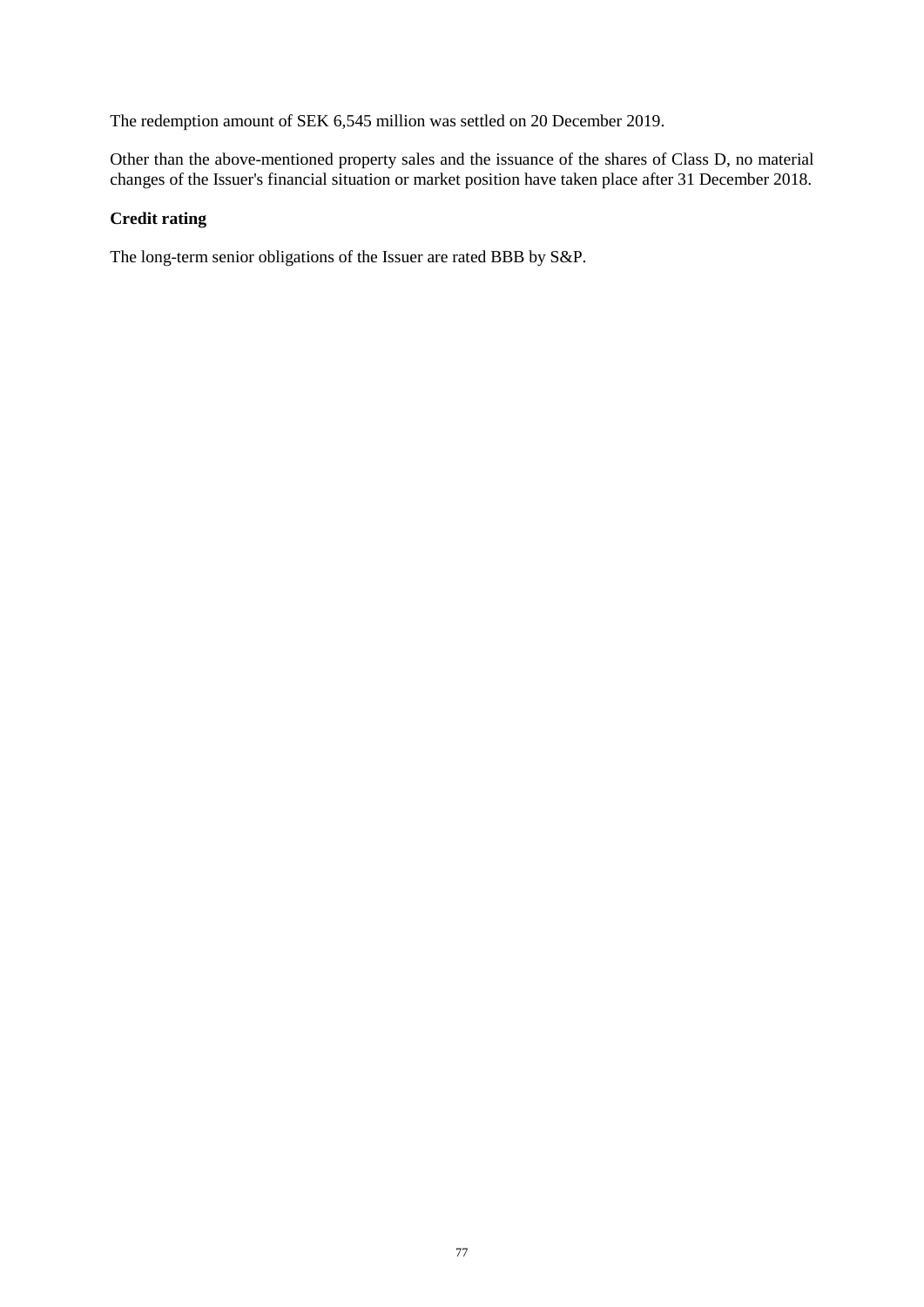## **BOARD OF DIRECTORS, MANAGEMENT AND AUDITORS**

The business address for all members of the board of directors (the **Board**) and the management of the Issuer is: Akelius Residential Property AB, Svärdvägen 3A, P.O. Box 104, SE-182 12 Danderyd, Kingdom of Sweden. The Board currently consists of four members. The Board has also established, among others, a business committee, a finance committee and an audit committee. The role of the business committee is to approve property transactions not exceeding EUR 100 million and the role of the finance committee is to approve financial decisions not exceeding EUR 100 million. The obligations of the audit committee to monitor the Issuer's financial reporting are required by law. The Issuer's internal auditor, appointed by the Issuer's majority shareholder, Akelius Apartments Ltd, has a broad role in overseeing and auditing the Group's work streams, its development projects, IT, GDPR compliance, information security, accounting procedures and accounting systems. Information on the members of the Board and the management, including significant assignments outside the Issuer which are relevant for the Issuer, is set out below.

## **Board of Directors**

#### *Anders Lindskog, chairman of the Board*

Anders Lindskog is the owner and sole board member of Anders Lindskog Byggkonsult AB. Anders Lindskog is also currently being engaged as Project Manager at Frank Projektpartner AB.

#### *Pål Ahlsén, member of the Board*

Pål Ahlsén is chief executive officer of the Issuer. Pål Ahlsén also is the chairman of the Board of Directors of Akelius Lägenheter Aktiebolag, Akelius Fastigheter i Haninge AB and Akelius France Holding. Pål Ahlsén also is a member or the Board of Directors of Akelius US LLC, Akelius Real Estate Management LLC and Akelius Systems AB. Pål Ahlsén is also a deputy member of the Board of Directors of Tobias Frick Fastighet AB.

## *Igor Rogulj, member of the Board*

Igor Rogulj is currently a council member of Akelius Foundation, member of the Board of Directors of Akelius Apartments Ltd, Torpet Sweden Ltd and Xange Holding Ltd as well as a partner in Vukovic+Rogulj Gesellschaft von Architekten mbH. Igor Rogulj is also the owner of Solekius S.L.

## *Lars Åhrman, member of the Board*

Lars Åhrman is the owner and managing director of Åhrman Consulting AB. Lars Åhrman is also chairman of the Board of Directors of Anna Ahrenbergs foundation, Karin and John Drumms foundation, Signhild Ekmans foundation, Ernst Wallins foundation, Eleonore Dicksons foundation and Karin Karlings Scholarship foundation. Lars Åhrman is member of the Board of Directors of Douglas and Caroline Kennedys foundation, Emil and Maria Palms foundation, Per-Olof Ahls foundation and John and Britt Wennerströms foundation and deputy member of the Board of Directors of Foundation for Stroke Research.

#### **Management**

## *Pål Ahlsén, Chief Executive Officer of the Group*

Pål Ahlsén is chief executive officer of the Issuer. Pål Ahlsén also is the chairman of the Board of Directors of Akelius Lägenheter Aktiebolag, Akelius Fastigheter i Haninge AB and Akelius France Holding. Pål Ahlsén also is a member or the Board of Directors of Akelius US LLC, Akelius Real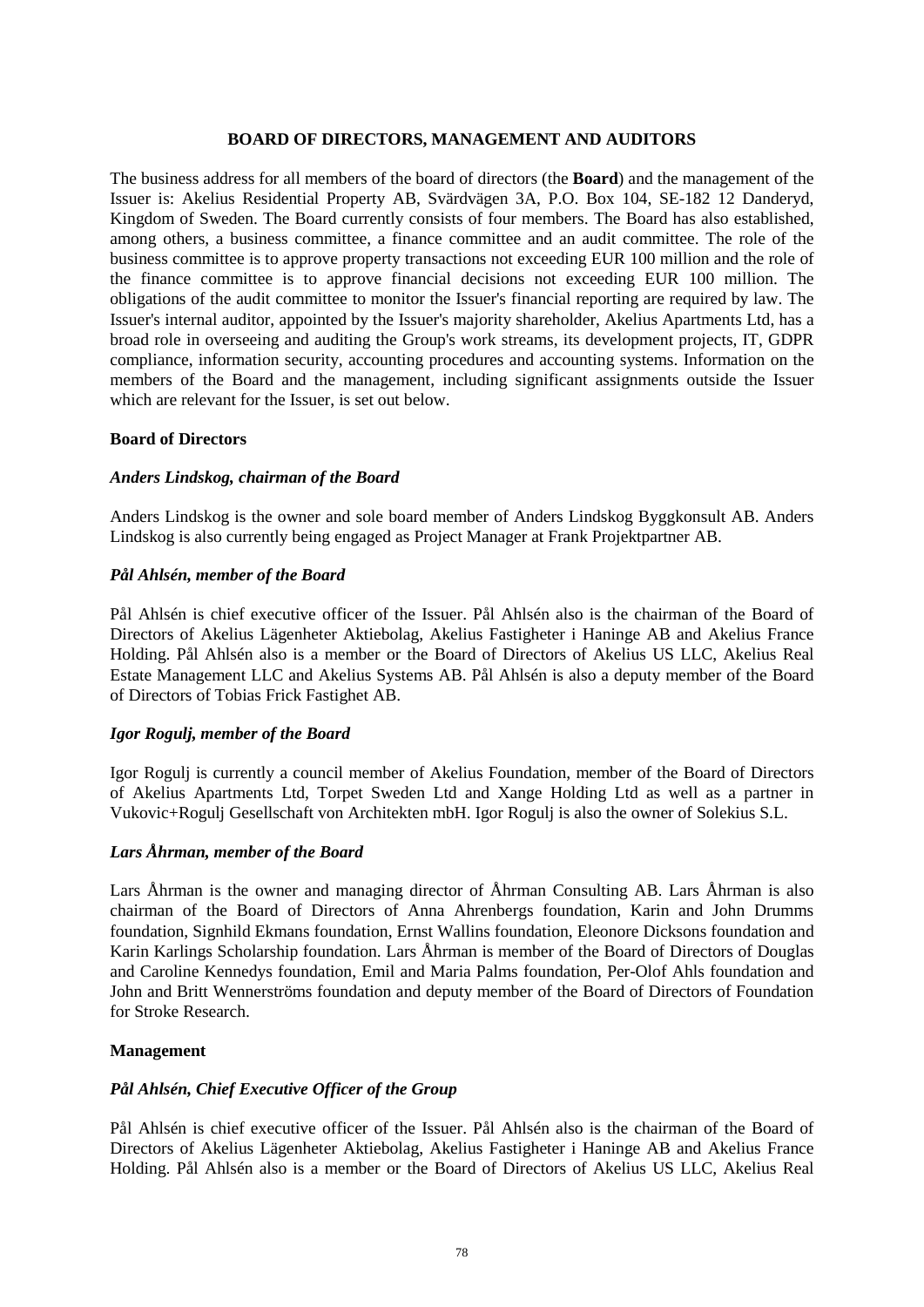Estate Management LLC and Akelius Systems AB. Pål Ahlsén is also a deputy member of the Board of Directors of Tobias Frick Fastighet AB.

## *Leiv Synnes, Chief Financial Officer*

Leiv Synnes is currently a member and/or chairman of the Board of the Directors of the majority of the subsidiaries of the Issuer and a member of the Board of Directors and chairman of both Akelius Systems AB and Akelius Språkkurs AB. In addition, Leiv Synnes is also the chairman of the Board of Directors in Akelius Spar AB (publ) and a member of the Board of Directors in Akeliusfonder Ltd and Akelius Invest Ltd.

## *Lars Lindfors, Deputy Chief Executive Officer of the Group*

Lars Lindfors is deputy chief executive officer of the Group. Lars Lindfors is a member of the Board of Directors in all Swedish and Danish Akelius-companies and in Akelius Språkkurs AB as well as being the managing director thereof.

## *Andreas Wallén, Chief Business Development Officer*

Andreas Wallén is the Group manager for the following departments: Architecture, Business Development, Business School, Construction, Customer, Procurement, Property, Staff and Technology. Andreas Wallén does not hold any significant assignments outside of the Issuer which are relevant for the Issuer.

## *Peter Ullmark, Head of Scandinavia*

Peter Ullmark is currently the managing director of Akelius Lägenheter AB, Akelius Holding Bolig Aps and all its Danish subsidiaries as well as a member of the Board of Directors of Akelius Lägenheter AB and in most of the Akelius entities in Sweden and Denmark.

## *Ralf Spann, Head of Europe*

Ralf Spann is Vice President for all German Akelius entities and a member of the board in most of the Akelius entities in the UK and France.

## *Shelly Lee, Head of North America*

Shelly Lee is currently a member of the Board of Directors of Akelius Real Estate Management Ltd and all its Canadian subsidiaries as well as all Akelius US subsidiaries.

# **Conflicts of interests**

To the Issuer's knowledge, there are no potential conflicts of interest between any duties owed to the Issuer by the members of the Board or the management of the Issuer and their private interests and/or other duties.

Although the Issuer is not currently aware of any potential conflicts of interest, it cannot be excluded that conflicts of interest may come to arise between companies in which members of the Board and members of the management have duties, as described above, and the Issuer.

## **Auditors**

The Issuer's auditor, Ernst & Young AB, was first appointed at the annual general meeting held on 10 April 2018, the appointment being valid as from that date and was re-appointed at the annual general meeting held on 11 April 2019, the appointment being valid as from that date. The current auditor-in-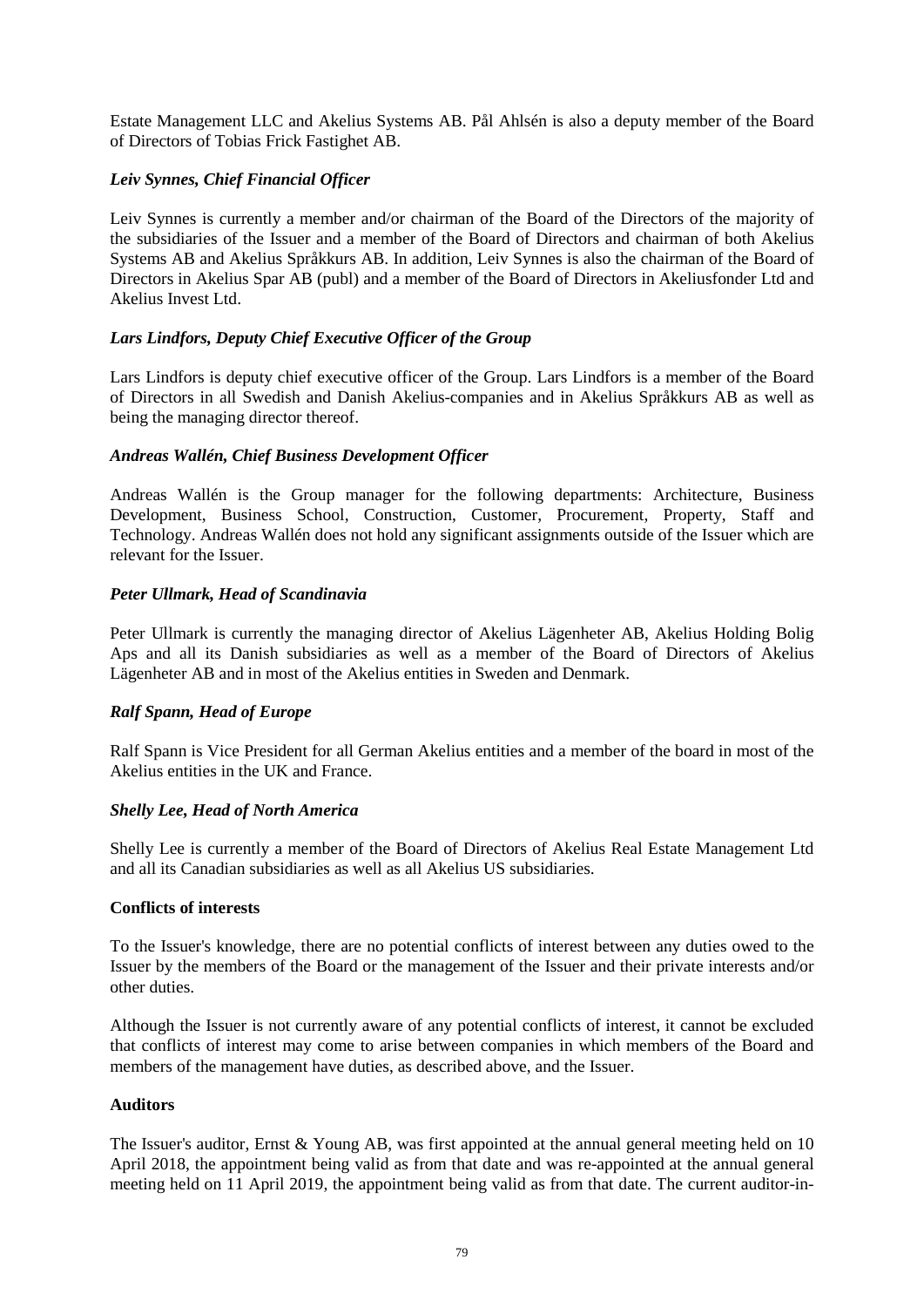charge is Ingemar Rindstig, who was re-appointed on 11 April 2019. Ingemar Rindstig is a member of the institute for the accountancy profession in the Kingdom of Sweden - FAR (Sw: Föreningen Auktoriserade Revisorer). The business address for Ingemar Rindstig is Ernst & Young AB, Jakobsbergsgatan 24, SE- 111 44 Stockholm, Kingdom of Sweden.

Prior to 10 April 2018, the Issuer's auditor was Öhrlings PricewaterhouseCoopers AB. Unless otherwise explicitly stated, no information contained in this Prospectus has either been audited or reviewed by Ernst & Young AB or by Öhrlings PricewaterhouseCoopers AB.

## **Financial interests**

Several members of the Board and management of the Issuer have a financial interest in the Issuer through their holdings of ordinary shares of class D in the Issuer.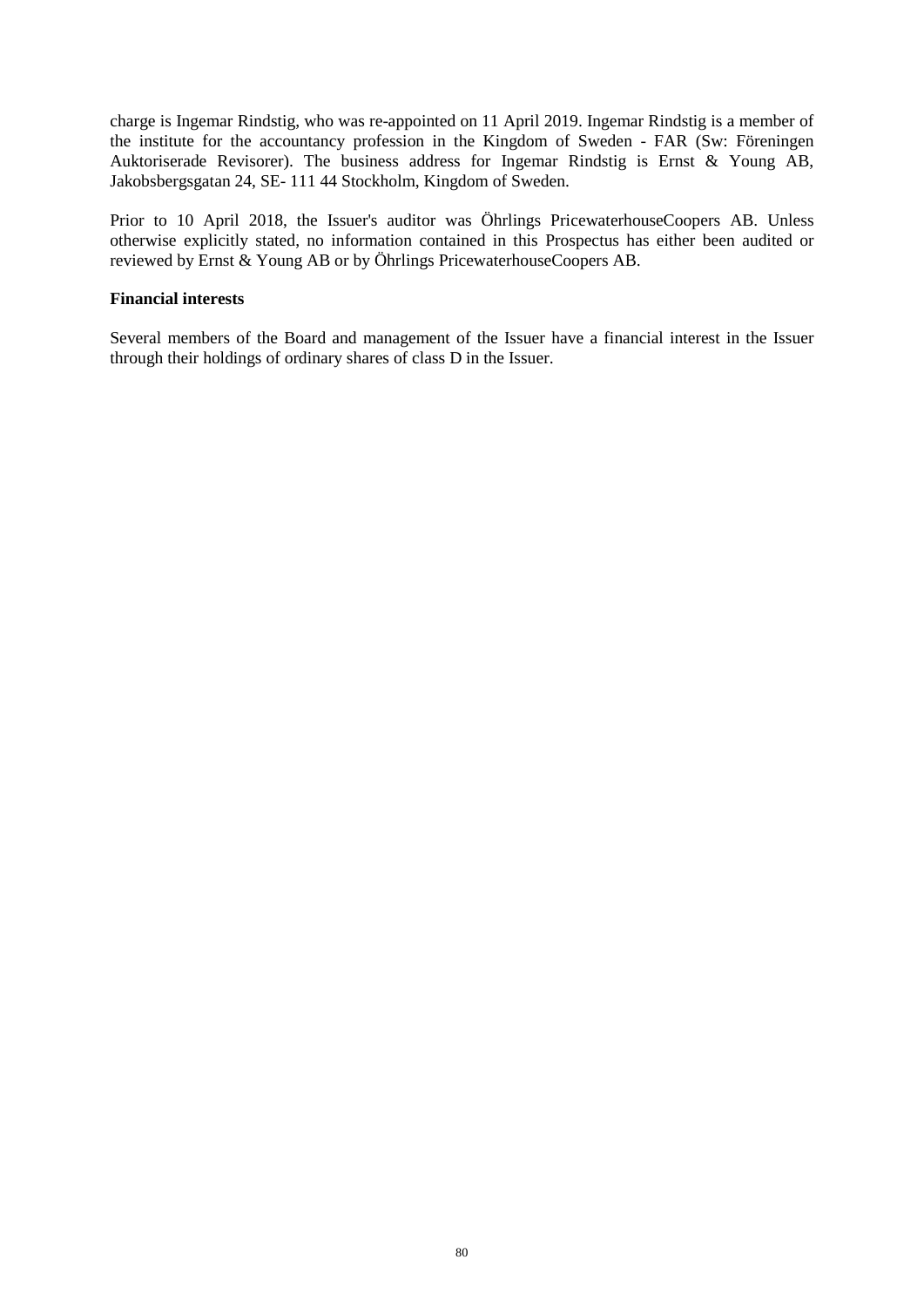## **TAXATION**

## **Certain Swedish tax considerations**

The following summary of certain Swedish tax considerations that may arise as a result of holding listed<sup>21</sup> Capital Securities is based on current Swedish tax legislation and is intended only as general information for Holders who are resident in the Kingdom of Sweden for tax purposes, unless otherwise indicated. This description does not deal comprehensively with all tax consequences that may occur for Holders and is neither intended nor should be construed as legal or tax advice. For instance, it does not cover the specific rules where Capital Securities are held by a partnership, as current assets in a business operation, via a capital insurance (*kapitalförsäkring*) or investment savings account (*investeringssparkonto*) or held as hedge for foreign currency exposure. Special tax consequences that are not described below may also apply for certain categories of taxpayers, including investment companies, investment funds and insurance companies. Prospective purchasers of the Capital Securities should consult their own tax advisers for information with respect to the special tax consequences that may arise as a result of holding Capital Securities, including the applicability and effect of foreign income tax rules, provisions in double taxation treaties and other rules which may be applicable.

## *Taxation of Individuals Resident in the Kingdom of Sweden*

## *Capital Gains and Losses*

Individuals who sell their Capital Securities are subject to capital gain taxation with a tax rate of 30 per cent. The capital gain or loss is calculated as the difference between the sales (or redemption) proceeds, after deduction of sales costs, and the Capital Securities' acquisition cost for tax purposes. The acquisition cost is determined according to the "average method". This means that the costs of acquiring all Capital Securities of the same type and class as the sold Capital Securities are added together and the average acquisition cost is calculated collectively, with respect to changes to the holding.

Gains or losses on currency exchange rate fluctuations may arise in relation to Capital Securities where the sales proceeds received are in a foreign currency. However, no special calculations are required if the sales proceeds are exchanged into SEK within 30 days from the time of disposal. In such case, the exchange rate on the date of exchange shall be used when calculating the value of the sales proceeds. The exchange rate on the date of acquisition is generally used when determining the acquisition cost for tax purposes.

As a general rule, 70 per cent. of a capital loss is deductible against any other taxable income from capital. However, capital losses on listed Swedish receivables are fully deductible in the income from capital category. According to Swedish case law, full deductibility also applies for capital losses on listed foreign receivables.

If a deductible deficit arises in the income from capital category, a reduction of the tax on income from employment and from business operations, as well as tax on real estate and the municipal real estate fee, is allowed. The tax reduction amounts to 30 per cent. of the deficit not exceeding SEK 100,000 and 21 per cent. of any part of the deficit in excess of SEK 100,000. Deficits may not be carried forward to a subsequent fiscal year.

<sup>&</sup>lt;sup>21</sup> For the Capital Securities to be considered as listed it is, according to the Swedish Tax Agency, not sufficient that the Capital Securities are admitted to trading on a regulated market, the Capital Securities also have to be traded.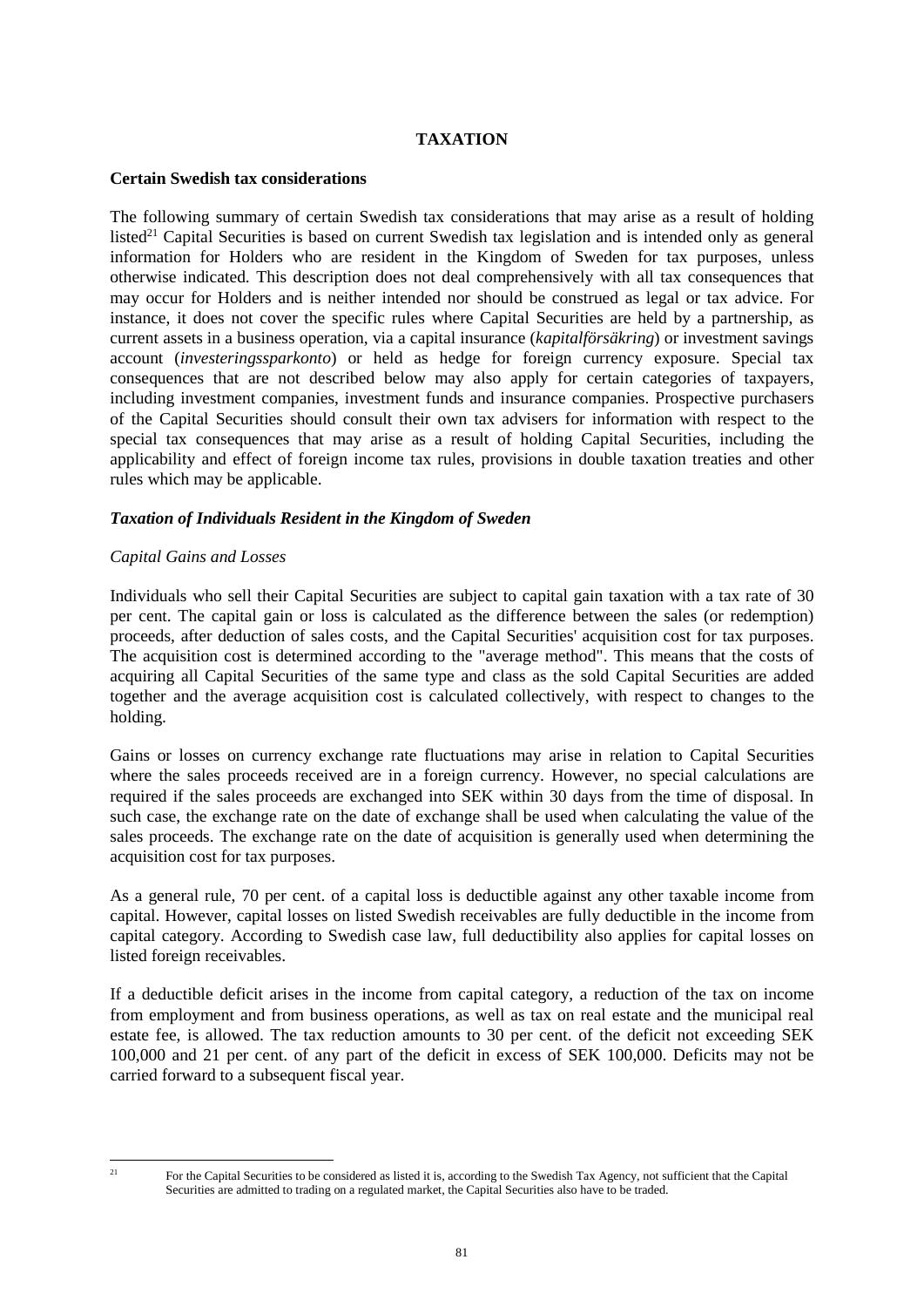## *Interest*

Any interest income received by an individual holder during the time of holding the Capital Securities is subject to Swedish tax at a tax rate of 30 per cent. in the income from capital category. Interest income is taxable when the income can be disposed of, in accordance with the "cash method".

## *Preliminary Withheld Tax on Interest*

If amounts that are considered to be interest for Swedish tax purposes are paid by a legal entity domiciled in the Kingdom of Sweden (including a Swedish branch) to a private individual (or an estate of a deceased individual) tax resident in Sweden, Swedish preliminary taxes are normally withheld at a rate of 30 per cent. Swedish preliminary taxes should normally also be withheld on other return on the Capital Securities (but not capital gains), if the return is paid out together with such a payment of interest referred to above.

## *Taxation of Swedish Legal Entities*

Limited liability companies and other legal entities (except for estates of deceased Swedish individuals) are normally taxed on their worldwide income as income from business operations (including income from the sale or redemption of the Capital Securities) at a flat rate of 21.4 per cent. (the tax rate is 22 per cent. for fiscal years commencing prior to 1 January 2019 and the rate will be reduced to 20.6 per cent. for fiscal years beginning after 31 December 2020).

## *Capital Gains and Losses*

The calculation of capital gains and capital losses for legal entities is in general calculated as described under the section "*Taxation of Individuals Resident in the Kingdom of Sweden*" above. However, tax deductible capital losses on receivables incurred by limited liability companies and certain other legal entities are normally fully deductible against any taxable income.

Capital Securities in foreign currency should be valued at closing date rate at year end. A foreign exchange gain is taxable, and a foreign exchange loss is tax deductible. Foreign exchange rate fluctuations that are treated as taxable/tax deductible may affect the acquisition cost of the Capital Securities.

## *Interest*

Interest income is normally taxed on an accrual basis as income from business operations at the rate set out under the section "*Taxation of Swedish Legal Entities*" above.

# *Taxation of Tax Residents Outside of the Kingdom of Sweden*

## *Capital Gains and Losses*

Holders that are not tax residents in the Kingdom of Sweden and who are not engaged in trade or business through a permanent establishment in the Kingdom of Sweden are generally not liable for Swedish capital gains taxation on the disposal of Capital Securities. The Holders may be subject to tax in their country of tax residence.

## *Withholding Tax and Preliminary Withheld Tax on Interest*

There is no withholding tax in the Kingdom of Sweden on interest payments to Holders that are not tax resident in the Kingdom of Sweden. Preliminary tax will not be withheld on interest payments or on a portion of the repayment of the Capital Securities that constitute interest to Holders that are not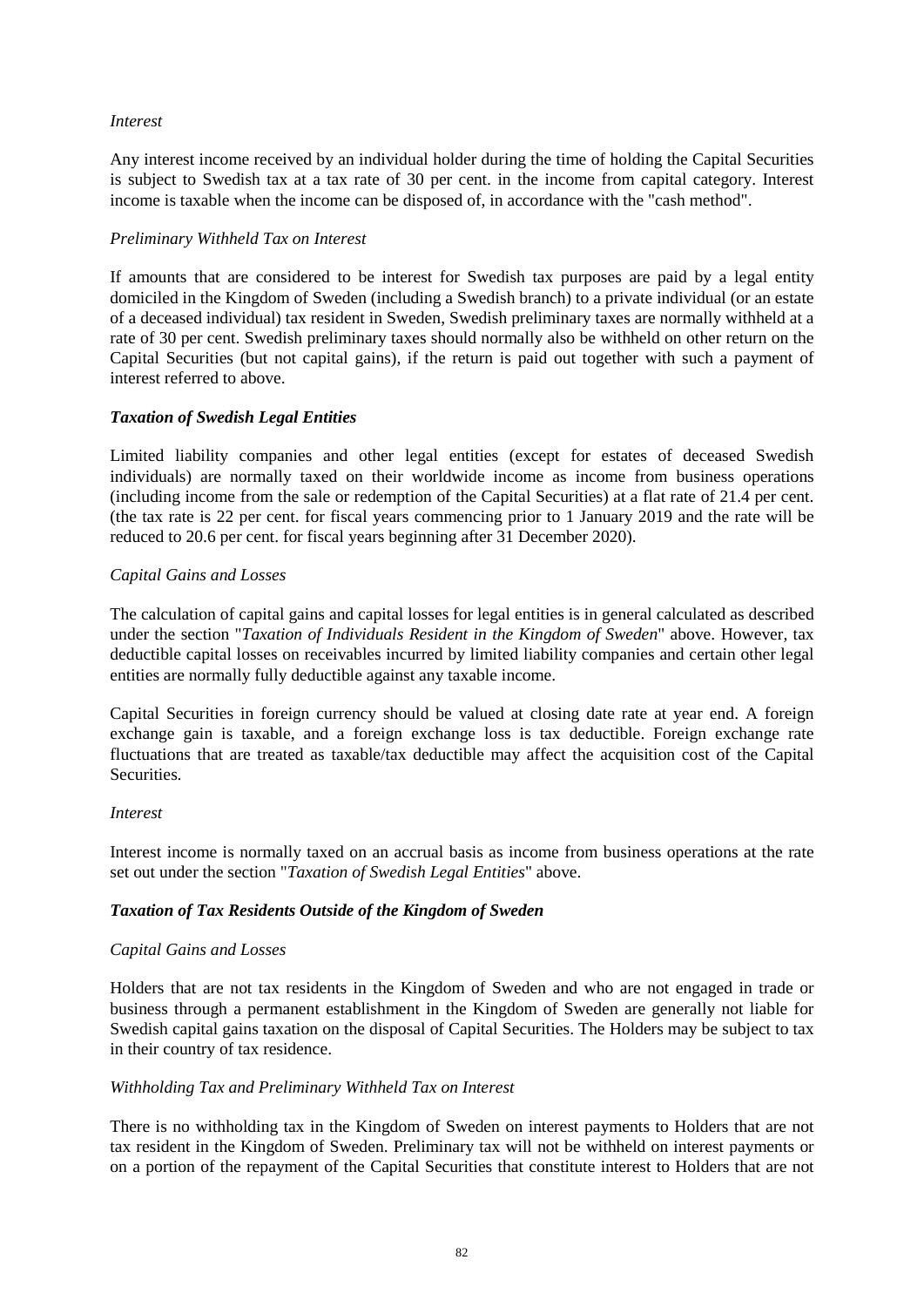tax resident in the Kingdom of Sweden and that do not engage in trade or business through a permanent establishment in the Kingdom of Sweden.

#### **The proposed financial transactions tax (FTT)**

On 14 February 2013, the European Commission published a proposal (the **Commission's Proposal**) for a Directive for a common FTT in Belgium, Germany, Estonia, Greece, Spain, France, Italy, Austria, Portugal, Slovenia and Slovakia (the **participating Member States**). However, Estonia has since stated that it shall not participate.

The Commission's Proposal has a very broad scope and could, if introduced, apply to certain dealings in the Capital Securities (including secondary market transactions) in certain circumstances. The issuance and subscription of Capital Securities should, however, be exempt.

Under the Commission's Proposal, the FTT could apply in certain circumstances to persons both within and outside of the participating Member States. Generally, it would apply to certain dealings in the Capital Securities where at least one party is a financial institution, and at least one party is established in a participating Member State. A financial institution may be, or be deemed to be, "established" in a participating Member State in a broad range of circumstances, including (a) by transacting with a person established in a participating Member State or (b) where the financial instrument which is subject to the dealings is issued in a participating Member State.

However, the FTT proposal remains subject to negotiation between participating Member States. It may therefore be altered prior to any implementation, the timing of which remains unclear. Additional EEA member states may decide to participate and certain of the participating Member States may decide to withdraw.

Prospective holders of the Capital Securities are advised to seek their own professional advice in relation to the FTT.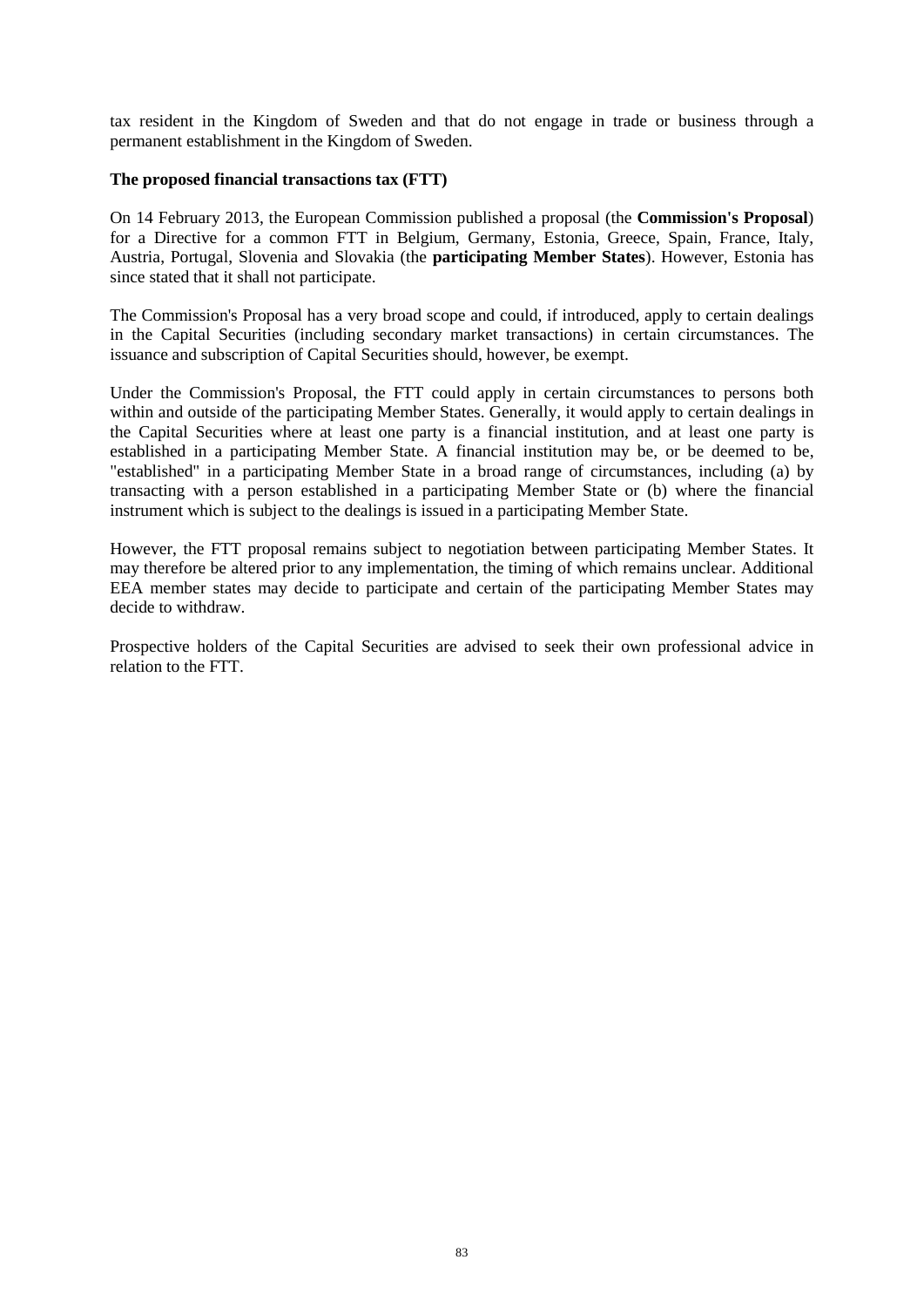#### **SUBSCRIPTION AND SALE**

Barclays Bank PLC, BNP Paribas and Danske Bank A/S (together, the **Joint Bookrunners**) have, pursuant to a Subscription Agreement (the **Subscription Agreement**) dated 13 February 2020, jointly and severally agreed to subscribe or procure subscribers for the Capital Securities at the issue price of 100 per cent. of the principal amount of Capital Securities. The Issuer has agreed to pay the Joint Bookrunners a combined management and underwriting commission, will reimburse the Joint Bookrunners in respect of certain of their expenses, and has also agreed to indemnify the Joint Bookrunners against certain liabilities, incurred in connection with the issue of the Capital Securities. The Subscription Agreement may be terminated in certain circumstances prior to payment of the Issuer.

#### **United States**

The Capital Securities have not been and will not be registered under the Securities Act and may not be offered or sold within the United States or to, or for the account or benefit of, U.S. persons except in certain transactions exempt from the registration requirements of the Securities Act.

The Capital Securities are subject to U.S. tax law requirements and may not be offered, sold or delivered within the United States or its possessions or to a United States person, except in certain transactions permitted by U.S. tax regulations. Terms used in this paragraph have the meanings given to them by the U.S. Internal Revenue Code of 1986, as amended, and regulations thereunder.

Each Joint Bookrunner has represented and agreed that, except as permitted by the Subscription Agreement, it will not offer, sell or deliver the Capital Securities (a) as part of their distribution at any time or (b) otherwise until 40 days after the later of the commencement of the offering and the Issue Date within the United States or to, or for the account or benefit of, U.S. persons and that it will have sent to each dealer to which it sells any Capital Securities during the distribution compliance period a confirmation or other notice setting forth the restrictions on offers and sales of the Capital Securities within the United States or to, or for the account or benefit of, U.S. persons. Terms used in this paragraph have the meanings given to them by Regulation S under the Securities Act.

In addition, until 40 days after the commencement of the offering, an offer or sale of Capital Securities within the United States by any dealer that is not participating in the offering may violate the registration requirements of the Securities Act.

## **Prohibition of sales to EEA and UK retail investors**

Each Joint Bookrunner has represented and agreed that it has not offered, sold or otherwise made available and will not offer, sell or otherwise make available any Capital Securities to any retail investor in the EEA or in the UK. For the purposes of this provision the expression **retail investor** means a person who is one (or more) of the following:

- (i) a retail client as defined in point (11) of Article 4(1) of MiFID II; or
- (ii) a customer within the meaning of the Insurance Distribution Directive, where that customer would not qualify as a professional client as defined in point (10) of Article 4(1) of MiFID II.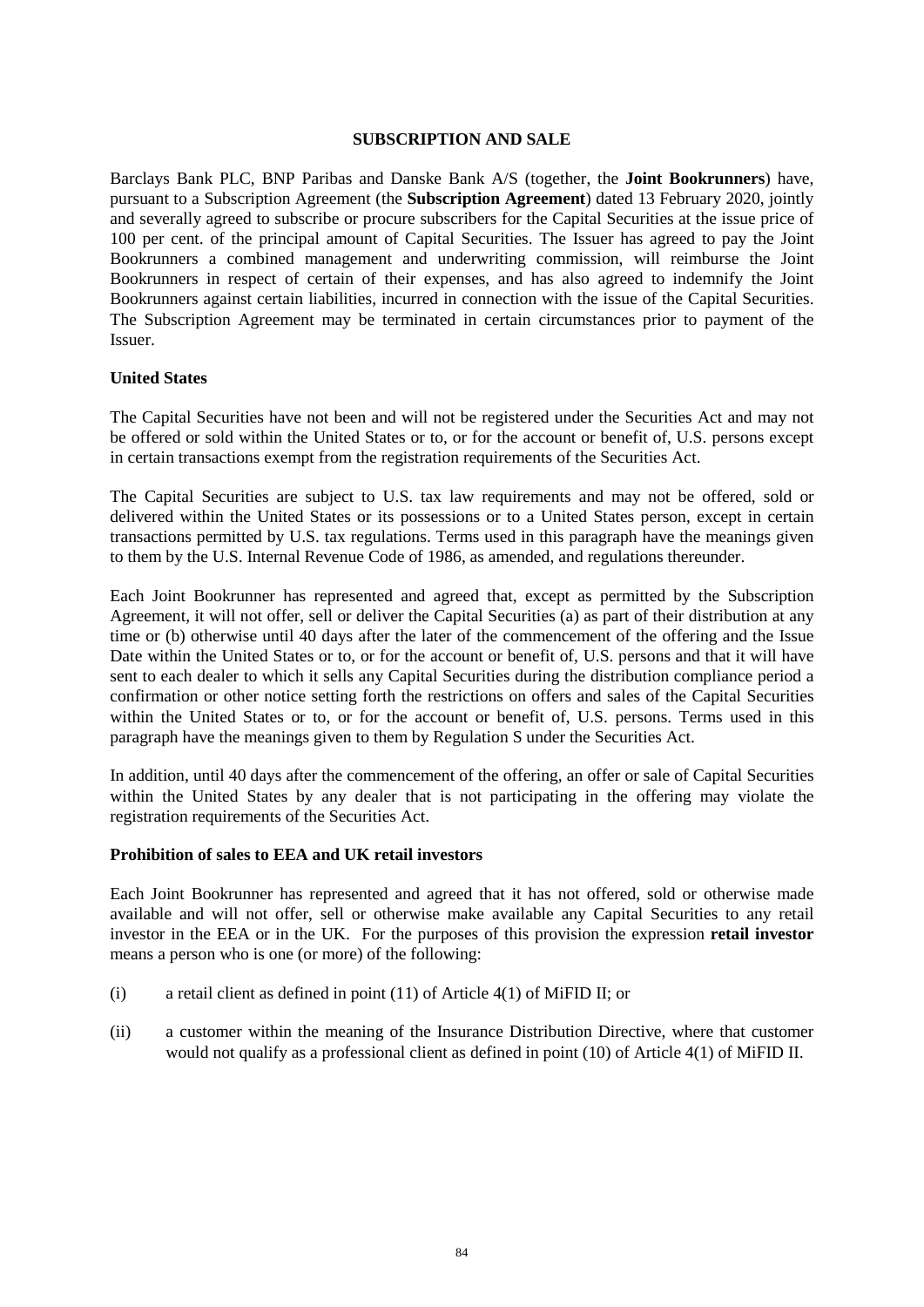## **United Kingdom**

Each Joint Bookrunner has represented and agreed that:

- (a) it has only communicated or caused to be communicated and will only communicate or cause to be communicated an invitation or inducement to engage in investment activity (within the meaning of Section 21 of the Financial Services and Markets Act 2000, as amended (the **FSMA**)) received by it in connection with the issue or sale of any Capital Securities in circumstances in which Section 21(1) of the FSMA does not apply to the Issuer; and
- (b) it has complied and will comply with all applicable provisions of the FSMA with respect to anything done by it in relation to any Capital Securities in, from or otherwise involving the United Kingdom.

## **The Kingdom of Sweden**

This document has not been approved by or registered with the Swedish Financial Supervisory Authority (Sw: *Finansinspektionen*). Each Joint Bookrunner has represented and agreed that it will not market or offer the Capital Securities in Sweden in circumstances that are deemed to be an offer to the public in Sweden which would require that a prospectus is approved by the Swedish Financial Supervisory Authority.

## **General**

No action has been taken by the Issuer or any of the Joint Bookrunners that would, or is intended to, permit a public offer of the Capital Securities in any country or jurisdiction where any such action for that purpose is required. Accordingly, each Joint Bookrunner has undertaken that it will not, directly or indirectly, offer or sell any Capital Securities or distribute or publish any prospectus, form of application, advertisement or other document or information in any country or jurisdiction except under circumstances that will, to the best of its knowledge and belief, result in compliance with any applicable laws and regulations and all offers and sales of Capital Securities by it will be made on the same terms.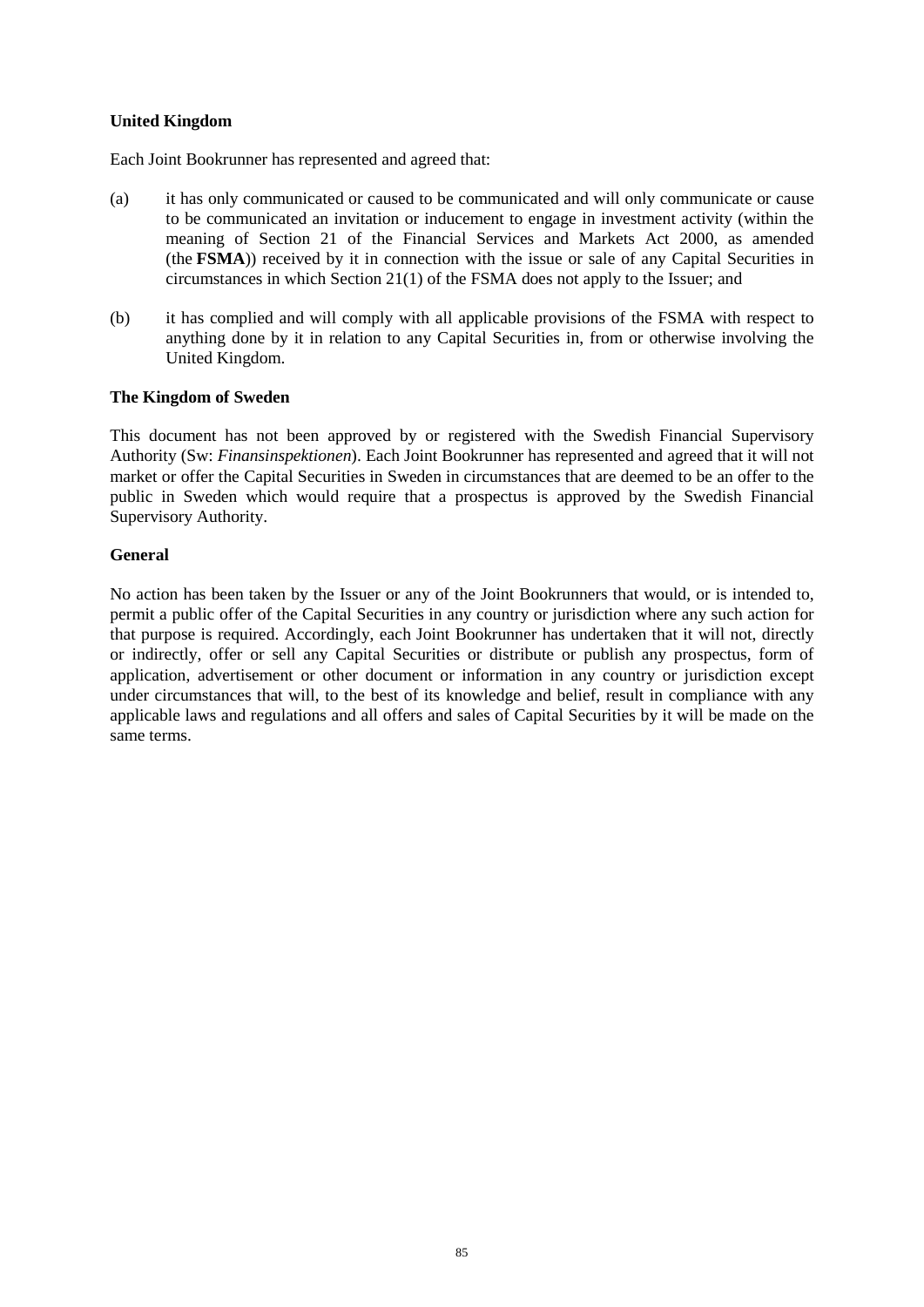## **GENERAL INFORMATION**

## **Issuer Legal Entity Identifier**

The Legal Entity Identifier of the Issuer is 213800REBFN6T3PU8L97.

#### **Authorisation**

The issue of the Capital Securities was authorised by a resolution of the Board of the Issuer passed on 29 January 2020.

#### **Listing**

Application has been made to Euronext Dublin for the Capital Securities to be admitted to the Official List and to trading on the Regulated Market; however, no assurance can be given that such application will be accepted. It is expected that admission of the Capital Securities to the Official List and to trading on the Regulated Market will be granted on or about 17 February 2020, subject only to the issue of the Capital Securities.

The total expenses related to the admission to trading of the Capital Securities on the Regulated Market are expected to be approximately EUR 6,000.

#### **Listing Agent**

Maples and Calder is acting solely in its capacity as listing agent for the Issuer in connection with the Capital Securities and is not itself seeking admission of the Capital Securities to the Official List of Euronext Dublin or to trading on the Regulated Market for the purposes of the Prospectus Regulation.

## **Clearing Systems**

The Capital Securities have been accepted for clearance through Euroclear and Clearstream, Luxembourg (which are the entities in charge of keeping the records). The ISIN for this issue is XS2110077299 and the Common Code is 211007729. The FISN for this issue is AKELIUS RES (PU/2.249 BD 20810517 and the CFI is DBFQFB. The address of Euroclear is Euroclear Bank SA/NV, 1 Boulevard du Roi Albert II, B-1210 Brussels, Belgium and the address of Clearstream, Luxembourg is Clearstream Banking S.A., 42 Avenue JF Kennedy, L-1855 Luxembourg.

#### **No significant change**

There has been no material adverse change in the prospects of the Issuer since 31 December 2018.

There has been no significant change in the financial position or the financial performance of the Issuer or the Group since 31 December 2019.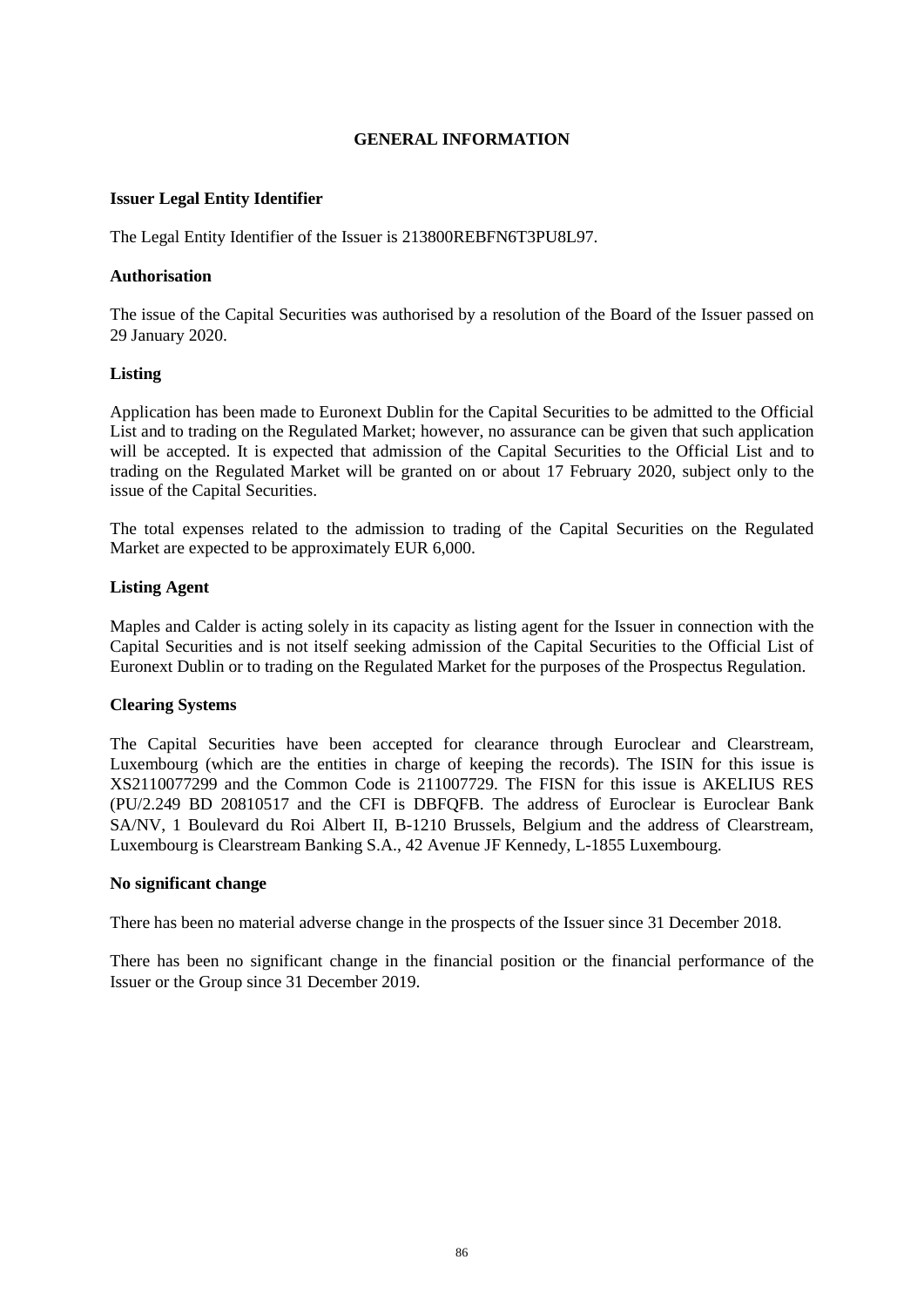# **Litigation**

There are no governmental, legal or arbitration proceedings, (including any such proceedings which are pending or threatened, of which the Issuer is aware), which may have, or have had during the 12 months prior to the date of this Prospectus, a significant effect on the financial position or profitability of the Issuer or the Group.

## **Auditors**

Ernst & Young AB of Jakobsbergsgatan 24, SE-103 99 Stockholm, Kingdom of Sweden, regulated by the Supervisory Board of Accountants in the Kingdom of Sweden (Sw: *Revisorsnämnden*) and a member of FAR (the institute for the accountancy profession in the Kingdom of Sweden (Sw: *Föreningen Auktoriserade Revisorer*)) have audited without qualification and in accordance with generally accepted auditing standards in the Kingdom of Sweden, the 2018 Financial Statements, prepared in accordance with IFRS, and have given, and have not withdrawn, their consent to the inclusion of their unqualified audit report in this Prospectus in the form and context in which it is included.

Öhrlings PricewaterhouseCoopers AB of Torsgaran 21, SE-113 97 Stockholm, Kingdom of Sweden, regulated by the Supervisory Board of Accountants in the Kingdom of Sweden (Sw: *Revisorsnämnden*) and a member of FAR (the institute for the accountancy profession in the Kingdom of Sweden (Sw: *Föreningen Auktoriserade Revisorer*)) have audited without qualification and in accordance with generally accepted auditing standards in the Kingdom of Sweden, the 2017 Financial Statements, prepared in accordance with IFRS, and have given, and have not withdrawn, their consent to the inclusion of their unqualified audit report in this Prospectus in the form and context in which it is included.

Ernst & Young AB and Öhrlings PricewaterhouseCoopers AB do not have a material interest in the Issuer.

## **U.S. tax**

The Capital Securities (other than the Temporary Global Capital Security) and Coupons will contain the following legend: "Any United States person who holds this obligation will be subject to limitations under the United States income tax laws, including the limitations provided in Sections 165(j) and 1287(a) of the Internal Revenue Code."

## **Documents Available**

For so long as the Capital Securities are outstanding, copies of the following documents will be available for inspection in electronic form on the following websites:

(a) the constitutional documents of the Issuer (with an English translation thereof):

https://www.akelius.com/site/binaries/content/assets/pdf/investor/articles-ofassociation/bolagsordning-faststalld-2019-09-02.pdf

(b) the 2019 Q4 Financial Statements:

https://www.ise.ie/debt\_documents/Akelius%20Residential%20Property%20AB%20(publ)%2 0Year%20End%20Report%202019\_90bb9905-f317-4d77-bd4f-8c0ba0b0cbe4.pdf

(c) the 2018 Financial Statements: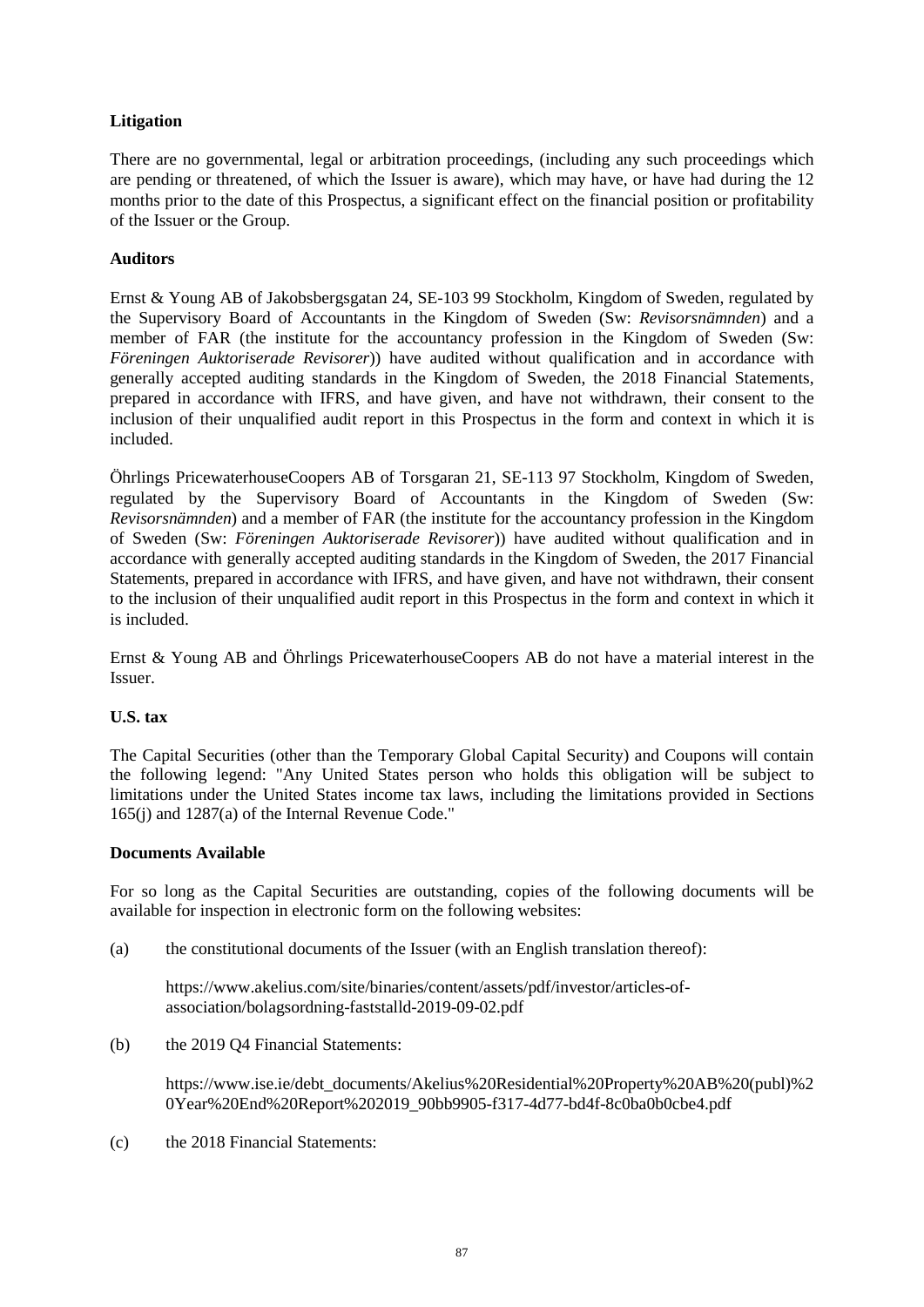https://www.ise.ie/debt\_documents/2018%20ARPAB%20Annual%20Report\_985b3027-f62b-4bb4-a818-d9bf56ec443b.pdf

(d) the 2017 Financial Statements:

http://www.ise.ie/debt\_documents/Annual\_Report\_2017\_f6f369ce-ec60-4ad7-a11b-22106031c15b.PDF

(e) the Trust Deed:

https://www.akelius.com/en/investor/financial/bonds

For so long as the Capital Securities are outstanding, a copy of the Agency Agreement will be available for inspection during normal business hours on any weekday (Saturdays and public holidays excepted) at the office of the Issuer.

This Prospectus will be published on the website of Euronext Dublin at www.ise.ie.

## **Websites**

For the avoidance of doubt, the content of any website referred to in this Prospectus does not form part of this Prospectus.

## **Joint Bookrunners transacting with the Issuer**

In the ordinary course of their business activities the Joint Bookrunners and their affiliates may make or hold a broad array of investments and actively trade debt and equity securities (or related derivative securities) and financial instruments (including bank loans) for their own account and for the accounts of their customers. Such investments and securities activities may involve securities and/or instruments of the Issuer or Issuer's affiliates. The Joint Bookrunners or their affiliates that have a lending relationship with the Issuer routinely hedge their credit exposure to the Issuer consistent with their customary risk management policies. Typically, such Joint Bookrunners and their affiliates would hedge such exposure by entering into transactions which consist of either the purchase of credit default swaps or the creation of short positions in securities, including potentially the Capital Securities. Any such short positions could adversely affect future trading prices of Capital Securities. The Joint Bookrunners and their affiliates may also make investment recommendations and/or publish or express independent research views in respect of such securities or financial instruments and may hold, or recommend to clients that they acquire, long and/or short positions in such securities and instruments.

# **Yield**

On the basis of the issue price of the Capital Securities of 100 per cent. of their principal amount, the yield on the Capital Securities for the period until the First Reset Date is 2.250 per cent. on an annual basis. Such yield is calculated in accordance with the ICMA (International Capital Markets Association) Method.

The yield is calculated on the Issue Date on the basis of the issue price of the Capital Securities. It is not an indication of future yield.

## **Interests of natural and legal persons involved in the issue of the Capital Securities**

Save for the commissions described under "*Subscription and Sale*", so far as the Issuer is aware, no person involved in the issue of the Capital Securities has an interest material to the offer.